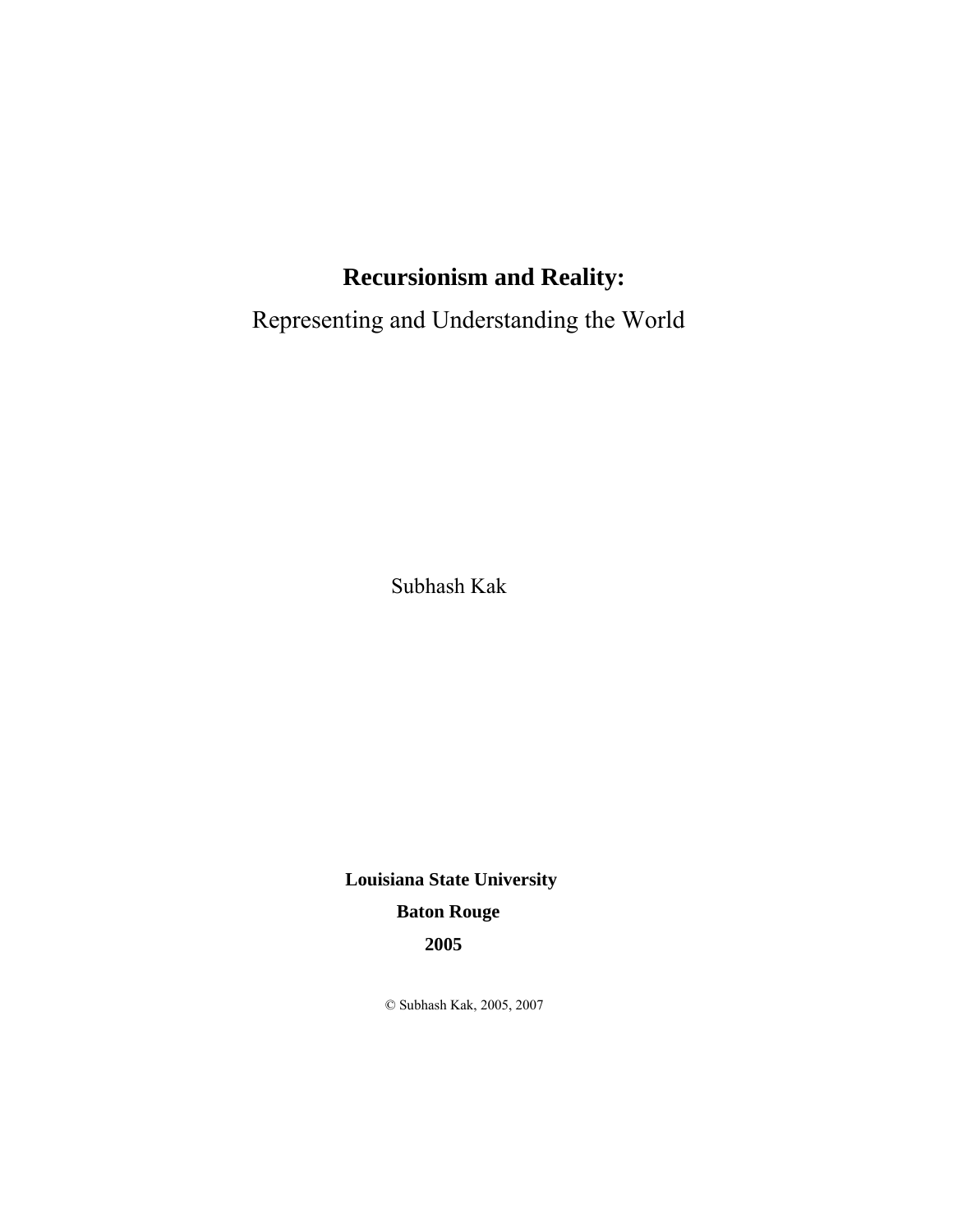### **Preface**

The following pages are a summary of my ideas on intuitive and scientific representations of reality. I hope they answer the question why common sense and science are able to make sense of the world. In my view, recursive representation is the basis of mental images not only of physical systems but also of behaviour.

Subhash Kak Baton Rouge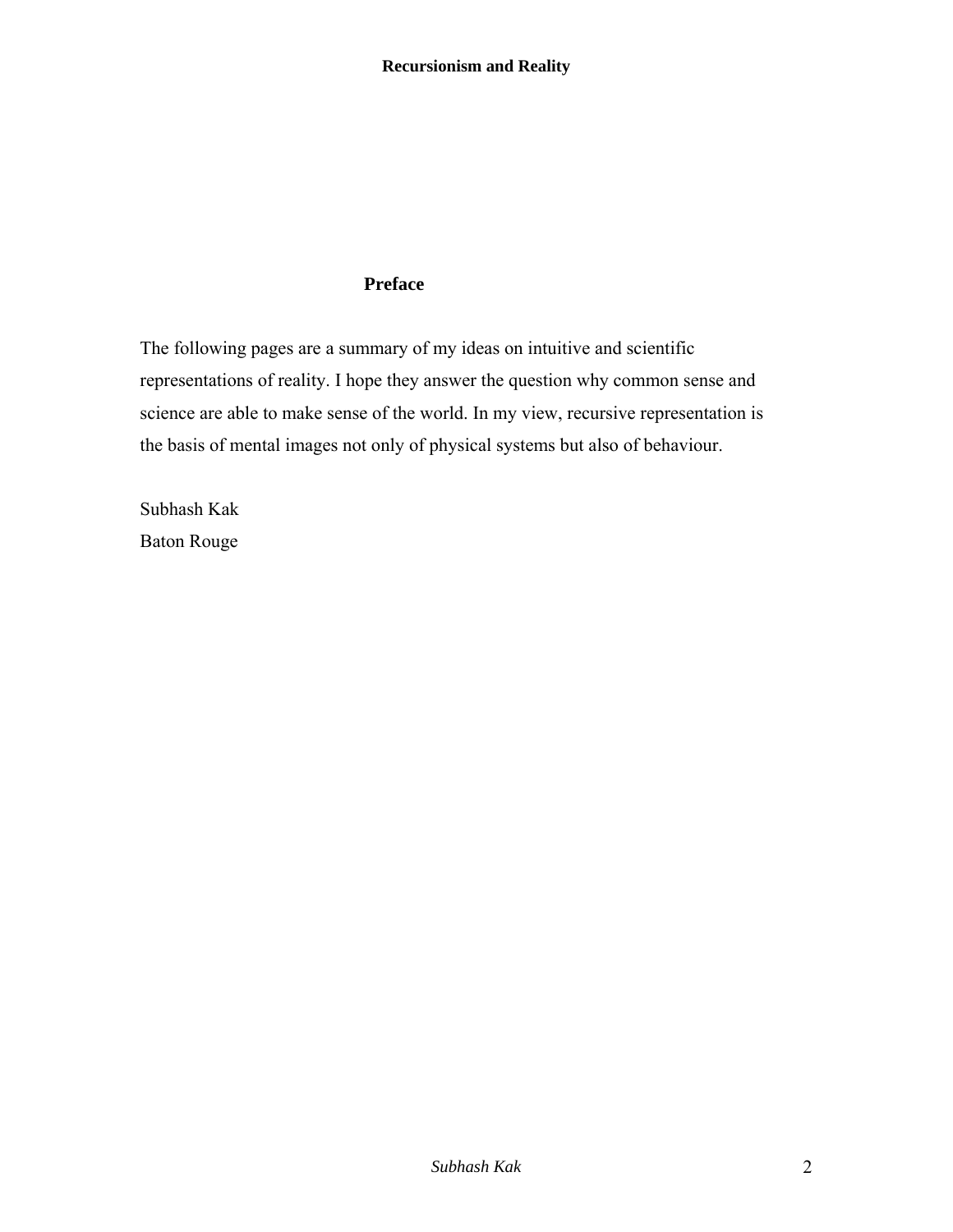## **1** Many Worlds

**1.0** Science has revealed the laws that govern the macroscopic and the microscopic worlds. But between the outer reality and the experiencing self lies the agency of the mind and between the domains of classical physics and quantum mechanics is metaphysics. This middle space involves the subject and, therefore, it can only be addressed by philosophy – where words stretch to provide insight that cannot be reduced to simple declarations.

Although metaphysics deals with existence and reality, its formal study is limited to narratives on reality and existence, and their linguistic analysis. The study of knowledge and ethics are also mutually dependent and related to politics and aesthetics, which are choices in the field of force and power and the sense of art and life. But due to the limitations of language, these conceptions are shadows whose original form remains elusive.

**1.1** Language is limited because it can only relate to relations between things, whereas reality concerns change, and things are continually transformed. Language expresses associations between things in a sequential manner, whereas their unfolding is simultaneous and parallel. Nevertheless, language provides the infrastructure with which we construct our ordinary view of reality and even if this view is limited, analysis of meaning can help obtain important and deeper insight. In particular, such analysis makes one aware of paradoxes that inform us of the limitations of our knowledge.

**1.2** The beginning cannot be unitary, because the one cannot, by itself, become many. The one can only be defined in relation to others. There can neither be only one, nor many at the beginning, because that would undermine order, and imply perennial chaos. The beginning must thus not be of things, but of the order itself, together with the potential for all its manifestations.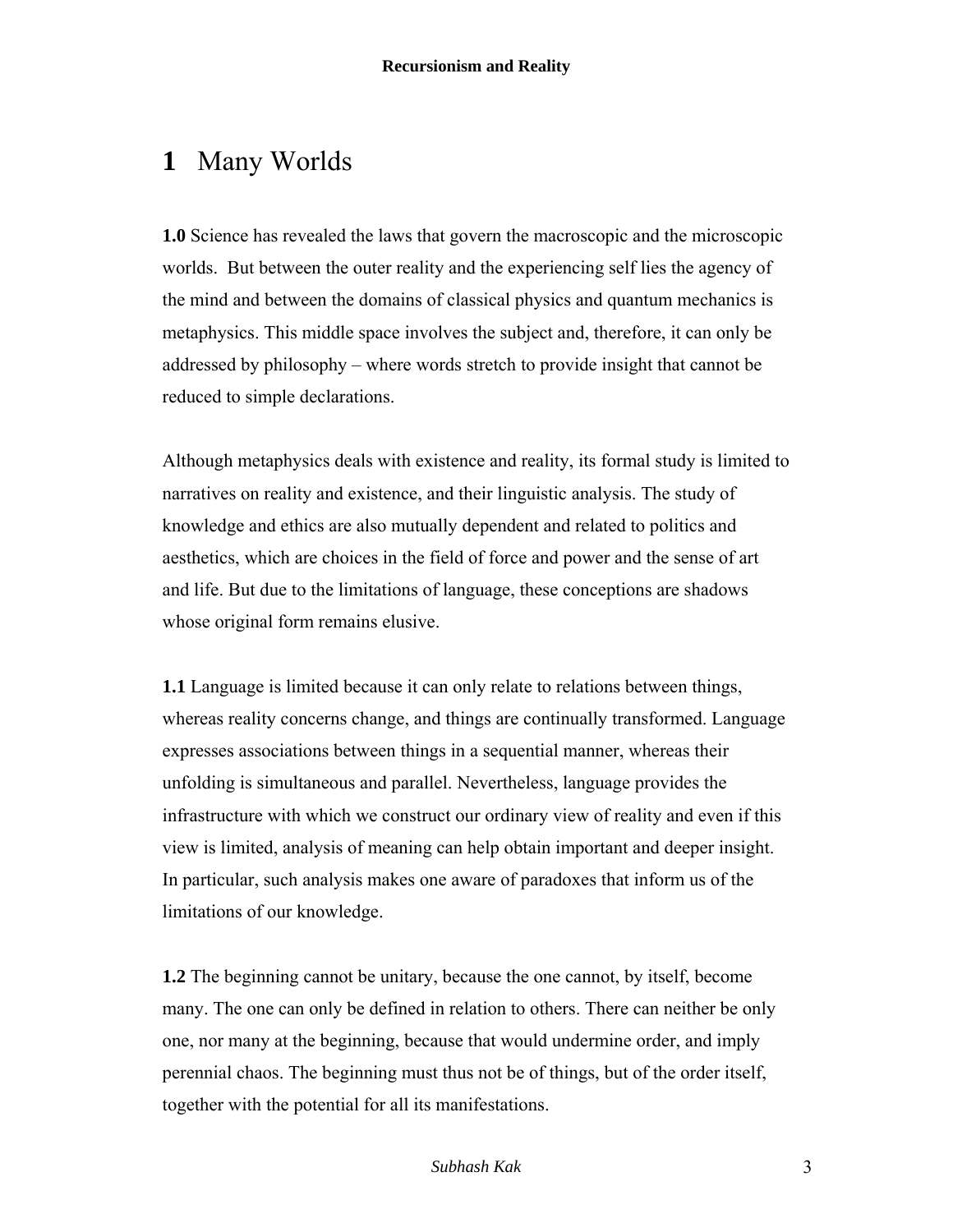When manifestations reside as impressions they become the ground on which further expressions of the recursion takes place.

Recursion is logical. When viewed in the mind's eye, one becomes aware of duality out of which mathematics is born.

**1.3** Brain and mind are not identical. The self is the bridge that spans the many layers of being. But the brain is the base on which the mind rests, therefore its examination can reveal the higher layers of being by pointing to the paradox in assuming otherwise. The interrelationships in the outside world, in the physical world as well as in society, are mirrored in the organization of the brain.

**1.4** Metaphysics cannot be reduced to logic: it deals with paradox and inversion. Art and creative action illustrates this most clearly. Time flies into the future, but we live facing the past, burdened by it. What we seek in search of happiness is precisely what is sure to bring despair. Although we speak of the world as a collection of things, we can only celebrate impermanence. This impermanence has a recursionist foundation, expressed in repetitive patterns.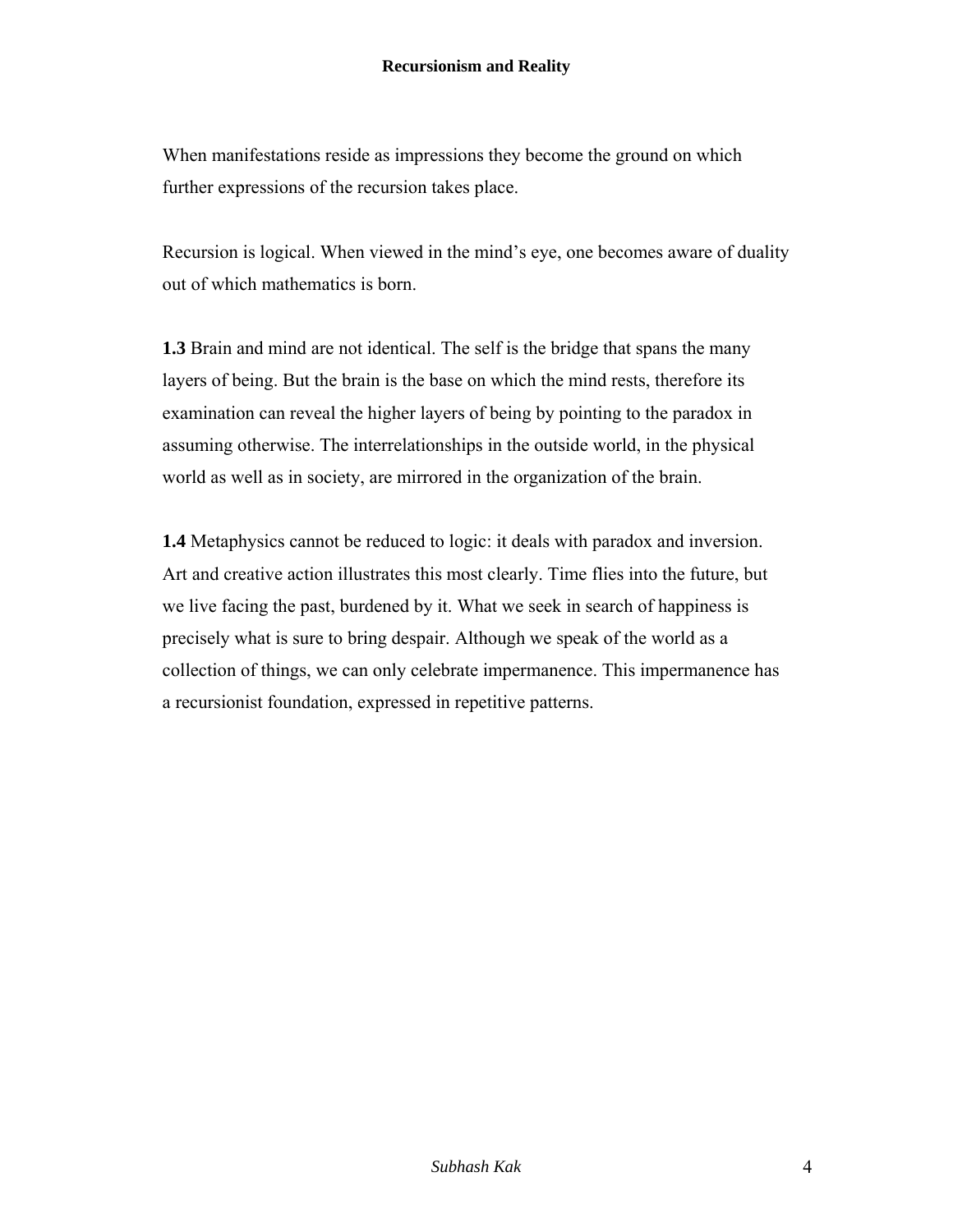# **2** Mind's Evolution

**2.0** Reality is process and its representations. Process itself is seen in mind in motion of objects, which are defined in terms of location in time and space in change. Since representations are sequential, reality is seen in slices that are put together by the mind.

**2.1** A causal change underlies objects in change; there is a logical basis to a representation; and action follows intentions. When assembling the slices together, the mind imposes a larger logic on them.

**2.2** The object has several forms associated with it. First, is the physical form in transformation; second is its rational or logical form; and third, is its causal form. The object also has a unique emotional content.

**2.3** Mind in motion is an object with the representations of the outer and the inner worlds as its fields. Reasoning emerges out of the capacity to make abstract representations.

**2.4** Mind's evolution depends on representations, innate nature, and intention. Since representations and innate nature are an expression of the past and being, the world, as understood by mind, is created by it.

**2.5** Intentions cannot belong to the world of objects because they would then be subject to causality and thus not be free. They must transcend space and time, and be a part of the order underlying recursion.

**2.6** The process of evolution is accompanied by expansion and enlargement, growth and decay. This is true both at the individual and social levels. It is also true of mental objects.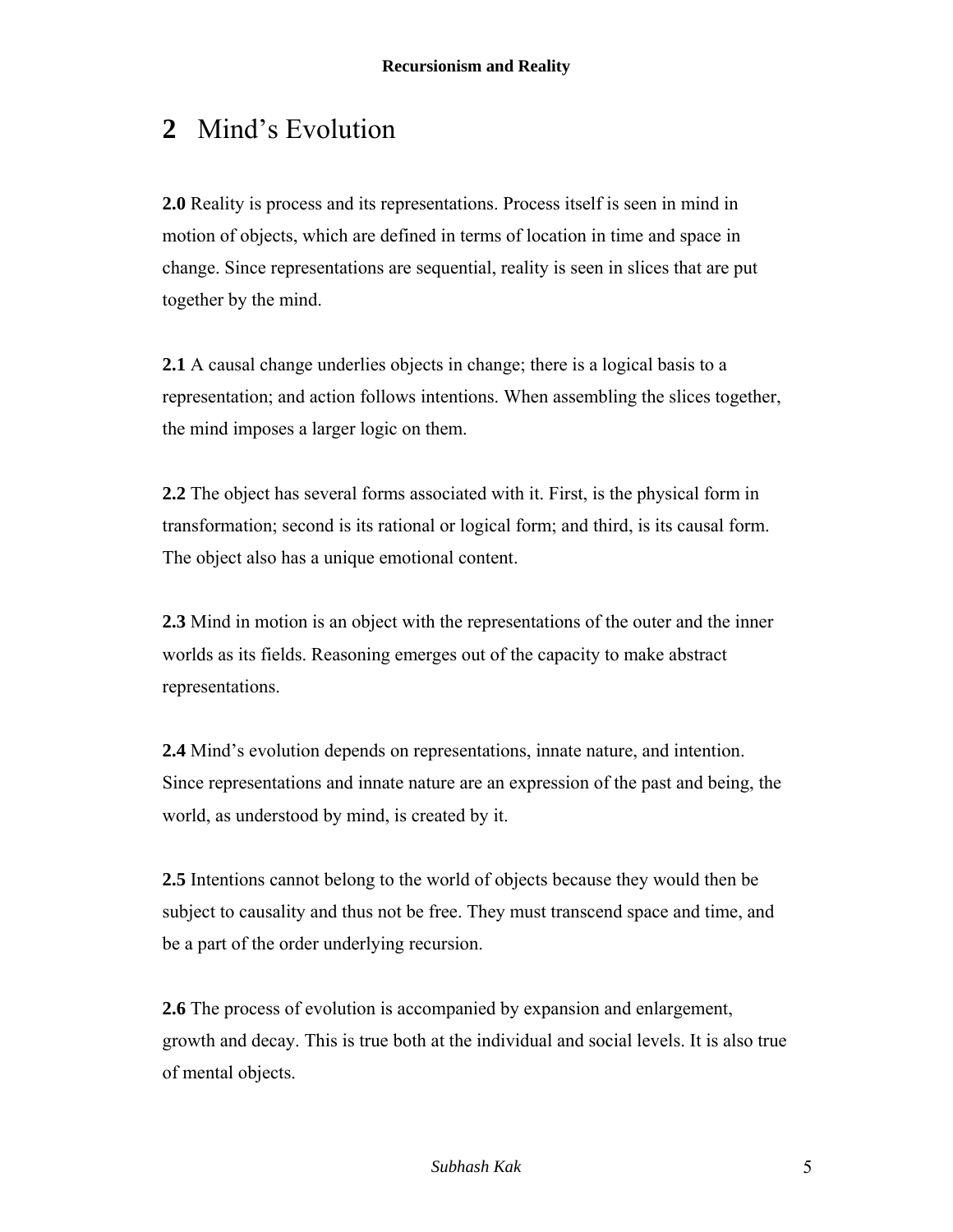### 3 Impressions in Recursion

**3.0** Our experience of the world is in terms of impressions. Some of these assume iconic power after we have embellished them in the theater of the mind, and they become the scaffolding for the construction of our own personal reality in which things are glued together by hopes and dreams. This is a reality that is tantalizingly close to coming crashing down any moment it runs into conflict with other actualities. But the interplay of these realities has its own logic that becomes apparent when one moves beyond appearances to relationships and patterns of change.

**3.1** Patterns recur across space, time, scale and fields. Recursion is an expression of the fundamental laws of nature. It is more than structural relationship, for it is to be seen both at the physical and the abstract levels as also across relational entities. Recursionism provides a way of knowing as it helps us find meaning by a shift in perspective and by abstraction. It is the unitary unifying principle in Nature.

As we learn to recognize the same forces and patterns recurring on different levels, we are able to unite these levels and their diverse phenomena into a meaningful and organic whole. But the manner in which this structure is put together represents a larger meaning, which is a consequence of the underlying aesthetic.

**3.2** Recursionism refers not only to replicated form but also to nesting across scale and time. It emerges out of the same elements combining repeatedly at different levels. It encompasses form and function. Mind is the embodiment of the infinite regress of this recursion. Without such regress mind cannot emerge, and since machines cannot be designed to have recursive structure, they will never be conscious.

Objective reality is bound by logic and relationships. The recursive order behind it does not lie in space and time; it is transcendent.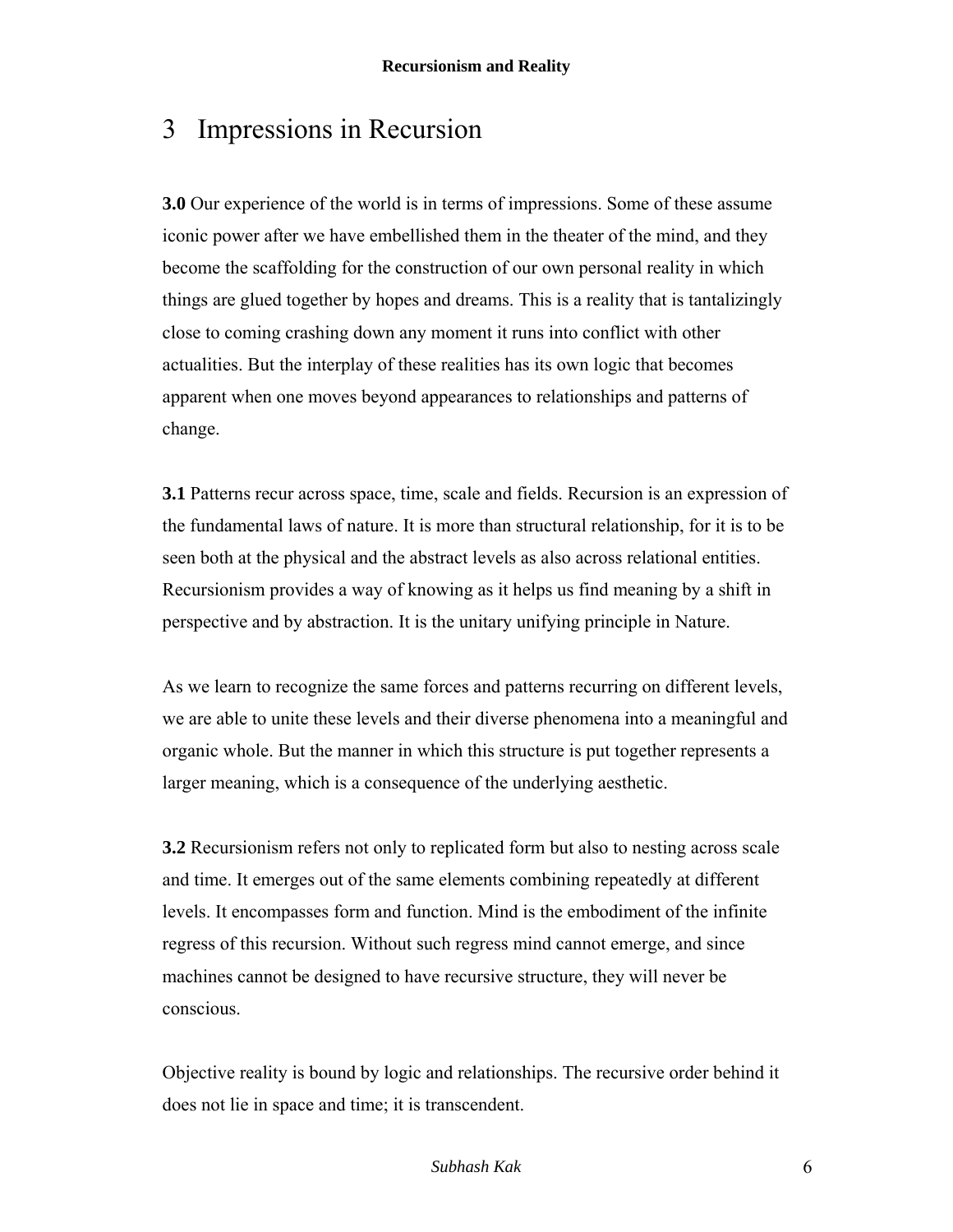**3.3** Beauty, which is recursive symmetry, and power, which is recursive asymmetry, both appeal across form. Evolution is a dance of beauty and power, where broken symmetries become the basis for new symmetry. The dance of the peacock attracts not only to the peahen but also the human. Animal displays have universal significance.

At the deepest level, there is no meaning; only symmetry or pure play.

Power and expansion is basic to evolution. It is repeated from the smallest structures to the largest ones. Social structures also reflect dominance and growth; therefore, they are also subject to decay and extinction.

**3.4** Art is the creation of archetypal patterns. Since the structure of natural patterns is concealed by the chaos of the surface forms, good art mimics concealment and recursion. In performance, poetry, and narrative, meaning is best communicated by suggestion. A word, with its suggestive power, is worth a thousand pictures.

The experience of the creative expression makes one aware of its source within oneself. Art is the best education for self-development.

**3.5** The nature of cognitive systems is determined by the underlying biology. Therefore, biological forms are fundamental to art and social organization. But just as there are innumerable biological forms, made even more numerous by growth and decay, there are innumerable cognitive systems.

Each cognitive window comes with its own recursive logic. Natural, logical, creative or artificial languages express unique perspective. Recursion turns this perspective into a unique signature that is seen across other cognitive tasks.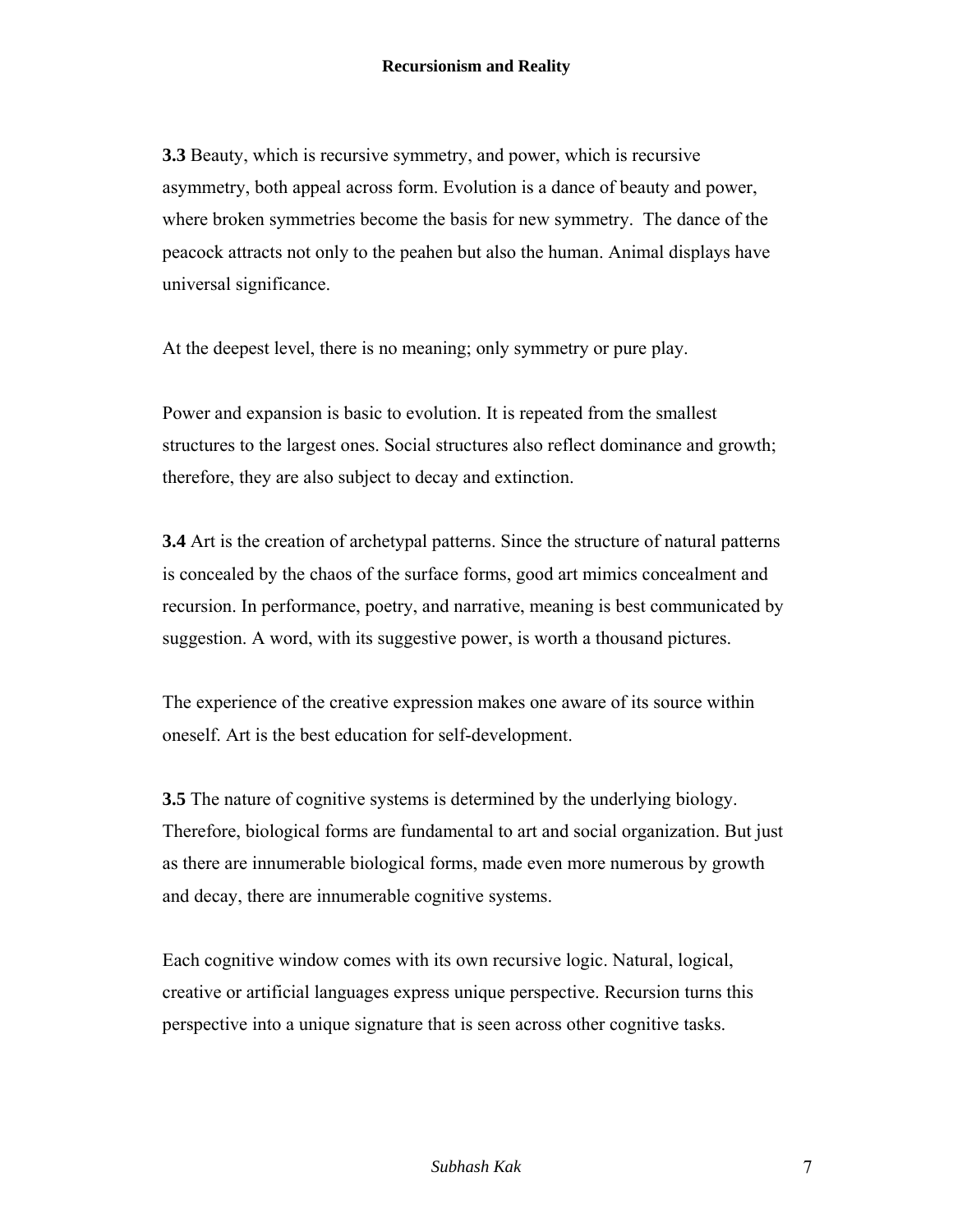**3.6** Patterns repeat within biological structures, and they are replicated in artificial forms such as dresses, toys, machines, monuments, and in art and architecture. The forms that Nature makes are the models for our own creations. Forms at one scale mimic those at other.

Patterns also repeat in the use of artificial signs, but each person uses them in a consistent manner.

**3.7** Ideas are like organisms. They replicate and die like biological entities. They have similar relationships, and also a generative unity. The web of ideas is similar to the web of life. Ideas also have their ambiguities because of the ambiguities in the models of things that concretize them in our minds.

**3.8** Recursionism across species implies that our behavioral patterns are determined by biology just like for animals.

Freedom is the urge to perform by instinct; it is the urge to find harmony. Those who think they are free are not; those who appear to be in harmony with the world around them are.

**3.9** Language – both in the inner and social discourse – opens up new worlds of possibilities, spawning whole universes within. This brings opposites together creating a unique tension.

Words express the recurrent essence of phenomena, through which we can recognize them. Meaning is only possible because of recurrence.

**3.10** Animals have the same spectrum of emotions that humans possess. It is through the lens of emotion that we communicate with animals. Feeling is higher than thinking. Cognitive categories come in wholes!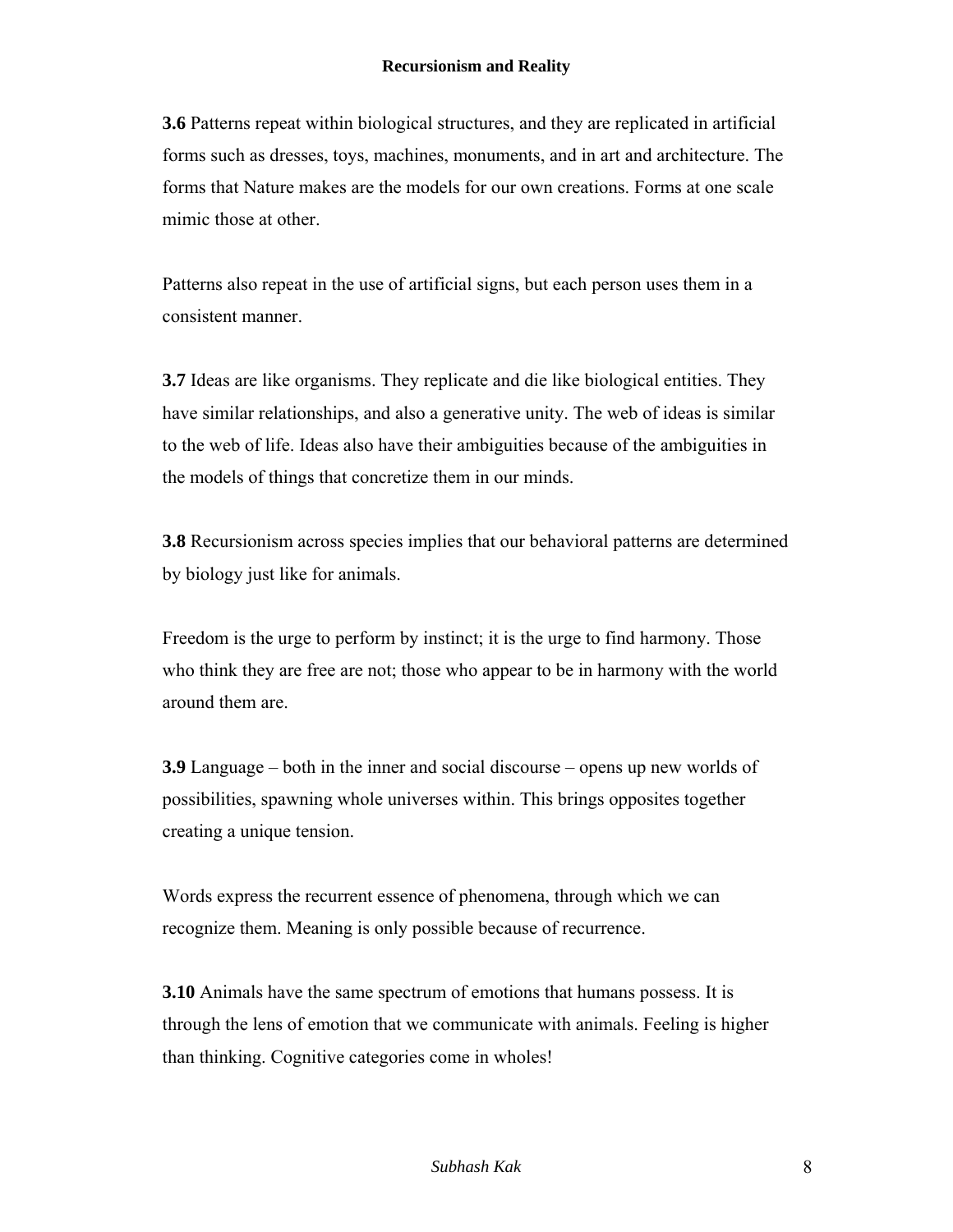**3.11** Each organism makes sense of the world within its field of activity. Our pet, an Australian cockatiel, has lived with us for over eleven years. One would think that living in a totally alien environment would confuse the bird, but he has special relationship with different members of the family, and unique ritual related to play and ownership. Bird and man understand each other at various emotional levels because of the common recursively expressed structure.

**3.12** The ability to communicate with each other amongst humans, just like that of other animals, is a consequence of recursionism, which defines a common ground on which overlay the unique experiences of different people.

**3.13** Recursionism is the explanation why in an ant colony the castes adjust their populations to maintain definite proportion; it is the explanation of why new biological forms emerge in the evolutionary chain.

Recursionism reflects a universal imperative towards greater unfoldment of existing structures. It is a self-organizing, self-regulating principle which allows for growth as well.

**3.14** Continuing conflict in society mirrors the interplay of oppositions in physical and biological worlds. There is reason in our animal self and madness in our human self. We seek reason in search for destiny that we absolutely abhor.

**3.15** As animals, humans live their lives according to some specific script, derived from one of many religious or social ideologies. Each ideology is a frozen view, limiting freedom. The tail of the emotional dog is perfectly rational; the animals of the wild act according to their nature. Our being has automaticity at as many levels as we can think.

**3.16** Freedom is the capacity to choose one of the ideologies, although one becomes a prisoner as soon as one has made the choice. Creativity is the capacity to

#### *Subhash Kak* 9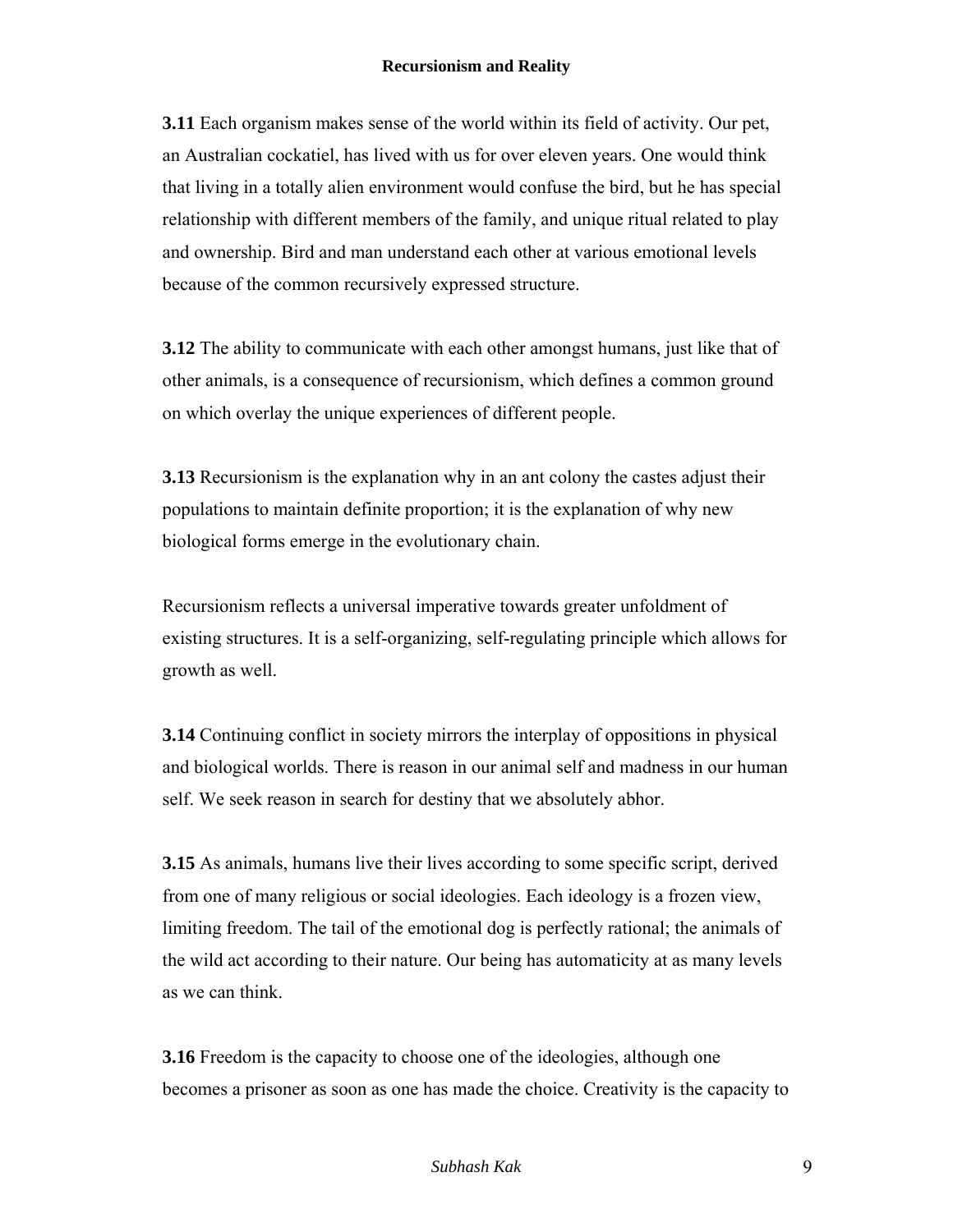jump across the ideologies to connect to the archetypal patterns of existence and appearance.

**3.17** Recursionism is also at work across space, time, function, and form for processes of generation and transition. Evolution is a manifestation of recursion in increasing complexity.

**3.18** The process of recursion works across many levels, creating multitude of appearances at the level of the individual minds and in their many narratives.

**3.19** Unity exists on different levels of manifestation. Order becomes apparent in the background of chaos when we identify the appropriate scale on which the phenomenon is projected.

**3.20** Globalization is a recursionist process that is transforming the world system into an organism with components that have extreme specialization. The war against the other, that characterized colonial expansion, will be replaced by war against previous selves. Rather than war to capture physical space and property, the new war will be to dominate history.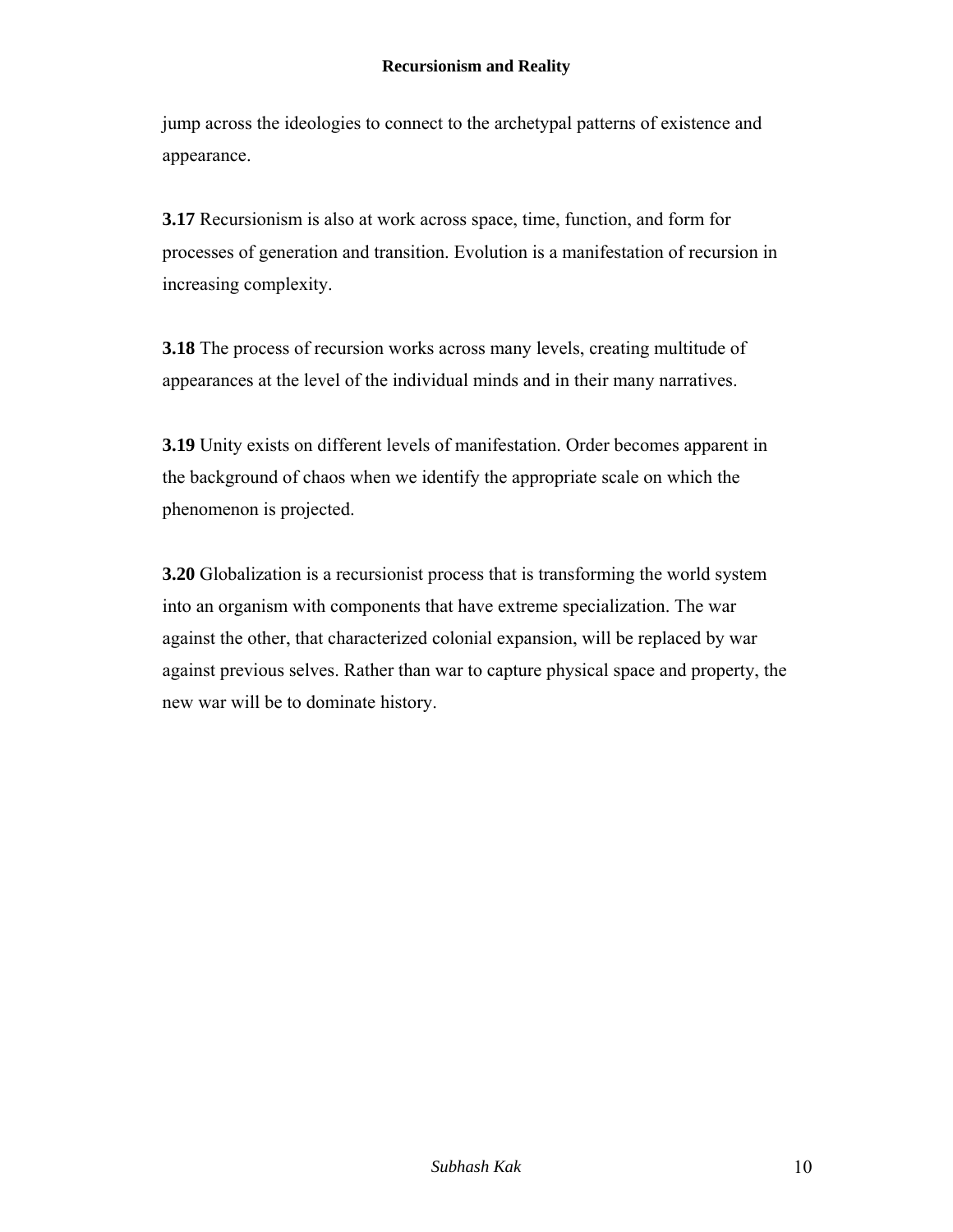## **4** Names of God

**4.0** Language is the concern of being. Its expressions are the snapshots of the continuing transformations around us.

**4.1** The universe as a collection of past, present, and future, both real and imagined, is more than just the physical world. Since there exist numerous individuals, and each individual has many minds, there are, in reality, numerous universes.

**4.2** Given the multiplicity of minds in the universe, there can be no single law, unless this multiplicity is the projection of a single consciousness. Given also the primal urge to expand, struggle for different visions of the universe, both past and future, cannot be avoided.

**4.3** Through the prism of becoming, reality looks much different than from the prism of being. The unstated glue that joins the sentences in a narrative holds many clues to its meaning.

**4.4** *Names of God*. There are those who insist that God has a specific name, and if you don't know it then you deserve to be killed; others, who demand that one must wear the right shoe first; and others who insist on the singing of specific songs, in a particular fashion.

If you agree to conform to the sensibility of the proselytizer, you are safe. You then have to stop singing the songs you sang before, and sing new ones. You have to eat certain foods, and not eat certain other foods. You have to believe in new fairy tales, and forget other stories you had heard as a child.

But it must be granted that underlying aesthetic sensibility is the idea of one's place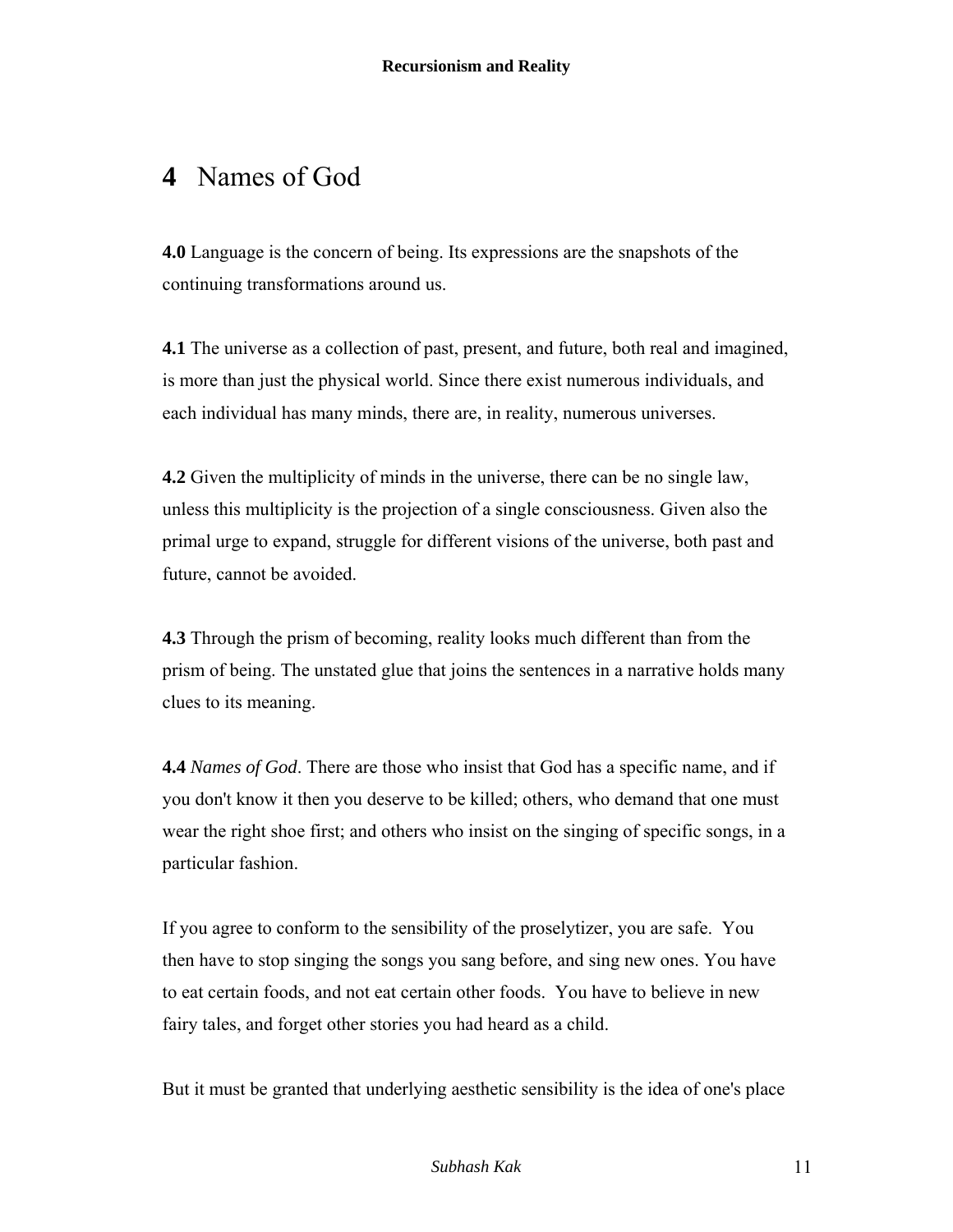in the universe and the relationship between man and Nature. Somehow this idea gets projected in attitudes that define how we do things.

What does it mean when it is said that one believes in God? Since we can rehearse faith only in terms of words or images, it is often the idea of someone in the sky observing the world. God is viewed by some as being jealous and vindictive, by others as forgiving and loving. Those who abhor images give the greatest value to sounds -- or a specific name that has come down the generations.

Others really speak of the "prophet" -- the person who claimed to have heard the message straight from God or his angel. In such traditions, God does nothing; the "prophet" intercedes when decisions are made.

This God is normally powerless, but at some future time when the dead are to be raised, the "prophet" intercedes with him as to who should be sent to heaven and who to hell.

The focus is on the dead, on afterlife. To the extent it is about the living world, it is to dispatch those who don't believe in the "prophet" to hell as soon as it can be done.

The belief that the afterlife depends on the work done for the prophet here on earth leads to a particular attitude and much energy.

Because one will be raised from the dead, it is necessary to bury the dead. In such a conception where the God is busy keeping tabs, there cannot be an infinite universe. And overseeing God cannot brook images to be made by anyone because that would be a challenge to his powers of creation.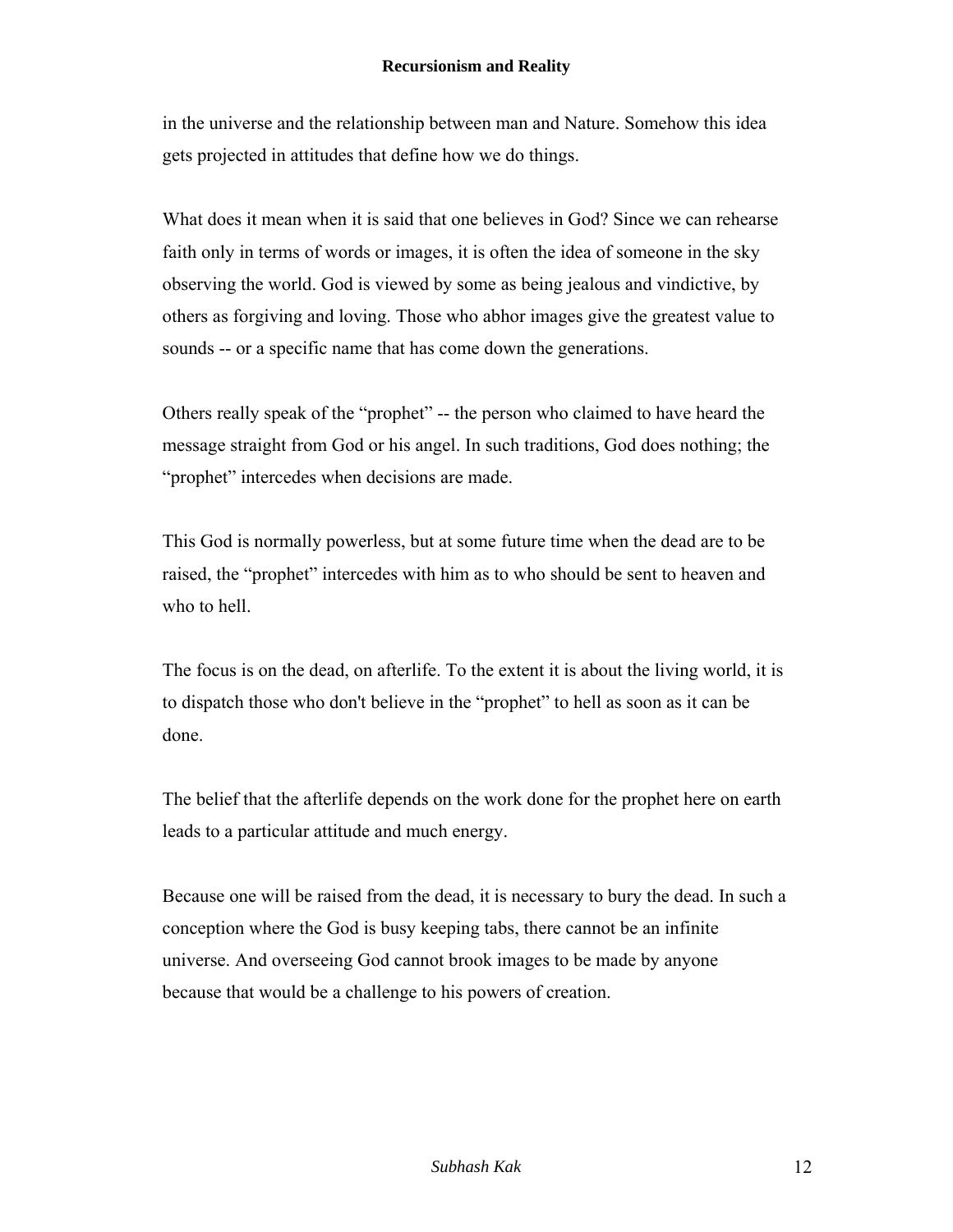**4.5** In our strangely split world, we see the machine-like physical universe which is subject to laws, as well sense the freedom of spirit and action. A part of our understanding is based on a consideration of the past, of efficient causes, but as individuals with hopes and aspirations, we do not dismiss insight that emerges out of a consideration of final causes related to the future. These two sides are complementary to our experience of the universe.

One side is that of conventional science, and the other is that of spirituality. Mind, the instrument of our knowledge and experience, straddles these two sides of reality, and if we did understand it we will be able to broaden the arena of science beyond its current limitations.

One may speak of God, who represents the spirit, the understanding behind reality. When conceived as a multitude, the gods are first and foremost the constituents of the individual's consciousness. They may be seen as the precognitive and cognitive canters in the brain, or the archetypal projections of an objective consciousness on the subjective mind.

Consciousness is awareness of the external world, of the self as an entity, and of one's inner thoughts and feelings. These three aspects lead to outer sciences, spirituality, and psychology, respectively.

We know now that mind is not to be viewed as a computer that responds reflexively to stimuli. The brain has considerable plasticity, and it reorganizes itself in response to inner and outer processes. Since each one of us has unique experience, the mind constructs a reality that is unique for each individual.

Mind's agency expresses itself in many unexpected ways. As a result of injury to the brain, a person may lose the capacity to see colours, recognize faces, comprehend speech, read maps and, most astonishingly, to read while still managing to write -- so long as he is not looking at the paper.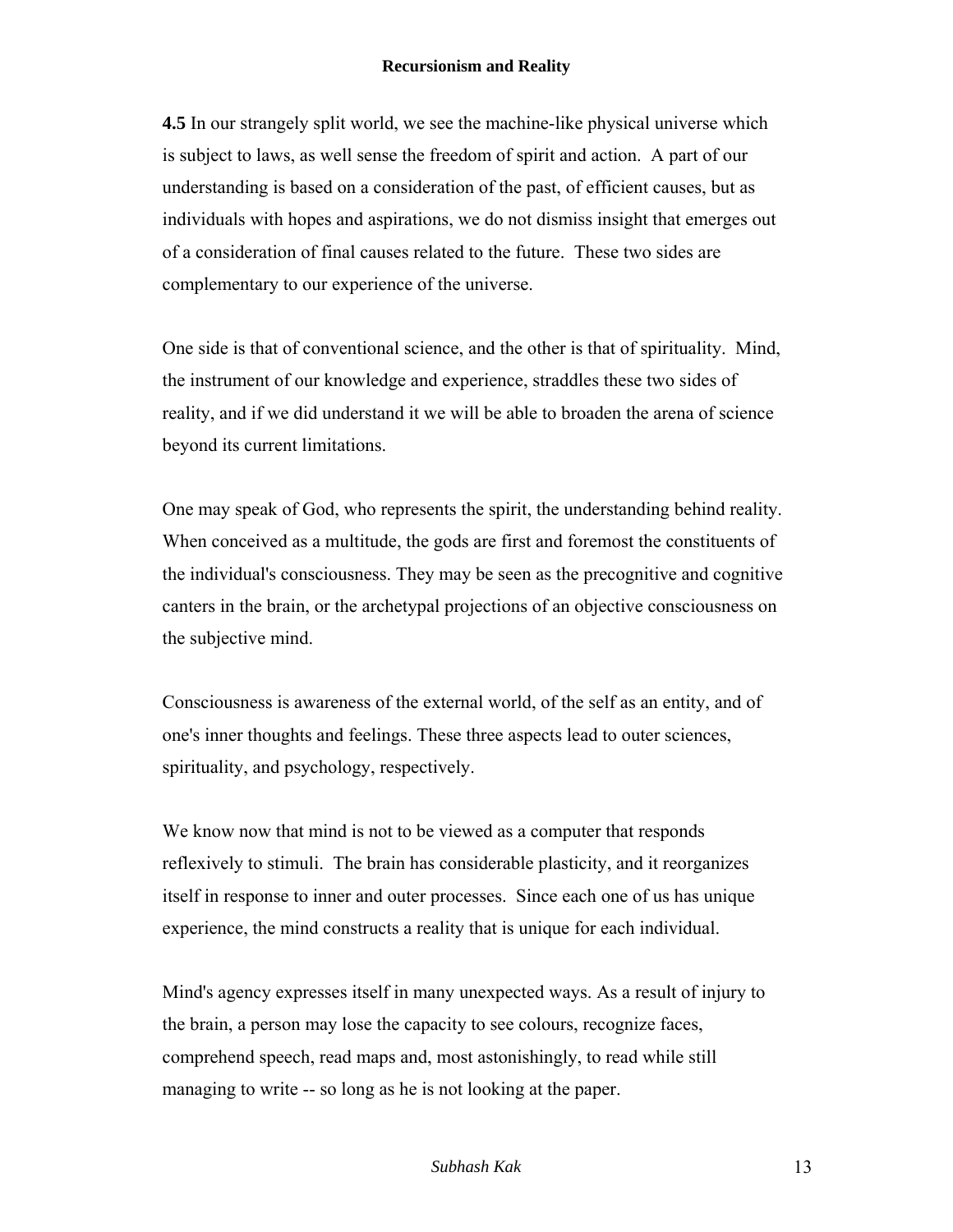Consciousness cannot be denied to a prelinguistic infant or to a deaf-mute, making it clear that language is not essential to it. But subverbal awareness is different in quality to one that is accompanied by language and inner dialogue, indicating that consciousness is an extensive property, that is, it has form, quality and degree associated with it.

During ordinary awareness we take our consciousness so much for granted that we are unable to comprehend its true nature. It is when we pay attention to those whose consciousness is different from ours that the majesty of it becomes apparent. When we look at the ways of the children and the very old, or of those from different cultures with different beliefs, and of those whose minds are "broken" or put together in a way different from our own, we become aware that we know very little about consciousness.

Neuroscience offers us one kind of lesson regarding the nature of the mind, a lesson related to its working as a complex machine. More specifically, we learn what happens if parts of this machine are missing, and this lets us infer mind's character and, strangely enough, it turns out to not to be machine-like at its core. It also provides understanding of the stages in the development of the minds of children. The conscious spirit has thus been described:

*He is never seen, but is the witness; he is never heard, but is the hearer; he is never thought of, but is the thinker; he is never known, but is the knower.* 

*There is no other witness but him, no other hearer but him, no other thinker but him, no other knower but him.*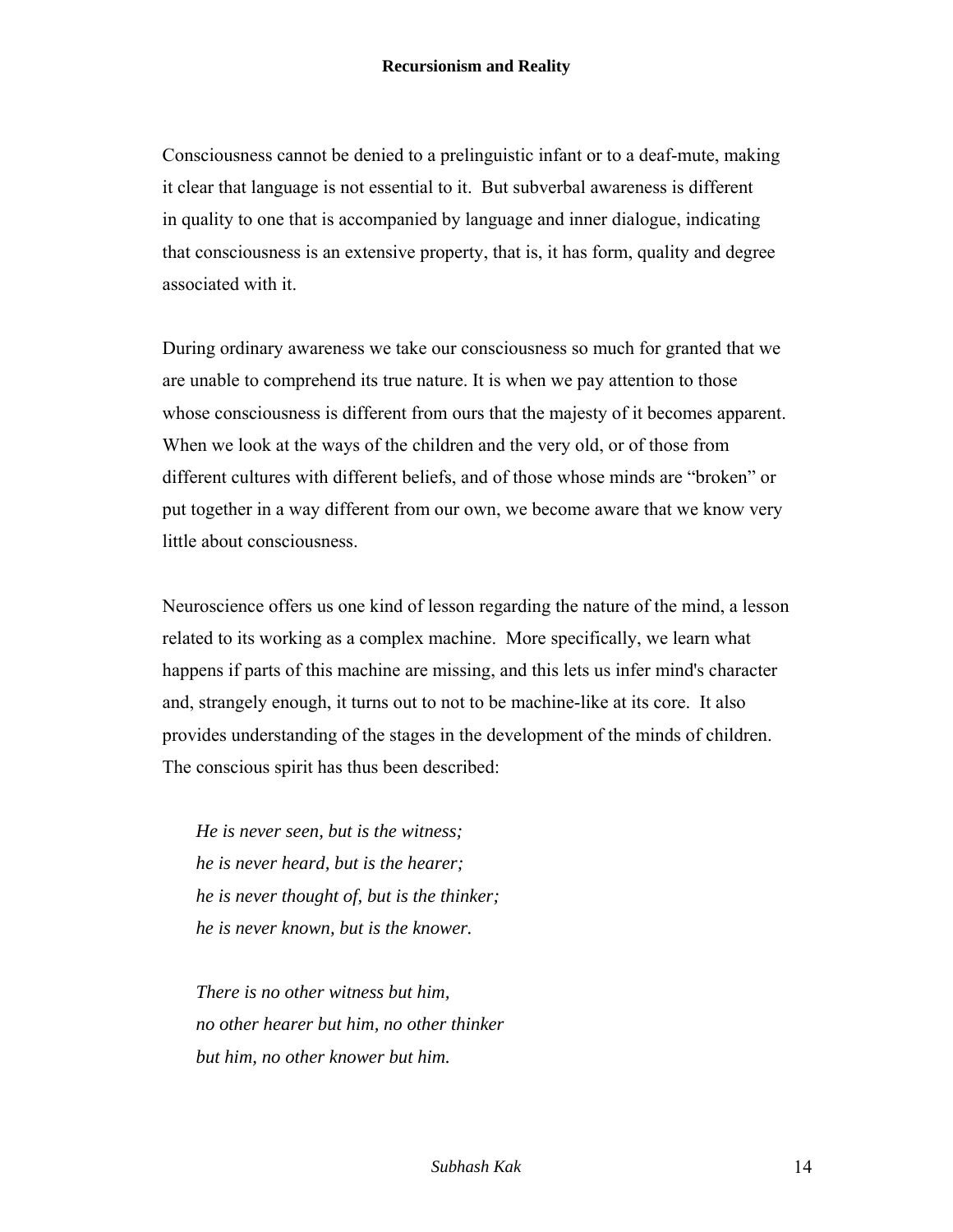Cognitive deficits show that mental capabilities are localized and decentralized, and that the mind constructs its reality. This reality is based not just on abstract and mechanical rules but also on personal, emotional factors that incorporate judgment and feeling. Without this element of feeling we would behave like robots.

**4.6** *Phantoms*. A person accidentally cuts off his right index finger but he cannot shake off the phantom of the finger, rigidly extended as it was when it was cut off. The person doesn't want to bring his hand to his face, afraid that he may poke his eye with his phantom finger. Amputees with artificial lower limb need to incorporate the phantom into their body image, lacking which walking is not possible. Phantoms feel real pain.

In anosognosia, patients have a difficulty in recognizing their ailments. A patient whose left arm and leg is paralyzed may insist that his paralyzed limbs are functioning normally, even immediately after failing to perform a simple task.

Experiments have uncovered other tricks played by the mind. In one study, subjects were asked to flex the index finger of their right hand suddenly at various times of their own choosing while the electrical signals in their brain were being recorded on an EEG. It was found that there was a gradual build-up of recorded electric potential for a second or a second and a half before the finger was actually flexed. This indicates that the conscious mind takes over a second in order to act. In contrast, the automatic or reflex response -- as in the blinking of eye to a light flash -- is over five times faster.

In another experiment on patients undergoing open brain surgery, it took about half a second to register a stimulus applied to the skin, despite the fact that the brain would have received the signal of the stimulus in about a hundredth of a second and the pre-programmed reflex response takes only about the tenth of a second. In other experiments, regions of the somatosensory cortex were stimulated after the touching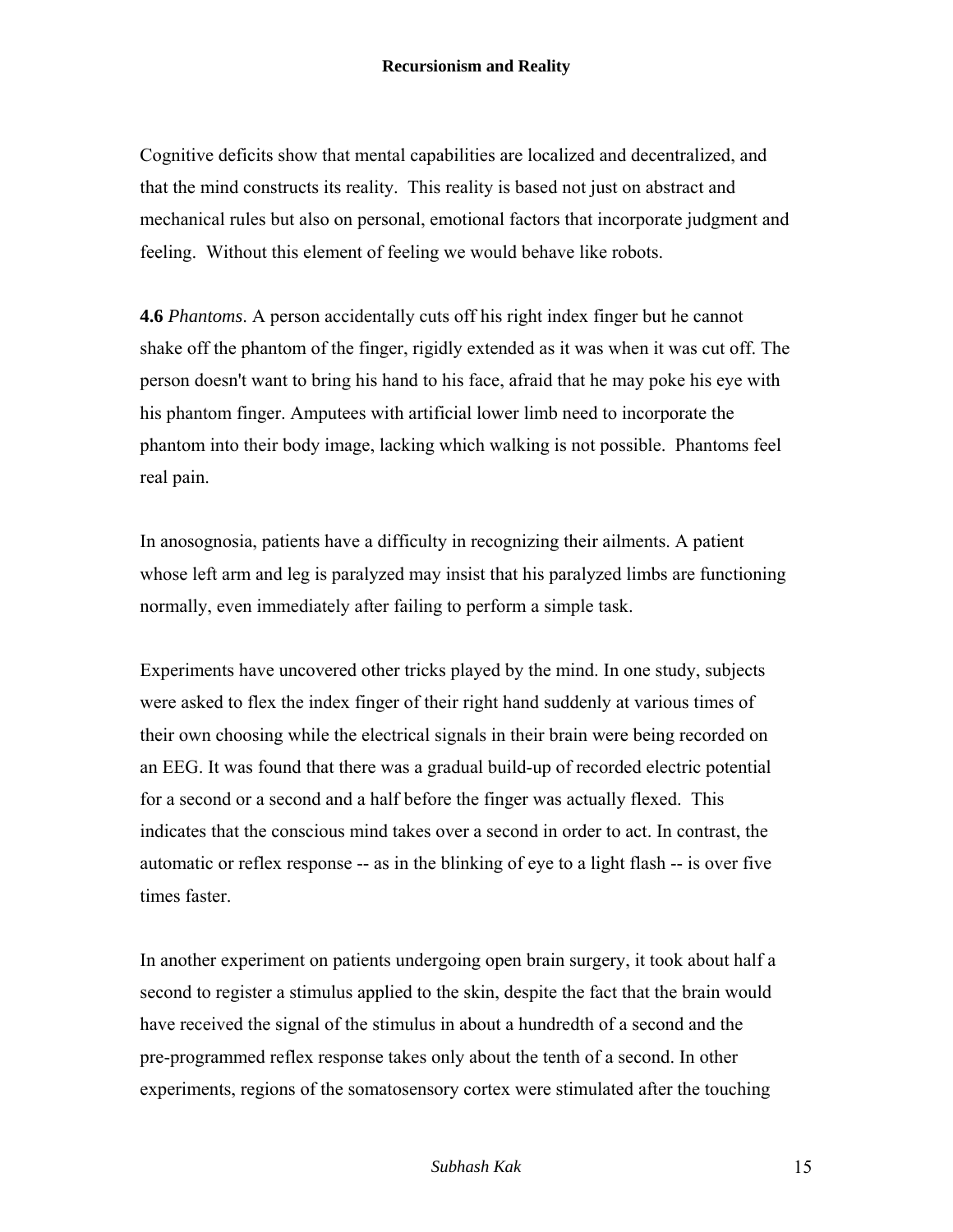of the skin. If the electrical stimulation occurs about a quarter of a second after the touching of the skin, then due to "backwards masking", the touching of the skin is not felt at all. The conscious perception may be masked by a later event so long as that event occurs within about half a second. There is further evidence that the experiencing of time in our consciousness is delayed by about half a second by the conscious self.

If the mind sequences events irrespective of their objective order, it is to be expected that it also creates other aspects of reality. Dreams join these fragments of imagination to create their own universes. Cognitive centres do not only reveal to the mind, they also conceal by agnosia, caused not by injury to the pathways in the brain but by deliberate forgetting.

The phantom limb phenomenon shows that the mind keeps a map of the complete body even when a limb is missing. It is this process that codes objective truths which may be inferred by looking within.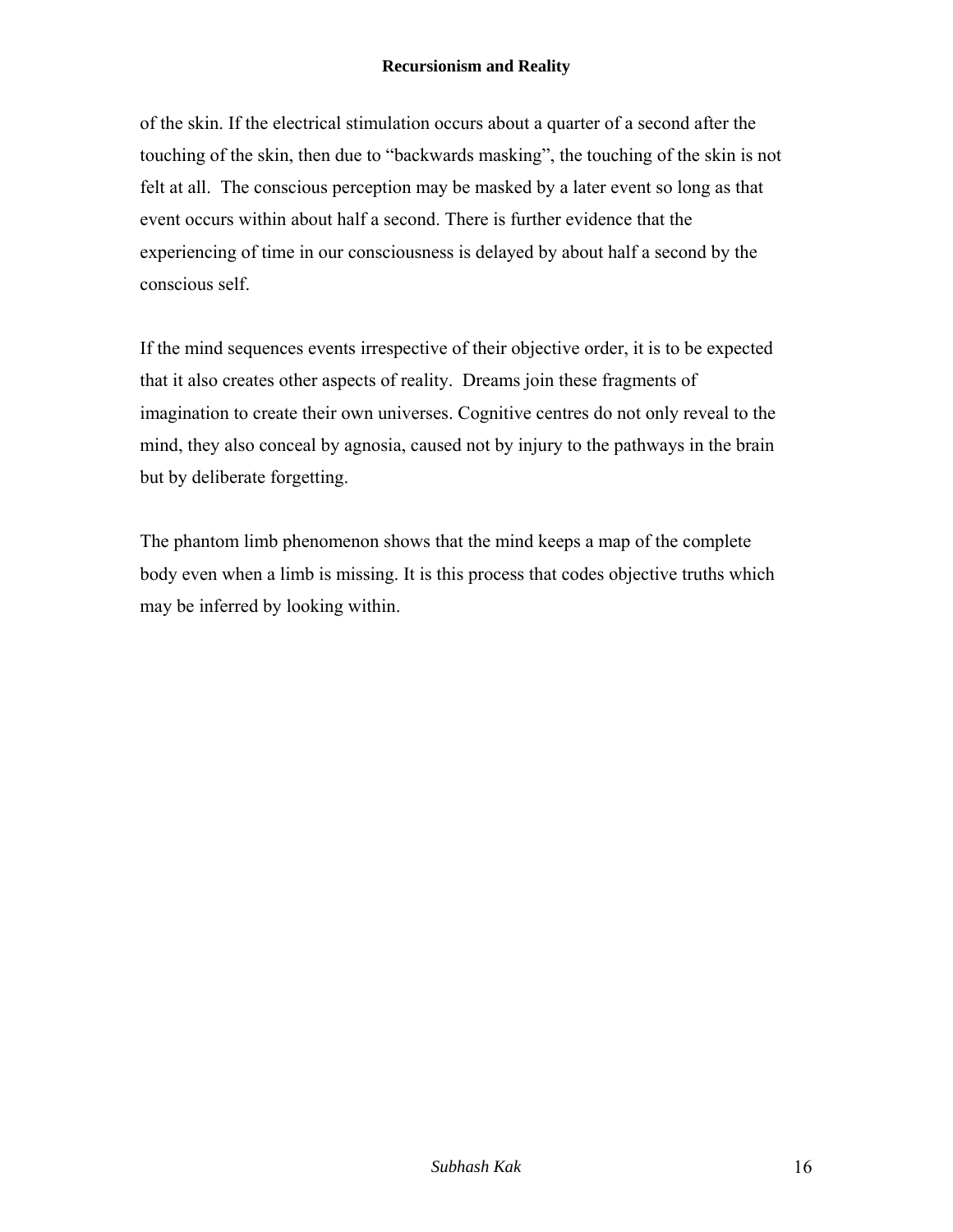### **5** Mimic Worlds

**5.0** Mimicry exists across levels, but it requires sensitivity and care to notice it.

**5.1** Animal behavior has its recursive nature, or part-whole hierarchy. Animal societies are "superorganisms." For example, ants in an ant colony may be compared to cells, their castes to tissues and organs, the queen and her drones to the generative system, and the exchange of liquid food amongst the colony members to the circulation of blood and lymph. Corresponding to morphogenesis in organisms the ant colony has sociogenesis, which consists of the processes by which the individuals undergo changes in caste and behavior.

**5.2** Recursion may be viewed all the way up to the earth itself seen as a living entity. The earth itself, as a living organism, may be viewed like the unconscious brain. Paralleling this recursion is the individual who can be viewed as a collection of several "agents" where these agents have sub-agents which are the sensory mechanisms and so on.

**5.3** The continuing reorganization is a response to the complex of signal flows within the larger system. Hormones and other chemical exchanges among the members of the colony determine the ontogenies of the individuals within the colony.

**5.4** Another fundamental communication within the superorganism is the one that defines its constitution. This, much slower process, may be seen in the founding of the ant colony by the queen, who governs the process of caste morphogenesis. Within the new colony, the queen, having just mated with her suitors shakes off her wings and digs a little nest in the ground, where she now is in a race with time to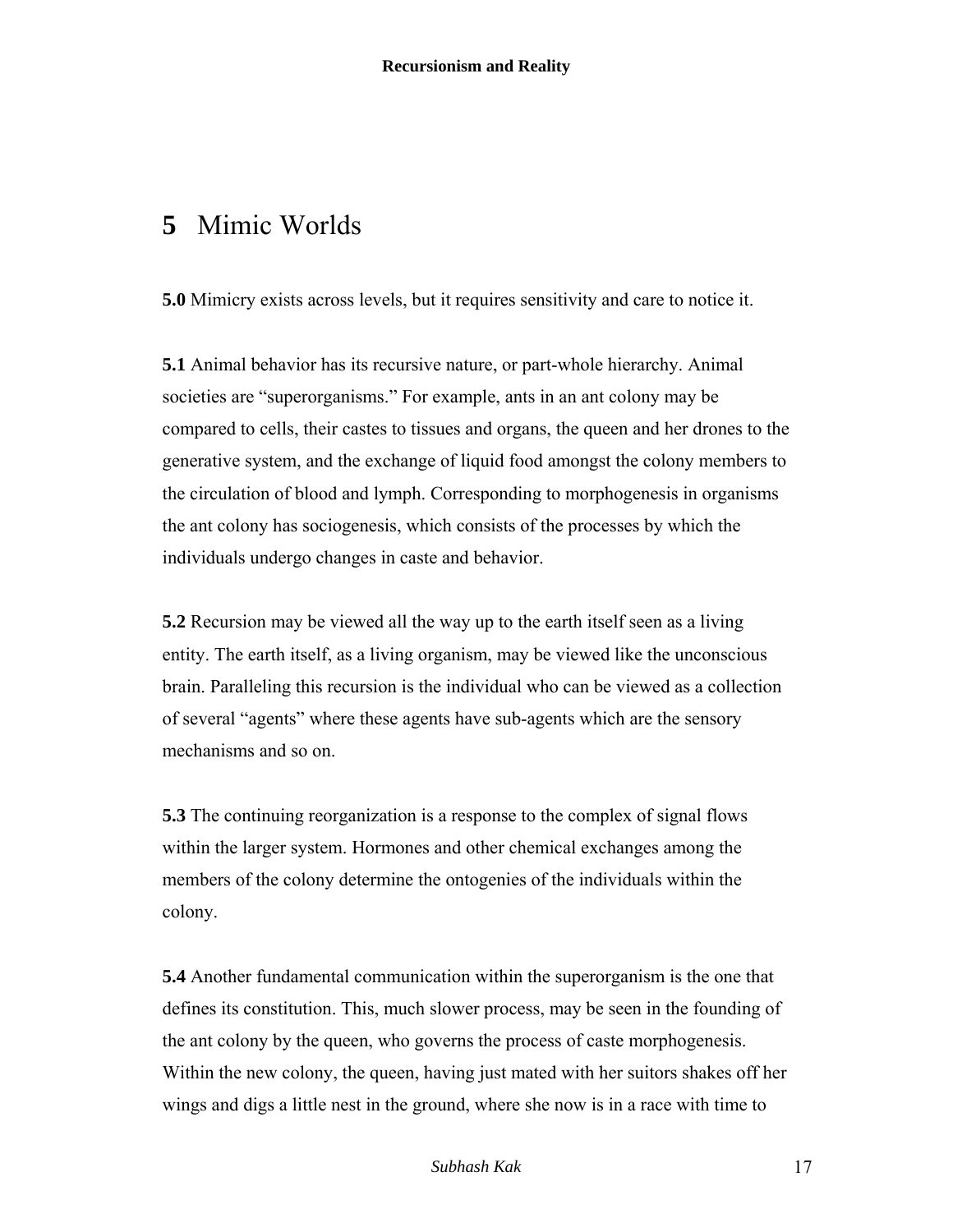produce her worker offspring. She raises her first brood of workers by converting her body fat and muscles into energy. She must create a perfectly balanced work force that is the smallest possible in size, yet capable of successful foraging, so that the workers can bring food to her before she starves to death.

**5.5** The queen produces the workers of the correct size for her initial survival and later, after the colony has started going, she produces a complement of workers of different sizes as well as soldier ants in order to have the right organization for the survival of the colony. When members of a specific caste are removed from an ongoing colony, the queen compensates for this deficit by producing more members of that caste.

 **5.6** The government of a society constitutes classes in a reflexive manner to fulfill the need for proper functioning. If the governing myth of the society is a single god, this will be mirrored by the creation of a dictatorship. Democracy, with its several competing power centers, cannot be imposed on a mono-god culture.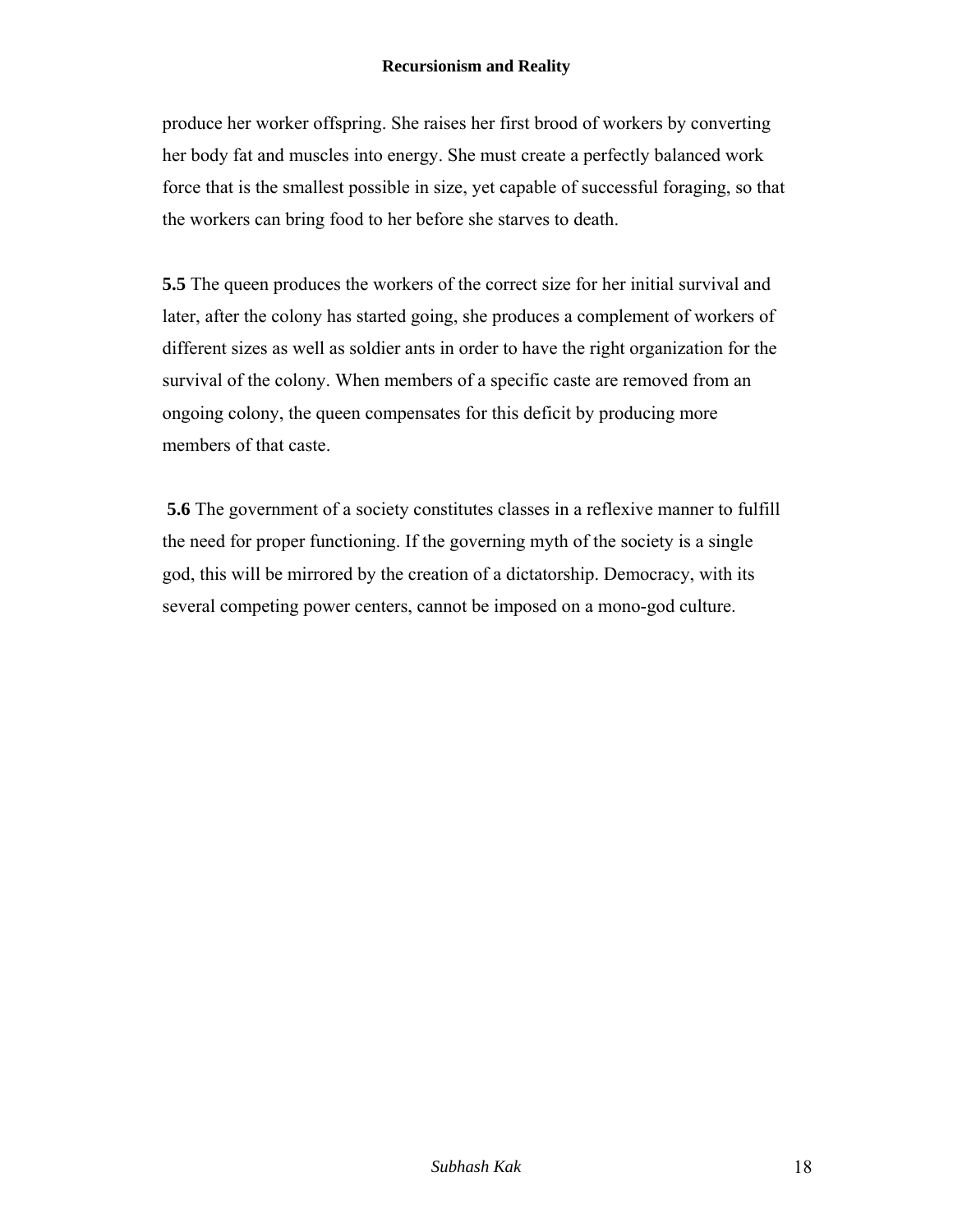## **6** Masks of Power

**6.0** The body has its own rhythms that are indifferent to the wishes of its resident spirit.

**6.1** Men and women in their mutual attraction are driven to the very emptiness they are trying most to avoid.

**6.2** With the progression of time, the male component progressively becomes weaker compared to the female. This happens both at the level of the individual and society.

**6.3** Boys are raised to be the other of girls and women. Since there is no single female prototype, this creates confusion and anxiety. The position of the female in society sets up the grammar for its dynamics. Societies where women are hidden behind veils create especially powerful self-doubt in the male.

**6.4** Boys are a part of the women's world before puberty; they spend much time in the company of female relatives and teachers. They are snatched from this secure world in different ways in different cultures. In cultures where women are segregated, the description of heaven recalls this world of females.

In some tribal cultures they are physically removed and their face slashed as a mark of passage from the world of women to that of men where childhood games are now replaced by war raids. In capitalist society, they are crushed under debt for education, which they can escape by soldiering for war, or gambling at the stock exchange. Boys – and men – fight very hard for ribbons.

**6.5** *America and exile.* America entered my consciousness first through the photographs of construction workers on the walls of a skyscraper -- looking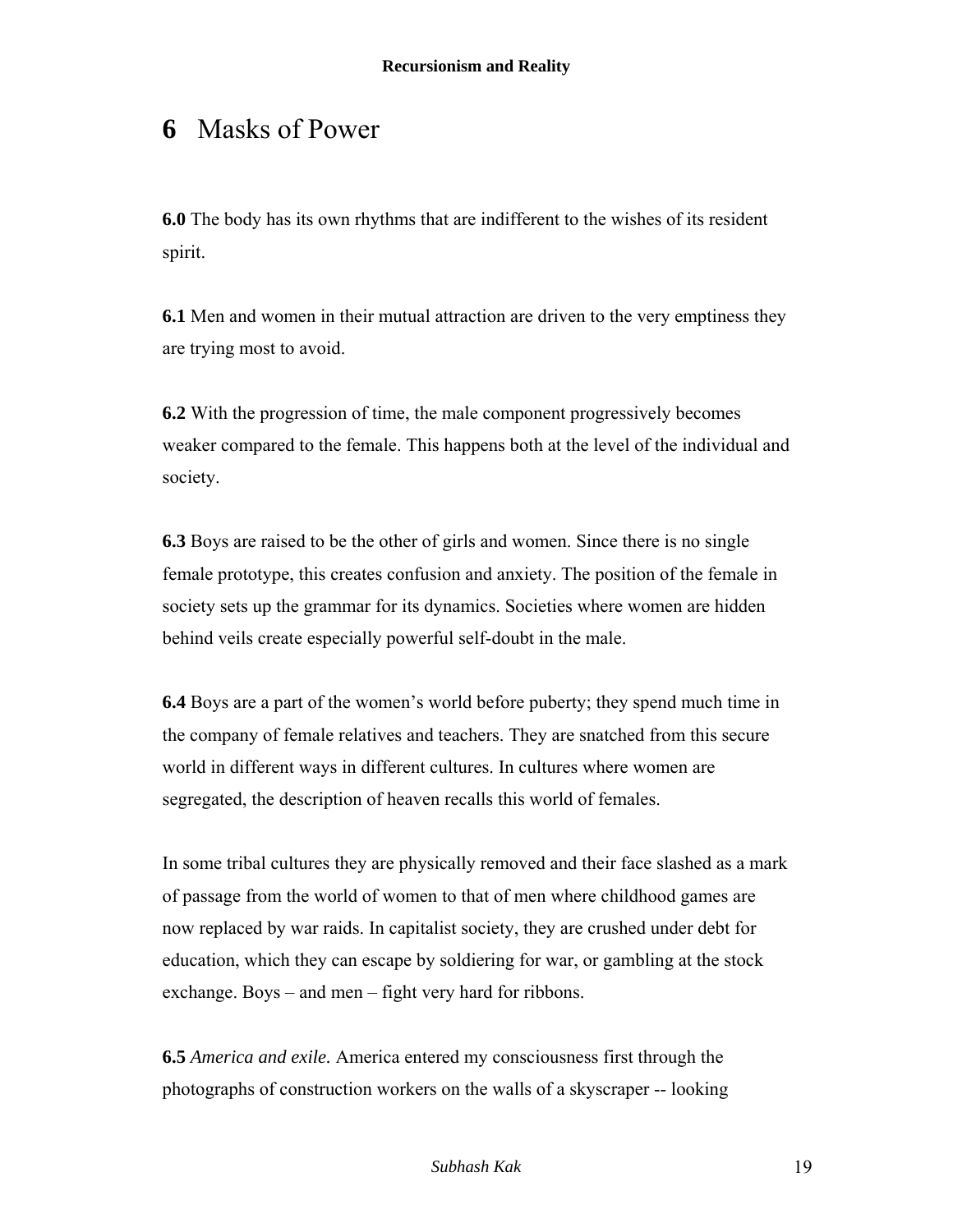fearless, laughing at the frozen traffic of the street fifty-odd floors below -- in an old encyclopaedia at home. My mother had received a part of the set, and of these the American volume was the most interesting. Lacking other books, I went over this volume again and again, and with each new visit the subjects of the photographs appeared bigger, until America became a mythic presence.

It was not just the tall buildings that were impressive; it was also the endless space, desert and emptiness. At that time, not knowing better, I took its spirit to be the counterpoint to that of my Kashmiri childhood, unfolding through ancient custom in small houses and narrow alleys of old places, hallowed by the memory of countless generations.

It was only later I realized that the secret behind the beauty of America was no different from that of my own valley -- the secret lay in how they intimated to us our terrifying aloneness.

And after I had lived in America for several years and become a father, I learned that beauty and aloneness have another side, that of solace and sanctity. I understood that the comfort of the security blanket of the baby came from a reification of sacredness, the desperate cries for mother in face of seeming abandonment investing the clutched blanket with its magical power.

Children eventually outgrow the security blanket. In reality, they exchange it for other things that soothe fresher wounds. In place of the fantasy of a secure space arises the more aggressive fantasy of dead enemies. The sacred slowly expands its domain to litany, kneeling, affirmation of faith, and paradise.

Of the many forms of the sacred, those of total abandonment and total concealment are the most powerful -- more than the skirt of the minister and the mullah, the ashes and the saffron shawl of the swami. But I didn't know this in the Kashmir of my boyhood. It was then a place of sober moderation where people went through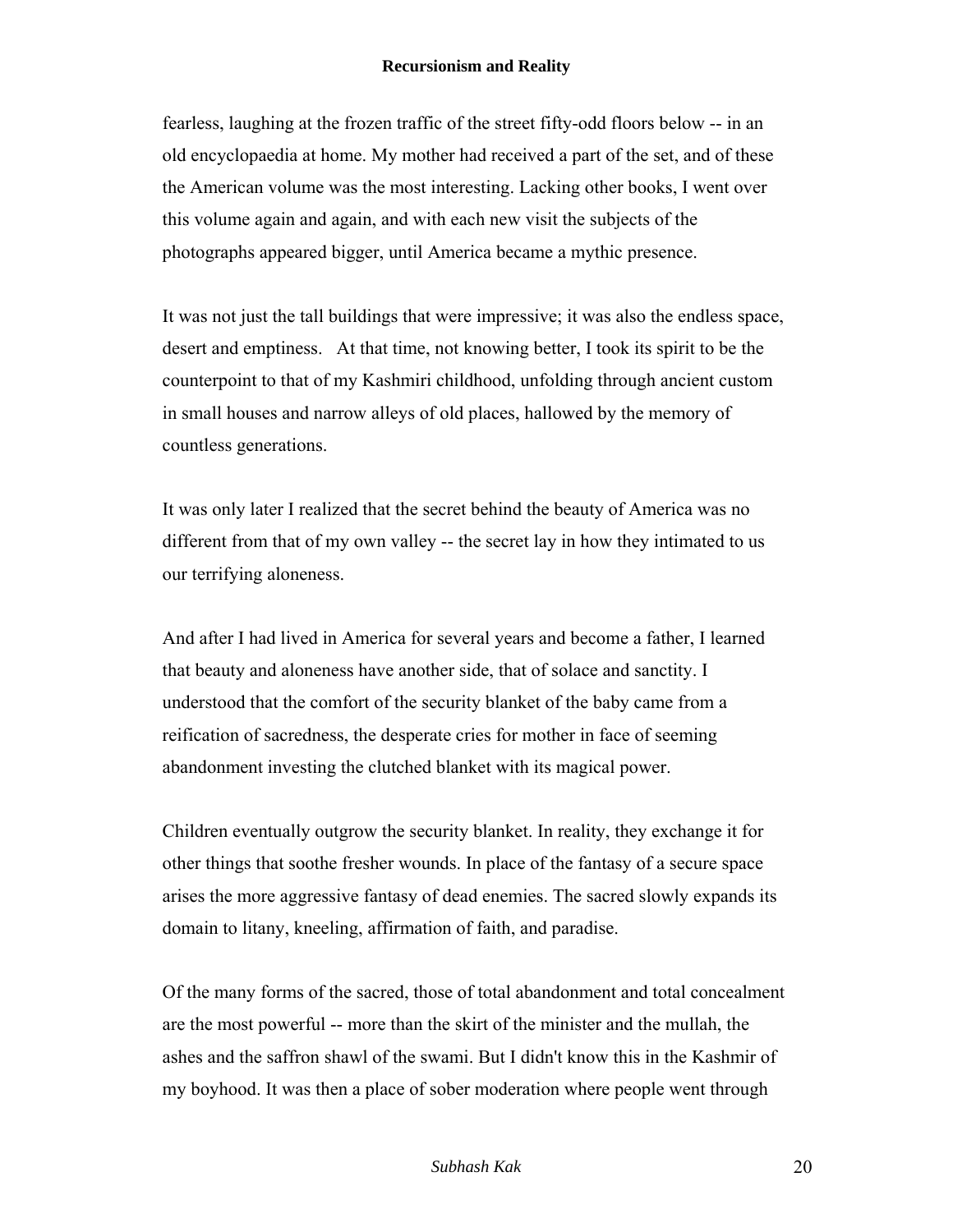their ritual out of habit, without passion. Propriety counted for everything. The breast-beating of Muharram was a gentlemanly affair; I was to see the bloody frenzy with knives and chains much later in Ladakh.

One common vanity was the burqa of the women in the bazaar, but it covered only partially, without sanctimony. These were poor people who wore their piety to show off that they were more religious than they actually were to strangers, to earn anonymity from people who did not care for them.

We were innocent then, building our worlds out of the fragments of old habit. A distant relative lost his job soon after he was married. Every morning he left home - - he lived with his parents and his bride -- with a packed lunch and briefcase and took the bus to a park, where he spent the entire day. Relatives knew his situation, but he carried on with the charade because he did not wish his wife to know, for fear of losing face. She actually knew, although pretended otherwise. This went on for several weeks, fooling no one but strangers in the bus and the bazaar.

An evil wind has since destroyed that old simple Kashmir. I had a premonition of this disaster on a visit fifteen years ago in the averted eyes, in the barely concealed rage in people I had known before. It was a rage unlike the one that sprouts from a personal wrong. It was like a fog that hung over the place in heavy layers, covering everyone, even those who would normally be happy in their own world.

That's when I saw the total shroud. It was not the badge of poverty of the burqa of my childhood, but a covering that hid everything excepting the eyes -- a sign of nameless passion by stylish women who wished to be the usherettes of a terrible, retributive revolution. They were not like the women I had grown up with, nor those I had seen in the Middle Eastern airports who threw off their veil the moment the plane took off beyond the reach of the moral police.

The total shroud may appear similar to the mask, but isn't. The mask arouses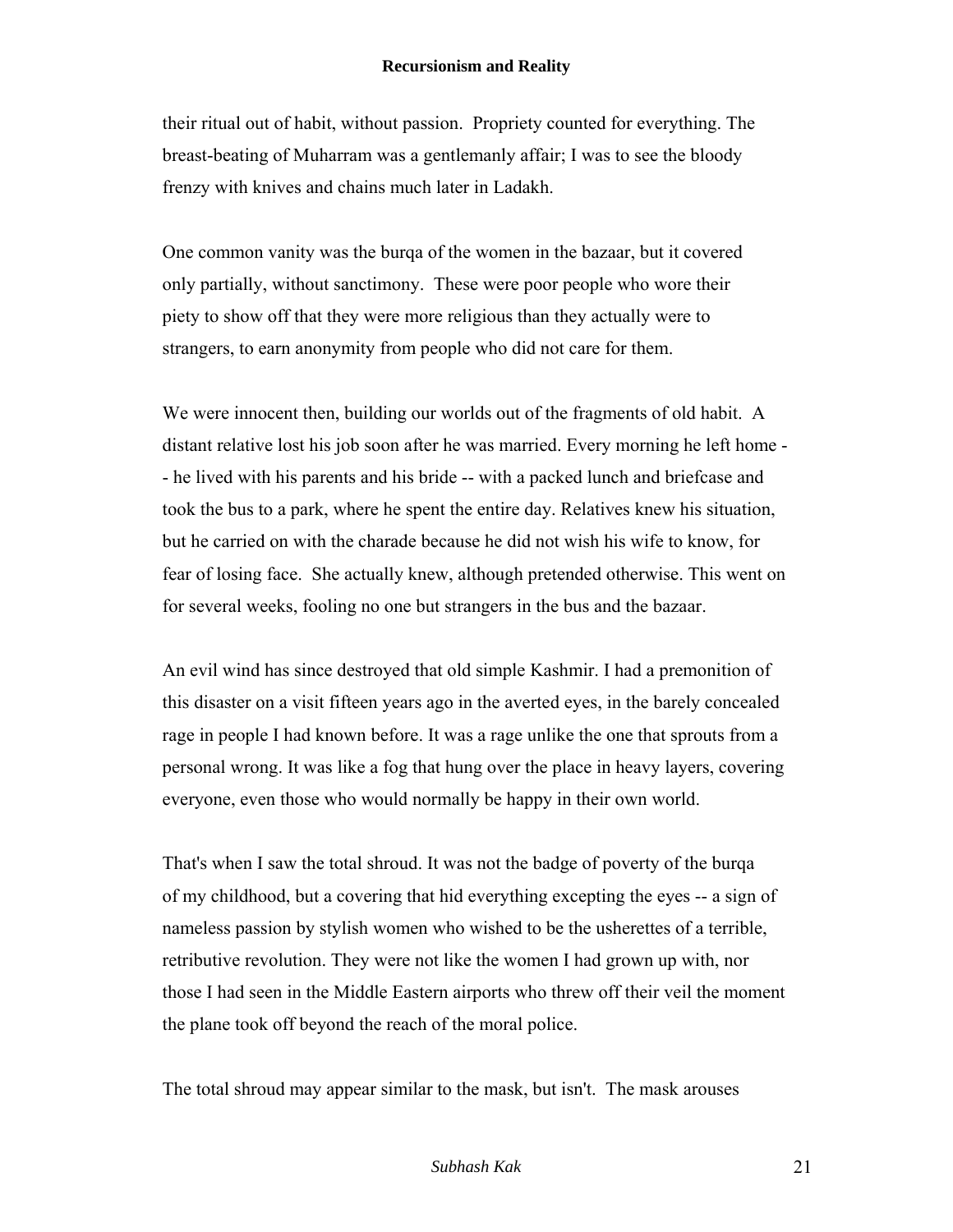temptation and fear; it makes the reveler anonymous, as it did in the frenzied worship of Dionysus. The shroud separates the worlds of men and women, to limit possibilities here so that one may dream of paradise -- there can be no arrival or transformation, only rage, dislocation, wistfulness.

I thought of times long gone by when the Church opposed masks, fearing they tampered with human appearance and invited idolatry, disingenuousness, and the devil. It was actually a turning away from the real world that made the best live their lives only for the hereafter.

The dam of rage broke several years ago. People were killed and exiled. Those who were left behind faced a naked fear that unhinged the minds of many. The crazed became totally passive, not even wishing to wake up in the morning, or they got into murderous fury.

Music, dance or song could have healed but they are taboo for many? Religious passion was then cooled by a voluntary forgetting, a refusal to see things for what they are, by an agnosia like that by injury to the pathways of the brain. A stage arrived when one hid one's own experience from oneself and even falsified things and history, only revealing them, through hints beyond conventional forms and words, by an excessive sentimentality and repetitive motions.

The landscape of my childhood memories lay defiled and I sought a place for myself where I could be connected to new sacred ground. America, in spite of its vast spaces, lacked the sanctities that spring from the magic of childhood not merely one's own, but also of forefathers. Even more, America was the region of worldly contest.

Now that war has come to the shores of America, its certainties appear naive, and the contest has lost its excitement. Strangely, after it has become like all other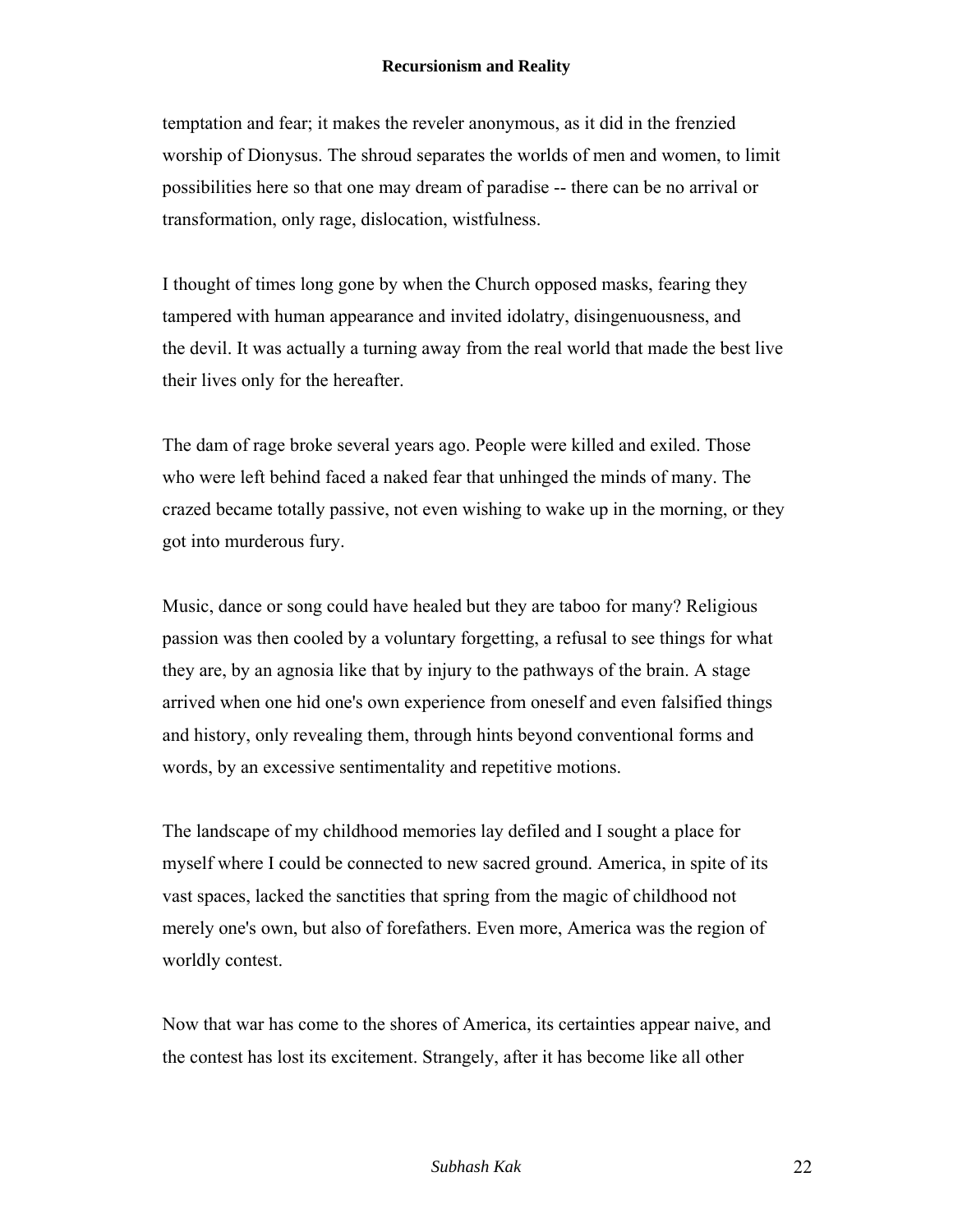lands, I know why I didn't find the place I sought here. I couldn't find it because it lay all along in the world of my own heart.

**6.6** If the heart sorrows over physical loss, the spirit rejoices over hope of understanding.

**6.7** Our concerns are mostly the opinions of others. There is recursion in the world of thought.

**6.8** Too much of understanding may lead to suffering, but out of that emerges compassion.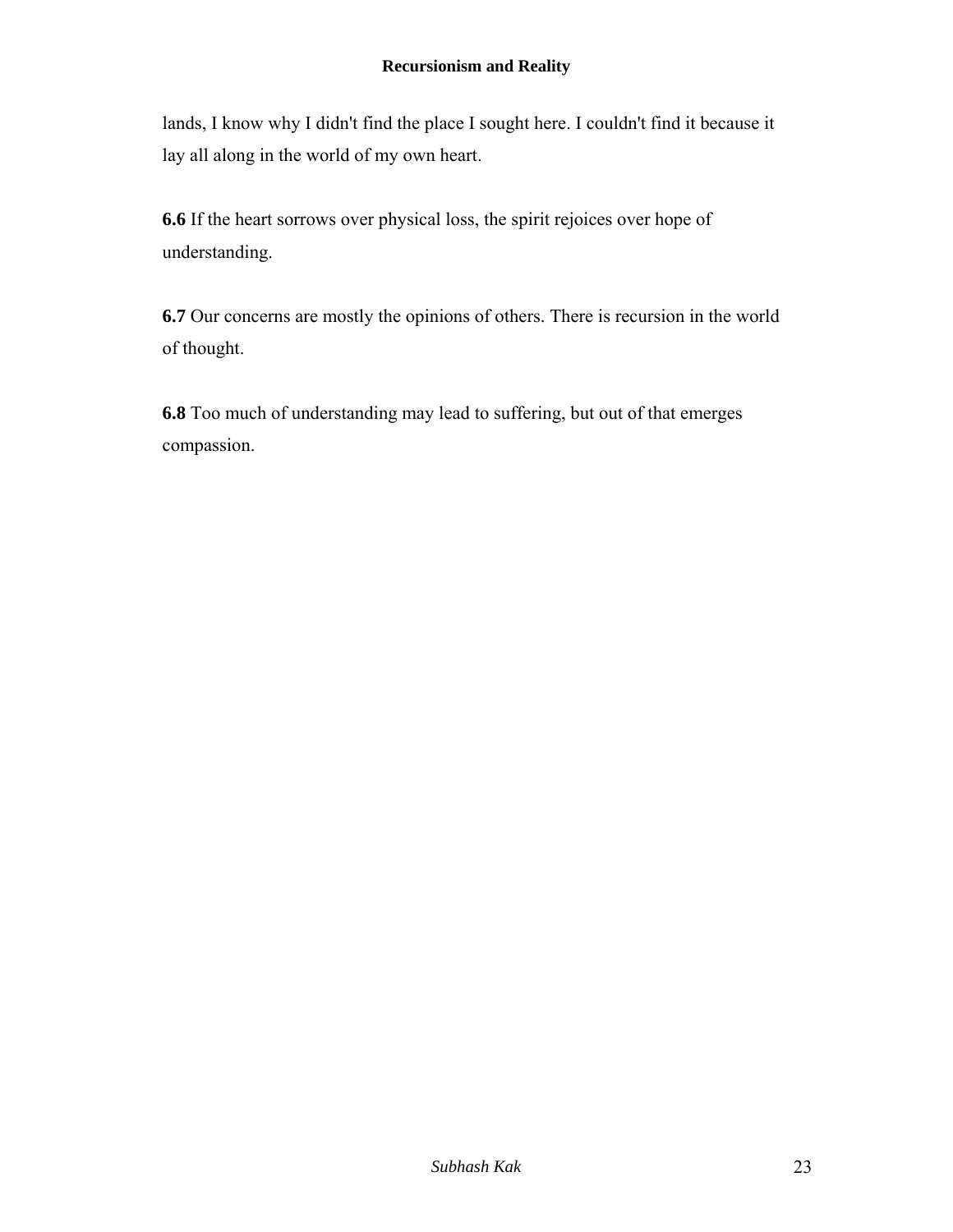## **7** Worship of Many Gods

**7.0** A society that limits expression and creativity will correspondingly be constrained in its creativity as well as its organization.

**7.1** The origin of the idea of democracy in ancient city-states of Greece and India had something to do with the worship of many gods.

**7.2** The heart of the desert monotheism is its injunction against images, its tribal laws, and its tendency to submission or revolt. The West has abandoned this heart. In it, religion is now confused with the Euro-American historical tradition. Popular culture is the new Babylon, television the new temple. America is the successor to Rome and not to the Papacy.

**7.3** Another difference between paganism and monotheism is humour. The monotheistic god is an angry one and any insult to it leads to quick retribution. In contrast, pagan gods are playful and you can make fun of them. Paralleling this, the pagan king had a clown to bring him back to earth should he become too arrogant. In our own pagan world, we have TV clowns belittling the president and the religious elite.

The most conservative religious leaders have seen the writing on the wall as far as the segregation of sexes is concerned. Neither will people give up their TVs or their glossies. Images will not be banished -- in the struggle between the word and the image, the image has won a complete triumph.

**7.4** Only one idea of monotheism, that is centralization of authority, lives on in many parts of the world. But centralization of decision-making will not work in the long term because the decision-maker is swamped with so much information that the decisions become arbitrary.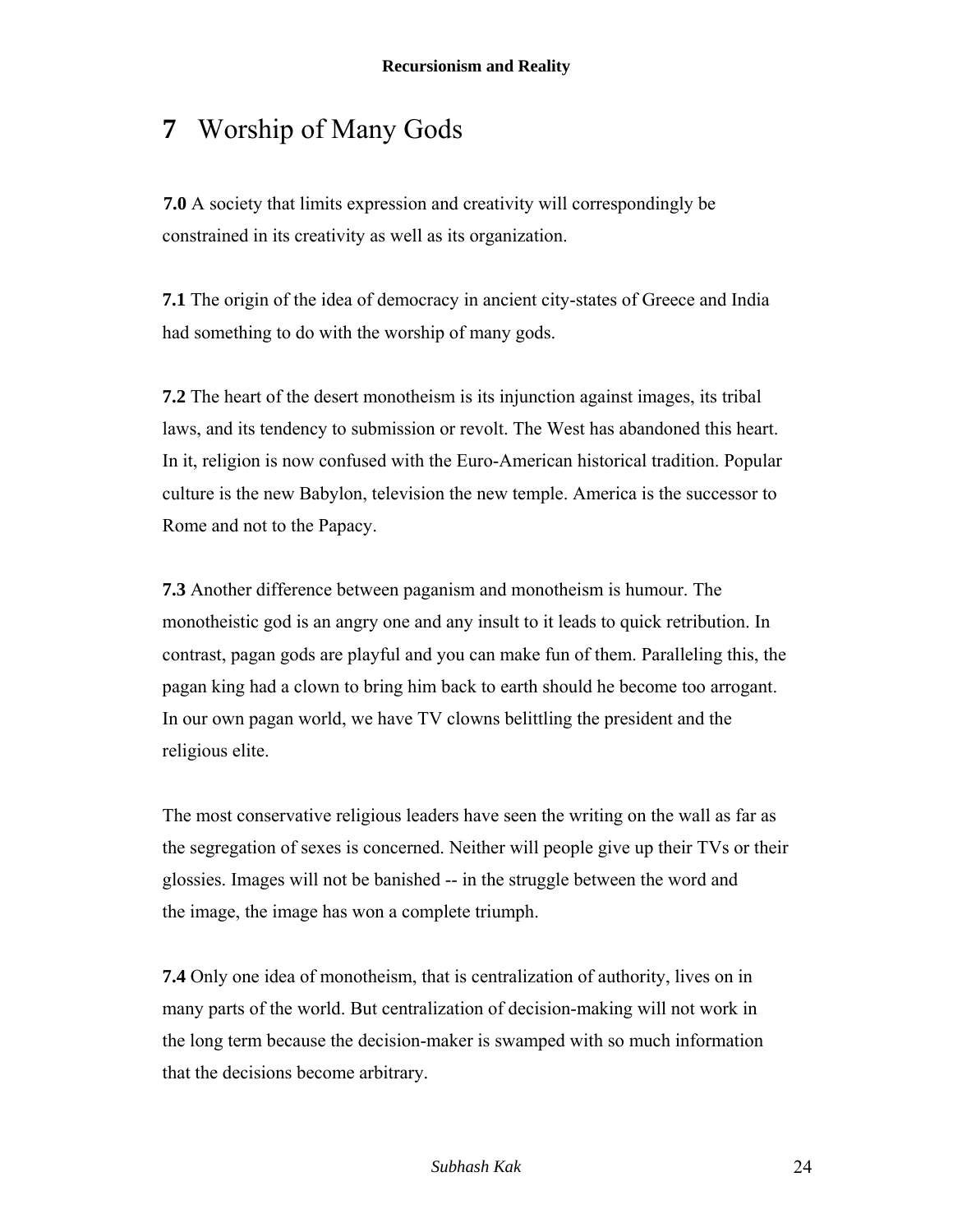**7.5** Communism, correctly seen as a mutant form of extreme monotheism, collapsed because of the information-swamping problem. But communism had one additional weakness. As the religion of dialectical materialism, it had no cosmology for life after death.

**7.6** Europe has resurrected its pagan gods. Rather than praise Athena, Sophia, and Apollo as in Greece or Durga, Sarasvati, and Vishnu as in India, Europe and America praise Security, Education, and the Constitution. It is the same thing; only the representation of the abstract idea has changed.

**7.7** Monuments to modern gods are being built. Images are used, as in the Statue of Liberty or the symbols of the pop culture. The method of worship has changed, no doubt, but the style of worship only reflects contemporary aesthetic ideas, which change from age to age. The new paganism has its strongest temples in colleges, universities, theater and film.

**7.8** Countries with their own pagan traditions will resurrect their gods in their own way to make peace with the modern age. The change will be harder in places where the memory of the gods has dimmed. For those where the past has been completely obliterated there will be extreme dislocation. Even in places where the past lives on just below the surface, the transition will not be easy. Since elemental passions are involved, there will be war.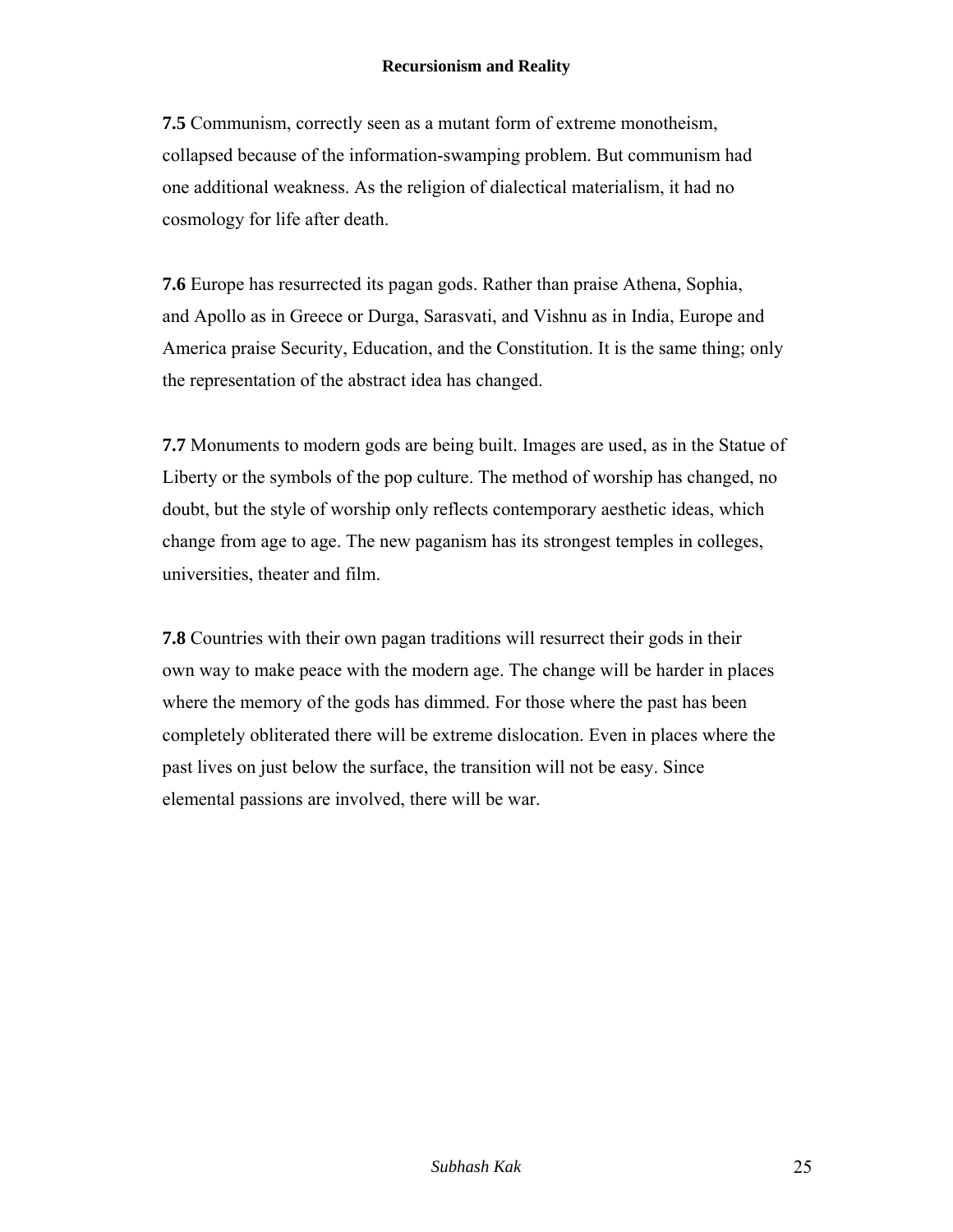## **8** Prison Rodeo

**8.0** Suffering is a consequence of ignorance of one's own nature and that of the larger plan behind the process. It is the pain of imprisonment, and of darkness, the pain of taking the *being* rather than *becoming* as primary to reality.

**8.1** Suffering also is due to the stopping of the natural process of expansion and recursion at the individual and societal level due to the conflict with similar urges of others. A society that does not allow natural expression, like that of music, dance, art, and science, will spread suffering in its fold.

**8.2** Suffering can be eliminated by being free, by mindful and creative action, and by compassion for all.

**8.3** Inaction, to avoid conflict, does not lead to fulfillment, which requires facilitation of the process of recursive evolution. One must look not only at one's own salvation but that of all other beings.

**8.4** *A prison rodeo*. I was at a rodeo the other day. Organized in a large, highsecurity prison, it was a fund raiser for prisoners so that they could continue to ride horses and run their workshops. The prison itself is situated on high ground and the prison property is so large that you can see the skies to the horizon in all four directions.

After entering the main gate the road slopes gently upwards for miles, as if this were the navel of the earth. The vastness of the grounds, very little tree cover, high watchtowers and a razor-topped wire fence around must make the inmates feel that they are at the end of the world.

The actual accommodations of the inmates are a cage to compel the beast in the prisoner to submit to the stronger will of society. The reward for good behaviour is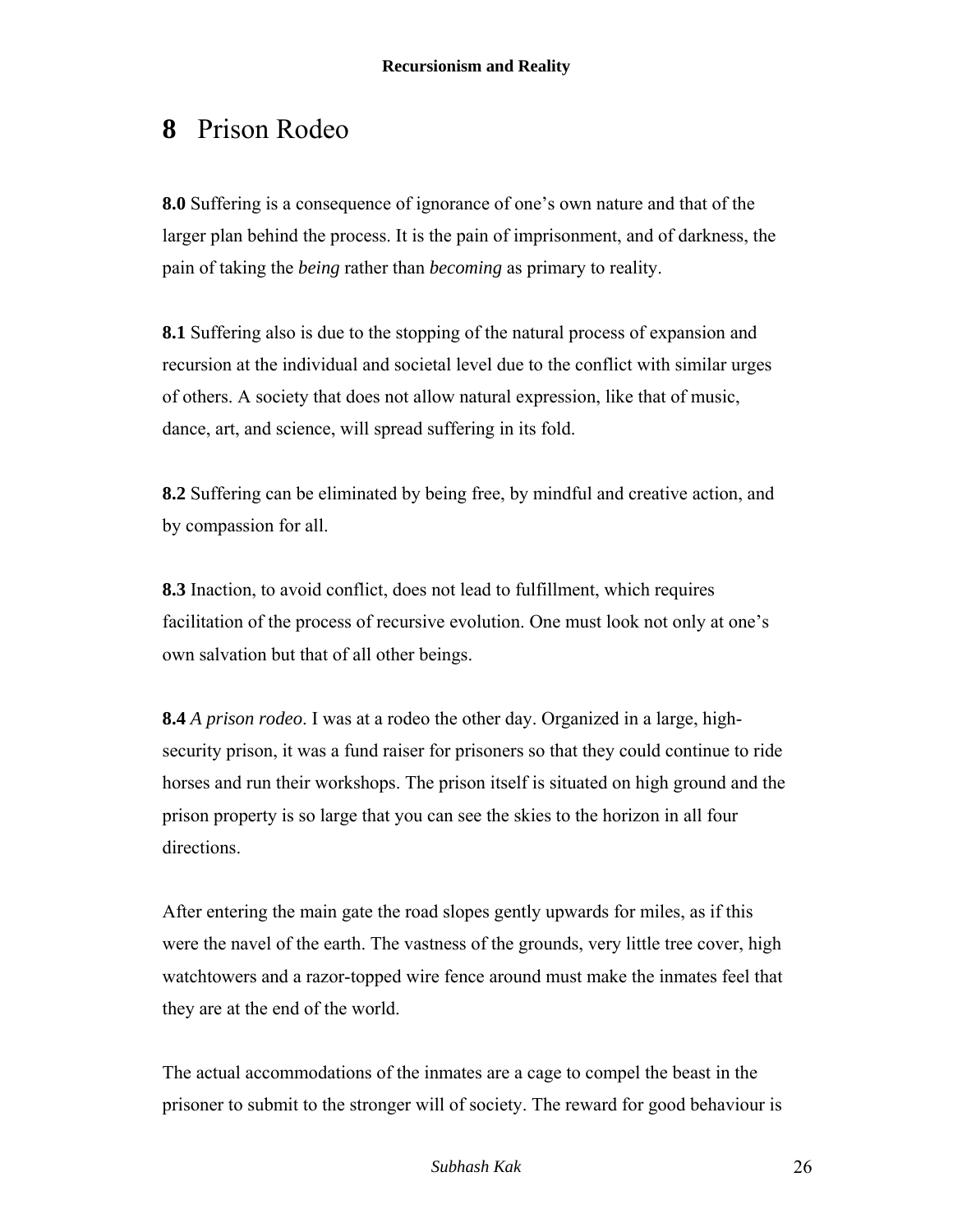permission to work in the workshops.

Some may not like the characterization of the beast within, but I believe that not only the criminal but the rest of us also have an animal lurking within who is kept in check by fear of retribution and the civilizing force of culture and habit. The rate of incarceration is different from nation to nation and it seems to set the tone for civil behaviour. Currently, there are about 800 prisoners per 100,000 people in America and perhaps less than one tenth in most other countries.

In the rodeo, the stands were packed with visitors from far and wide. One section was separated by chain link fence from the others; this is where the prisonerspectators sat. Other prisoners in striped shirt uniforms were helping in the supervision of the show, some others were participants in the rodeo competitions for pride and good points.

There were stalls where one could buy handicrafts including leatherwork, clocks, and woodwork made by the prisoners. Food and drink stalls sold hot-dogs, hamburgers, funnel-cakes, cotton candy, ice-cream and other treats to entice young and old.

It felt somewhat like a village fair, but not quite so. The difference was perhaps the nature of the contests the rough rides, and the riders being thrown, trampled upon, and gored. In one contest, four "poker players" sat a table in the arena and a frightened bull was let loose, the victor being be the person who moved last. The bull was goaded to attack the players and he tossed the players, one by one, several feet into the air with his horns. There was something in the air reminiscent of the contests of ancient Rome.

Many participants were limping or walked stiffly, a few were carried away in stretchers. Some, in spite of obvious injuries, kept on returning, driven by jailhouse bravado.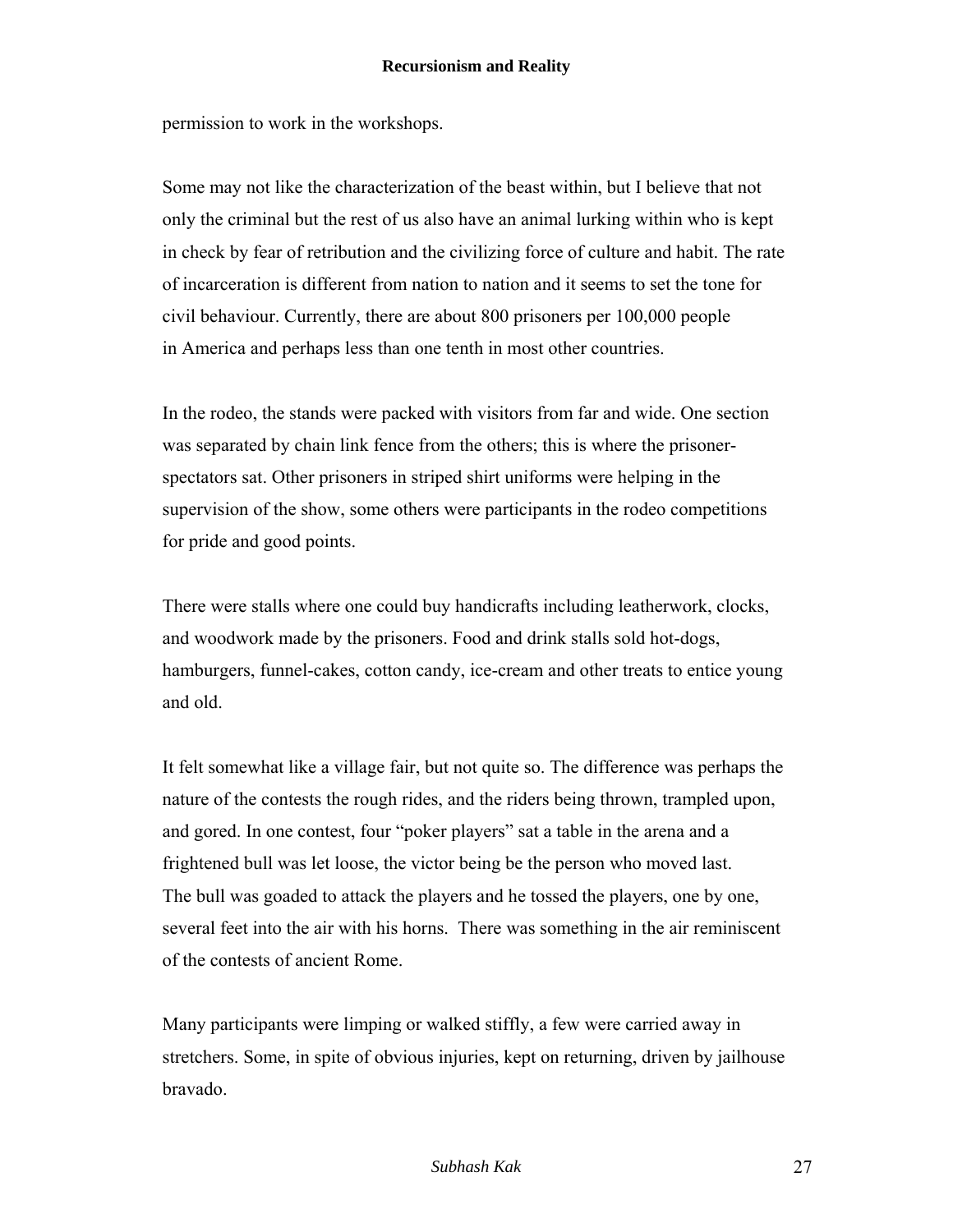The rodeo is one of the few places in modern living where we see animals and men interact on somewhat of an equal basis. The zoo does not achieve this because of the asymmetry of its situation. These apart, the modern man knows animals from TV shows or as pets, or from their packaged body parts in grocery stores.

Animals in the wild or captivity experience emotion of love and anger, suffering and loneliness, jealousy and disappointment. Animals are curious, they worry, they hate, and they anticipate happiness. I have personally seen a bull separated from its long-time companion shed big tears in obvious grief.

If we don't interact with animals, how would we know if there is an ethical way of treating them? Granted that all life is part of a food-chain with the larger and the more powerful consuming the smaller and the weak in logic of fishes, don't we still need to ensure that there is no unnecessary cruelty and violence in our interactions with them?

I am not one to argue for absolute non-violence as even farming requires the killing of worms and pests. Neither do I argue for vegetarianism, although a case for vegetarianism could be made based on production efficiency and on compassion for life. But not everyone has the same sensibility and, therefore, there should be no compulsion in dietary matters.

One could base the treatment of animals on the principle that each species should be allowed to live in conditions as natural as possible. It is only in such conditions that we could hope for the animal to realize its biological purpose. There may be important lessons to be learnt about nature of mind, behaviour, and biology that could be invaluable to man's own survival. Being compassionate to animals is not entirely altruistic.

On the other hand, treating animals with cruelty not only dulls our own sensibility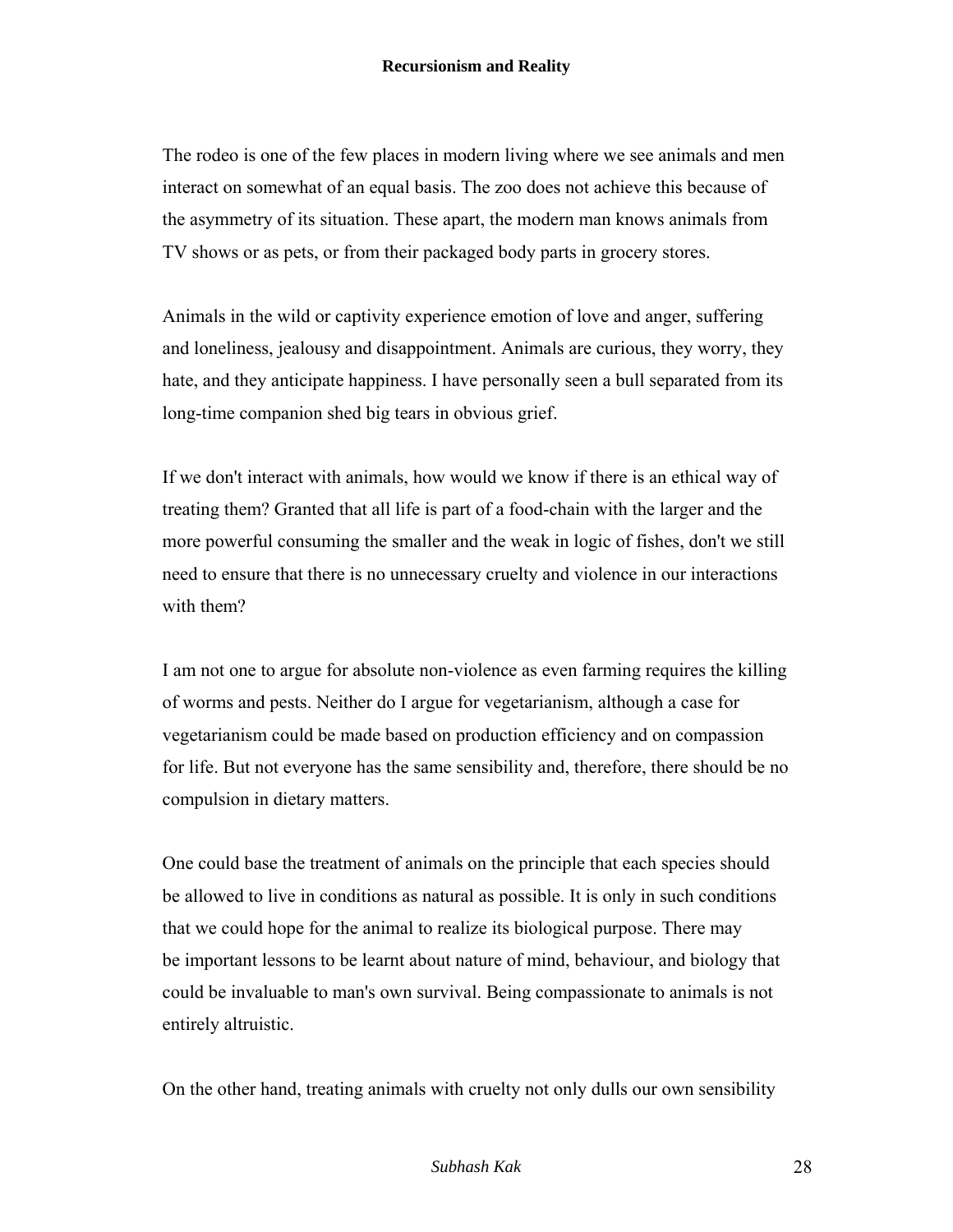but may also lead to dangerous diseases. Giving cows feed made out of dead cows led to the incurable mad-cow disease.

Until recently, man and animal lived in some kind of equilibrium. Everyone saw death, both of one's own kind and of animals in ritual slaughter and in hunting. The mechanization of raising and killing animals has destroyed this equilibrium.

Animals are raised in factories, in most unnatural conditions. Their diet is unnatural. Beef cattle in the United States are raised at feedlots after they have turned six months old. Here in further eight months they are fattened to over twelve hundred pounds and then slaughtered.

The feedlots are like enormous cities of cattle with tens of thousands of residents. They are taken off hay and grasses and fed corn, antibiotics, steroids, and vitamins (which may be animal in origin).

The sanitation is shocking. The animals wallow in their own refuse and a cloud of fecal dust hangs around. The digestive system of the animals is not suited to the corn feed and it leads to several diseases which are kept suppressed by the steady feed of antibiotics. American houses and cities might be clean but where the animals are grown is horribly unclean.

Similar animal factories are being used to raise chicken pigs, catfish where these animals hardly ever move once they are born, because of the crowding.

**8.5** Those who oppose human suffering must also oppose inflicting pain on animals. But animals in military, scientific, and commercial enterprises are often put through unnecessary pain.

The treatment of beef cattle in meat factories is ethically indefensible and it has arisen out of a system of subsidized corn production and relentless and mindless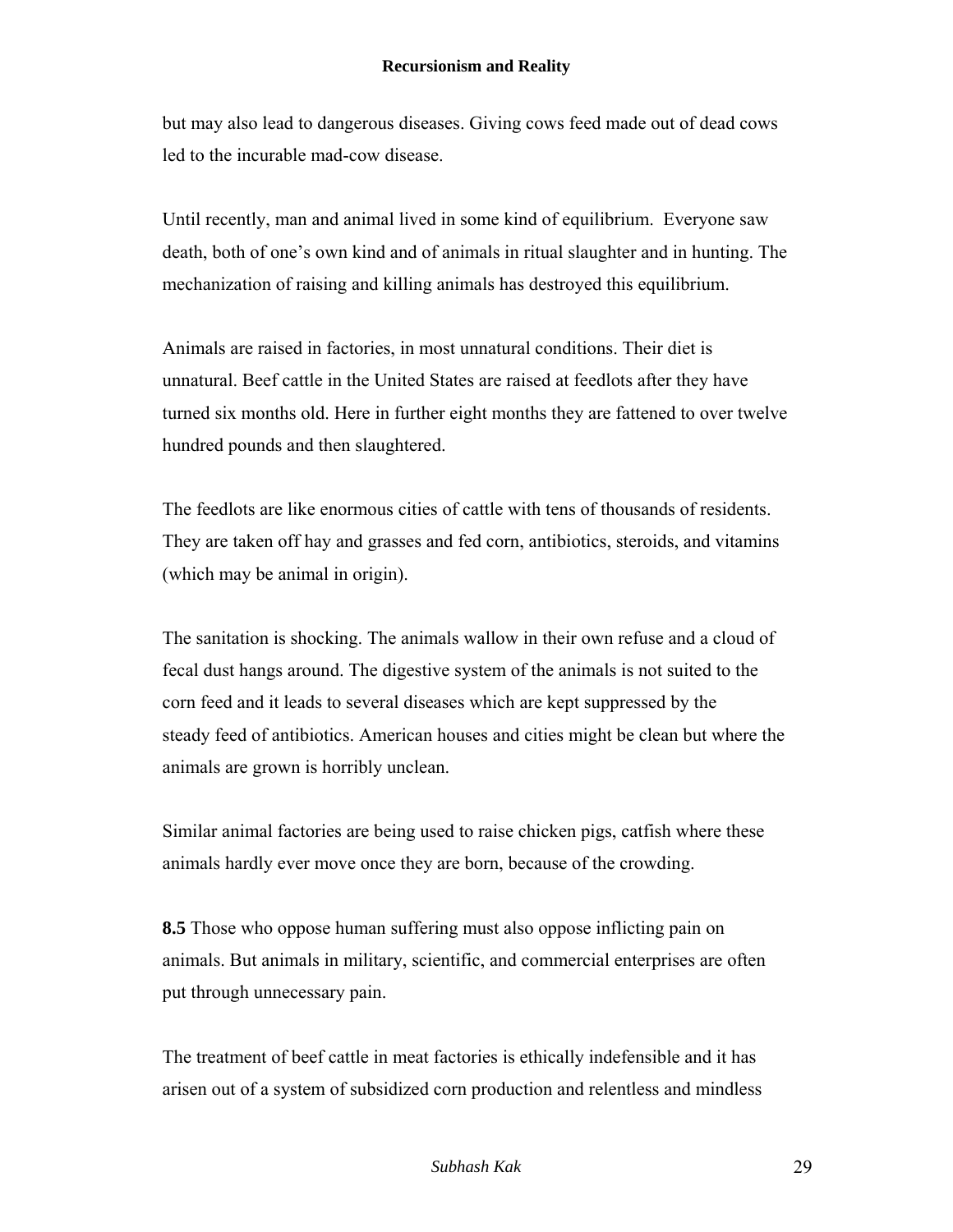pursuit of profit.

It has been calculated that to fatten a steer in eight months of stay at a feedlot requires corn raised with the help of fertilizer made out of about 280 gallons of oil. Since oil is extremely cheap in the US compared to Russia and Argentina, the meat produced in those countries cannot compete in price. Fossil fuel based agriculture in the US may have contributed to the collapse of the Soviet Union and the continuing crisis in Argentina.

During pregnancies sows are confined in stalls that do not permit them to turn around and walk to and fro. The veal calf will spend its whole life constrained to a pen so its anemic muscles will remain tender when butchered. This calf is not even provided enough space to lie down.

**8.6** These horrors must not be allowed to continue. The public should insist that animals are raised in hygienic conditions where they are not required to be given antibiotics everyday. People should be prepared to pay somewhat more for their meat. It may even be good for people because since obesity has become a modern curse.

**8.7** The workings of the modern meat factories warn us of the danger of globalization. Logic of efficiency taken to extreme limits without regard to humaneness and compassion can create conditions that deaden the soul. That reduces us into an existence no better than that of animals.

**8.8** Industrial processes applied to living beings create demoniac structures that consume everything in their wake. Their culture is obsessed with facts, but it lacks wisdom or imagination. It is these structures that we must fight for the sake of humanity.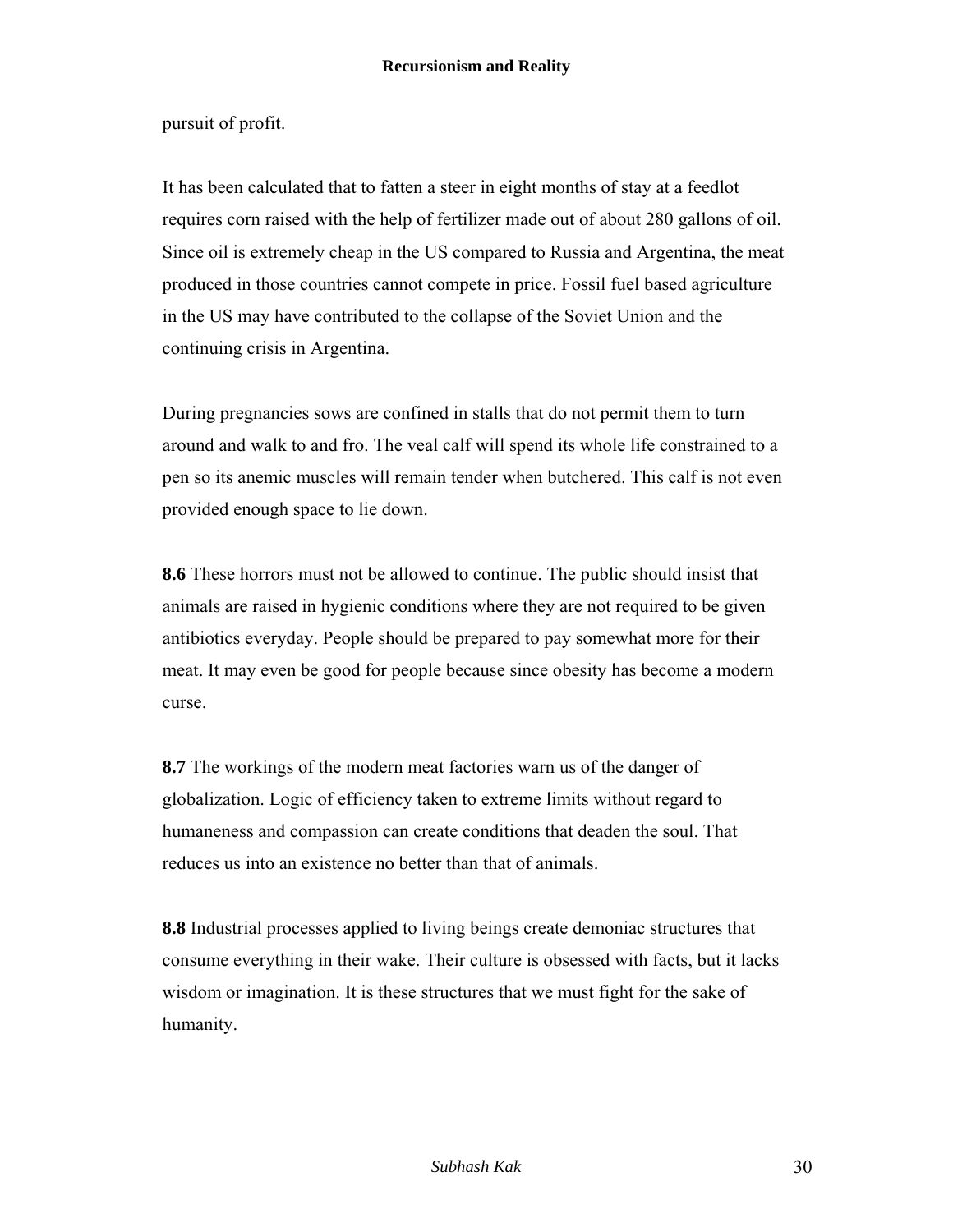**8.9** We cannot hope to reduce personal suffering if we don't have compassion for animals and approach all life with reverence. We are the stewards of the earth and we must live up to our responsibility.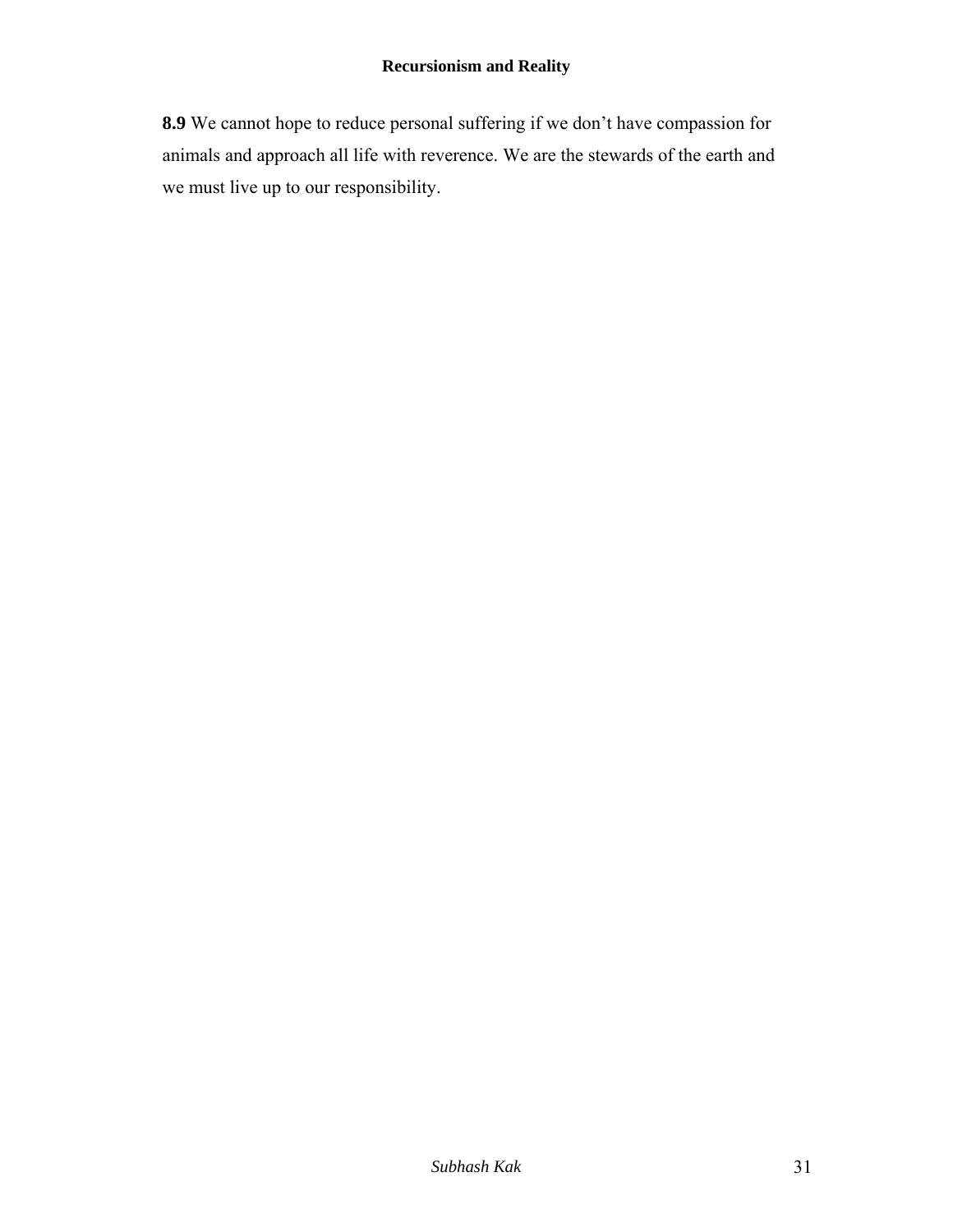### **9** Modernity and Tradition

**9.0** Modernity is associated with the idea of industrialization, a strong nation-state system and identity, progress, rationality, reason and objectivity that emerged in the mid-eighteenth century Western Europe. All this sounds great, but there is a price to pay. Mechanistic logic in human affairs results in oppression and regimentation, objectification of life, and alienation and loss of freedom. From it arise self-hate and destructive behaviour.

**9.1** The end of Cold War led some to announce the end of history; in reality, it only intensified the struggle in different societies between modernity and tradition. In the US, the right has exploited the deep unhappiness with the oppressive aspects of modernity by promoting its economic and social agenda as a palliative, when, in reality, its policies promote further "industrialization" of human affairs. The right's prescriptions may be false; but it is winning because the left has not come up with a consistent argument to counter it.

**9.2** Meanwhile, "industrialization" of human affairs marches on, facilitated by new technologies. This globalization is not only in the spread of American pop-culture or control of increasing public space by the multinational corporations, it is also in the practice of law, which in traditional society was quite decentralized. Modernity in the legal sense is the notion that only the state or the sovereign can lay down the body of rules for citizens to follow. Here it draws from the tradition of the Christian Church with its claim to be the sole interpreter of law.

**9.3** The resistance of Muslims to westernizing modernization is natural, given that it sees itself as a revelation that supersedes Christianity. But the agents of westernization have been surprised by the claims of other non-Western societies for validity of their culture and attachment to their own social and legal arrangements.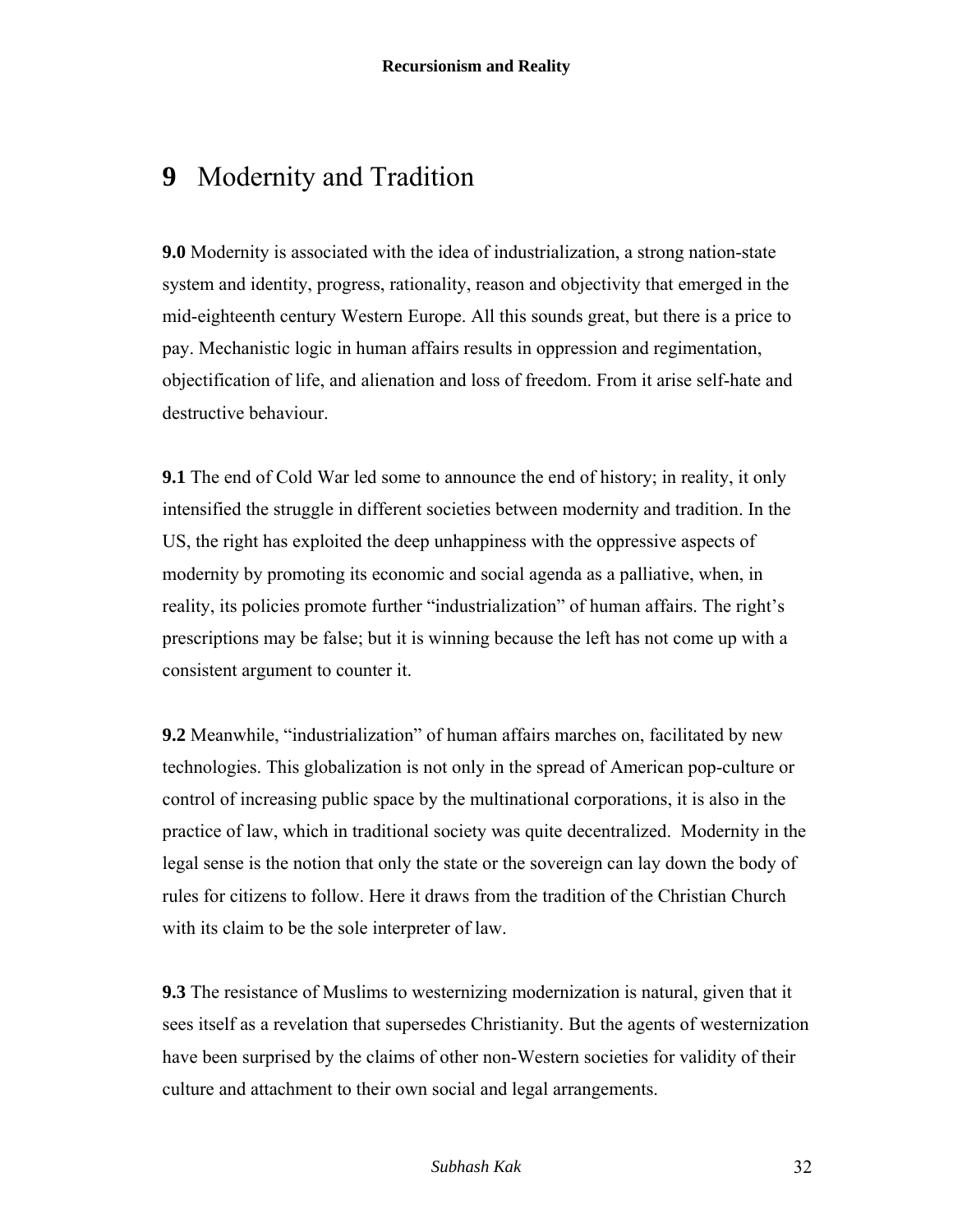**9.4** *The Matter of Law.* The modernist is puzzled because he does not understand the Hindu tradition, a situation getting worse due to the declining knowledge of the classical foundations of this tradition. According to Werner Menski in his *Hindu Law: Beyond Tradition and Modernity*, "Hindu law today must be seen as a postmodern phenomenon, displaying its internal dynamism and perennial capacity for flexibility and realignment." Menski argues that the modernist reading of the tradition is a caricature, perpetuated because "studying Hindu law is often seen as regressive activity." Menski adds:

*Anything 'Hindu' is quickly denigrated in many ways, not only by many followers of the monotheistic religions, but also those who imagine and assert that a modern world, by which is often meant a Western-inspired world, can do without so-called primitive religion and cultural traditions. Lawyers (as well as more recently whole cohorts of diasporic Indian scholars)... have had specific reasons to argue for modernity. Colonialism added its own ideologies and arguments to subjugate not only Hindus, but also Hindu law, all in the name of universalistic legal constructs.* 

*In the complex process of scholarly manipulation, many scholars have engaged (often unwittingly) in misleading and sometimes simply wrong representation of Hindu 'tradition'. Prominent amongst these misrepresentations is the assumption that ancient Hindu texts 'prescribed' certain rules, which even infects the most intricate subaltern writing.* 

In recent years, arguments such as Menski's have been criticized by the modernists as being dangerous because they provide support to the political right. But that is a false argument because the political right in India has not analyzed civilization dynamics in terms of the push and pull between modernity and tradition. Indeed, the right's insistence on a common civil law for all Indians is inspired by the modernist ideology as are its many policies that promote centralization. The right has mostly been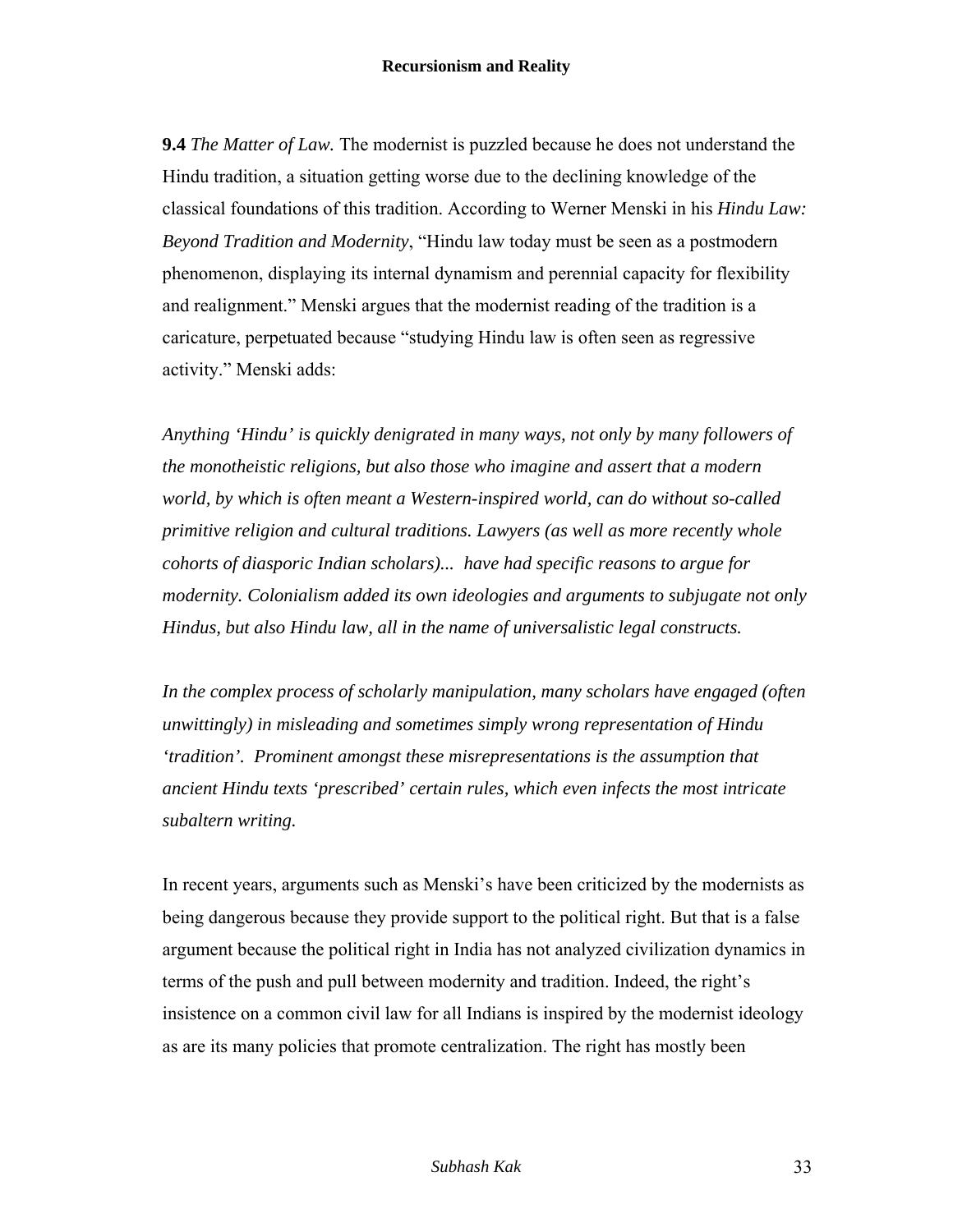reactive, fighting at best for symbolic gains, hoping –erroneously, as it found to its grief -- that these would suffice to ensure victory at the next election.

The stakes are very high since they have implications for the manner in which India will be able to respond to the pressures of globalization. Menski reminds us:

*Arguments about the inherent political incorrectness and modern irrelevance of Hindu law have conveniently forgotten that the so-called modern traditions have their own roots in specific Western cultural and religious traditions. So how could Indian be called upon to 'modernize', if that simply meant, at one level, shedding the social and cultural concepts that make up the fabric of the various hybrid Indian identities? How can hundreds of millions of Hindus be expected, let alone forced, to abandon Hindu law?* 

*Modernity, calling on all 'others' to assimilate to the supposedly higher, apparently secular and 'modern' value system represented by the West, amounted to thinly veiled pressure to abandon various indigenous traditions and convert to the supposedly universal notions of modernity. In other words, modernity expected and demanded unidirectional assimilation to alien lego-cultural norms and models, and a stepping outside of one's own inherited traditions. It demanded de-Hinduization, abandoning of Hindu customs, habits, and traditions. While modernity was, at one level, not concerned about religion, it expected the modern world citizen to be of a secular disposition, thus seeking to prescribe one particular religious perspective as appropriate for modernity.*

Since the modern university is a vehicle for westernization, with hardly a representation for those who are schooled in the Indian classics, there hasn't been a proper debate on identifying the proper tension between modernity and tradition in the Indian context. This is one reason the state has been paralyzed in making legal reforms, and has ceded decision making in many spheres to the judiciary.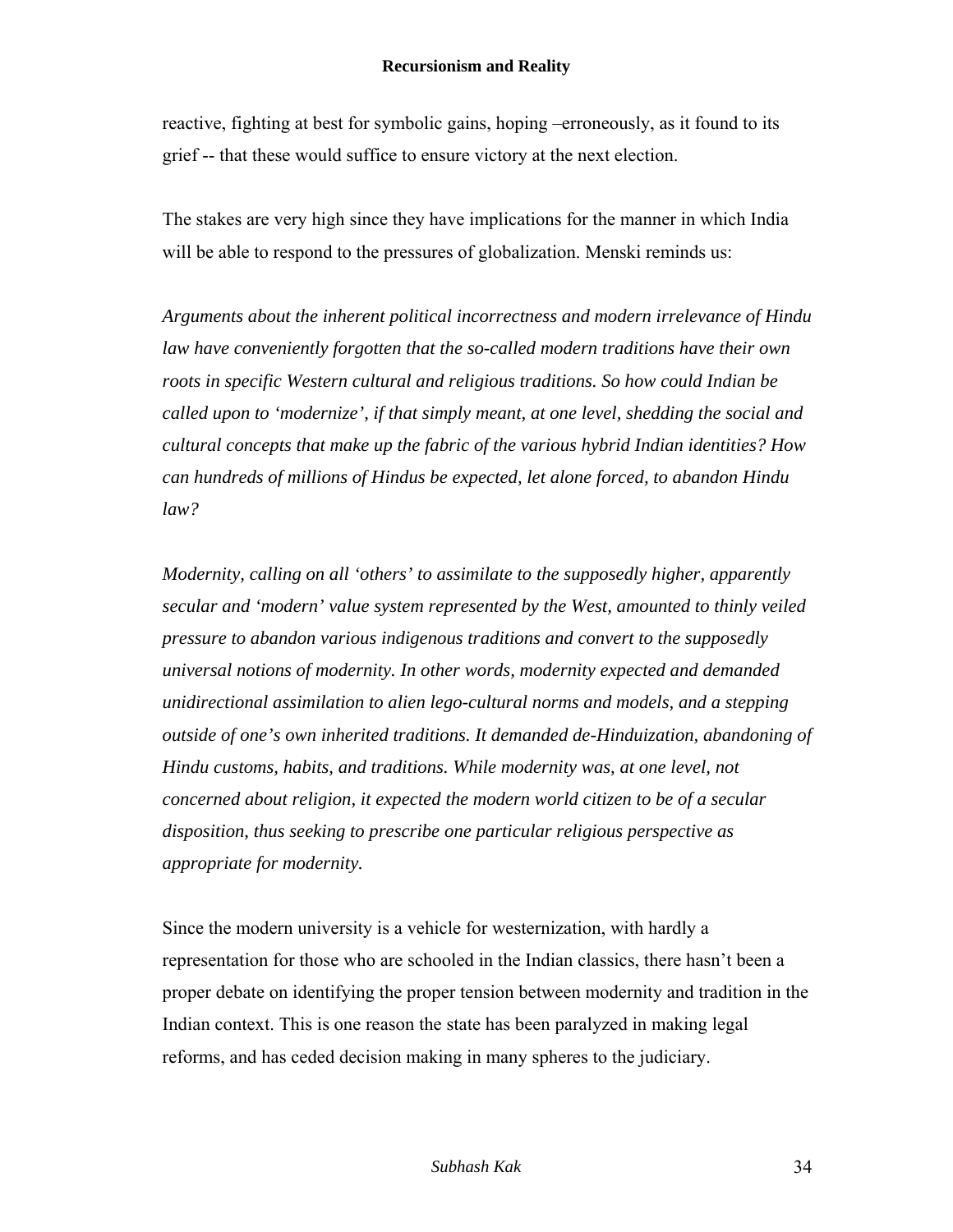**9.5** *Modernity and Temple Administration*. It is in the relationship between the state and religion that the lack of clear thinking becomes most apparent. Observers of recent Indian history express incredulity at how the Indian state (whether ruled by the left or the BJP), which professes to be *secular*, has taken over the management of most Hindu temples. This has proceeded in the face of corruption, and diverting of the temple income for non-religious purposes, or even for the maintenance of religious institutions of rival religions.

Typically, the government creates trusts to run these temples, with active management entrusted to officers of the Indian Administrative Service, with the government's representatives sitting on the board taking decisions regarding where the income is to banked (gaining kickbacks from the banks in the process) and how it is to be invested, and even the sale of temple properties. Naturally, these bureaucrats have no interest in any larger vision associated with the temple.

In spite of its numerous shortcomings, the medieval temple included all *jatis* as stakeholders in a complex system of obligations under the *yajamani* system. But that is not the case with the government controlled modern temple, where the bureaucrat is the supreme authority. Operating in a system without appropriate checks and balances, it is easy for him to succumb to greed. For such an officer, who is on a temporary assignment as a temple chief, there is no incentive to look at the larger role of the temple in the community, and he, at best, is an instrument of the *status quo*. Such temples are not the harbingers of social change that they should be.

A few months ago, I heard from one of the government trustees of the Vashno Devi temple in Jammu, who was visiting the United States. He wanted some advice on how to go about recruiting faculty for the newly established Mata Vaishno Devi Temple University, of whose existence I was not aware until that moment. He explained that the government had decided to create this university with the income of the Vaishno Devi temple; this university, it had been decided, would focus on information technology and biotechnology.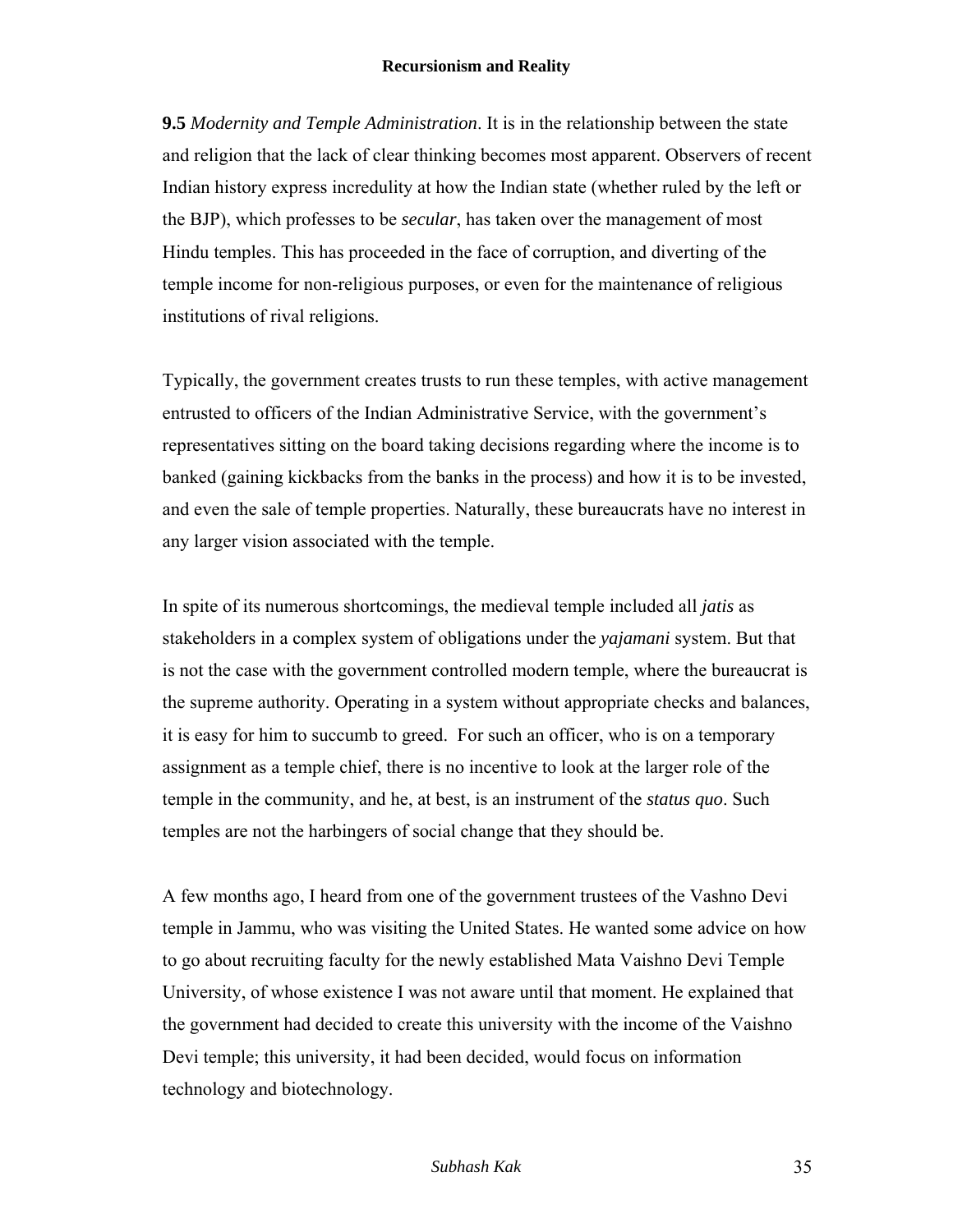I asked him why the university, which is being run on the donations of the pilgrims, did not include Hindu religious studies on its curriculum. He said since the university operated within the parameters of a secular state, it could not teach any subject related to Hinduism. The bottom line: the donations of the pilgrims support activities that have nothing to do with the pilgrimage.

The control of the Hindu temples by the government, when the mosques or the churches have not similarly been taken over, is defended on the ground that the modern Indian state is the successor also to the earlier pre-British Indian states where much of the great temple ritual was around the person of the king. The chief ministers, being the democratically elected successors to the kings, are within their rights to continue with this tradition irrespective of what the Constitution says.

Meanwhile, many Hindu groups have begun agitating for the Hindu temples to be restored to the Hindu communities. If there is need for a better legal and administrative framework for the running of temples, they demand that all Hindu communities are made stakeholders with complete separation between the government and the management boards, with the judiciary to act as referee in case of dispute.

The modernist reading of the tradition is a caricature. The modern university is a vehicle for westernization, with hardly a representation for those who are schooled in the classics of other people, with the result there hasn't been a proper debate on identifying the proper tension between modernity and tradition.

**9.6** The control of institutions by the bureaucracy is only a small part of the larger war for individual freedom. If government control over production led to totalitarianism in the twentieth century, now the danger is much greater.

Technology makes it easy for the state and multinational corporations or even guilds to assume unprecedented power over not only production but also distribution. This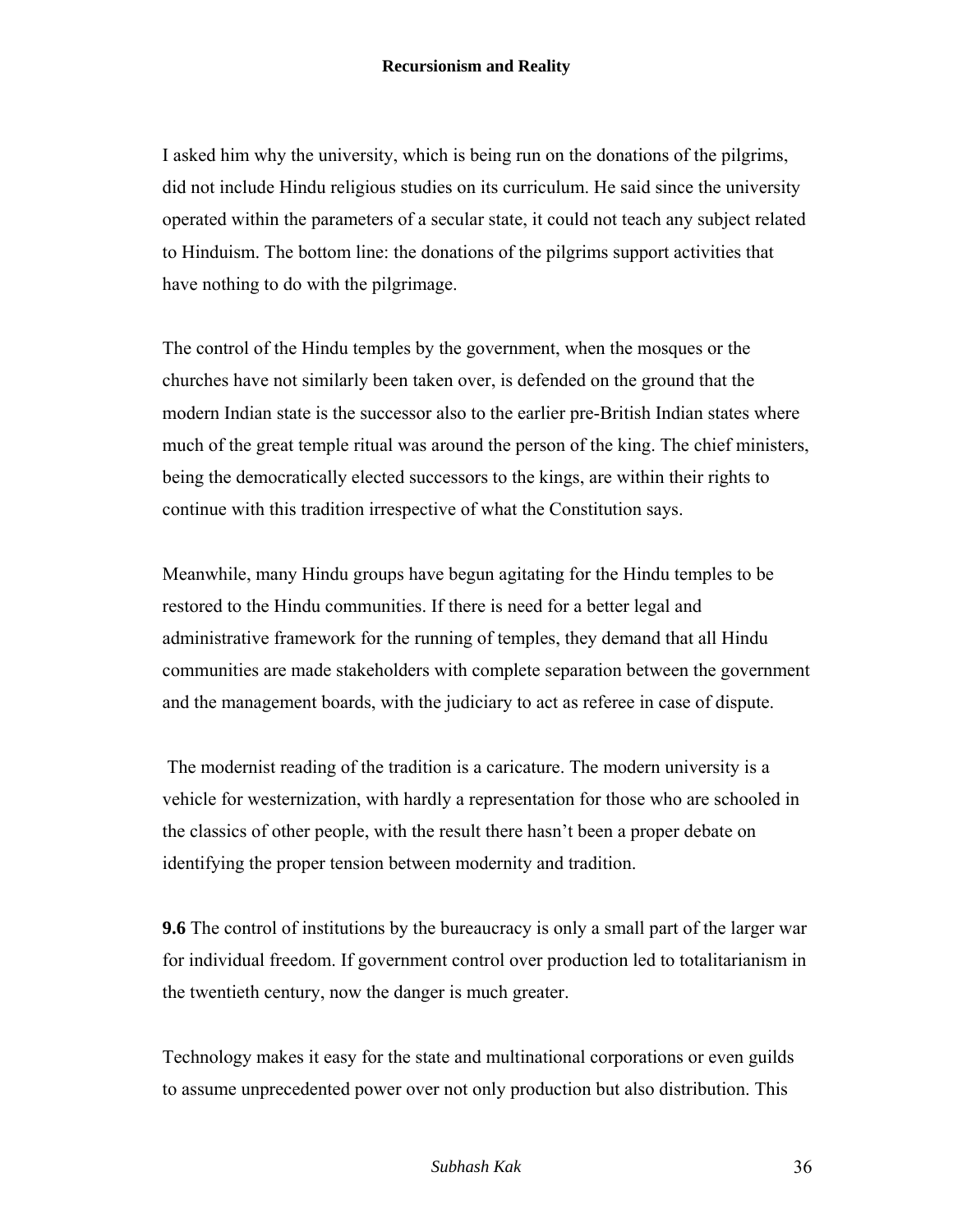power is likely to be exercised in neocolonial control of national economies and natural wealth; meanwhile, it is being increasingly applied to the last frontiers before man, the human body and the mind.

**9.6** Western medicine has become a hand-maiden to pharmaceutical firms, resulting in the vast majority of Westerners becoming dependent on some sort of medication.

**9.7** Globalization has led to the use of media and marketing theory to sell organized religion and to separate individuals from their traditions and cultural history.

But our age of confusion is also an age of enormous promise. One hopes that out of the current conflict will arise better understanding and compassion and more freedom for people everywhere. But this will be, at best, a rocky road.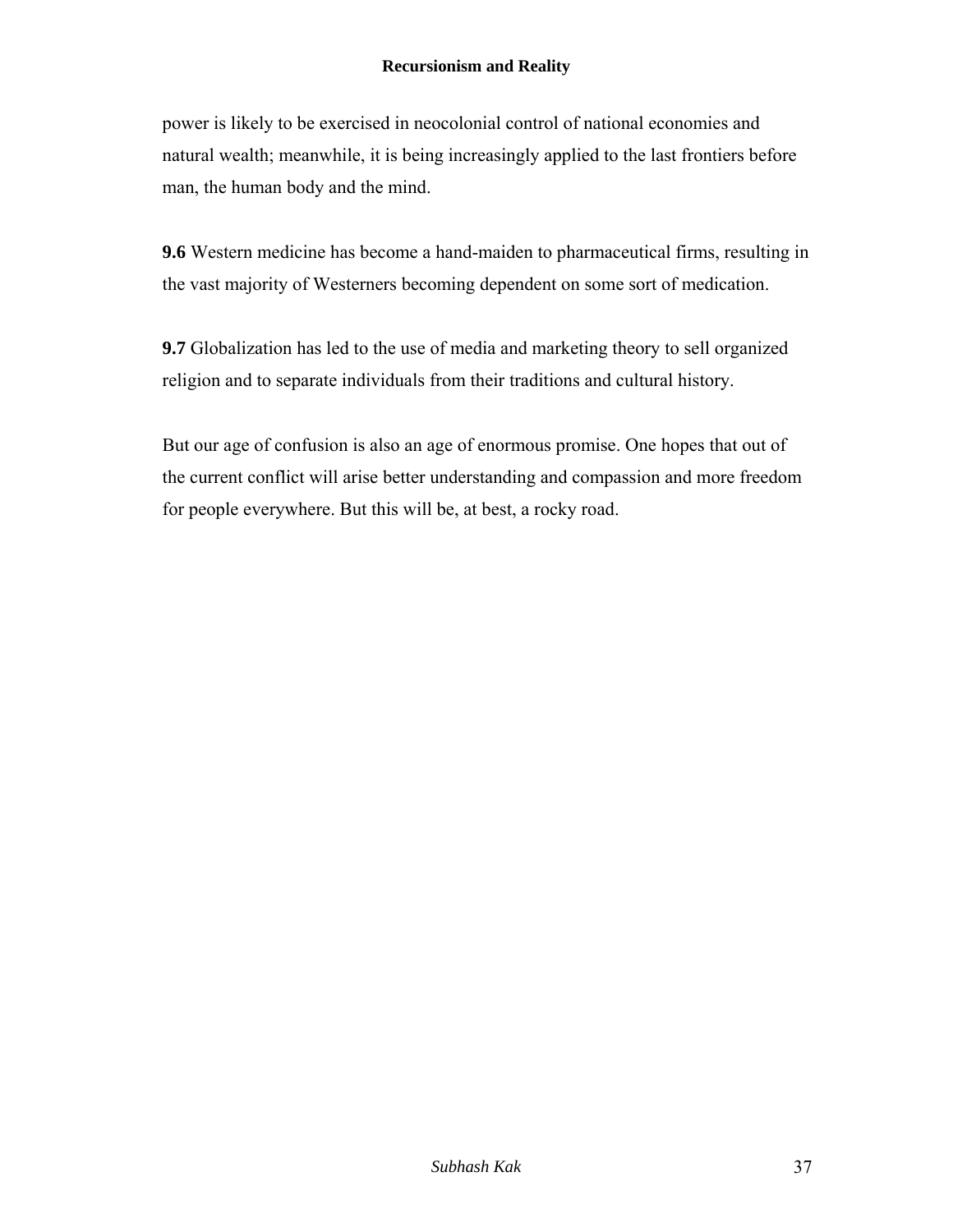## **10** Endangered Future

**10.0** For five hundred years after Columbus reached America, Europe expanded by colonizing new territories around the globe. This expansion peaked about fifty years ago. In 1960, one-fourth of the world's population was of European ancestry; in 2000, it is one-sixth; in 2050, it is expected to be less than one-tenth. The average fertility rate of European women has fallen to 1.4, which is much less than the 2.1 needed for maintaining the population.

If these trends continue, by the end of the  $21<sup>st</sup>$  century, Europe's population is expected to decline to one-third of what it is today. In Italy, in 2050, barely 2 percent of the population will be less than 5 years old, and more than 40 percent will be 65 years or older. The situation is equally grim for Germans and Russians. In France, more than twenty percent of the children are of immigrant groups. Europe will become a new melting pot consisting of major groups from the Arab world, Africa and Asia. The United States will likewise be transformed.

**10.1** As the native populations age, the burden on the youth to support the pensioned will become increasing severe. The only way out would be for Europe to allow even more immigrants to man factories and offices. Clearly this would have far-reaching impact on Europe's culture.

**10.2** The liberals consider it politically incorrect to speak of this demographic problem, yielding free room to the right to define the issue. The conservatives have played on the public's fear of a collapse of the culture of the West, although it is kept out of public discourse. Since the left does not deal with it, the right is only getting stronger politically.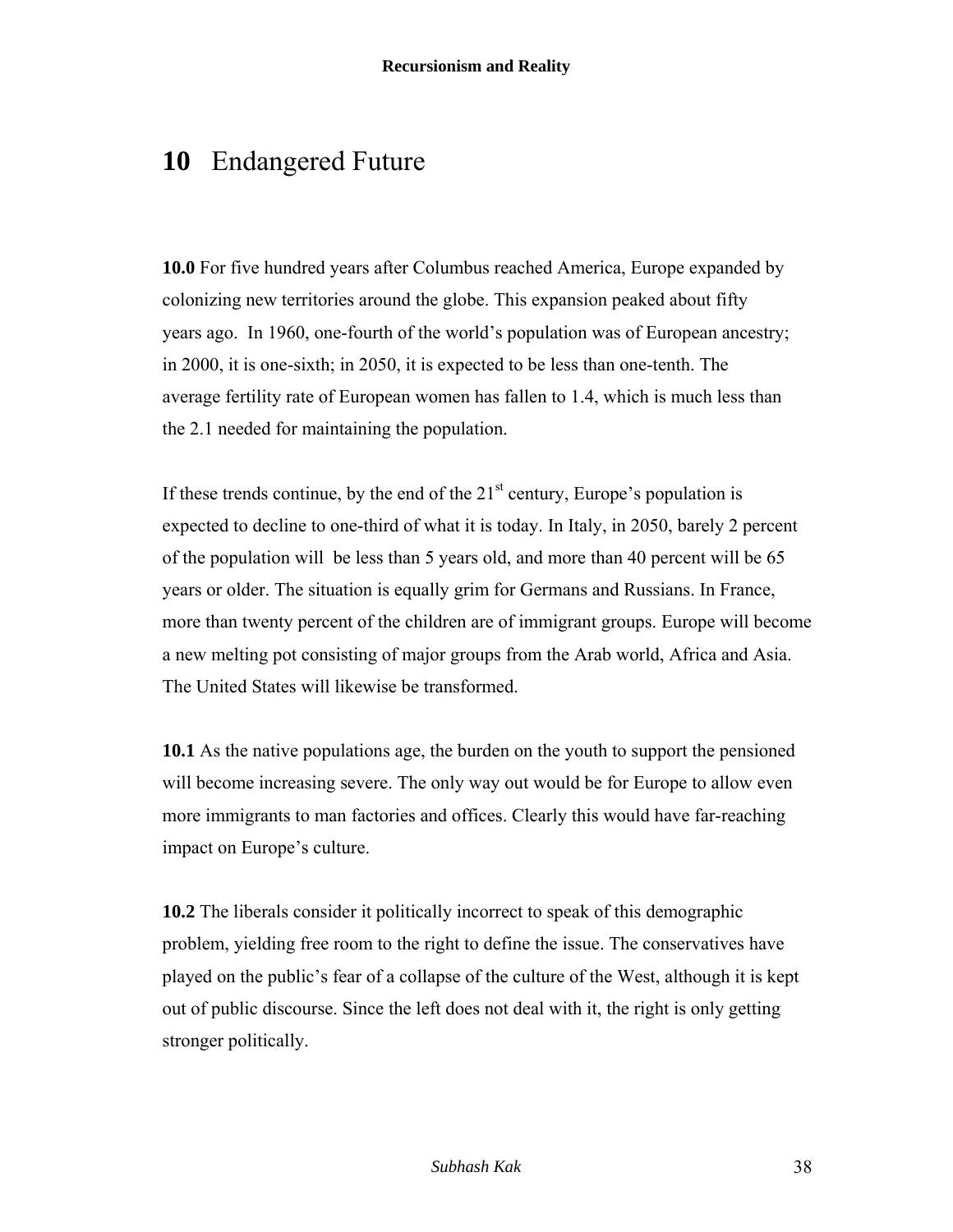**10.3** The situation has been blamed the West's declining populations to fall in morals, lax immigration, and social programs that take away the incentive to have children.

**10.4** It is to counter these dangers that the conservatives wish to weaken the state; progressively shift education of children from the public arena to church-run schools; and ensure that the school curriculum remains west-centric.

**10.5** The share of the European portion of the world population increased during the colonial era, and if it is going down now, it is because the rest of the world is yet to go over the development hump that the West has crossed. They claim that the fertility rates will go down everywhere, and the world's population will reach a stable value.

**10.6** The reality of the situation is much more complex than the critique of the conservatives. First, culture in the West has been changing for reasons other than immigration or social security also. Witness, for example, the musical tastes or sexual mores now, where what is considered the norm now would have been frowned upon a half-century ago.

**10.7** Much of the change of the culture is driven by new technology. For example, the birth control pill revolutionized sexual mores. Man's control of nature is also taking the mystery out of life.

**10.8** Man is increasingly living in artificial environments, out of touch with the rhythms of nature.

**10.9** Some cultural anthropologists are comparing the situation with the deliberate suicide of members of groups. In the United States, the suicide of the Jim Jones and the Heavens Gate cults are examples.

**10.10** Mass ritual suicide appears to be a part of the U'wa people in the Andes of Colombia. Under threat of losing their land and way of life to the changes being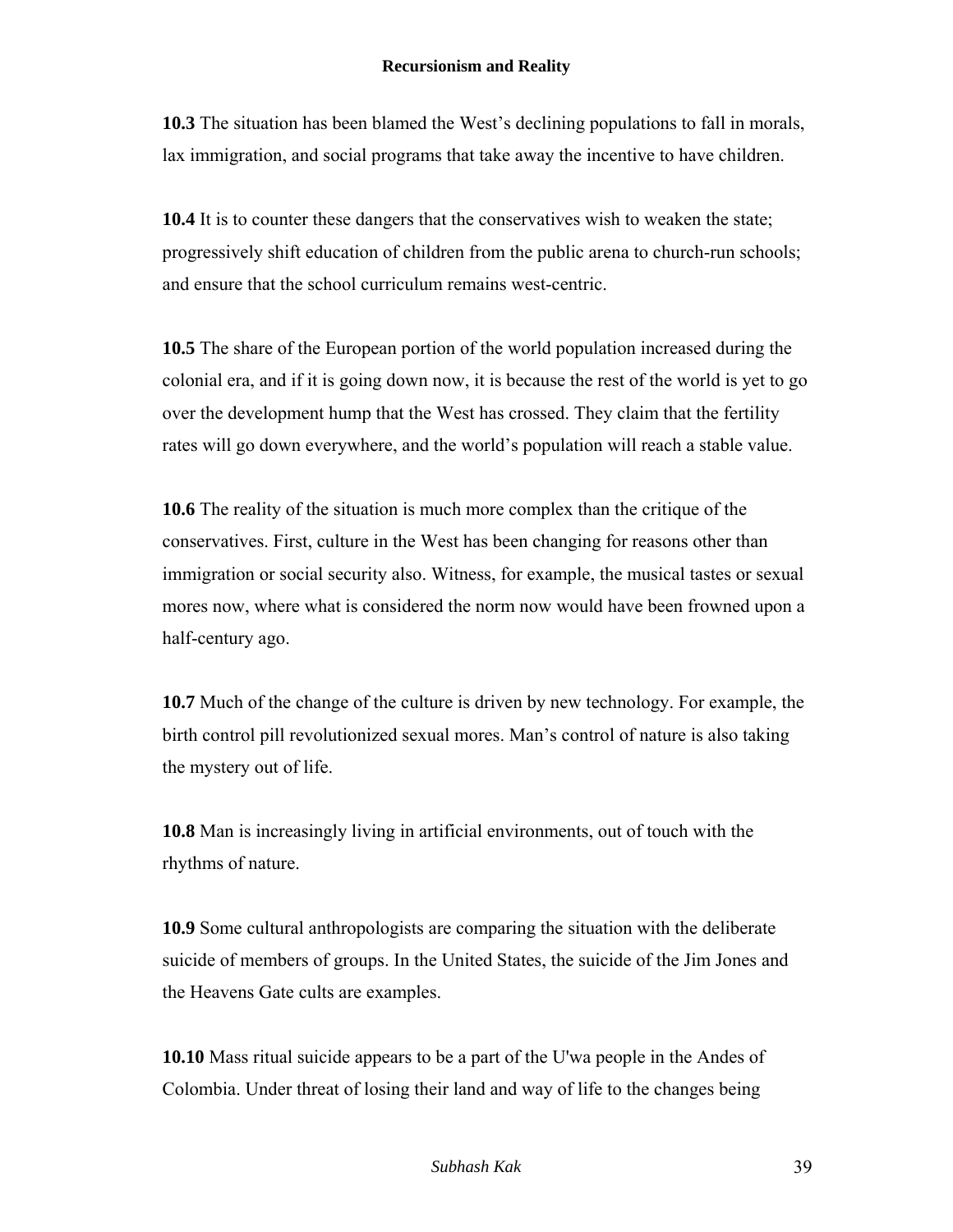introduced by Western oil companies, the tribe has threatened to jump to death over a high cliff.

**10.11** There are many ways to commit collective suicide. With their traditional way of life destroyed, the Pacific Islanders are eating themselves to death. Fully three quarters of the adults in Nauru and Samoa are obese, and afflicted with ailments that were earlier absent.

**10.12** There are many who see in the present trend the same dangers that took Rome to its fall. In just a few decades after it was the master of Western Eurasia, Rome was so decimated by disease, famine, and infertility that it submitted willingly to the sword of the barbarians.

Globalization will lead to manufacturing and computing jobs to increasingly relocate to Asia. It is not certain that the West's economic security will be guaranteed by its dominance of the financial and the knowledge industries alone.

**10.13** Edward Gibbon in his famous history on Rome's fall wondered if the end was inevitable. Historians have suggested that increased state control had weakened the empire.

The concentration of power in the hands of the medical and insurance establishments in the West has increased. Even more disquieting is the increasing mechanization of life that has led to a spiritual vacuum, and alienation from nature.

**10.14** If the youth do not wish to marry and have children, it is because they feel like cogs in the machine-state and are extremely unhappy. Some are joining charismatic religious groups, and some are dropping out altogether. Many are so depressed that they are rejecting logic: it has been estimated that about twenty percent of Americans believe that the world is coming to an end any day.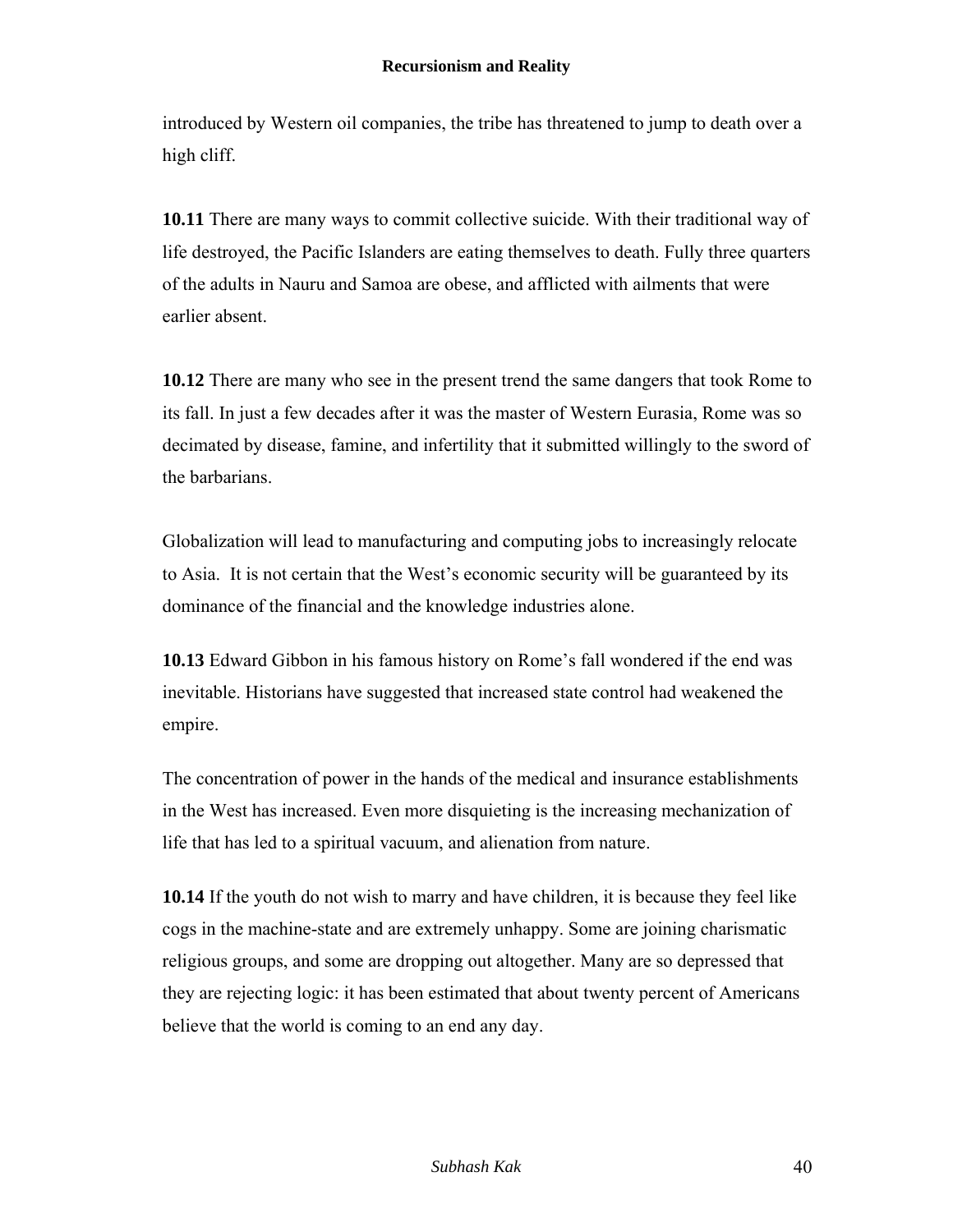The entertainment dished out by the movies and TV bolsters the sense of the mechanical nature of life. Given a pervasive spiritual crisis, it need not surprise us that people, or perhaps even communities, feel that suicide is the only escape.

**10.15** Despair does not arise out of the knowledge that we evolved from monkeys, but rather out of the pressures of the soul-less modern life.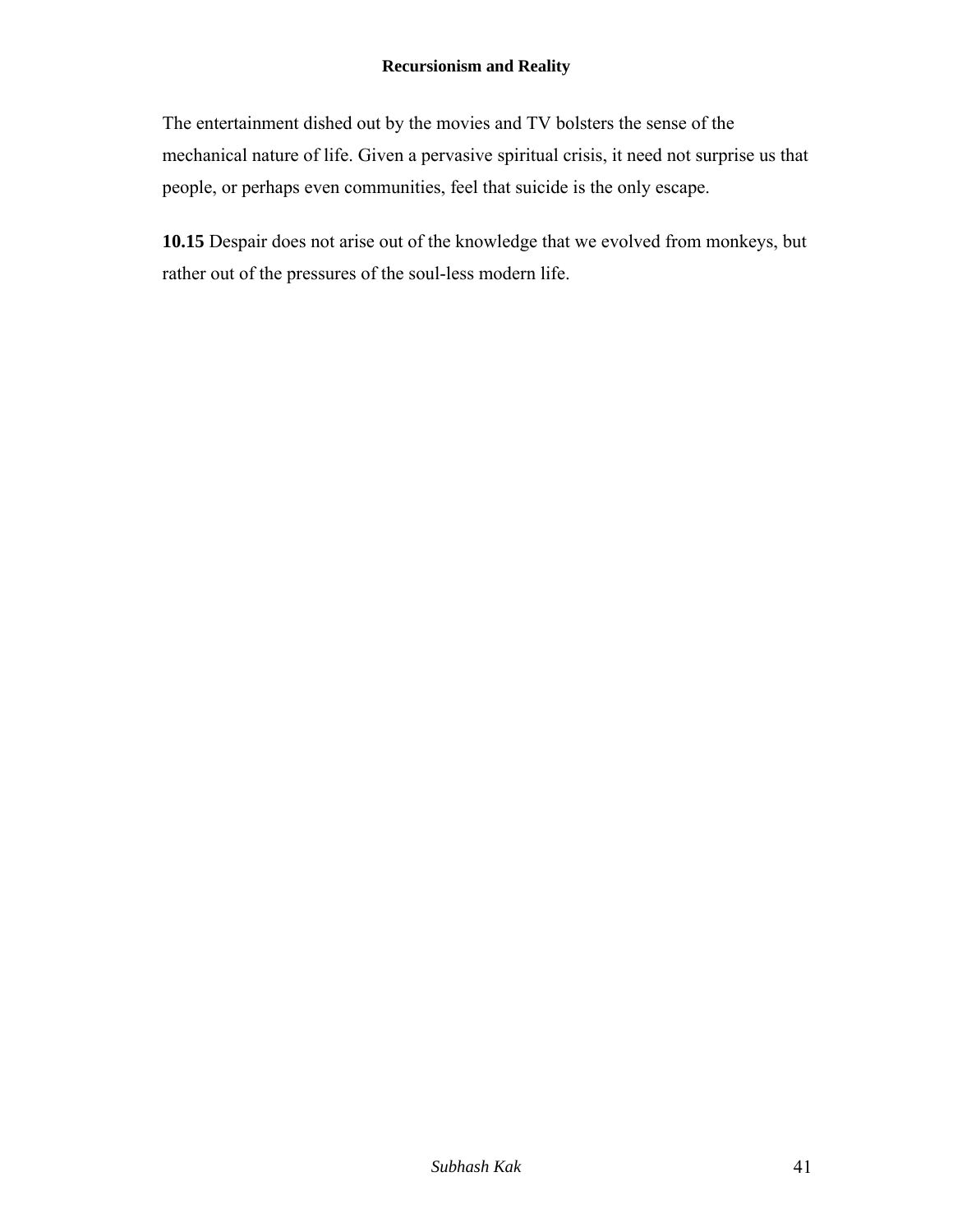# 11 Colonizing Body and Mind

**11.0** We may divide recent world history into three phases of colonization. First, 1500-1920, in which colonization meant physical and military control of territory, and it was characterized by conquest, slavery, and genocide of indigenous peoples; second, 1920-1990, in which rose the Marxist heresy, there was development of new systems of financial control, and unceasing war amongst colonial powers directly or through their proxies; and 1990-onwards, when, with the defeat of Marxism, colonization has come to include new territories inside man, namely body and mind.

The invention of new mechanisms to control production and distribution of commodities and information is a natural outcome of comprehensive industrialization. Since the outer world has been largely conquered, the focus is now on control of material and informational transactions. The individual is the final frontier, and the state as a daemonic force (*daemon*, meaning machine-like) strives to expand into the mind and body of the individual.

The state (directed by the government and corporations) uses its hegemonic authority to promote capitalism by celebrating it in law, religion, art, science, and cinema and by disparaging alternative ways. The mind is controlled by "education" in school and university and by corporate advertisement in the media. This creates certain images that, like little *deus ex machina*, decide for us as to what we should do, robbing us of our individual agency.

Science and medicine have made astonishing progress, but this progress has been used by hegemonic institutions to promote their own agendas. For example, the health care industry promotes the lifelong dependency of individuals on medication. The food industry place additives in processed food so that one's hunger is increased, without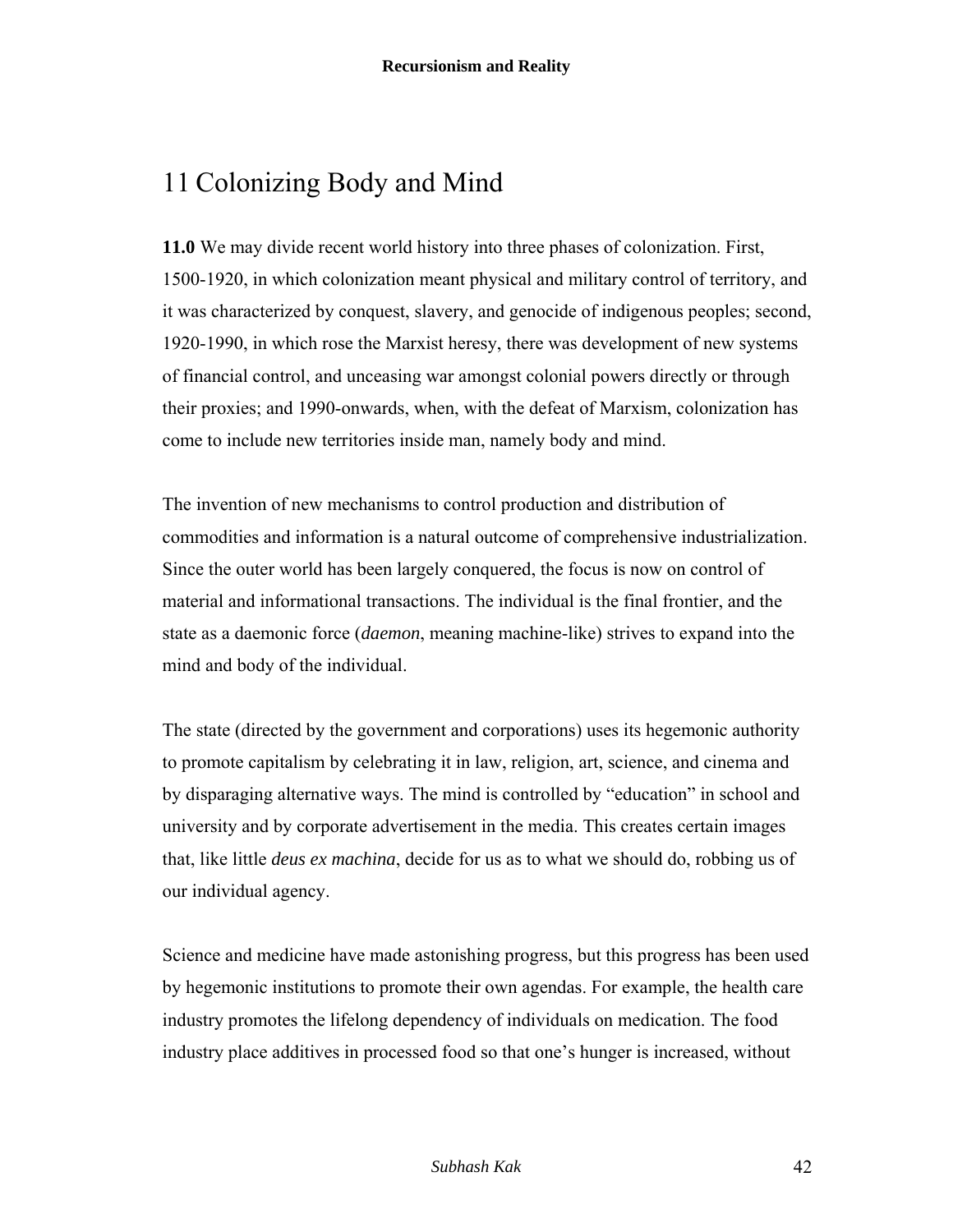care for whether it leads to bulimia, anorexia nervosa, or obesity. Processed food and drinks leach calcium causing disease and damage to the system.

Where eating less and exercise would do, individuals are steered by advertisement towards lifelong dependence on expensive drugs or procedures such as heart bypass or stent implantation, even when they are not required. Studies have shown that there is no difference in long-term survivability whether one has heart surgery or one depends on medication alone.

**11.1** *Asuric systems*. *Asura* is a Sanskrit term for a material power. *Asuric* systems strive for increasing control over the outer and internal environments of man. For the dominated, it leads to a state of emptiness and worthlessness. When things have gone too far, there is revolt and the system collapses. Both communism and radical capitalism are *asuric* and oppressive systems.

The medical and insurance system in the US has become *asuric*. FDA, a body that is partly funded by the drug companies decides on what are "proven" treatments against different maladies. A certified medication need not bring about a general restoration of health; its effectiveness needs to be merely shown for a symptom, without concern for its side-effects.

The drive to control production and distribution of all commodities is the beginning of a new colonization. Europe's age of colonization began with *letters patent* (open letters), which were granted by European monarchs to adventurers to discover and conquer foreign lands on their behalf. Corporations now wish to dominate the inner world of man using modern day patents.

These patents include those on certain life forms, plants, seeds, and medicines. Patents have also become a way to prevent farmers from saving seed, turning the farmer into a kind of a mechanic who has a minor role in the agri-business industry. Contrast this to the farmer of an earlier age who thought he was to protect the earth, maintain its fertility, and contribute to feeding the community.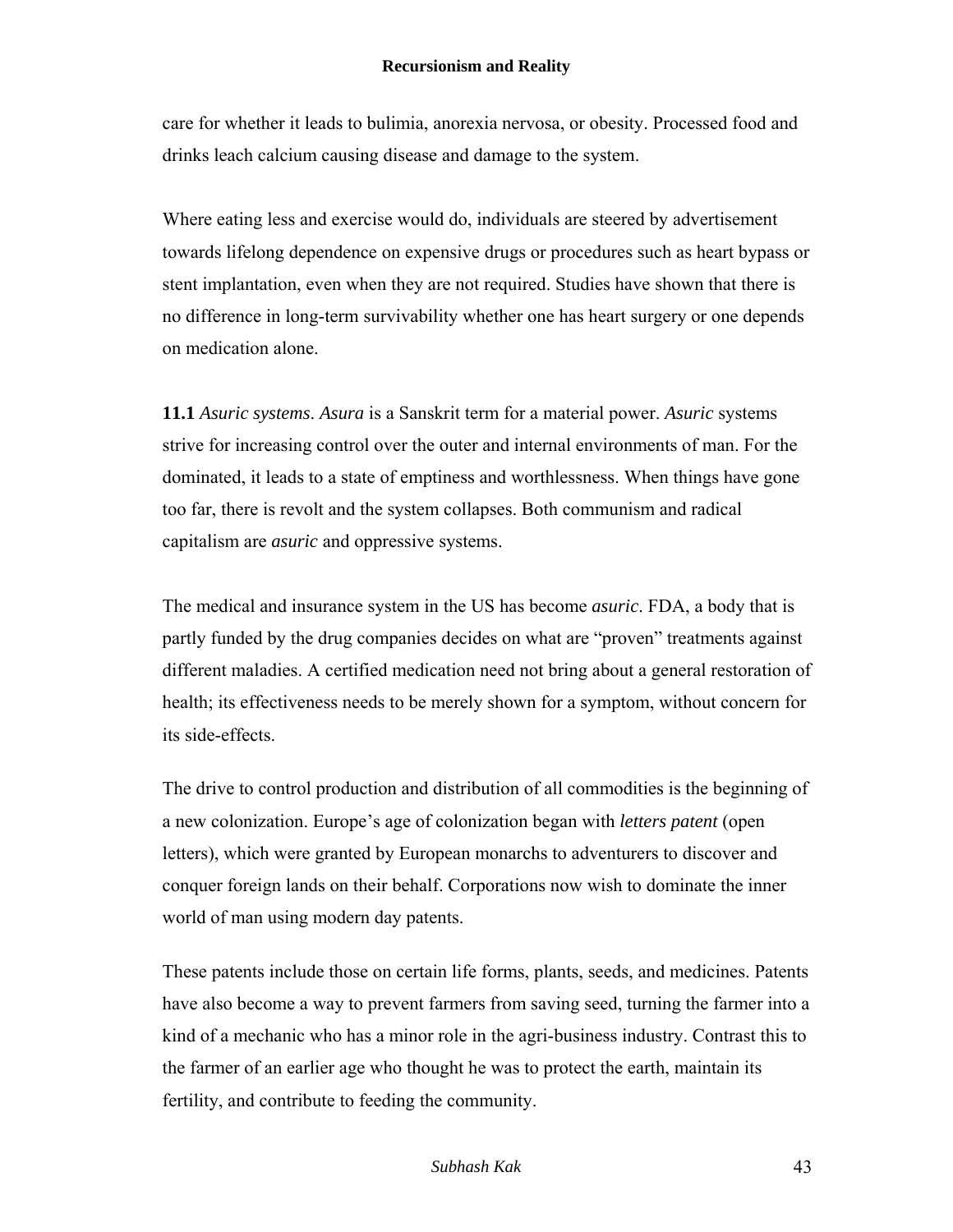The freedoms allowed in the radical capitalist system are not as great as one imagines. It is an improvement over communism, because one many not be killed for heretical views, but the system makes dissent pointless by an elaborate system of rules and prohibitions, and monetary penalties.

**11.2** *Genetic control.* New intellectual property rights treaties, through the World Trade Organization, are trying to prevent peasants from having free access to their own seed. As even traditional uses of medicinal plants are patented, people will lose the right to grow herbs in their back yards. With giant corporations controlling farming, will damage the ecology and reduce biodiversity, with serious consequences for the future.

Edwin Black in his "War against the Weak" (2003) chronicles how American institutions such as Carnegie Institution and the Rockefeller Foundation together with the US Department of Agriculture and the State Department funded scientists from such universities as Harvard, Yale and Princeton, operating out of a complex at Cold Spring Harbor on Long Island, to create of the pseudoscience of *eugenics* that institutionalized race politics as national policy.

"Defective" family trees were identified and subjected to legislated segregation and sterilization programs in the first decades of the  $20<sup>th</sup>$  century. It is estimated that about 60,000 Americans were coercively sterilized, and the victims included poor people, brown-haired white people, African Americans, immigrants, Indians, Eastern European Jews, the infirm. The idea was to breed a eugenically superior race, just as agronomists would breed better strains of corn, and to reduce the reproductive capability of the weak and inferior.

Those who actively supported eugenics included America's most progressive figures: Woodrow Wilson, Margaret Sanger and Oliver Wendell Holmes. The American eugenic research came to the attention of Adolph Hitler, and it may have partially shaped his ideas on race.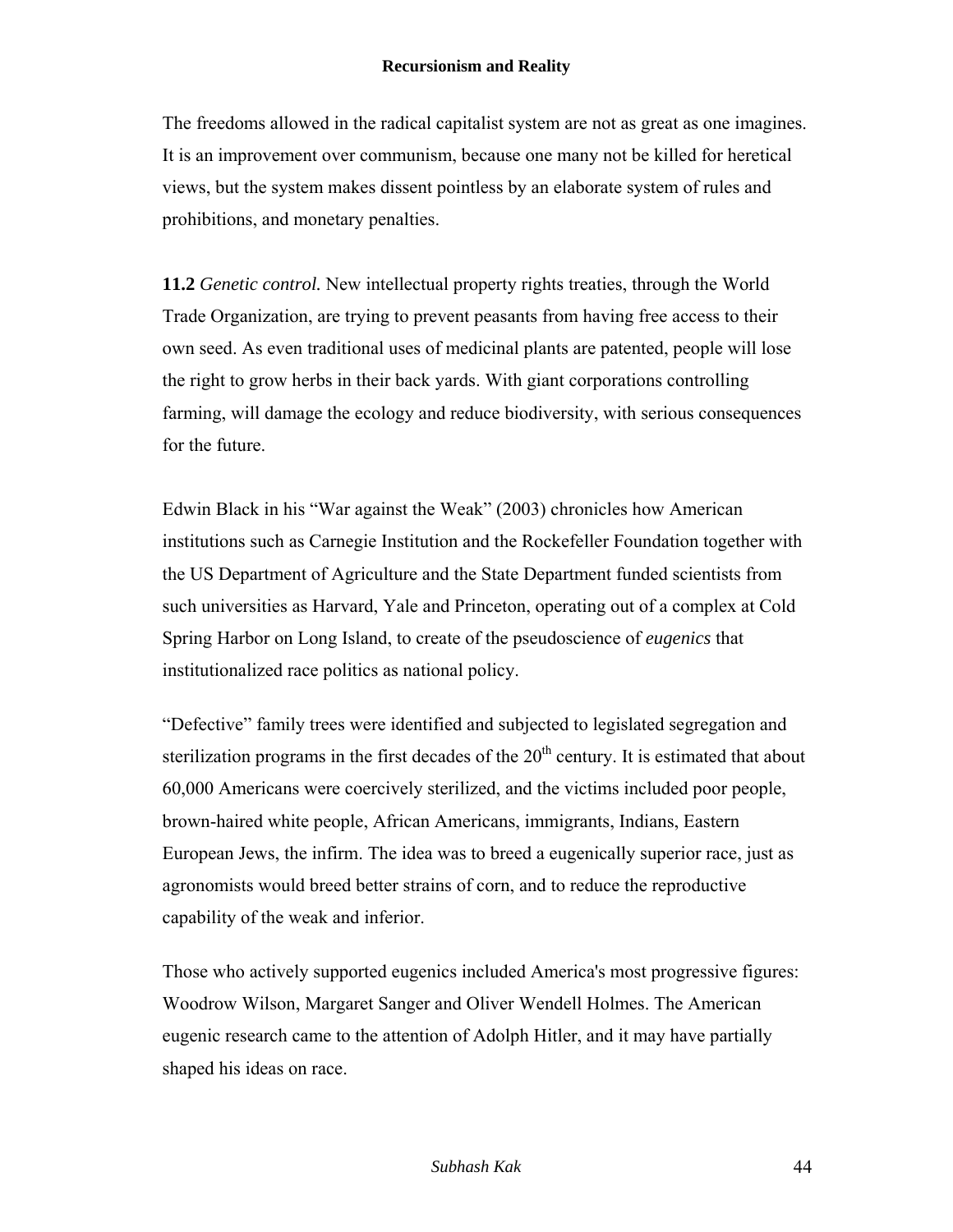The current genetic engineering is thankfully not focused on people, but its efforts in agriculture come with claims that are reminiscent of the earlier eugenics movement. For example, even though the claim is that genetically modified plants are inherently superior, there is no proof. There may be, on the other hand, great risks associated with it.

Genetic engineering goes beyond the hybridization of conventional crop breeding. In hybridization the farmer selects the two best plants and cross-pollinates them in order to create a better plant. In genetically modified organisms (GMO), on the other hand, the DNA structure of the plant is altered by introducing genes from other species and it can only be triggered by a chemical.

Transgenic organisms are not equivalent to farmers breeding because this manipulation crosses species boundaries. We cannot quite tell the dangers that lie in this process, and it may carry unneeded economic and environmental risks for the public. Genetic engineering uses artificially constructed parasitic genetic elements, including viruses, as vectors to smuggle genes into cells. Critics claim that the insertion of foreign genes into the host genome is likely to lead to harmful and fatal effects including cancer of the organism.

**11.3** A few years ago Monsanto Company developed *Terminator Technology* to develop seeds that, after one season's growth, do not germinate, forcing farmers to buy their seed for the next year's planting from them, rather than using their saved seed for the next years planting. There was an international outcry against the new technology, and in 1999, Monsanto backed off, but there are indications that the company may only be using a different strategy for greater acceptance of its technology.

Cross-pollination is causing pure lines to be contaminated with genetically modified DNA. It is being suggested that the contamination is a deliberate ploy, because once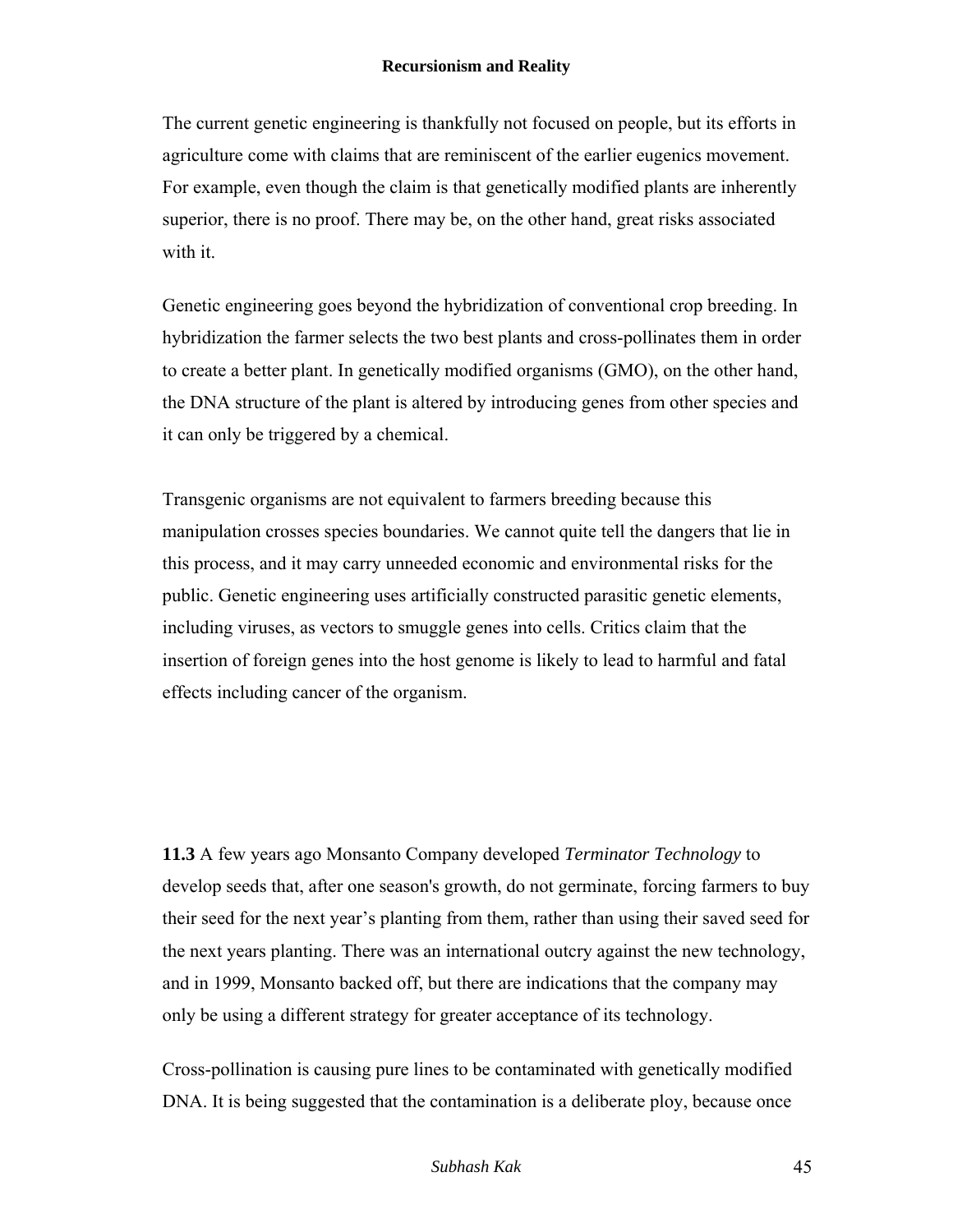genetic contamination reaches a significant level, it would be *fait accompli*. The total acreage devoted to genetically modified crops around the world is expanding.

Monsanto also offers genetically engineered "designer" trees and forests. It is the primary global producer of glyphosate, the active ingredient in its best-selling herbicide *Roundup*. Glyphosate's mode of action is to inhibit an enzyme involved in the synthesis of certain amino acids. It is absorbed through foliage and it is only effective on actively growing plants. Monsanto produces seeds which grow into genetically engineered plants that are tolerant to *Roundup*. The genes contained in these seeds, although naturally occurring in other species, are patented and protected by intellectual property laws. Current *Roundup Ready* crops include corn, sorghum, cotton, soy, canola, and alfalfa.

The business model behind the use of GMO crops consists of the following conditions for the farmer:

- Cannot save and replant Monsanto's genetically engineered seed.
- Must use Monsanto's proprietary chemicals.
- Must comply with Monsanto's confidentiality statement.
- Must pay Monsanto of technology fee of \$15 per acre every year.
- Must allow Monsanto to monitor the entire farm for three years after using patented seeds.

Farmers have been arrested in the US for using seeds from the previous year's crop for next planting. Manipulation and control of genetic information carries with it the specter of *Brave New World*. With corporations controlling not only economic transactions but also the genes of future generations of individuals, fear is created that people will become serfs of the corporate empire.

**11.4** *Drug patents.* The pharmaceutical industry sees drug patents as a means to dominate health care. The U.S. legal code recognizes that a patent is a type of property, and a drug company has the exclusive right to use, control and profit from a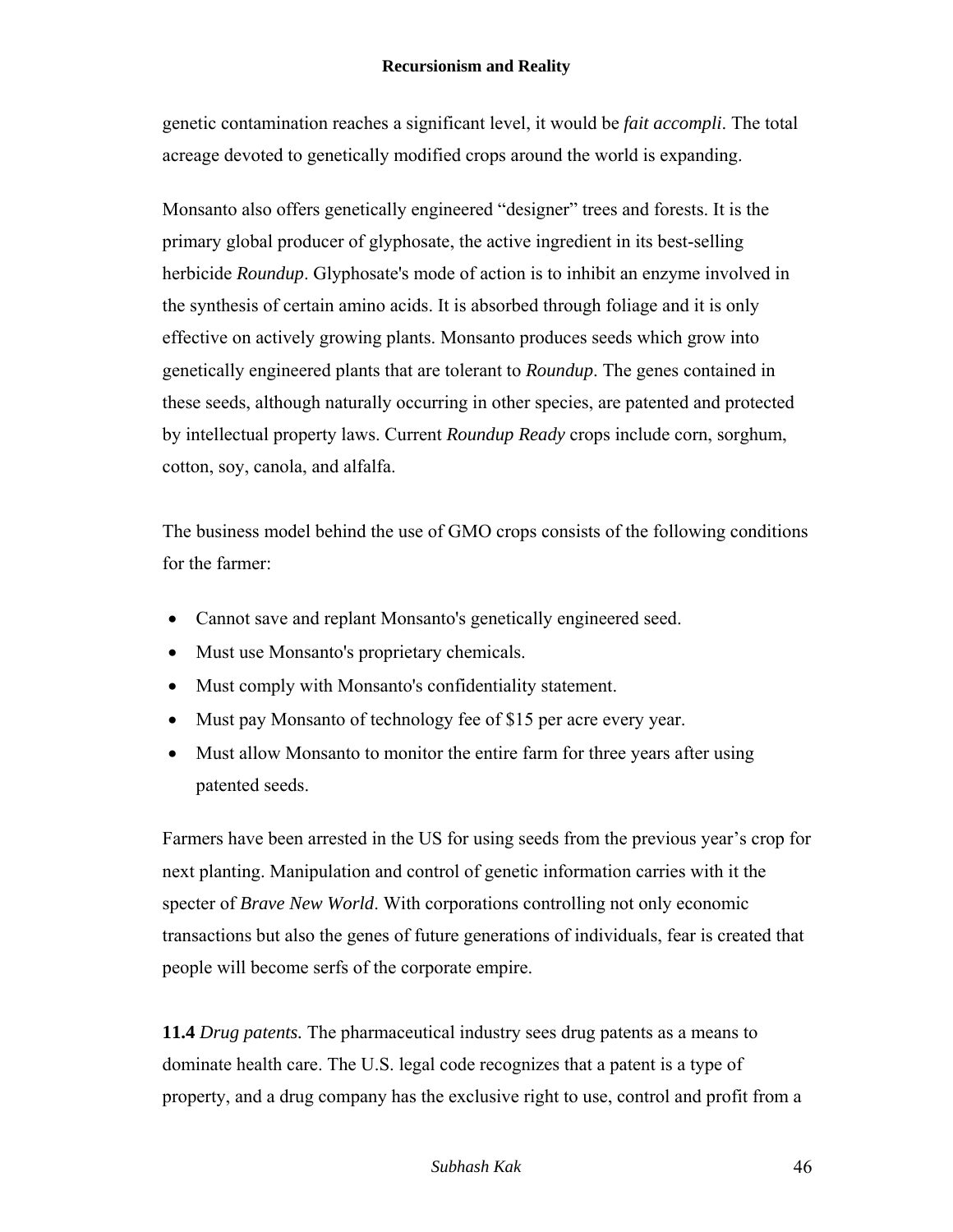patent for a 20-year term. Patents make drug companies monopolies. But this has made the price of drugs so high that proven treatment for many diseases is not being provided in the poor countries. High prices are forcing old people to choose between drugs and food.

The International Intellectual Property Alliance (IIPA), a coalition of seven powerful US trade associations, was formed in 1984. It pressured the US Government to pass the Special 301 legislation in 1988 which makes countries that do not subscribe to intellectual property protection (IPP) subject to stiff tariffs. Mexico was forced to accept IPP as the condition of entry into NAFTA.

To make drugs affordable for the poor, drug companies could use the strategy of charging more in places that can afford it and less in places that can't. But they are afraid of arbitrage: if a pill costs a dollar in Tanzania but \$1,000 in New York City, there's strong incentive to smuggle it from Tanzania to the US. To make things worse, drug companies are using ploys of ancillary patents to extend the life of the patent beyond its normal period.

Some relief was provided by the 2001 Doha Declaration on the Trade Related Aspects of Intellectual Property Rights according to which a WTO member may infringe on a pharmaceutical patent in case of a "national emergency" or "extreme urgency" as in the case of epidemics. The "least developed: countries were given further relief until 2016.

In 2000, the U.S. Agency for International Development started funding a \$1.2 million technical-assistance program administered by the Commerce Department. As part of the program, the Commerce Department sponsored Nigerian officials and lawyers to attend two patent-law writing conferences. The draft legislation that emerged had intellectual-property protections exceeding those required by the World Trade Organization, and critics accuse the US of having influenced the outcome.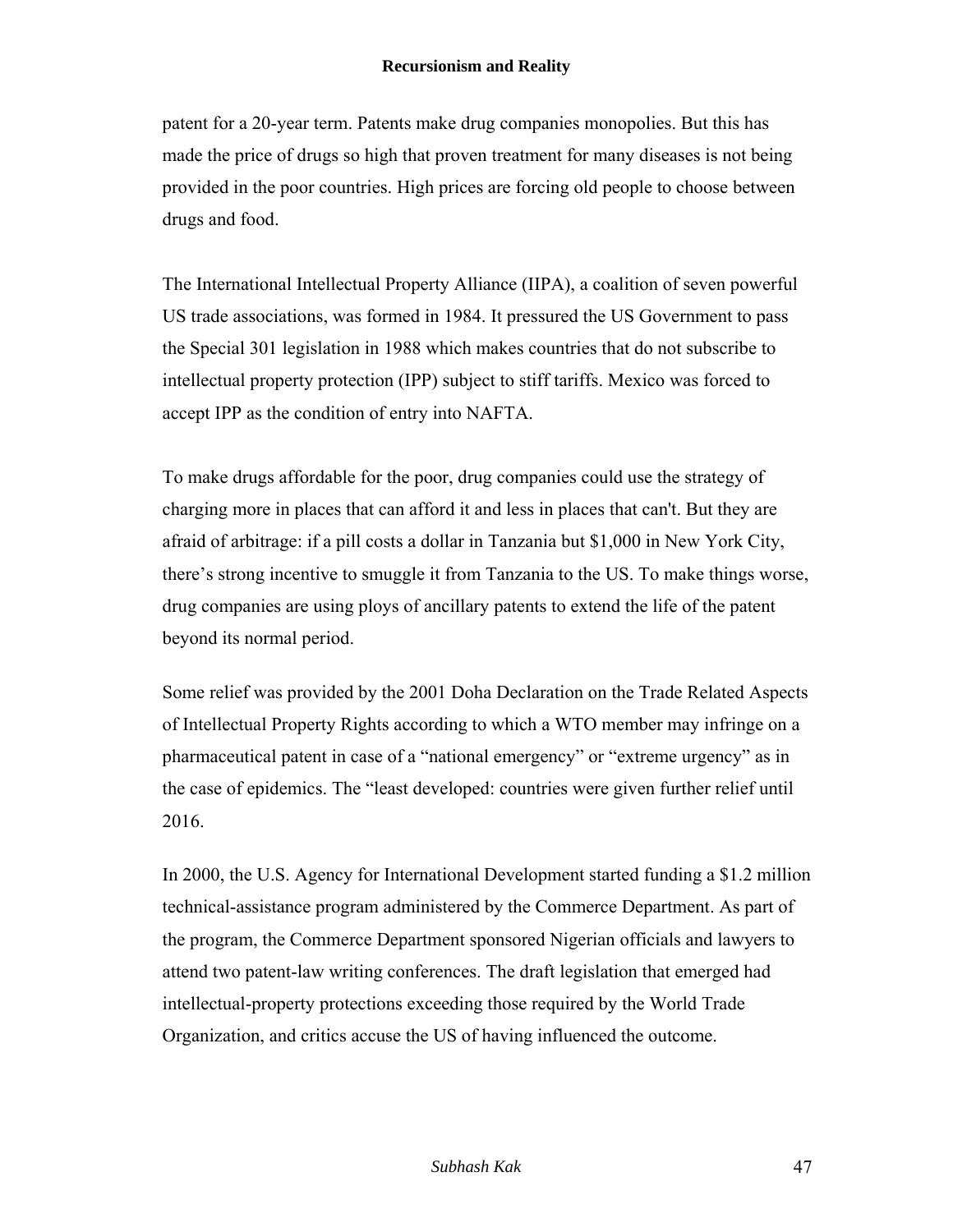The US government is also using bilateral and regional trade agreements outside the WTO to pressure developing countries to implement TRIPS-plus standards. (TRIPS or Trade-Related aspects of Intellectual Property Rights, is an Agreement drawn up by the World Trade Organization to ensure intellectual property rights are respected within international trade.)

**11.5** What happened in Nigeria is being repeated elsewhere. In India, the government just issued a decree changing the rules of the game in a manner that favors international drug companies. The attempt for domination by the drug industry is of historic importance.

The Indian ordinance still needs parliamentary approval and, there is some chance that the decree will not become permanent. It is an issue that has the potential of uniting Indians from across the political spectrum. Indian pharmaceutical companies have thrown in their weight behind the rule change because they sense that they have become powerful enough to be partners of the Western drug companies.

But it is not a question of whether this is going to be helpful to Indian pharmaceutical companies. Rather, it is a more basic issue of corporate control over mind and body of people all around the world.

It appears that the extension of the patent protection regime to India will make it costattractive for international drug companies to set up shop in India in partnership with Indian companies. But it is naïve to expect monopolistic corporations to act altruistically, whether they are originally from the West or the East.

A wit once remarked that evil is ordinary and banal. The individuals within the drug companies are doing what is rational, and the intentions of particular individuals may in fact be noble. The problem with colonization, whether it be for political control or for control of bodies and minds, is that it creates a command system, and such systems impoverish. The colonization of the  $18<sup>th</sup>$  and  $19<sup>th</sup>$  centuries ruined prosperous countries. The system that will emerge if the drug companies are to have their way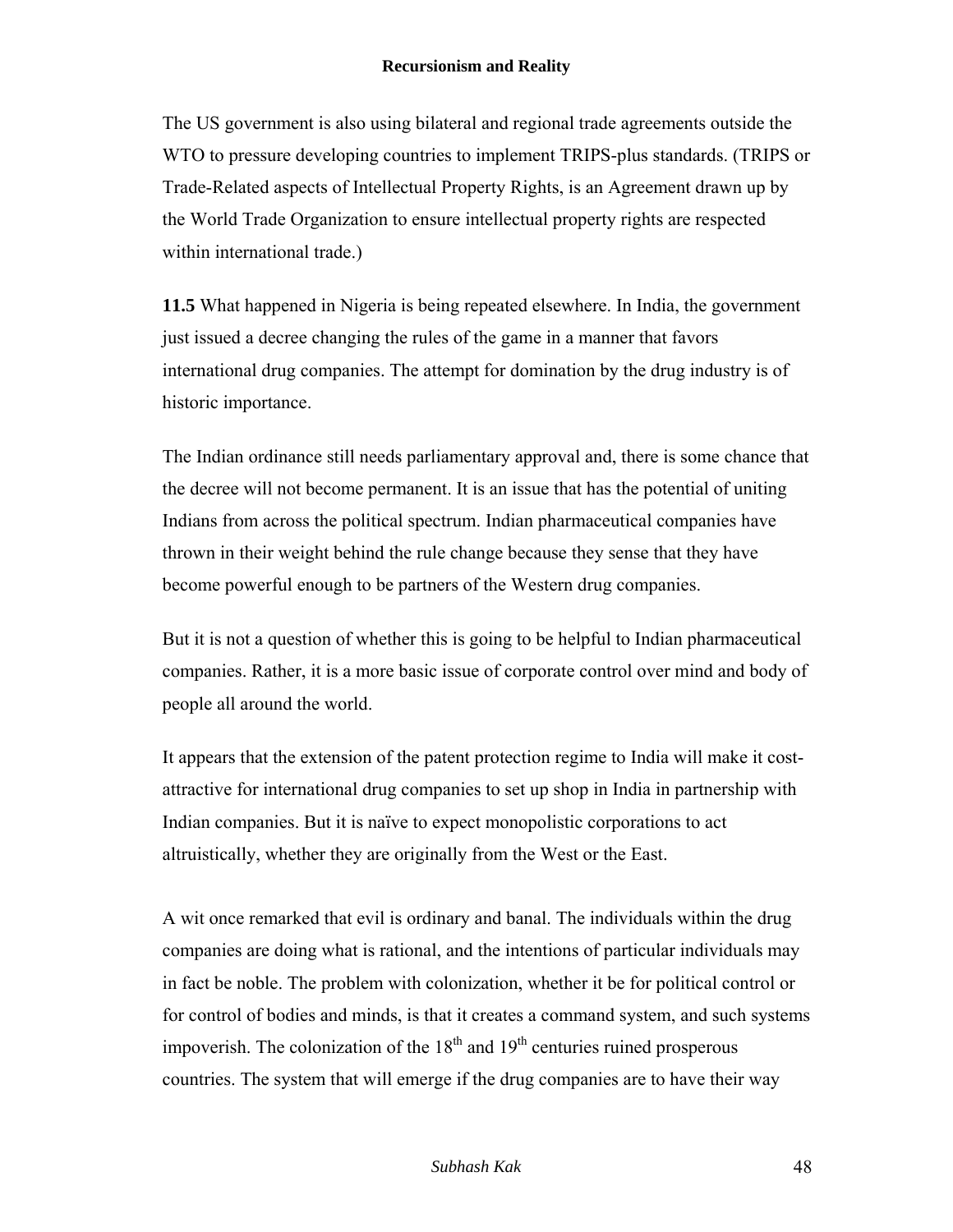will force people in the poorer countries to fit in the Western model of a consumer society, which will only lead to destitution, disease, hunger, epidemics, and civil war.

India's technology was flourishing before the British. It has been estimated that India's share of world trade in 1800 was about 20 percent (equal to America's share of world trade in 2000). First, the British cut off India's export markets. Soon the innovations of the dawning industrial revolution gave their products a cost advantage that became permanent in the absence of new investments to upgrade Indian factories. As India became de-industrialized, it turned into a huge monopoly market for British products. British Raj made token investments in science and technology. In 1920, India's scientific services had a total of 213 scientists of whom 195 were British!

A command system is bad because it leaves the decision making in the hands of a few people at the top of the organization. The leadership suffers information overload, and it cannot respond quickly to changing circumstances. This is the main reason the communist system, a command system par excellence, failed. A command system is also liable to be misused and made an instrument of oppression, and this remains a danger in the drug patenting system.

Given that the present system is not working, the time has come to think of a new system altogether, which would be good both for the rich countries and poor. One idea is to abolish drug patents, and for the creation of a fund to give grants to universities and companies to develop new medicines. But it is not likely that such a radical change will be adopted. Rather, the world will just muddle through by means of a patchwork system that is optimal neither for the companies, nor for the people.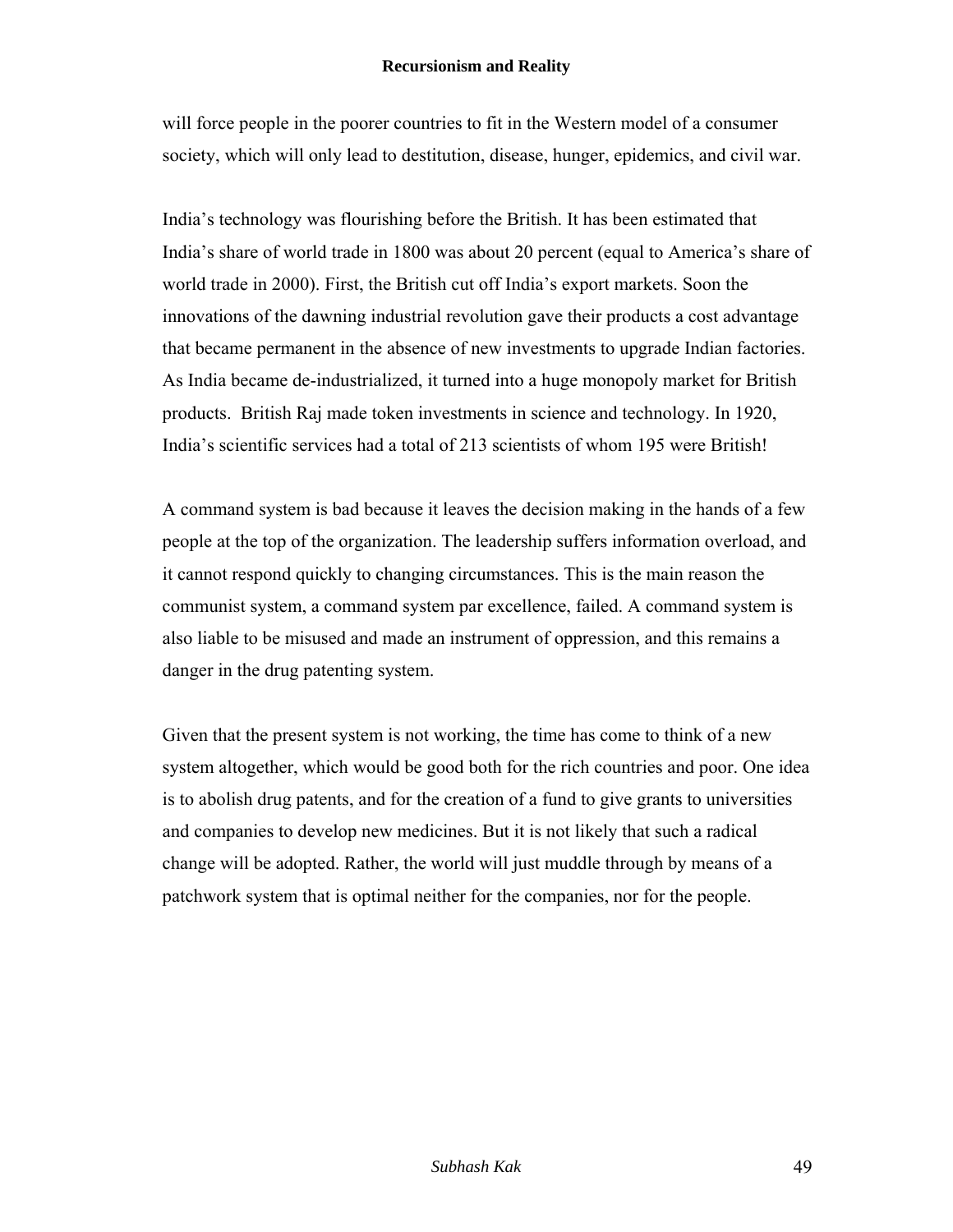# 12 The Fight over Water

**12.0** Although it is not a hot political issue in India yet, water security has major implications for economic growth and public health. Together with transportation and electricity, it constitutes one of the three weakest components of Indian infrastructure. With increasing industrialization and the cities becoming larger, water shortages in India –as in the rest of the world-- will worsen.

**12.1** Water consumption is rising much faster than the rate of population growth. This is expected to accelerate as people switch to Western-style lifestyles and diets - one kilogram of meat needs more than five times as much of water as a kilo of cereals.

**12.2** Water pollution is increasing and the amount of useable water is declining. Groundwater levels are also dropping rapidly. More than a million people in India die from waterborne diseases each year.

**12.4** A third of the world's population lives in countries with serious water scarcity. In another twenty years, two-third of the world's population would be in this situation. Water may be the petroleum of the  $21<sup>st</sup>$  century. Some have suggested that wars will be fought over it.

**12.5** The bottled water industry has taken off in India because most of piped pressurized water is also contaminated. There is increasing acceptance that it is a commodity and not a fundamental human right. On the other hand, if politicians were asked about it, they would say that it is the responsibility of the government to provide safe drinking water.

**12.6** If access to basic water requirements is a human right implicitly supported by law, then why aren't local and central governments in India working to ensure safety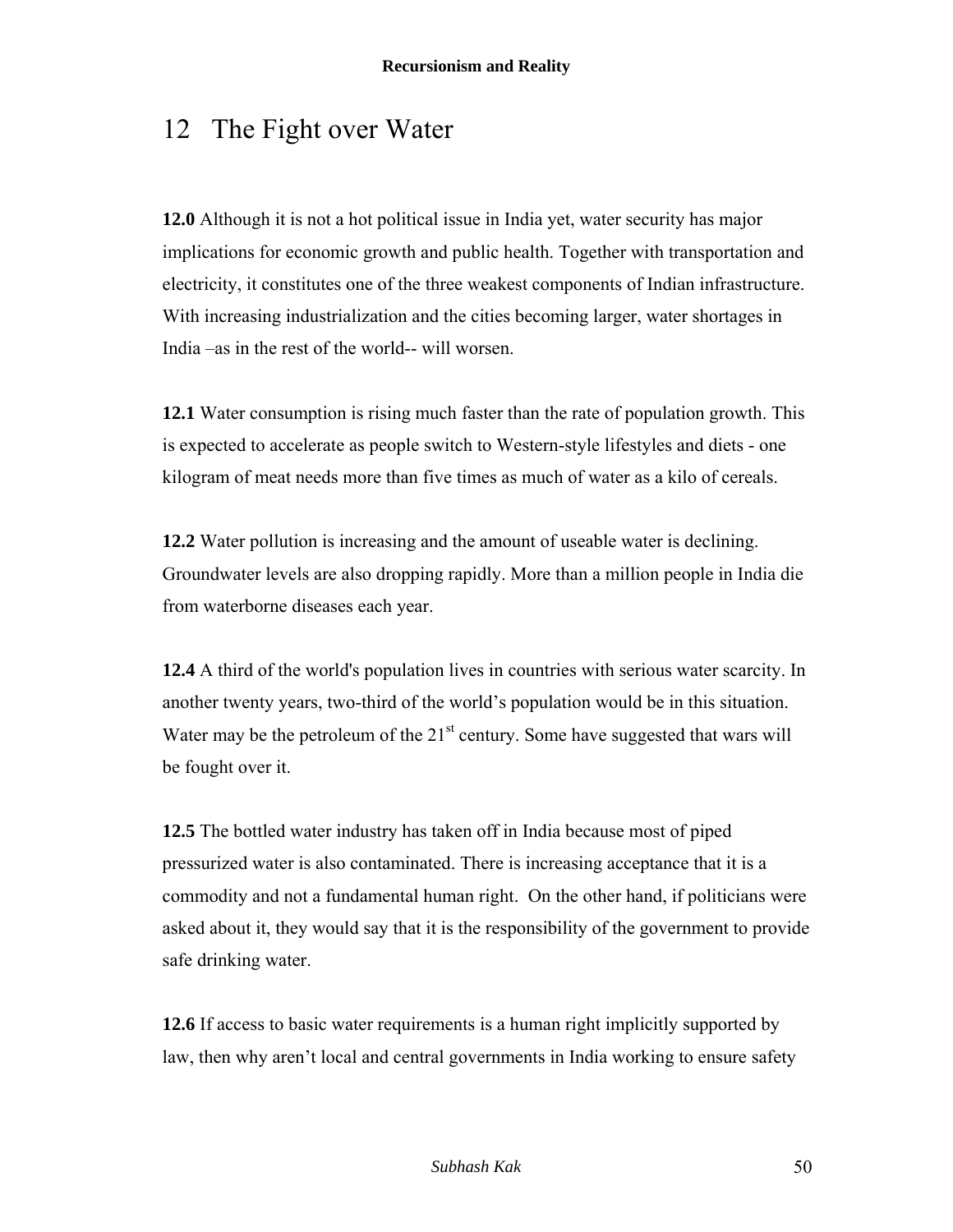of all drinking water? Enormous human and economic costs stem from waterborne diarrheal diseases. There is lost productivity and health costs.

**12.7** Clean water initiatives contributed to the development of the West. In the US, the federal Clean Water Act of 1972 that imposed stiff controls on municipal and industrial waste and underwrote waste treatment along rivers and bordering lakes.

**12.8** But there is a strong lobby for privatization of water. Critics of this policy note that international water companies form part of the World Water Council (WWC), which advocates "handling water as merchandise, whose just price can only be set by the market."

**12.9** The increase of water price for reduction of demand forces the poor to pay more for it, just for survival. On the other hand, where water is free as in many places in India, there is enormous wastage. Water taps are not closed, and water keeps on running until the municipal pumps have shut down or the overhead tanks have run dry.

**12.10** But, treating water as a commodity has led to disastrous results. In September 1999, to comply with the "structural reforms" accompanying an IMF loan, the Bolivian government gave Cochabamba's municipal water system to Aguas del Tunari, a multinational consortium of private investors.

Within weeks of the transfer of ownership, water prices rose to pay for the improvement of the city's water system. Bills doubled or tripled, and for some it amounted to a quarter of their monthly income. In response, protesters shut down the city. As rioting spread to other cities, the Bolivian government rescinded the water contract and turned over control of city's water to a cooperative.

**12.11** Water privatization has failed in other places as well. Vivendi, the French multinational company, had its thirty-year water contract with the Argentine province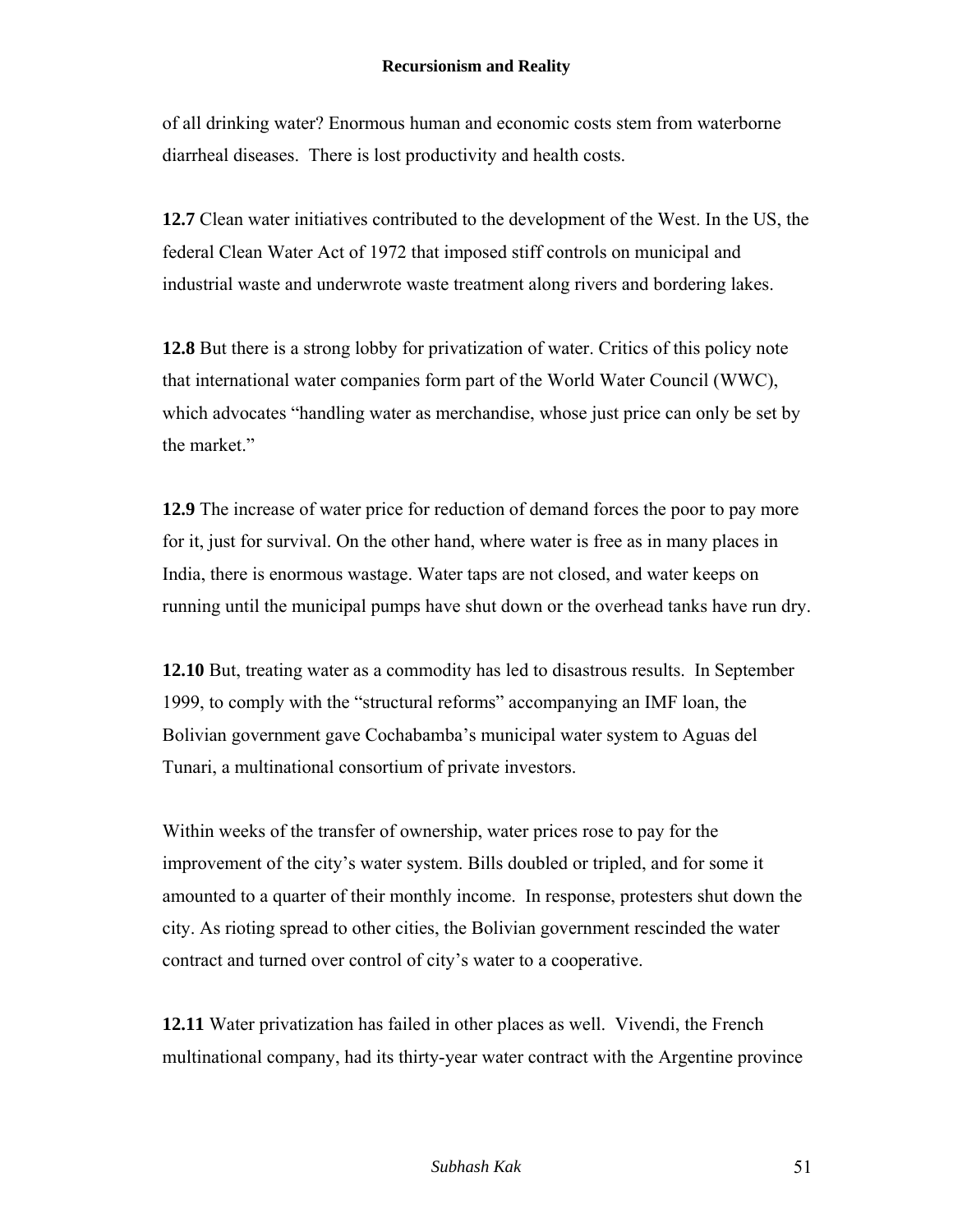of Tucumán cancelled after two years because of alleged poor performance. Similar cancellations took place in Peru and Brazil because of popular opposition.

**12.12** Although privatization of the entire water resource for the community – including that for bathing, washing and drinking – has not been successful, people seem to be quite willing to pay high prices for safe drinking water.

**12.13** Water projects in poor countries commonly deliver safe pressurized drinking water to just the prosperous sections of the cities. Most governments are unwilling to extend safe water and sanitation services to slums for fear of legitimizing them. In these communities, people are forced to use the channels between homes to relieve themselves, which leads to contamination of both ground and surface water.

**12.14** In the industrialized world, the common sequence of treatment processes for water collected from protected sources includes self-purification from sunlight, filtration through sand, and chlorination. These techniques are not feasible in poorer communities. Boiling water for disinfection for drinking requires substantial quantities of fuel, and chlorination is too expensive.

**12.15** Ashok Gadgil of the Lawrence Berkeley National Laboratory in California has invented a new method for disinfecting water without polluting the environment. His invention uses ultraviolet light, powered by only 40 watts of electricity. This invention has received international acclaim and it deserves to be more widely known in India.

Gadgil's system can disinfect four gallons of water a minute for only two rupees per ton. Compact in size and weighing only seven kilograms, this system has no moving parts. It requires little maintenance -- just cleaning the water pan every few months and changing the UV lamp once a year. It uses less electricity than a table lamp and can be powered by a bicycle generator, wind, or even solar cells.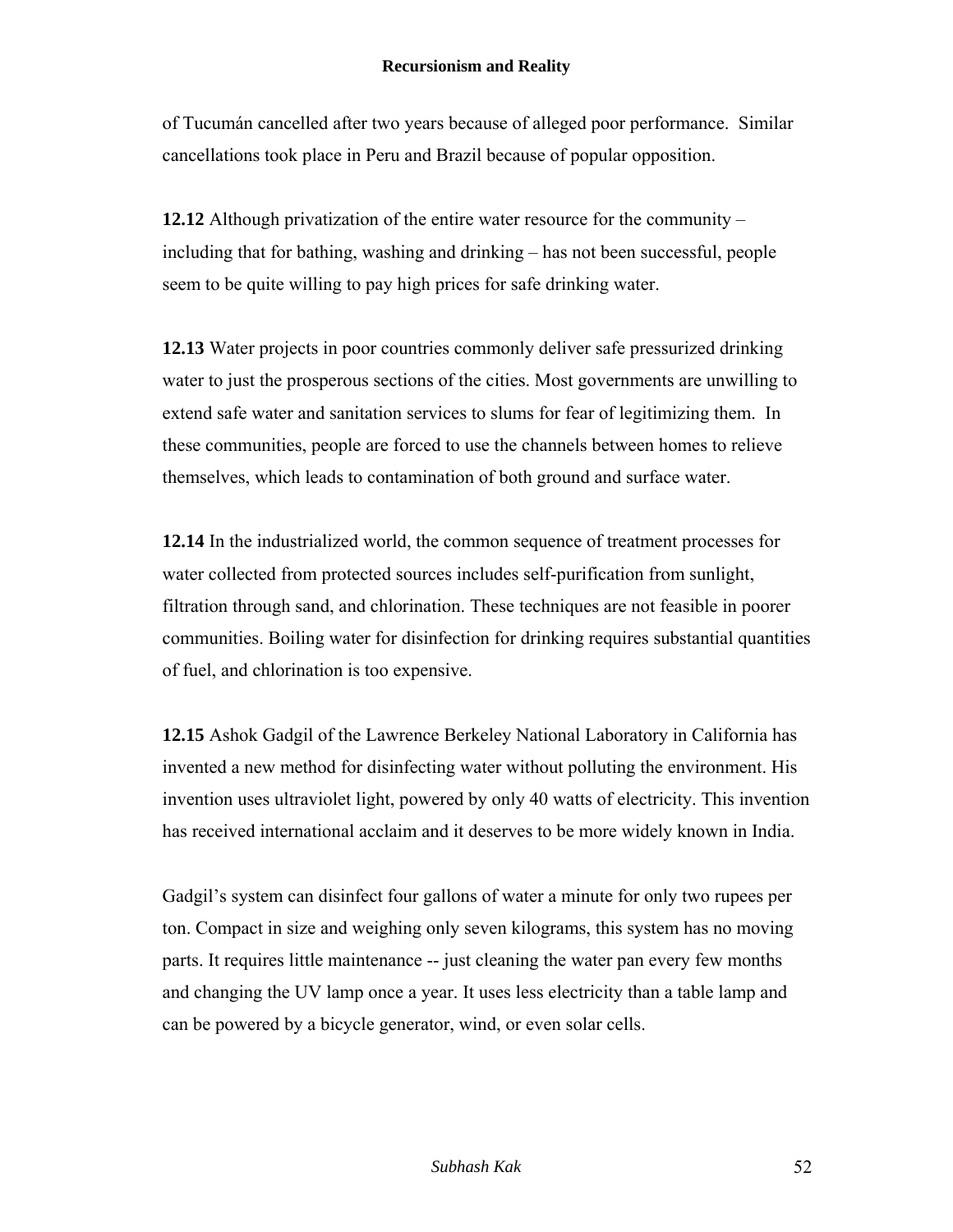This technology been licensed to a U.S. start-up company, WaterHealth International, which is now working with Naandi Foundation, an Indian NGO, to provide water to the rural poor in a pilot project. Their drinking water meets or exceeds WHO standards for very modest price -- currently set at Rupee 1 for 15 liters!

Recharging of ground water by building barrages and holding dams and providing safe drinking water to all communities should be taken up as a national priority by the government.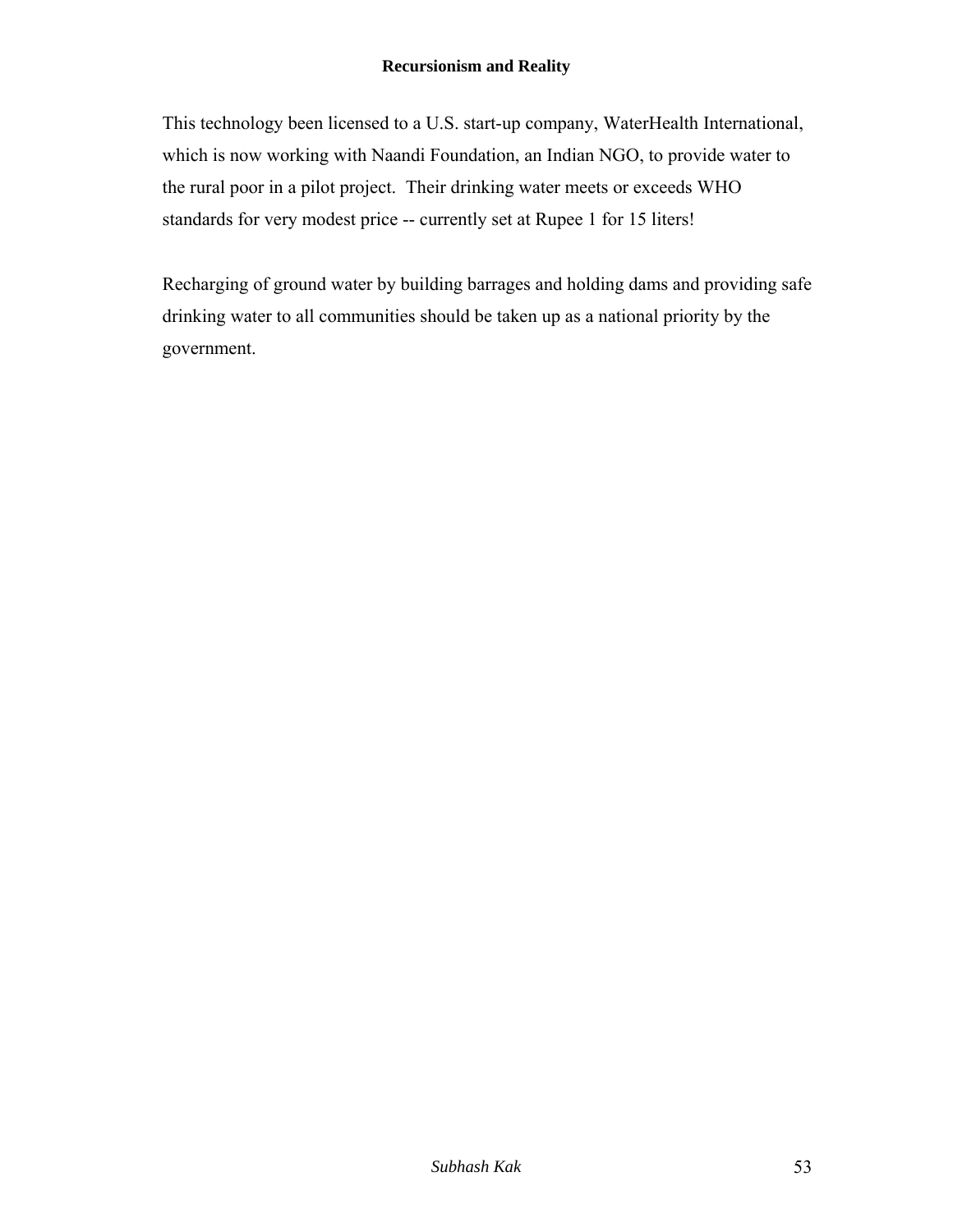# 13 Asia's Two Butterfly Syndromes

**13.0** The ease with which public opinion was manipulated by Western governments and the media in the run up to the Iraq War shows that it is no longer safe to use standard discourse to analyze international events. Conventional economics and political science cannot make sense of the fact that the United States, the most indebted nation in the world, remains the most powerful and prosperous. American stores are full of goods made in China, which is content to put several hundred billion dollars of foreign exchange back in American banks. How is the periphery of the modern American empire providing this seemingly inexhaustible energy to the heartland, which the economist Andre Gunder Frank famously called the "the center of the doughnut?"

**13.1** One explanation of recent history is that the Asian nations have become prisoners to their own success. If they offload the dollars they own, the value of their holdings plummets. Nor can they let their currencies appreciate against the dollar, because then their products will be too expensive for Americans to buy, leading to social unrest and unemployment in their own lands. In short, Asia has a stake in letting the situation continue as it is. America is like the city to the rest of the world, and its banks are a magnet to the world's wealth. Given that, the bonds that the Asians hold might in the future become somewhat like the beads and trinkets that the Dutch gave to the Indians in 1626 in exchange for Manhattan.

**13.2** But American power is not merely a result of the dollar being the *de facto* world currency and American military might. The Asian response is conditioned by its experience with the West during the past couple of centuries. It is the internalization of this experience that provides the scripts that guide national policy.

Japan's perception of the West is shaped most deeply by July 8, 1853, when four black ships led by USS Commodore Matthew Perry, anchored at Edo (Tokyo) Bay. Not having seen ships steaming with smoke, which were like "giant dragons puffing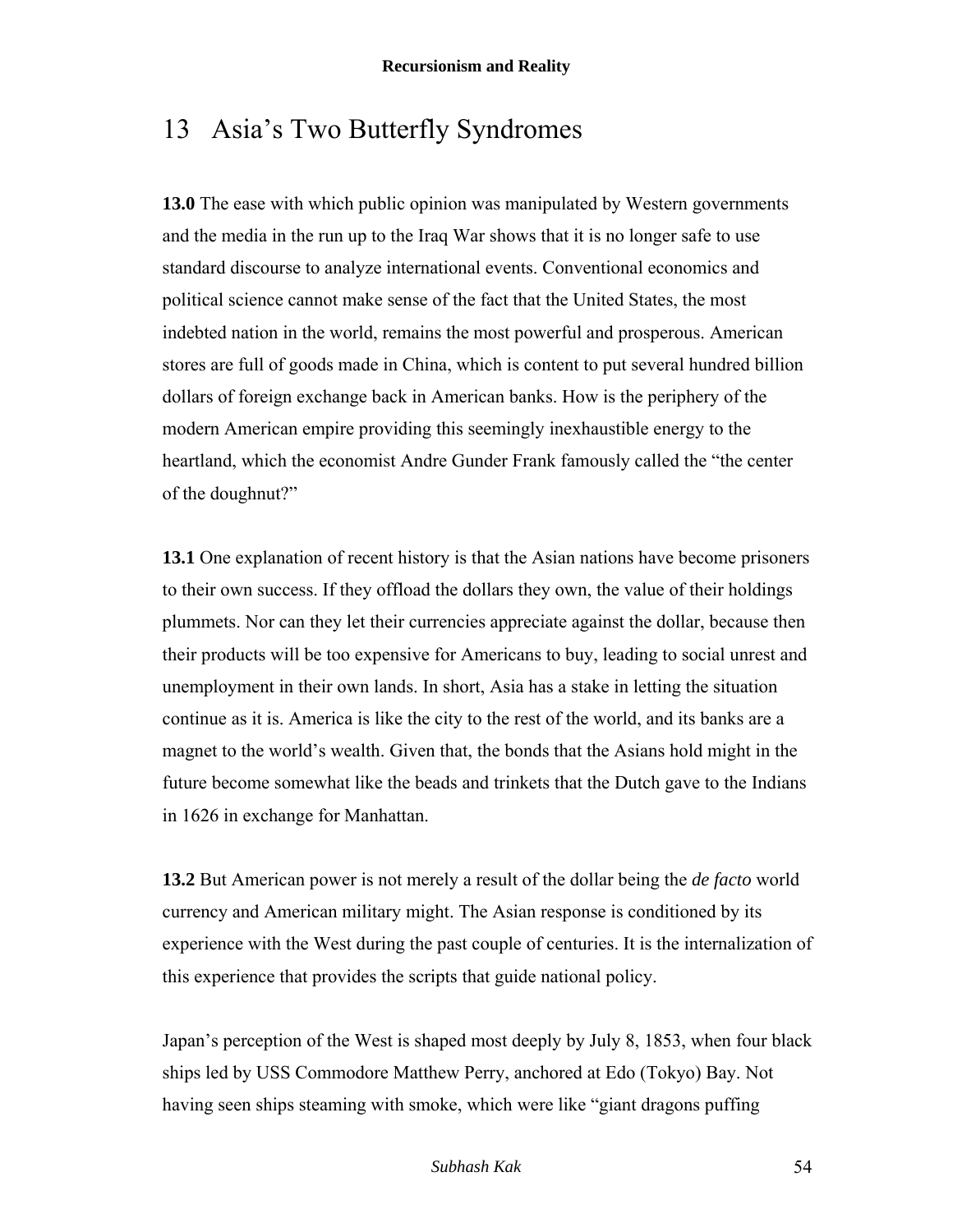smoke," the Japanese realized that they were in no position to defend against the West. Perry insisted on negotiating only with the Emperor, and, in a few months, he received the treaty he had been sent to obtain.

### **13.3** *Bushido* and Madame Butterfly

Certain literary creations present a mythic encounter that captures the meeting between different cultures perfectly. *Madame Butterfly* does this for Japan and the West. A short story written by the American author John Luther Long in 1898, it is the sad tale of the young Cho-Cho-San (nicknamed "Madame Butterfly") and the dashing US Navy sailor Lieutenant Pinkerton, who is modeled after Commodore Perry.

Pinkerton is waiting out his hardship posting in Japan. A marriage broker finds him Cho-Cho-San, and he goes through the motions of marriage with her, converts her to Christianity and forces her to relinquish all ties to her friends and family. Believing her marriage to be real, the naïve Butterfly allows herself to fall in love with him. Pinkerton departs with his ship, promising to return. During his absence, Butterfly gives birth to his child.

Pinkerton does return, but when Butterfly learns that he has married an American woman who wishes to take her child back to the United States, she attempts suicide. When Pinkerton and his wife arrive to pick up the child, the house is empty. A stage version of the story was produced on Broadway and also in London. Giacomo Puccini saw the show in London, and realizing the promise in it he set the story to music. His *Madama Butterfly* was first performed Italy in 1904 to much acclaim, and has continued to enjoy great success.

*Butterfly* captures the stereotype of the Asian woman's submission to her husband that mirrors the fidelity of the peasant to the feudal lord. In Japan, the real political and military power in the Tokugawa period of 1603-1868 was in the hands of the shogun who distributed lands to his loyal vassals, the *daimyo*, who, in turn, granted lands to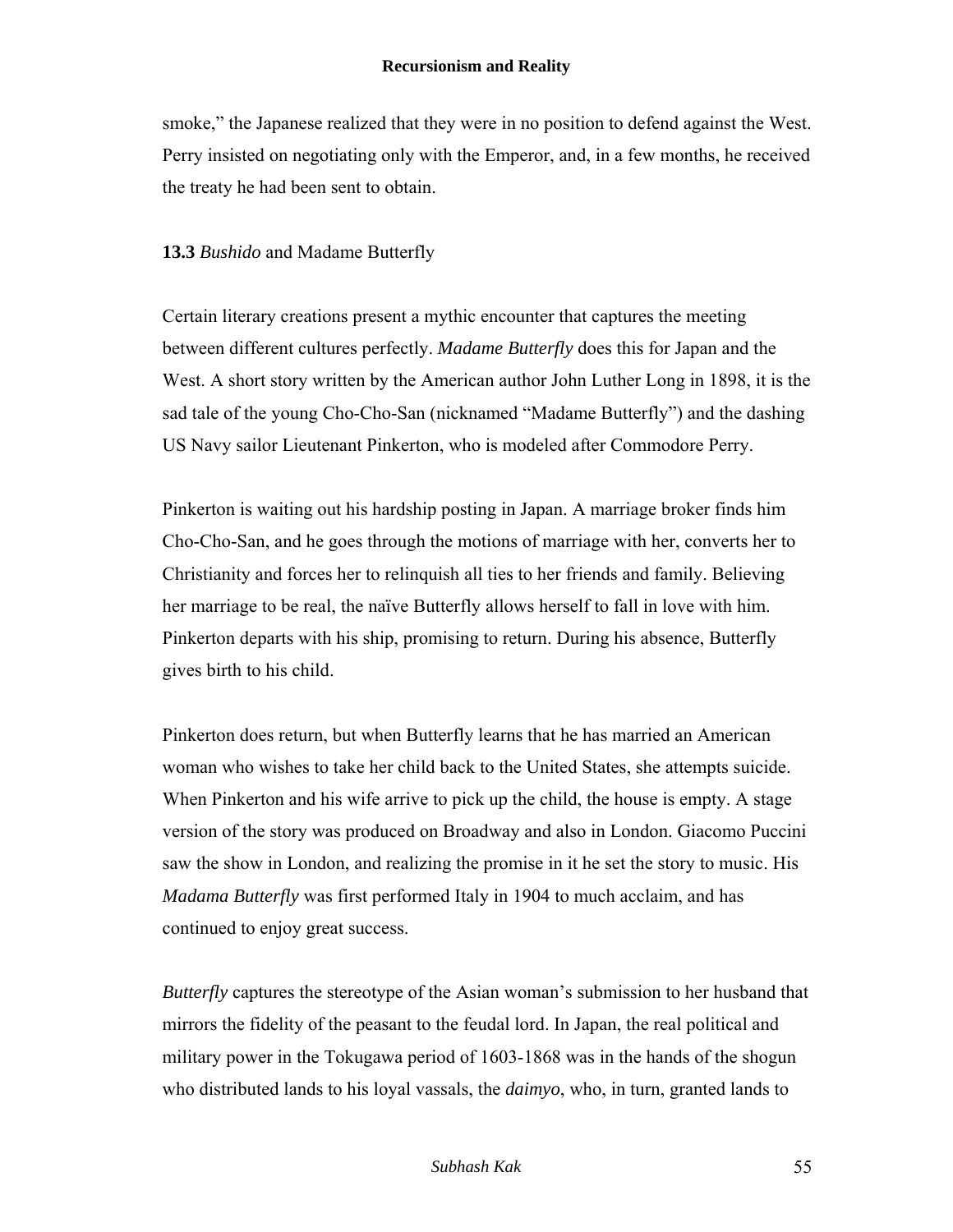the samurai. A strict code of conduct, called the *bushido*, governed the samurai. When disgraced, a samurai was expected to perform *seppuku* (suicide) for his family's honour. Madame Butterfly's suicide in the story is thus according to the norms of this code of honour.

Japan's loyalty to the United States after the Second World War has been according to the *bushido,* and it included even paying for most of the costs of the 1991 Iraq war. Japan has been loyal to America by not being too aggressive with its exports to the US and not getting into sectors such as aerospace that would hurt American interests.

### **13.4** China as Monsieur Butterfly

Chinese self image is very different from that of Japan. China has long seen itself as the Middle Kingdom, but the modern Chinese state confronts fundamental contradictions. It is a communist state that follows unabashed capitalism. It claims to be guided by modern values, yet it sees itself as a successor to the domains of the Qing Dynasty. Since it has not yet created institutions that provide a democratic legitimization of the state power, it uses state-coordinated demonstrations as an instrument of its policy. We saw this, most recently, in the demonstrations against Japan last month.

The story of how Taiwan was wrested wrongfully from the Qings by Japan in 1895 still plays big in China and it wants this wrong to be righted as soon as possible. Periodically, threats of war are issued if the "renegade province" were to declare independence. China's capitalism comes without West's legal protections, and it remains deeply tied to its authoritarian tradition. It aspires to responsible leadership yet it has proliferated nuclear weapons technology to Pakistan. It is the main economic benefactor of North Korea, which remains one of the biggest foreign policy headaches for the United States.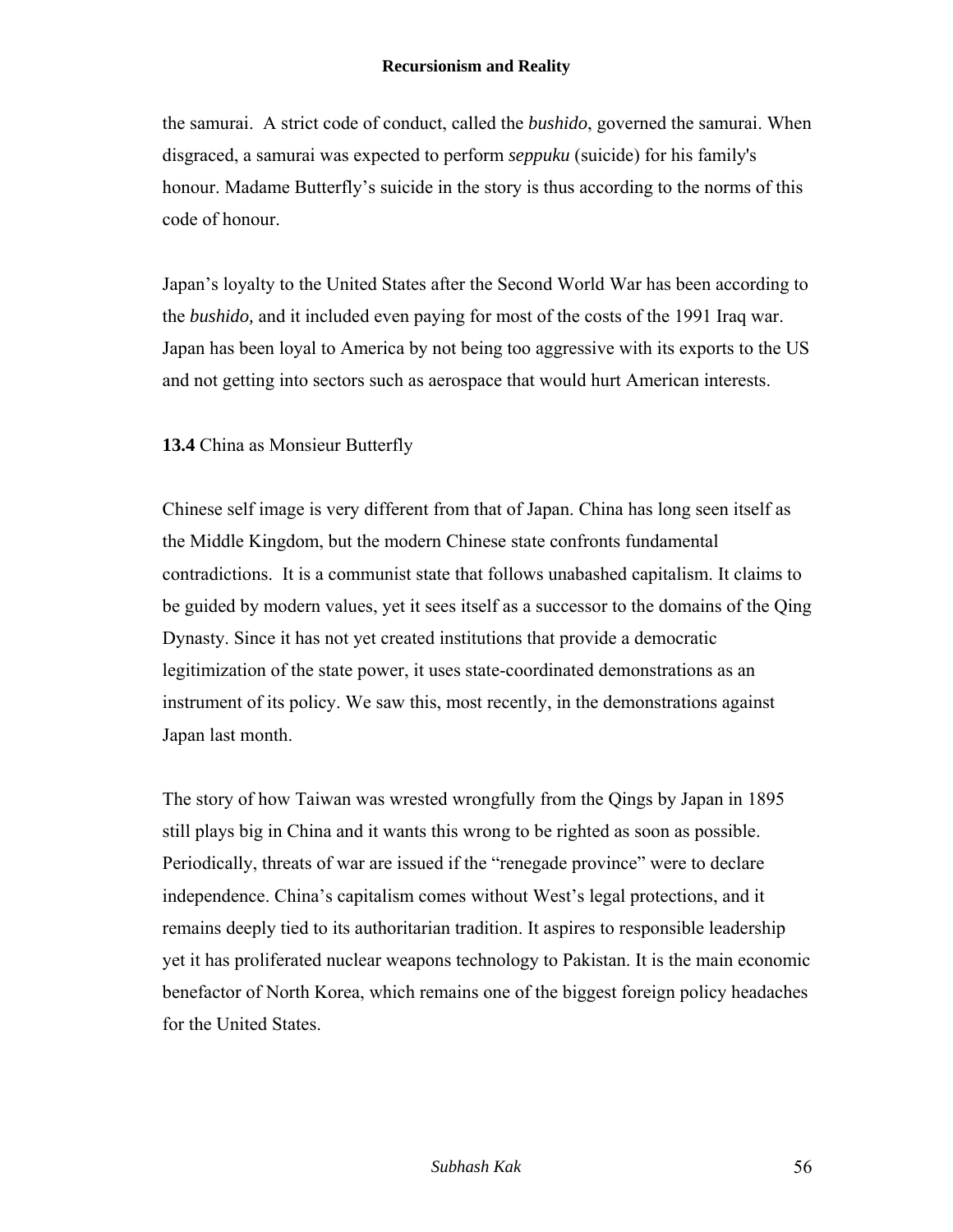In contemporary writing, David Henry Hwang's acclaimed play *M. Butterfly* goes to the heart of these contradictions and China's complex interaction with the West. The play is based on the true story of French diplomat Bernard Bouriscot, who, in 1964, began an affair with a Chinese opera singer Shi Pei Pu in Beijing. The two became lovers and Shi Pei Pu claimed a few years later to have given birth to his son. Bouriscot had to leave Beijing during the Cultural Revolution, but he was able to get Shi Pei Pu and their boy to join him in Paris a few years later.

In 1982, Bouriscot and Shi Pei Pu were arrested for spying for China. Bouriscot claimed at the trial that he had passed intelligence to protect Shi Pei Pu because the Chinese had found out that Shi Pei Pu was his lover and the mother of his son. The prosecution responded by revealing that Shi Pei Pu was in fact a man! Bouriscot, a sophisticated person who had had many affairs, was humiliated by this announcement, but he later explained that he had been deceived by Shi Pei Pu's extreme modesty, which he believed was an Oriental custom.

*A former French diplomat and a Chinese opera singer have been sentenced to six years in jail for spying for China after a two day trial that traced a story of clandestine love and mistaken sexual identity....Mr. Bouriscot was accused of passing information to China after he fell in love with Mr. Shi, whom he believed for twenty years to be a woman.* 

-The New York Times, *May 11, 1986*

David Henry Hwang's diplomat in his play is named Gallimard, who falls in love, not with a person, but an imagined stereotype. His Chinese lover, Song Liling encourages this stereotype, playing the role of the Oriental woman as demure and submissive. Gallimard, who had thought of himself as the macho Pinkerton, husband of the beautiful and fragile Butterfly, is the one disgraced. In the end, when Song Liling disrobes completely, Gallimard is so humiliated that he kills himself.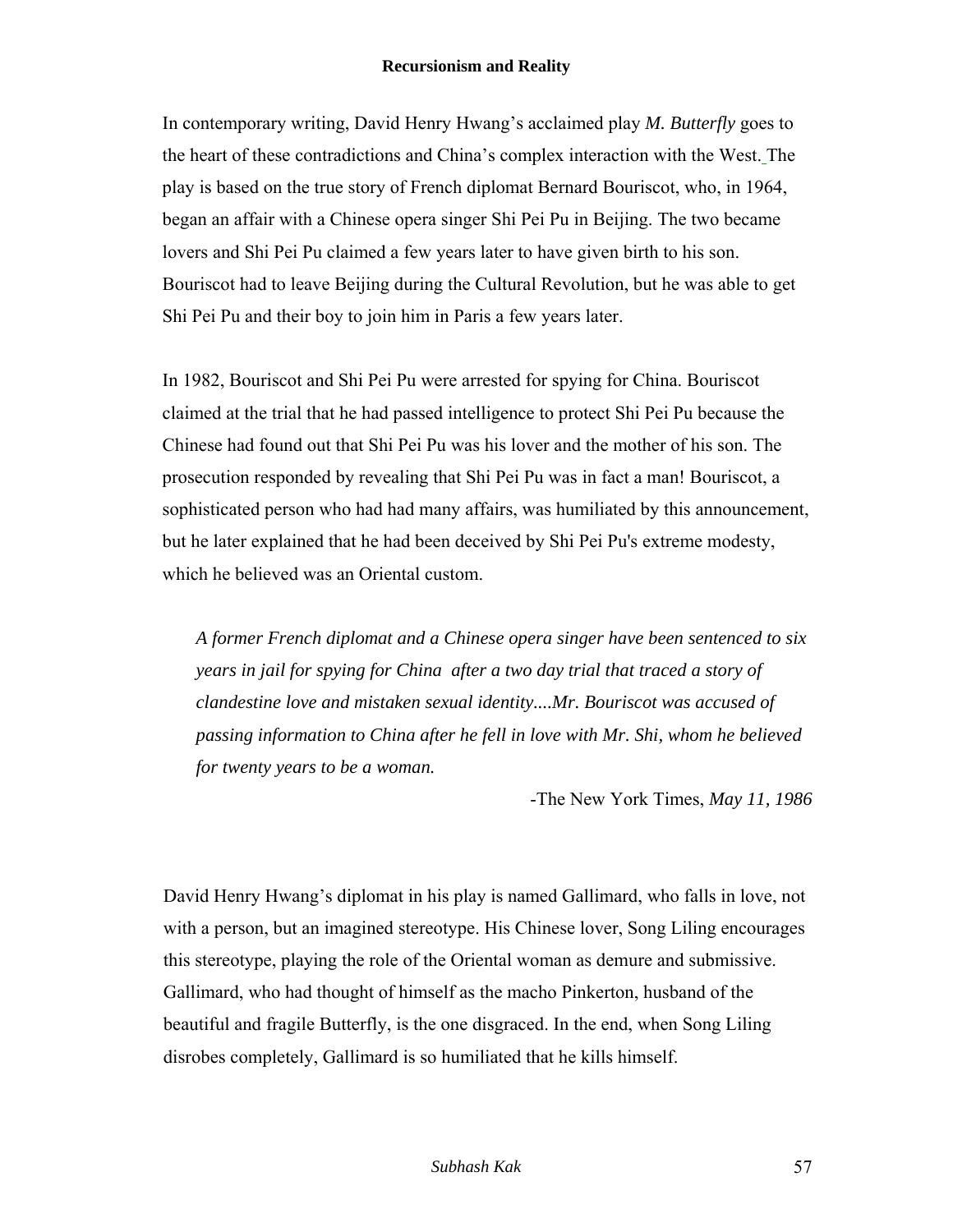In a courtroom scene, Song explains why Gallimard is deceived. The real reason is the many wrong assumptions by Westerners about the Orient, seen as inscrutable, feminine, submissive, and agreeable. This is further complicated by the Western male's drive to conquer. Song concludes that Westerners will "lose in all dealings with the Orient."

**13.5** The two butterfly syndromes represent two different responses of Asia to the West. As part of its experience as an imperial power, China has created a complex web of encirclements of potential enemies. This is why it continues to support North Korea, which provides a useful regional buffer against US encroachment in the Korean peninsula.

### **13.6** Wheels within wheels

 During the Cold War, China was a partner to the US in a struggle that eventually destroyed the USSR. Now, China has even more leverage since it has become America's factory and it hopes to use the festering Korea problem to offer a strategic partnership to the United States in exchange for the US acceptance of a "Hong Kong" solution to the Taiwan issue.

China is keeping its pressure on Taiwan by the rapid upgrade of its military. It is on the verge of launching a new fighter jet that resembles the design of Israel's Lavi warplane, which is reported to be superior to the F-16. It has nearly doubled the number of short-range missiles aimed across the Taiwan Straits over the past two years to over 700. By acquiring dozens of new warships and submarines and strengthening its air power, China has the ability to knock out Taiwan's airfields and ports before the US could intervene.

**13.7** A side-show to China's competition with Japan and ultimate rivalry with the US is its relationship with India, which has the potential to become the third largest world economy in the next couple of decades. The US administration is pressing for a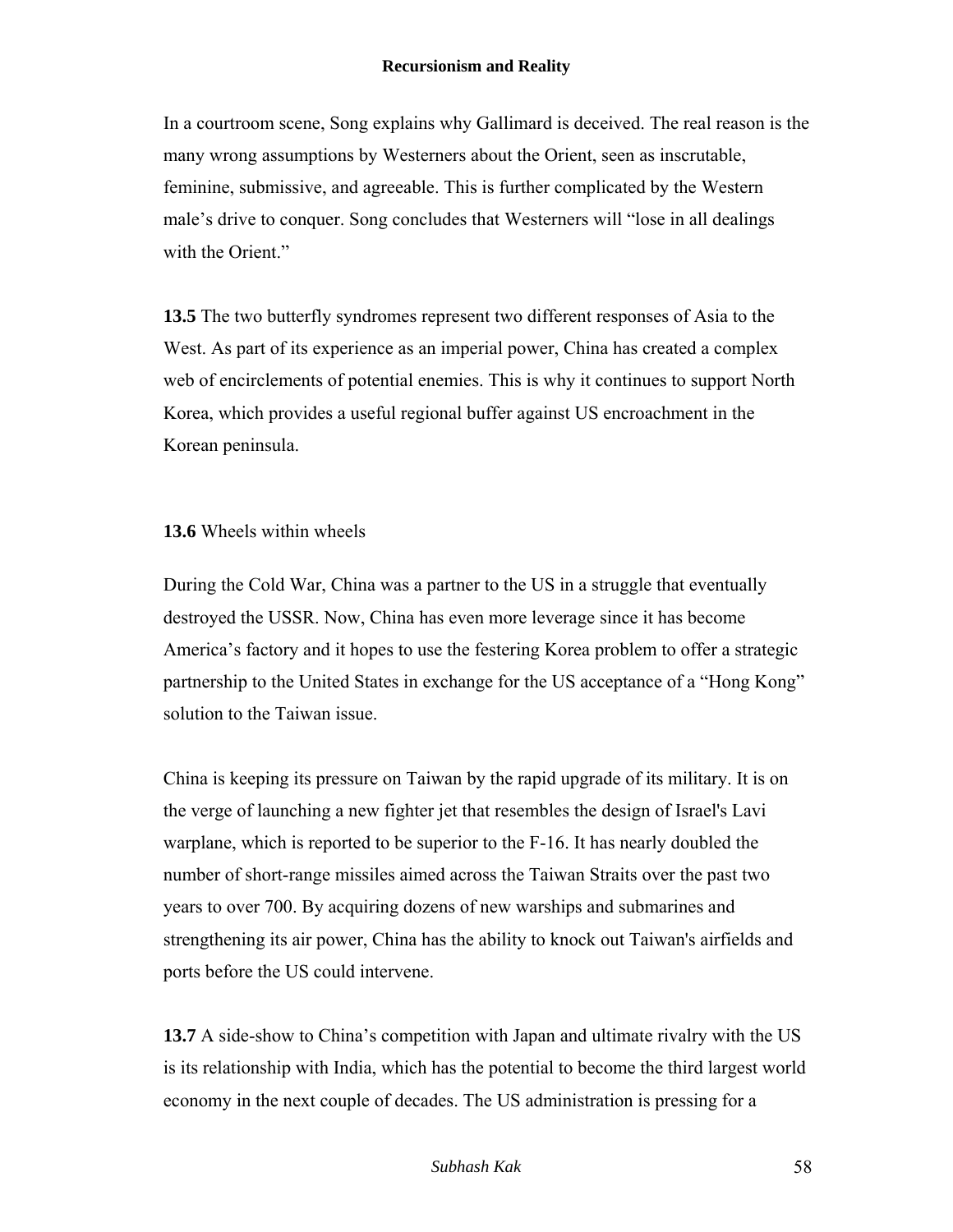strategic partnership with India as a counterweight to China's ambitions. Condoleezza Rice has termed it more benignly as a "Strategic Partnership Initiative." China, on the other hand, is arming Pakistan and Bangladesh with missiles that are clearly aimed at India, but it is asking the US not to supply Patriot II anti-missile system to India. It doesn't approve an Indian entry into the Shanghai Cooperation Council yet it seeks to become a full member of the South Asian Association of Regional Cooperation Council.

**13.8** The two Butterfly syndromes are not unique to Japan and China, but also apply to other countries of Asia, in their unique fashion. For example, India's Macaulayite class is very loyal to the English. Pakistan has been very duplicitous in its dealings with the West concerning the struggle against terrorism.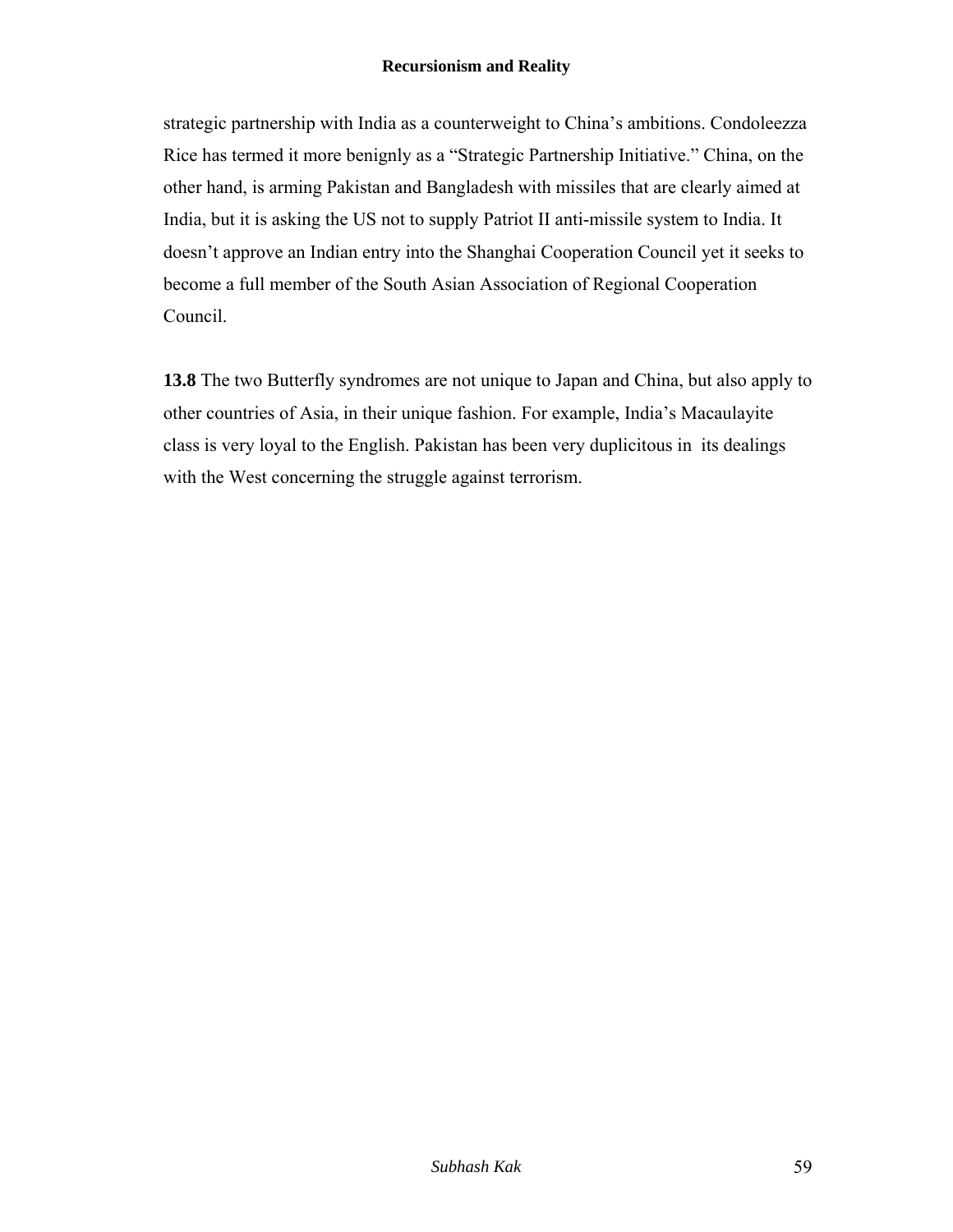## 14 Taiping to Tiananmen

**14.0** Current economic projections – such as the one by Goldman Sachs -- suggest that by 2050 the hierarchy of the largest economies would have China as the largest, followed by the USA, India, Japan, Brazil and Russia. Such historic shift of power is not likely to be smooth for a variety of reasons.

**14.1** First, and foremost, is the complex, symbiotic relationship between the Chinese economy and American prosperity and indebtedness. A large fraction of the American trade deficit is with China. This is now becoming a political issue in the US, but since the Chinese purchase of American bonds is keeping the interest rates in America low, the recent American demand for a revaluation of the yuan is largely shadow boxing.

**14.2** Nevertheless China and the United States remain economic competitors. The Chinese appetite for commodities is driving up world prices. In *Mapping the Global Future*, an assessment of the world's prospects in 2020, the US government's National Intelligence Council says China is expected to boost its energy consumption by 150 per cent. The Chinese feel vulnerable since America controls the sea lanes from the Middle East. Consequently, the Chinese are building up their naval power to defend these sea lanes and also entering into exploration agreements with Central Asian and South American countries. In my own view, the mutual economic and business linkages will ensure that there would not be a military conflict between the US and China.

#### **14.3** The *hukou* system

China's real dangers are internal. The main challenge is the idea of Western individualism which goes against the Chinese tradition related to order and harmony in society. The failed Taiping rebellion of the mid- $19<sup>th</sup>$  century, the communist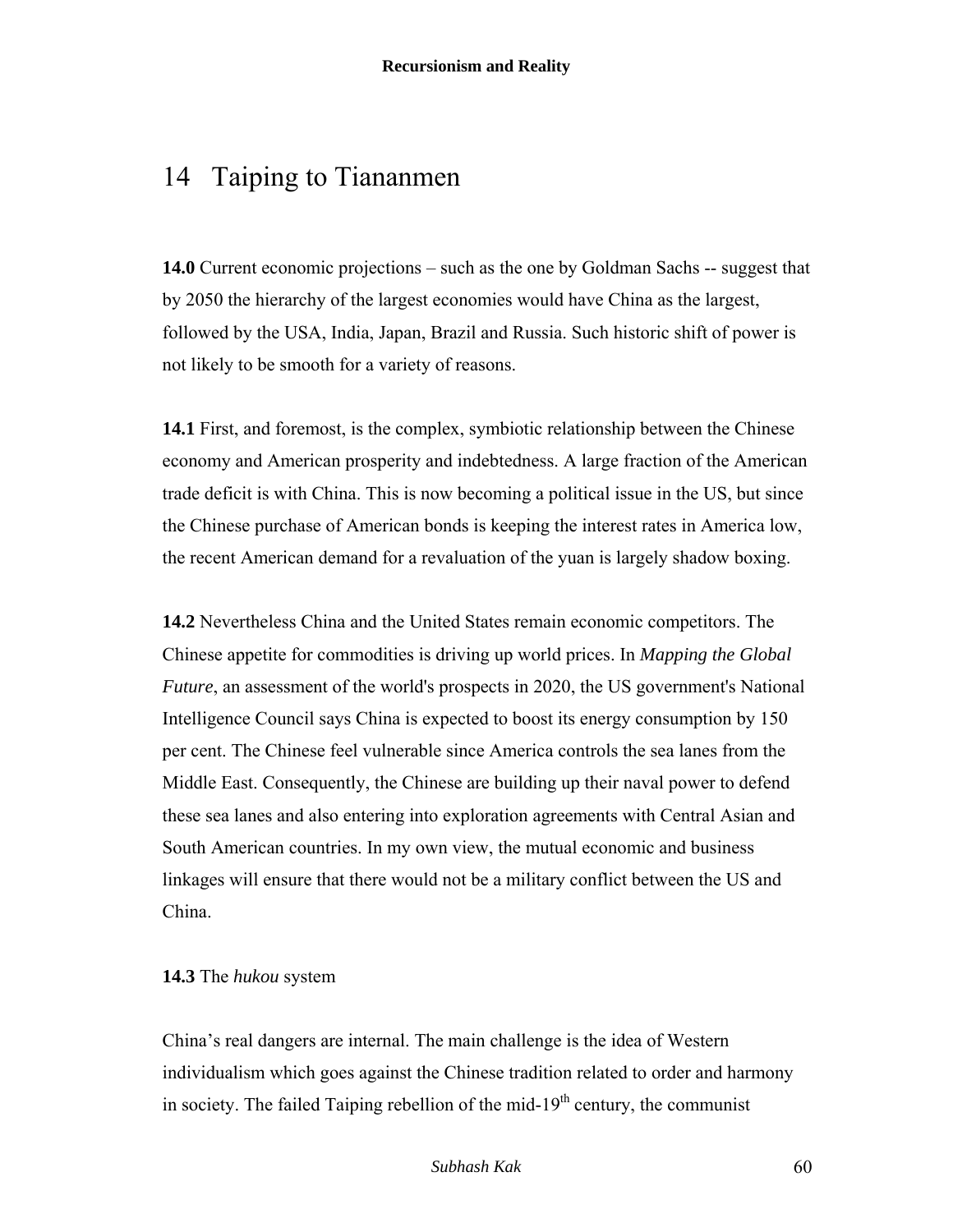revolution of Mao Zedong, and the Tiananmen protests were attempts to find Chinese answers to this Western challenge.

Looking from outside, the centralization of power by the Communist Party, and absence of institutions that provide outlet to vent frustrations of the public, appear future vulnerabilities. But Chinese leaders haven't yet found a new paradigm that would be in harmony with its own history as well as the needs of the times. Meanwhile, certain problems are festering, such as its *hukou* (household registration) system of two Chinas in which more than one-sixth of the population is denied the rights that others have.

Under the *hukou* system, people must live and work in the place where they are permanently registered, which is normally their place of birth. Households are designated as *rural* or *urban*. Urban workers are permitted to change jobs and they are provided with state housing and pensions. Rural workers need government permission to seek work in designated urban areas. In their jobs, rural workers are required to enter into bonded contracts which they can break only if they pay the employer a large amount of money. Employers prefer to recruit young, single women, who are housed in cement-block dormitories; the fear of the registration laws ensures that the women spend most of their time in the factory complex.

In effect, the *hukou* system perpetuates two Chinas, where the rural sixth has become the underclass in relation to the urban population. The urban folks are like the silkindustry bourgeoisie, and the women of the peasant families are like the workforce for cocoon production.

Absent legal safeguards for the rural people, local governments have recruited gangsters, known in Chinese as "the black society," to collect extortionary taxes. According to a recent World Bank report, China's rural poor have suffered a six percent decline in living standards since Beijing's accession to the World Trade Organization in 2001.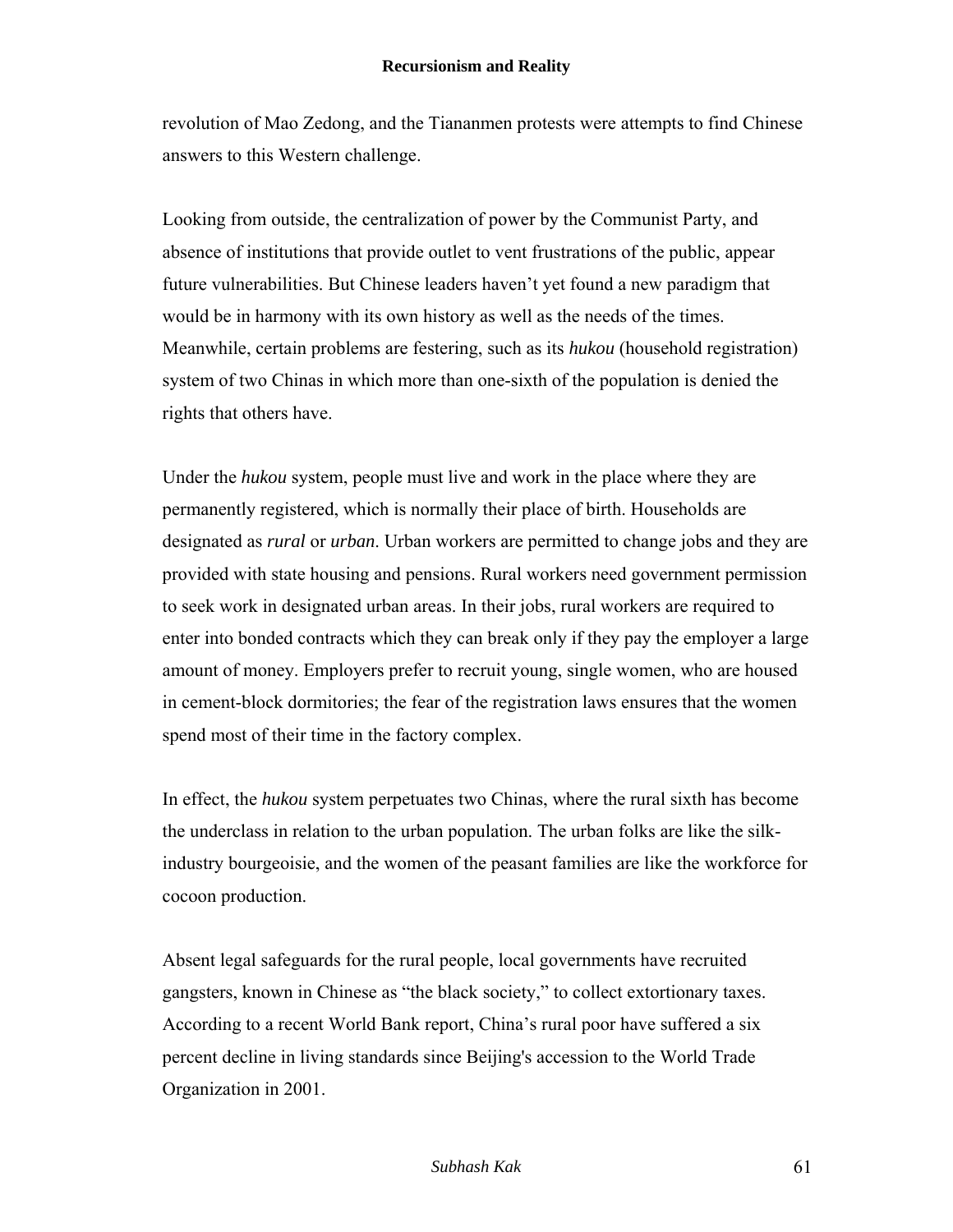#### **14.4**

The mix of foreign ideas, bureaucratic control, greed, and corruption has led to several social explosions from time to time. Given that the Communist Party in China allows no opposition to it, could there be periods of breakdown of order? A historical breakdown of monumental proportions was the Taiping Rebellion (1851 - 1864). One of the bloodiest conflicts in history, it was a struggle between the forces of Imperial China and those inspired by the Christian convert Hong Xiuquan. It is estimated that this war cost more than 20 million civilians and army lives. Both the Chinese Nationalists and the Communists, two groups that later ruled the nation, claimed to have been inspired by it.

The British East India Company started to import opium to China in early 19<sup>th</sup> century. Warren Delano, maternal grandfather of Franklin Delano Roosevelt, was an important figure in this business. The Chinese resisted the importation of opium, but the Western powers insisted on carrying it out in the name of free trade and this led to the Opium Wars of 1839-1842 and 1856-1860. The treaties of Nanjing and Tianjin, which legalized the opium trade, also legitimized missionary activities throughout China.

This story had an American connection in the name of Issachar J. Roberts, a Baptist minister, who was Hong's religious teacher. Believing that he was the Son of God and the younger brother of Jesus, Hong announced that his mission on earth was to rid China of evil influences of Manchus, Taoists, Buddhists, and Confucians. In the late 1840's, Hong reorganized his movement into a military organization. In 1851, after repulsing an attack by the Imperial forces, he declared that a new Kingdom of Heavenly Peace had been established; he himself was the Heavenly King and the era of the *Taiping* (Great Peace) had begun.

The rebellion got off to an impressive start. Its soldiers raced northward through the central Yangtse valley to Nanjing. However, they were repulsed in Beijing. For the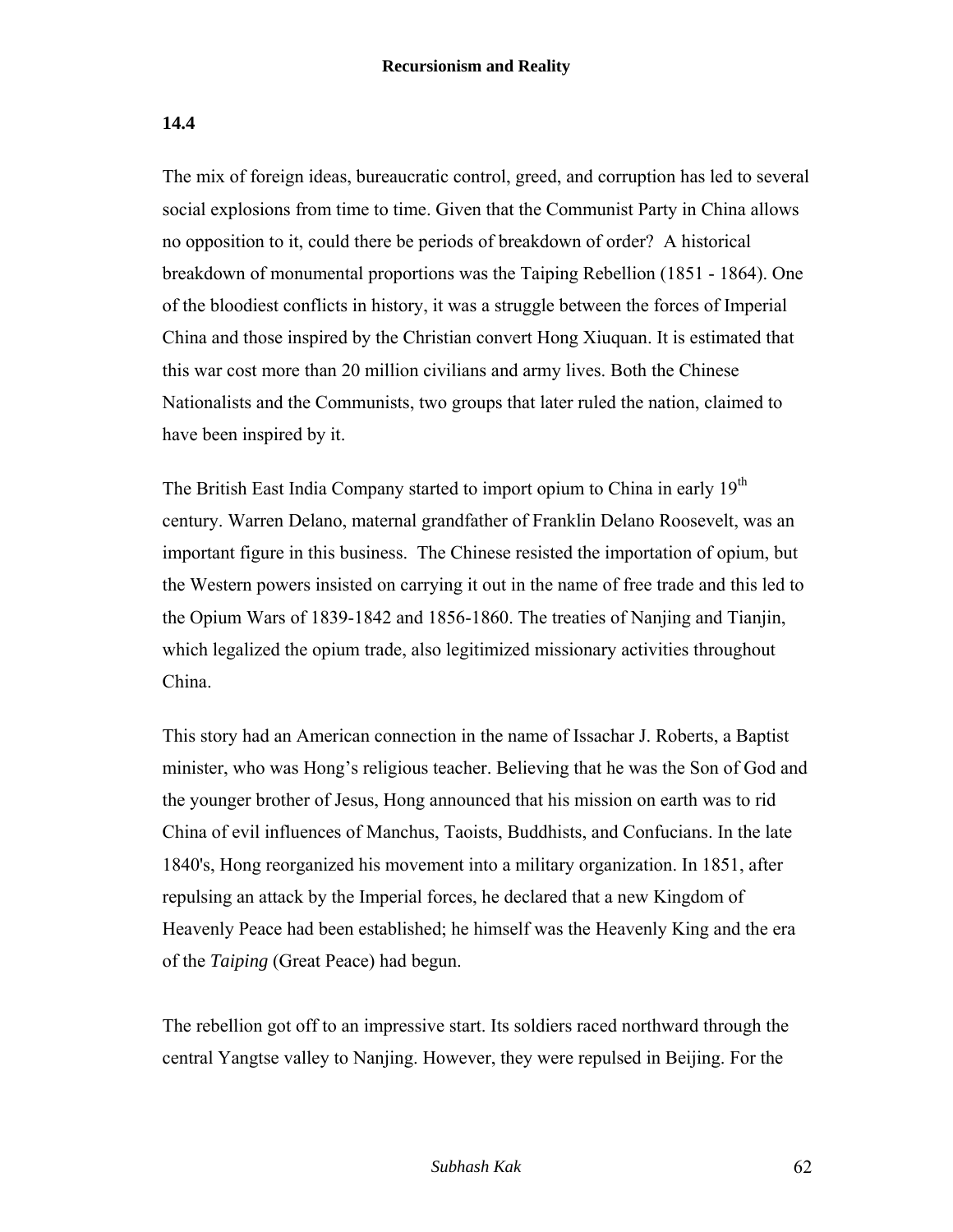next ten years, the Taipings warred continuously to maintain their territory. But, slowly, the Kingdom began to unravel and in June, 1864, Hong poisoned himself.

The Tiananmen Square protests of 1989 were squelched before they became an unstoppable force. Although sparked by students mourning the death of a liberal Party leader, they were a consequence of the inability of the Communist party to resolve its differences in an orderly manner. It was the struggle between reformers and conservatives being played out in the streets in which the demonstrators called for greater democracy, and an end to official corruption.

As the protests spread nationwide, the hard-liners got the upper hand and Beijing was placed under martial law. The Tiananmen Square was not cleared, and on 30 May students erected the "Goddess of Democracy" statue to the cheers of a large crowd. On 4 June, on the orders of the Party elders, troops and tanks of the Army cleared Tiananmen Square. Hundreds (some say, nearly three thousand) of unarmed protestors were killed. The Chinese government has refused to give out the number of dead and wounded.

**14.5** The Taipings wanted to create an ideal theocratic state, whereas the Tiananmen protestors wanted an ideal liberal state. The liberal state model would solve the problems of *hukou* and hasten the creation of a civil state, but its goals are different from that of the Communist Party, which remains provincial in many respects.

**14.6** *The use of nationalism.* It is the reluctance to face up to these tasks of bringing democracy within, that Chinese leaders have used hegemonic nationalism related especially to Taiwan for its internal political purposes. The same reason leads to a selective use of history. Recently, there were state sponsored demonstrations against Japanese atrocities in the Second World War, yet China is purging its own textbooks of its own war in the late 1980s in Vietnam, and whitewashing the events of the Tiananmen Square protests.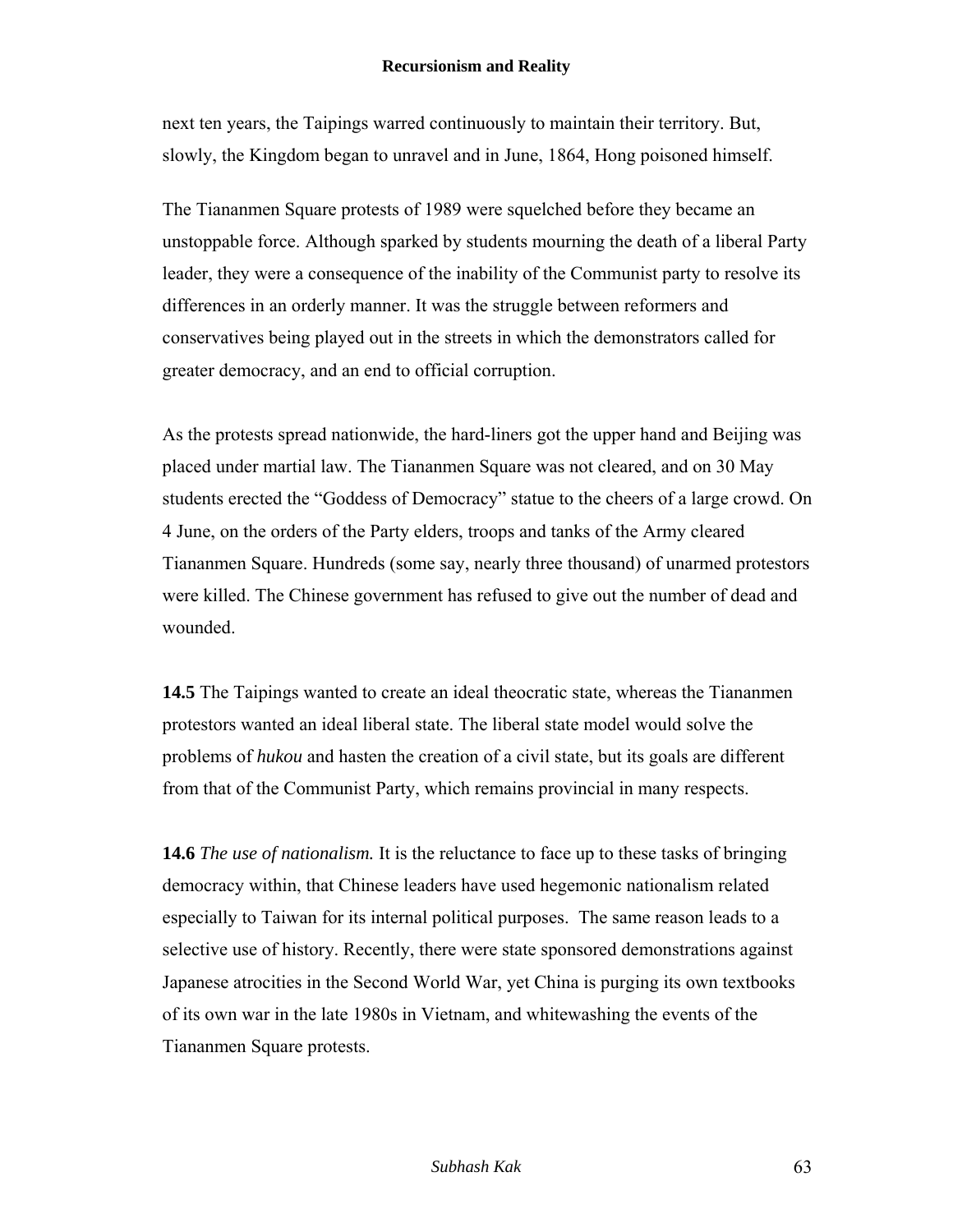China has asked Koizumi not to visit the Yasukuni Shrine for the Japanese war dead, which Koizumi has done anyway, to Chinese anger. There are also tensions between China and Japan over Japan's republishing of a controversial textbook and over territory in the East China Sea. The Chinese have orchestrated protests against Japan's bid for a permanent seat in the United Nations Security Council. Although, the Chinese government has used these protests as instruments of national policy, there is no telling whether in future such protests could get out of hand.

The Chinese economy also has to carry the burden of an aging population that is proportionately greater than in other large countries. The demographic problem of China will get worse in the next decade.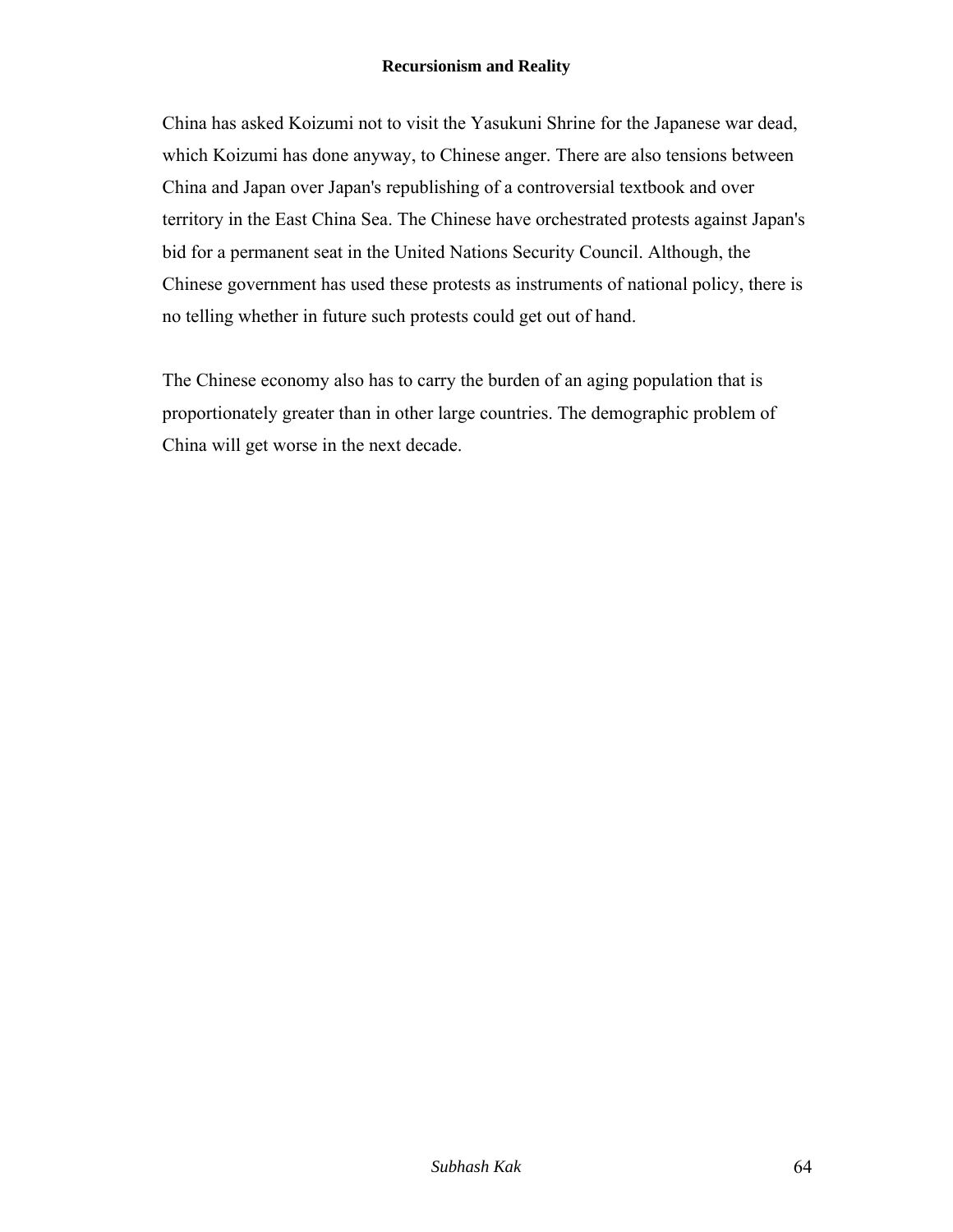## 15 New Rivalries

**15.0** China and India are currently the engines of world economic growth. But India's is still a minor part in the world-wide competition for scarce resources. China has become the world's second-largest importer of oil after the United States. It is building new cities and a network of superhighways, both of which are only deepening its appetite for oil, steel and other industrial materials. The rise in price for oil, which recently crossed \$60 per barrel, has profound implications for Indian industry, since it continues to operate in conditions of chronic energy shortage.

**15.1** In its ongoing strategic rivalry with the United States, China holds a trump card – nearly 800 hundred dollars in foreign exchange reserves. Until now Beijing has been content to buy low-paying US government bonds, indirectly financing America's huge trade and budget deficits. According to one view, there is a domestic imperative behind this policy. The Communist Party hopes to gain legitimacy in the eyes of its citizens that it lost after the Tiananmen massacre sixteen years ago by appealing to nationalism by reclaiming Taiwan. By integrating its economy to that of the West, it makes itself immune to Western sanctions if it should take over Taiwan by force.

**15.2** In reality, China and America are already dependent on each other. Much of American manufacturing has relocated to China to take advantage of low wages. China cannot let its currency appreciate against the dollar, because then its products will be too expensive for Americans to buy, which would result in the closing of its factories, and social unrest and unemployment.

**15.3** *A new phase.* The contest between China and the US has now entered a new phase. Beijing has moved beyond holding US government bonds to the purchase of American companies. Last year Chinese computer maker Lenovo bought IBM's PC operations for \$1.7 billion. More recently, fridge and washing machine maker Haier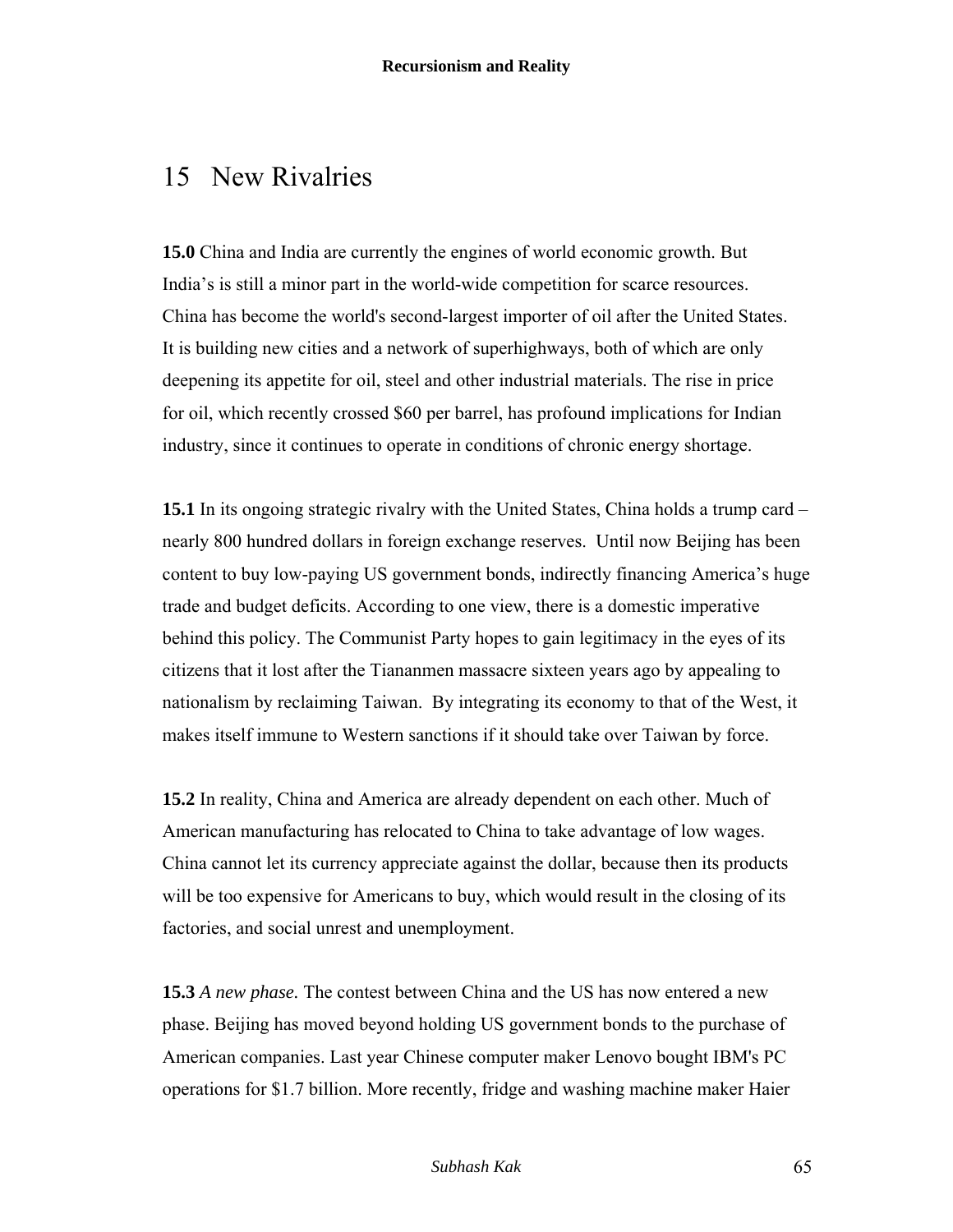bid \$1.28 billion for US domestic appliance group Maytag, and the China National Offshore Oil Corporation (CNOOC), which is 70 percent owned by the Chinese government, offered \$18.5 billion in cash for the American oil company Unocal.

The bid by CNOOC is raising objections in the US on national security grounds. Unocal has global reach and its control would make China a formidable player in the new energy "great game." Beijing is pursuing several other initiatives to secure oil and gas that will bypass American or European companies before reaching China. This includes negotiating with Russia for a pipeline to bring Siberian crude to Daqing, China's northeastern oil hub.

**15.4** As its economic power increases, China's foreign relations are being transformed by its energy imperative. Beijing is entering into deals with countries around the world to diversify its economic and trade relations. It has already become the second largest world economy as seen from the figures for GDP, which uses PPP (purchasing power parity) dollars, China's economy is two-thirds that of the United States, and India's, which is at the third position just ahead of Japan, is one-third of China's.

The gap between the US and China and India is shrinking rapidly because of Asia's much higher growth rate. Chinese analysts are arguing that the US should approve the Unocal deal so that China becomes America's partner in the management of global energy resources. Some analysts have warned that if this approval doesn't come through, China will be forced to expand its business with "rogue states" such as Iran, Sudan, and Myanmar.

China's recent tensions with Japan, South Korea, and other neighbors are energy related, regarding control of disputed islands in the Pacific with potential oil deposits. These tensions would worsen as oil prices go up.

**15.5** *The great game in Southern Asia.* India's own attempt to ensure energy supplies with a gas pipeline from Iran has met with opposition from the United States on the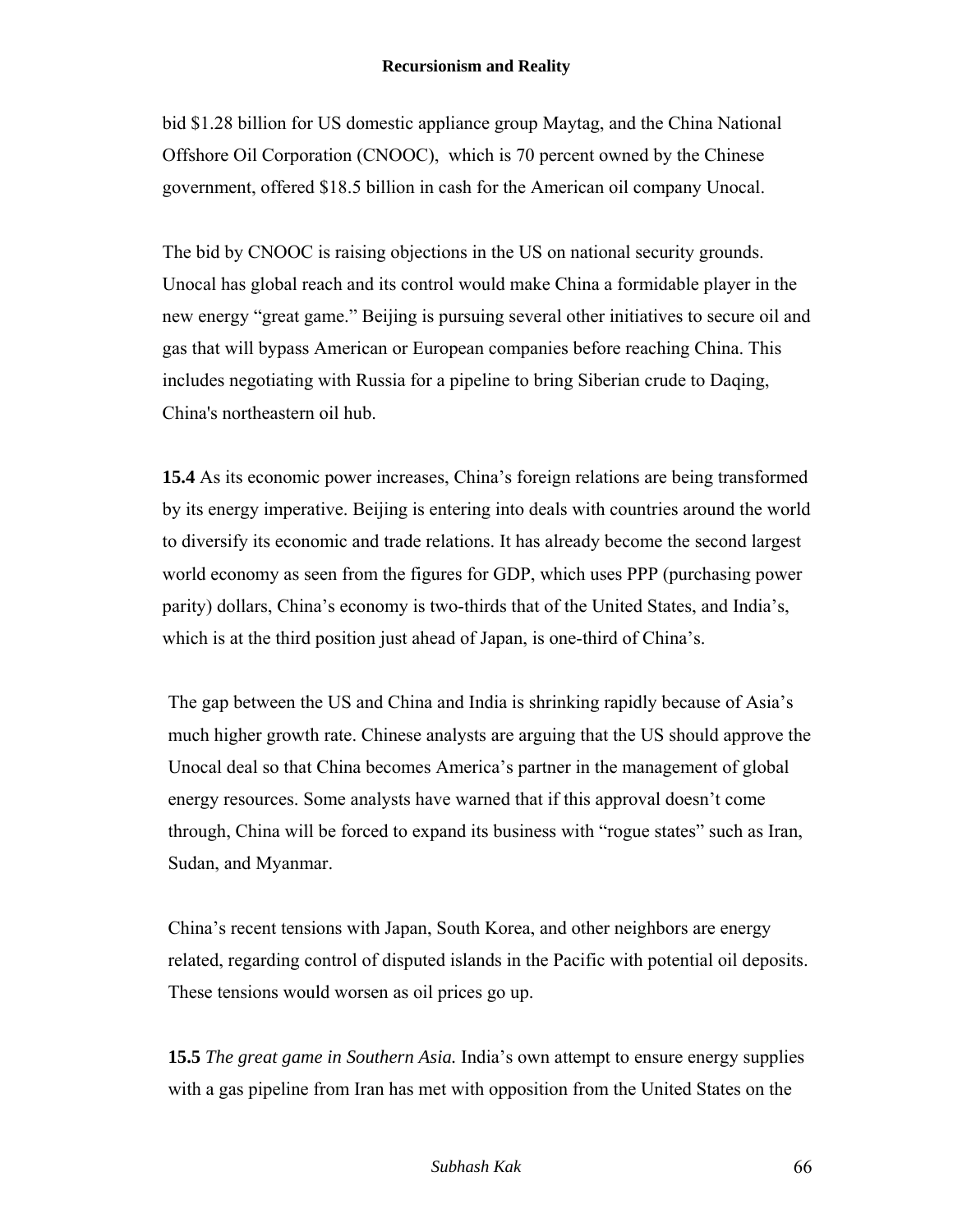grounds that it would strengthen Iran's economy. The victory of the anti-American nuclear-hardliner Mahmud Ahmadinejad as the country's next president is only going to make that opposition stronger.

Ahmadinejad's won massive backing from Iran's rural poor, who want a continuation of handouts based on oil and natural gas revenue, which run to about a fifth of the per-capita GDP. As Iran's economy continues to flounder, it will come under increasing pressure from the West to renounce its quest for nuclear weapons in exchange for technology. It is not clear that the radical mullahs who run Iran will listen.

Afghanistan is partially pacified; it remains to be seen whether the old plans of Unocal to build a pipeline from Central Asia to the Arabian see through Afghanistan and Pakistan will be revived. Unocal promoted the pipeline in the 1990s through its intermediary Zalmay Khalilzad, who has since served as American ambassador to Afghanistan and now to Iraq. If the Iranian pipeline to India is not built, then this may be substituted by a Central Asian pipeline through Afghanistan.

If China's bid for Unocal is approved by the United States, the "great game" for energy will become more tangled. Already China has signed a \$70 billion deal to buy Iranian oil and natural gas. It has also blocked American efforts to raise the issue of Iran's nuclear weapons program before the United Nations Security Council.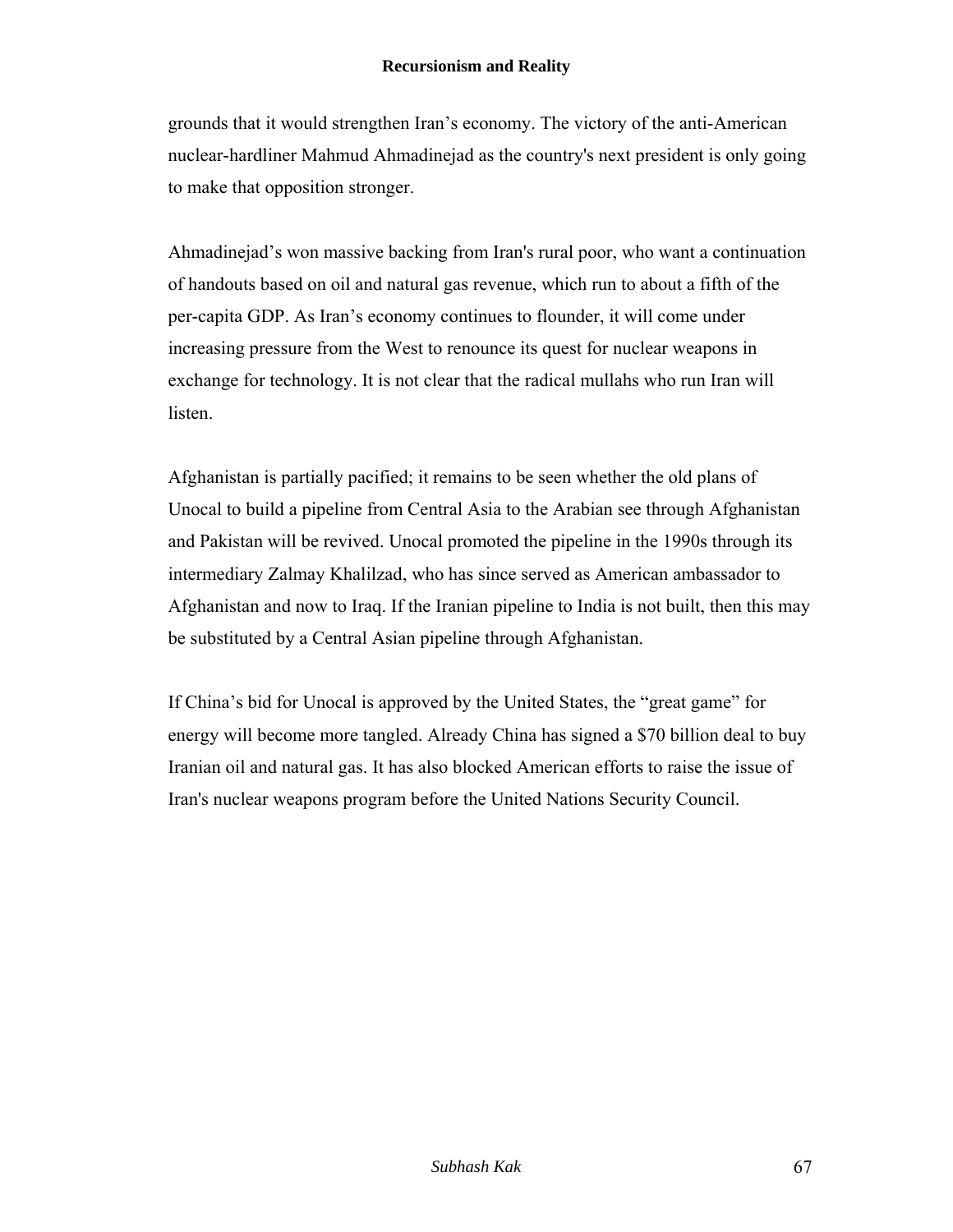## 16 Thanks, but no Thanks, to the Empire

**16.0** The French and the Dutch have spoken. Their "no" to Europe's new draft constitution halts the strengthening of the union of the 25 countries for it needed approval from all the nations to take effect next year. Europe wants to take time out. How to resurrect the process in a year or two is the challenge confronting the leaders.

Europe's process of unification is a turning inward of an expansion that began in the fifteenth century and accelerated with the industrial revolution. At the end of the Second World War, the idea of a united Europe seemed perfect as the third force in a world dominated by the rivalry between the US and the Soviet Union. But the Soviet Union broke up fifteen years ago, and, economically, the world is becoming multipolar with the emergence of new powers such as China, India, and Brazil.

**16.1** The empire paradigm was in consonance with the principal technologies of the past two centuries, such as transportation, electrical and chemical industry, which required consolidation of political and financial power. The twenty-first century is the age of information and the internet. The profits are in the management of information and this does not require physical control of land. The cost of direct empire can be great as witnessed by the American occupation of Iraq.

**16.2** Meanwhile, pressures of global competition are increasing the mechanization of life. American pop-culture is superseding local traditions and many have started grumbling about the social costs of unfettered globalization. There is fear that a super-state such as the European Union will increase the concentration of political power, making it harder for the voices of the individual to be heard.

**16.3** The drive for single Europe was supported by influential sections of both the left and the right. For the left, it represented the idea that different nations could come together to create a new future, which would allow the region to move beyond the horrible fratricidal wars of the twentieth century, and it would be able to play a role in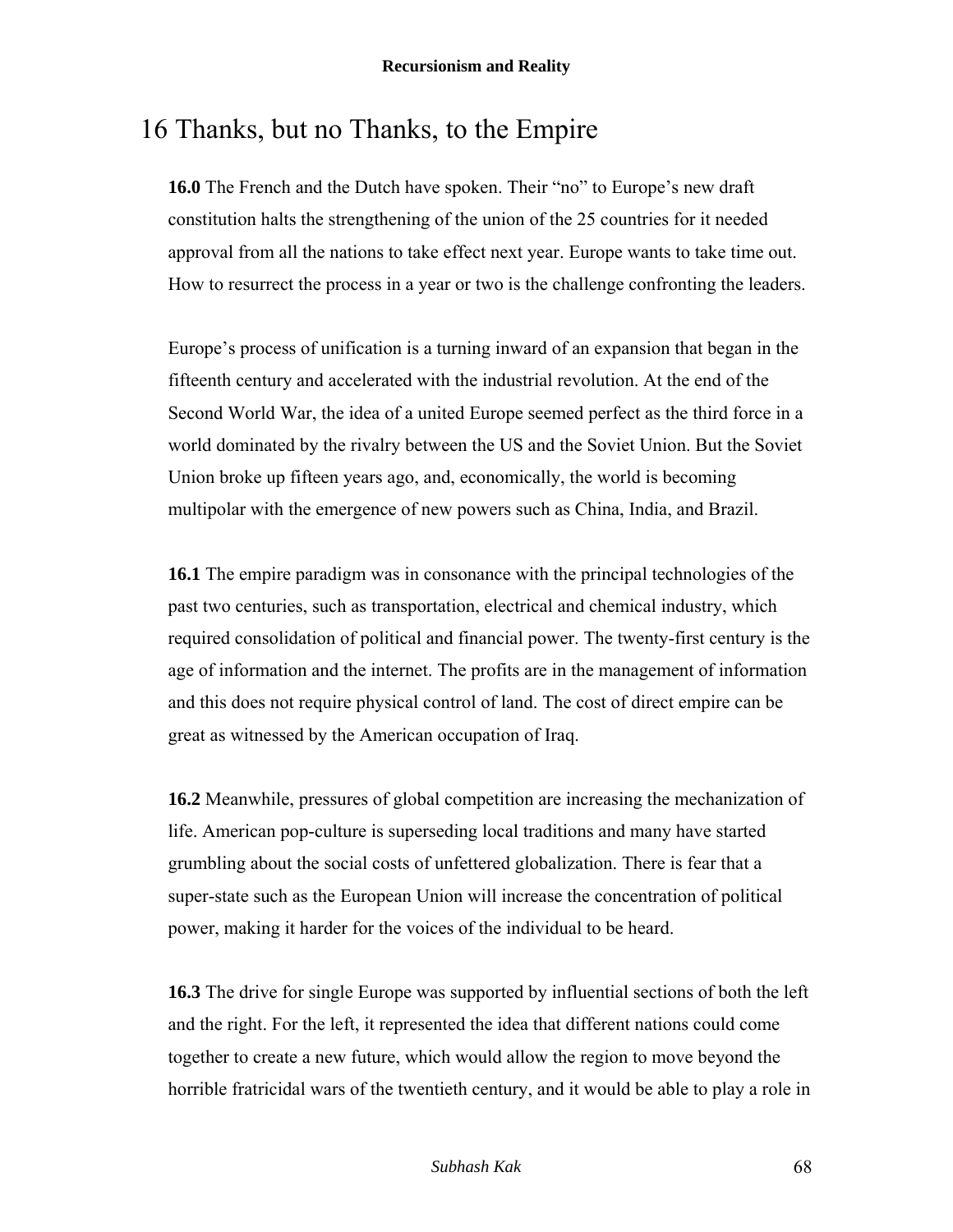global affairs as an equal to the US. For the right, it was an opportunity for Europe's businesses to become competitive with that of America by bringing down tariffs within the region and making it easier to invest, by having a single currency.

**16.4** But now important groups in the left and the right are having second thoughts. For one side, it is the bureaucracy, and the loss of jobs to workers from the newly admitted East European countries; for the other, it is the danger to tradition from immigrants who are not assimilating to the mainstream culture. On the one side is the view that a larger Europe may benefit the economy but the cost to the local cultures is too high to pay for progress; on the other hand is the argument that united Europe is an anachronism.

**16.5** The forces unleashed by the globalization of the past fifteen years have led to concentration of wealth and increased the gap between the rich and the poor. Just as America is turning from a meritocracy to an aristocracy, a united Europe will accelerate the concentration of wealth as it depends increasingly on low-wage immigrant and illegal workers, and farmers lose control of their farms to agribusiness. This process calls to mind events that took place nearly eighteen hundred years ago in late imperial Rome.

### **16.6** *Latifundia* and decline of Rome

Historians hold big farms, called *latifundia*, as being a major factor in the decline of Rome. If migrant Mexican workers provide cheap labor in American farms; slaves did so for the *latifundi*. There was a consolidation of farms into ever larger estates. Slave labor depressed wages to subsistence level, increasing unemployment amongst the citizens. The dispossessed took to crime.

As unemployment increased, Rome had to institute the dole, in terms of pork, oil, and bread, and subsidy to the farmers. The rule by aristocrats led to a spiritual malaise.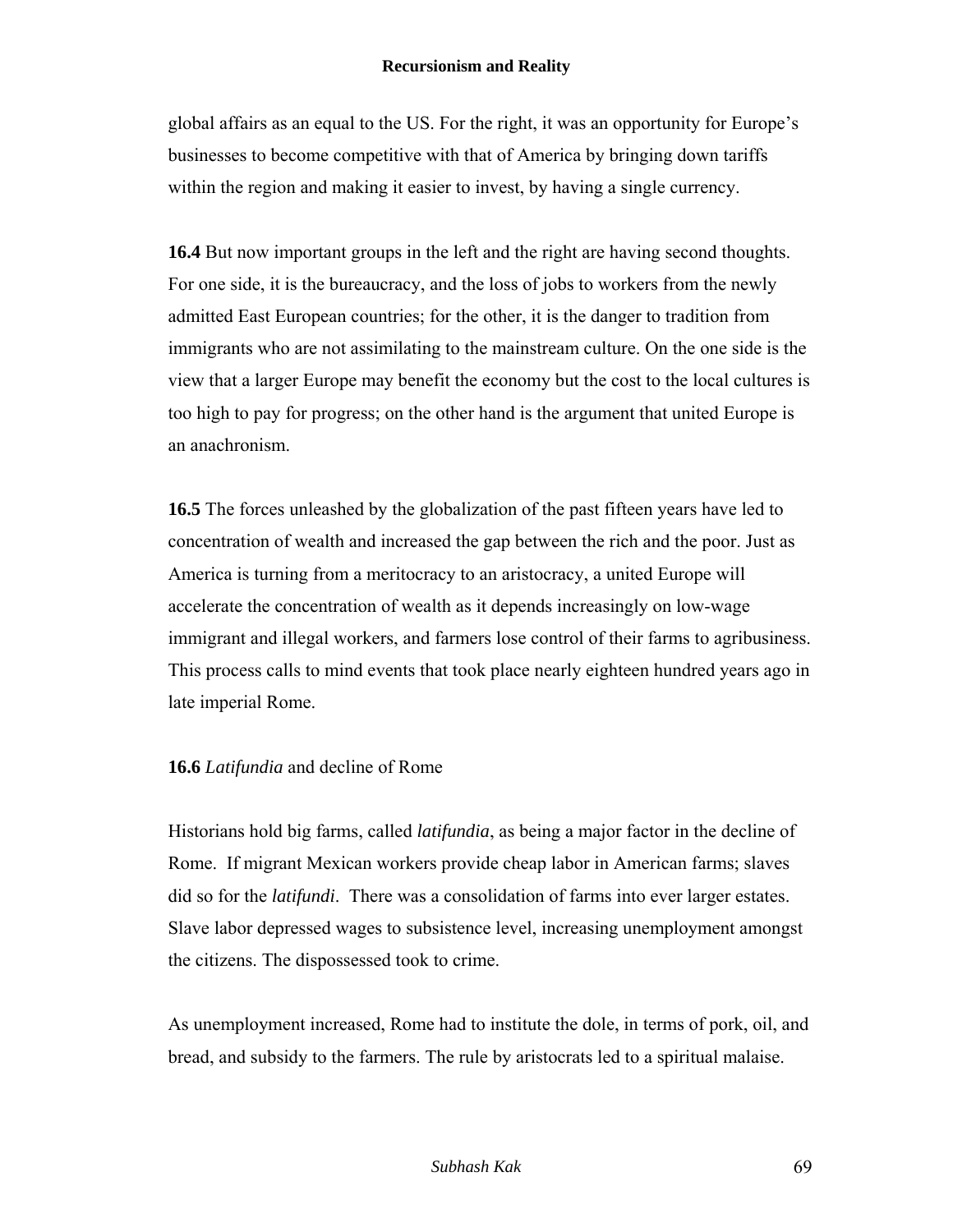People were happy with the ever more brutal attractions of the amphitheater and the circus.

Rome was overstretched; the costs of the empire exceeded the benefits. The army slowly became dependent on foreign recruits and mercenaries. Like present day US, Rome had an adverse balance of trade. Roman currency poured into India and the East to pay for luxuries, leading to massive inflation. The cities began to decay.

The provinces rose in revolt, and, as always, barbarians were knocking at the gate. The members of the military became the new landed aristocracy. With increasing taxation came regimentation. It was in this vacuum that religion stepped in and took Europe into the Dark Ages. The empire became despotic as it declined.

## **16.7** *Fear of loss of sovereignty*

Europe remembers its history well enough not to ignore its lessons. The prospect of consolidation of farms and fear of high unemployment due to low-wage immigrants reminds it of its own unpleasant feudal past.

Like the smaller city states in the Delian League of Classical Greece, the Dutch have felt pushed around by France and Germany. Although they are Europe's largest per capita contributor, the new constitution would lessen their voting power. They made serious adjustments in their budget to conform to the guidelines of the European Union, but these rules were waived for France and Germany. Furthermore, Italy and Greece have admitted that they provided the Union with false budget information.

The right does not like the prospect of Turkey joining the EU; the left fears that if the service industry operates more freely it would hurt the gains of the workers. There is concern that new voting procedures would make it harder to block major changes to the common agricultural policy.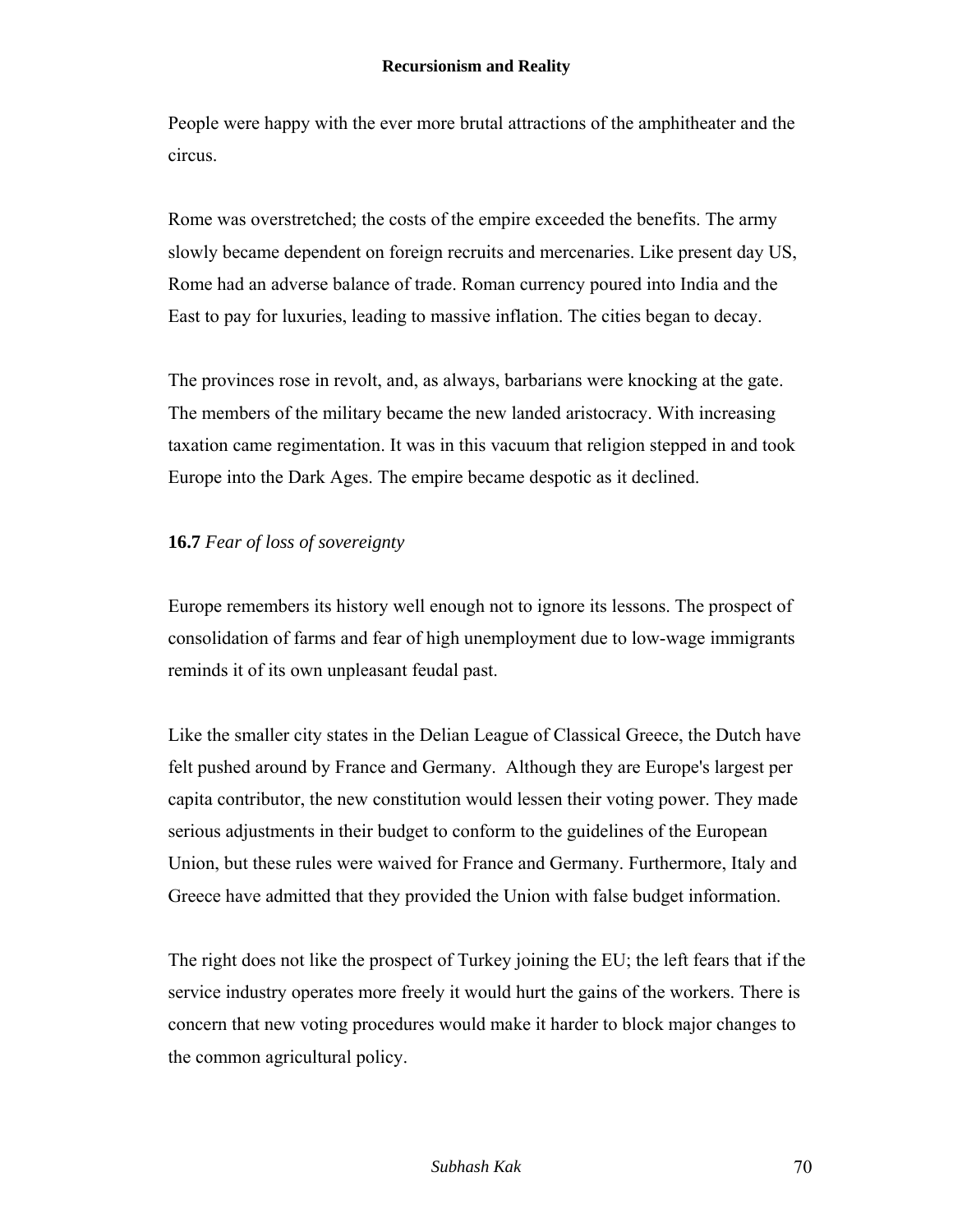The Dutch were angry at the increases in prices that have accompanied the replacement of the guilder by the Euro and unhappy at the expansion of the community. The murders of the politician Pim Fortuyn and filmmaker Theo van Gogh had already increased anti-immigrant sentiment.

The Dutch were also afraid that they will lose the freedom to provide their own solutions to social problems. Unlike the Anglo-Saxon world, their approach to drug addiction is from a pragmatic and social point of view; the addict is not seen as a criminal.

**16.8** America believes that a united Europe would be its ally in its competition with China for economic supremacy. Europe could facilitate emergence of democracies in the Middle East, and to that end America has pressed Europe to hasten Turkey's admission into the union. But America realizes that their relationship will be beset by differing national interests as has happened in the continuing Iraq war.

Europeans believe that America's militaristic approach is depriving high technology areas of research funding, and deepening the international economic malaise. They complain that whereas the US has kept its own economic burdens low by not allowing full citizenship rights to its Mexican migrant workers, Western Europe is being asked to take on the burden of the immigrants from East Europe, North Africa, and Turkey.

America is witnessing a widening gap between rich and poor, ballooning costs of medical care, relocation of factories to China, and outsourcing of office jobs to India. It is not clear that to be a bigger state is an advantage in the current circumstances. The US political establishment has been paralyzed, as if by Medusa, by the health care problem. A looser union might enable Europe to respond more nimbly to emerging challenges.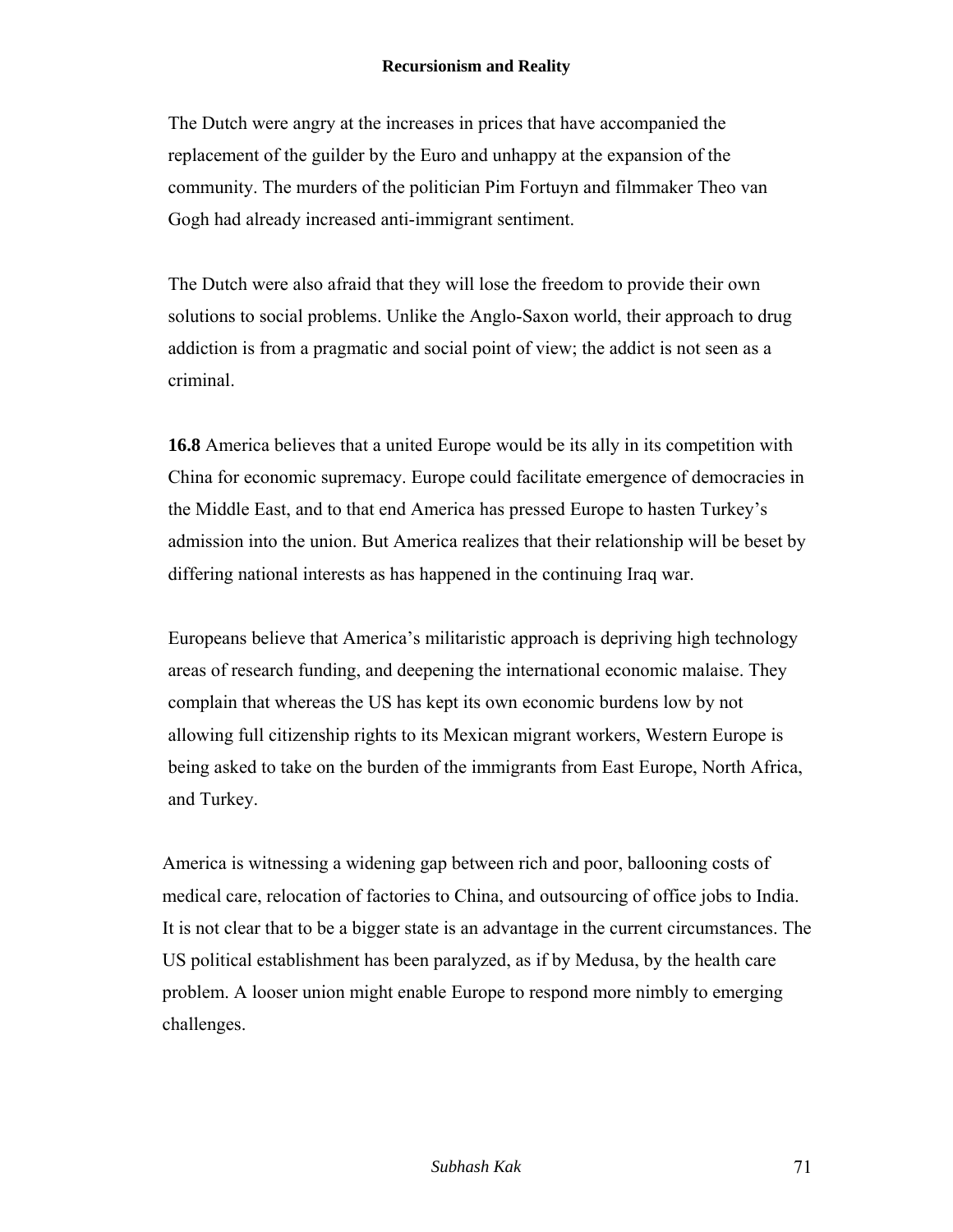# 17 The Revenge of Medea

**17.0** If we look back at history, we see periods where conventional wisdom did not seem to work. Something gets in the air which makes counter attitudes quite popular. People go happily to ruinous wars. In the  $5<sup>th</sup>$  century BC, the Athenian democracy voted year after year to continue the Peloponnesian War with Sparta, a war that was to last nearly 30 years.

**17.1** On the other hand, the post 9/11 story seems somewhat like 490 BC when the Persians attacked Athens, and there was talk of going back to oligarchy. Anyway, the Persians lost, but the Athenians convinced the other Greek cities that they needed to keep the strong Greek navy together in case the Persians came back again.

**17.2** The Delian league of several city-states was founded in 477 B.C. under the presidency of Athens. It had provision is made for an annual revenue, for periodical meetings of the council, and for a permanent executive. Athens was the centre of its power and its fleet was mainly Athenian, the commanders entirely so; the assessment of the tribute was in Athenian hands; there was no federal court appointed to determine questions at issue between Athens and the other members; and, worst omission of all, the right of secession was left undecided. By the middle of the century the Delian League has become the Athenian empire. Henceforward the imperial idea, in one form or another, dominates Greek politics.

In the year of 454-453 B.C., the treasury of the Delian League was moved from Delos to the Acropolis of Athens. The Athenians took one-sixtieth of the tribute paid by the allies as first fruits for the goddess Athena Polias, patroness of the city. The Athenians began to grow exceptionally wealthy. The League was no longer at war with Persia and the tax money kept rolling in.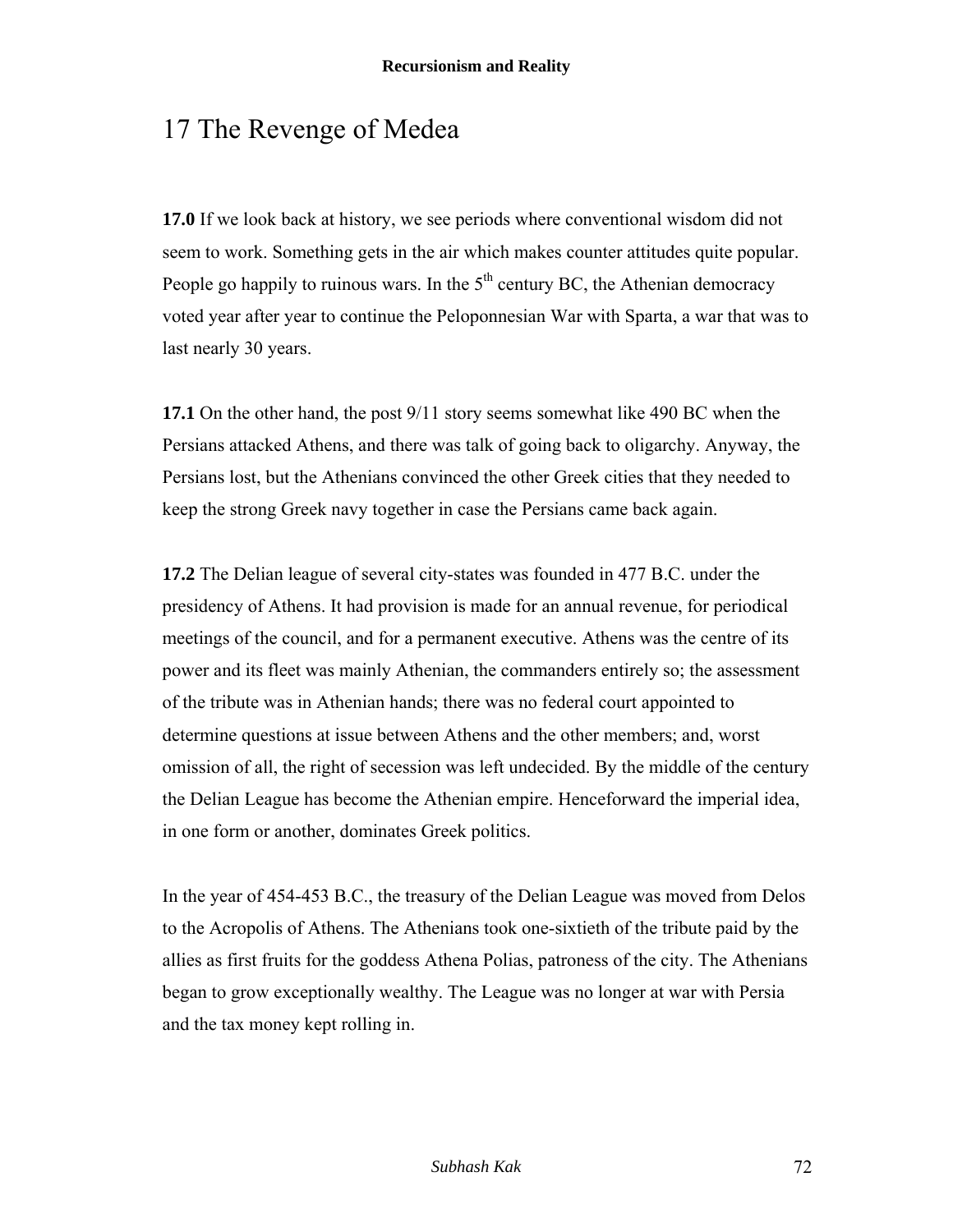**17.3** Although the League had been formed against Persia, Athens soon used it to limit the power of Sparta, its long-time rival. This led to a war, in which Athens did well at first, but a losing campaign against the Persians in Egypt decimated the Athenian navy prompting several members of the Delian League to revolt. Athens made peace with the Spartans. Sparta recognized the Athenian Empire in exchange for Athens giving up claims to continental territories.

**17.4** Pericles, the leader of Athens during this period, symbolized the democratic wing of the polity. Yet he changed the rules of citizenship: before him anyone born of a single Athenian parent was an Athenian citizen; Pericles instituted laws which demanded that both parents be Athenian citizens. The Assembly was given unprecedented power over the selections of officials; elected officials, such as military generals, were not chosen by the Assembly, but the Assembly did hire and fire all other public officials. In addition, the Assembly served as a law court hearing major cases. Any decision made in a court of law could be appealed to the Assembly where a court of free citizens would hear the case. There was no standing army, either, as there was in Sparta; free citizens could choose to serve in the military.

**17.5** The Athenians used their military might to pressure the other cities to continue to sending money. When Miletus refused, their city was destroyed by the Athenians. Within their own city, the Athenians reduced taxes. It was during the Age of Pericles that the great works of Greek tragedy and comedy, the plays of Aeschylus, Sophocles, Euripides, and Aristophanes, were written in this time in the city of Athens. They also used the payments from the other cities to build monumental works of architecture, such as the Acropolis, and the rebuilding of the Agora. The other cities in Greece turned against Athens. They formed a league together with the Spartans in the Peloponnesian War which lasted from 431 BC to 404 BC. Finally, the Spartans won with the help of the Persians and the Athenians lost. Nearly all of Greece was wrecked by this long War, and the Classical period was over.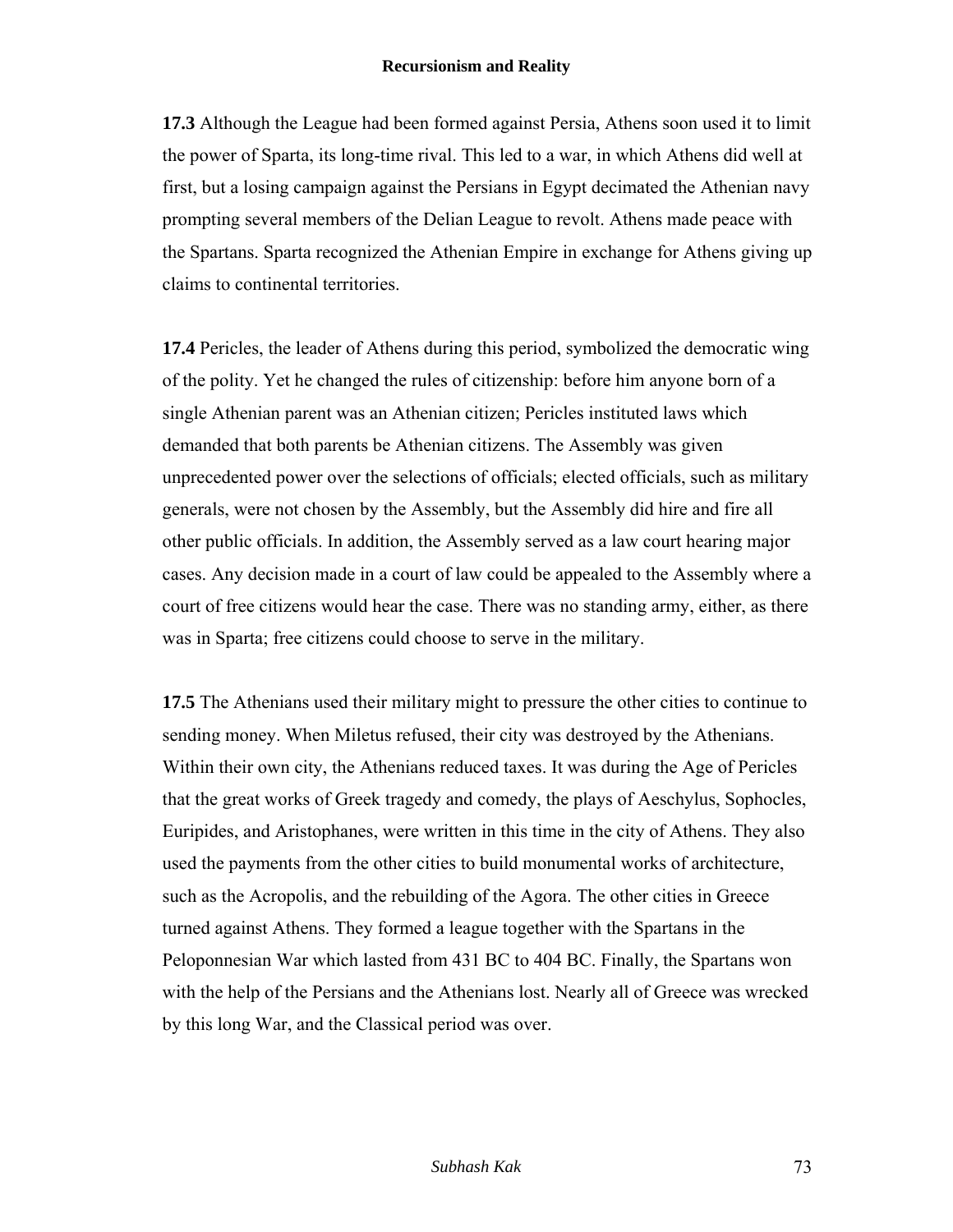**17.6** It cost a lot to maintain the Athenian empire, as it is to maintain any empire. Increasing cost requires expansion, leading to the creation of new enemies. With the death of Pericles, it became easy to bring various parties together against an overbearing Athens.

**17.7** We are in the middle of an extraordinary transition in the world brought about by a confluence of technology and history. We live in a virtual reality created by movies and television. Ordinary people are suffering from an information overload, and they are quite ready to believe anything. As the world economy gets more globalized, there is increasing concentration of power. The world system is transforming into an empire.

**17.8** Information is a commodity, as is clear when one considers finance and arbitrage. If buying and selling of information is valuable, its creation in terms of "myths" is even more so.

**17.9** Ultimately, information itself has no intrinsic value. Decisions are based on myth – existing, and the ones that are being created.

**17.10** The clash of civilizations is nothing but a clash of different myths. On one side is capitalism, modernity, machine-paradigm; on the other side is tradition and religion. But both sides are intertwined and conflated. In the US, the Christian Right has embraced capitalism completely, even though capitalism-governed change may be inimical to tradition.

**17.11** The Greeks speak of how the Titans emerge out of Chaos. Until 1989, when the Soviet Union collapsed, American capitalism had kept itself in relative check. Since then, greed has overtaken it, as we saw in Dick Grasso's 170 million dollar paycheck a couple of years ago, and in the Enron and WorldCom scandals.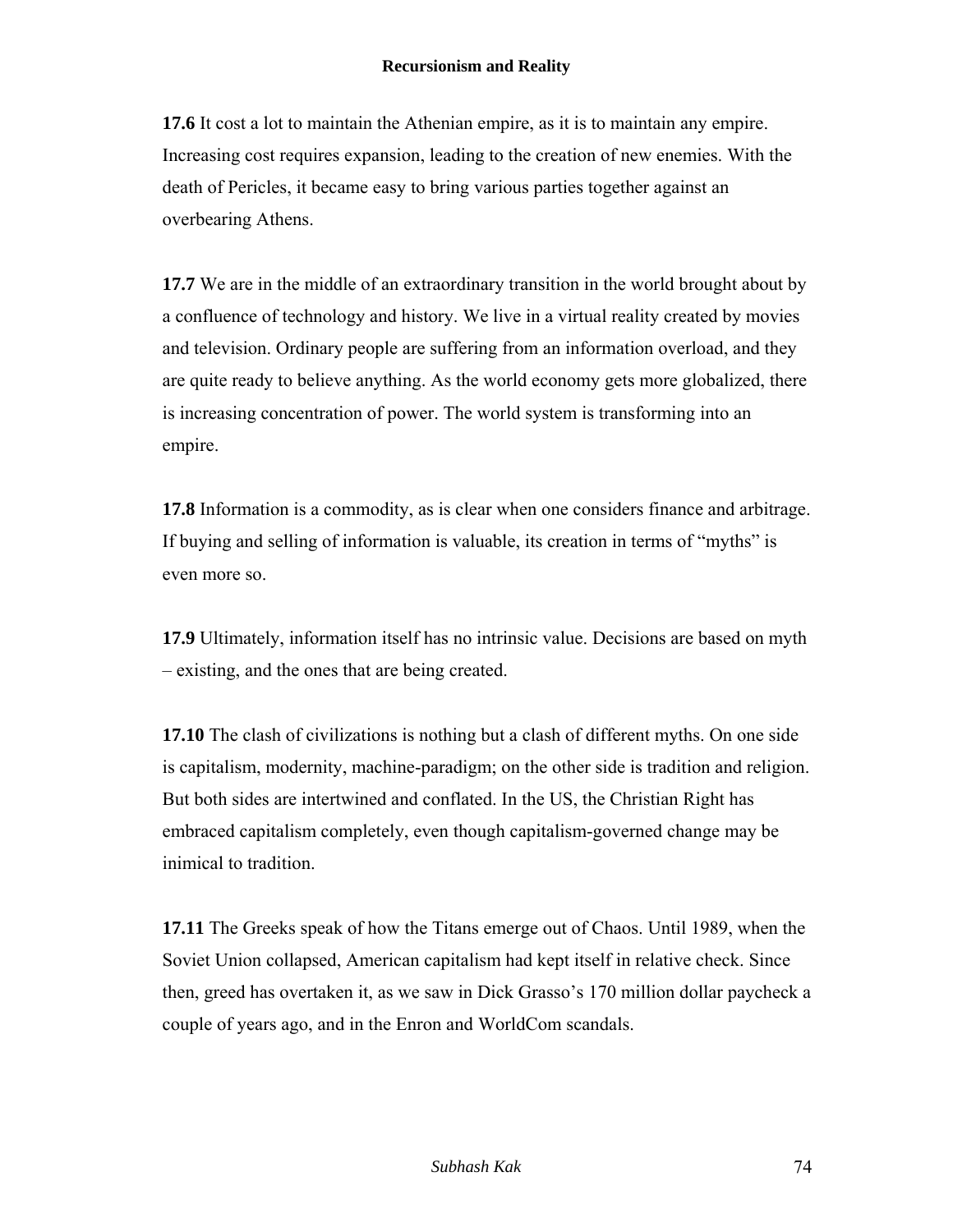**17.12** The defeat of the Soviet Union was in part due to the exertions of the Mujahedeen, who were described by the then President Reagan as the equivalent of the Founding Fathers of the US. The defeat of the Soviet Union was like the capture of the Golden Fleece by Jason, with the Mujahedeen as the equivalent of Medea.

**17.13** The Mujahedeen were fighting in part for capitalism, and a lot of the wealth of their sponsors in Saudi Arabia was invested in the United States. But after the Soviet Union fell, America lost interest in the Mujahedden.

**17.14** The Mujahedeen sent two photographers with booby-trapped camera to kill Ahmed Masud, paralleling how Medea killed Creusa, whom Jason wished to marry because he was bored with Medea. In mythology, Medea completed her revenge by killing her own two children. In real life, the al Qaeda destroyed the twin towers, symbols of world capitalism.

**17.15** In Euripides's recounting of the story, Medea escapes from Jason in a dragondrawn chariot given to her by grandfather Helius; in Afghanistan, Osama bin Laden's soldiers escaped from the United States from Kunduz in aircraft provided by Pakistan, the guarantor of the Taliban regime.

**17.16** "I am loyal to my friends, dangerous to my enemies. To such a life glory belongs." Medea declared in the play by Euripedes, quite like the pronouncement of glory that has been used by al Qaeda to recruit people to its cause.

**17.17** When Jason left Colchis, Medea fled with him and lived as his wife for many years, bearing him two children. Jason later wished to marry Creusa, daughter of King Creon of Corinth, but Medea sent her an enchanted wedding gown that burned her to death. In another version of the legend the angered citizens of Corinth stoned them to death. Afterward, Medea fled to Athens, where she married King Aegeus.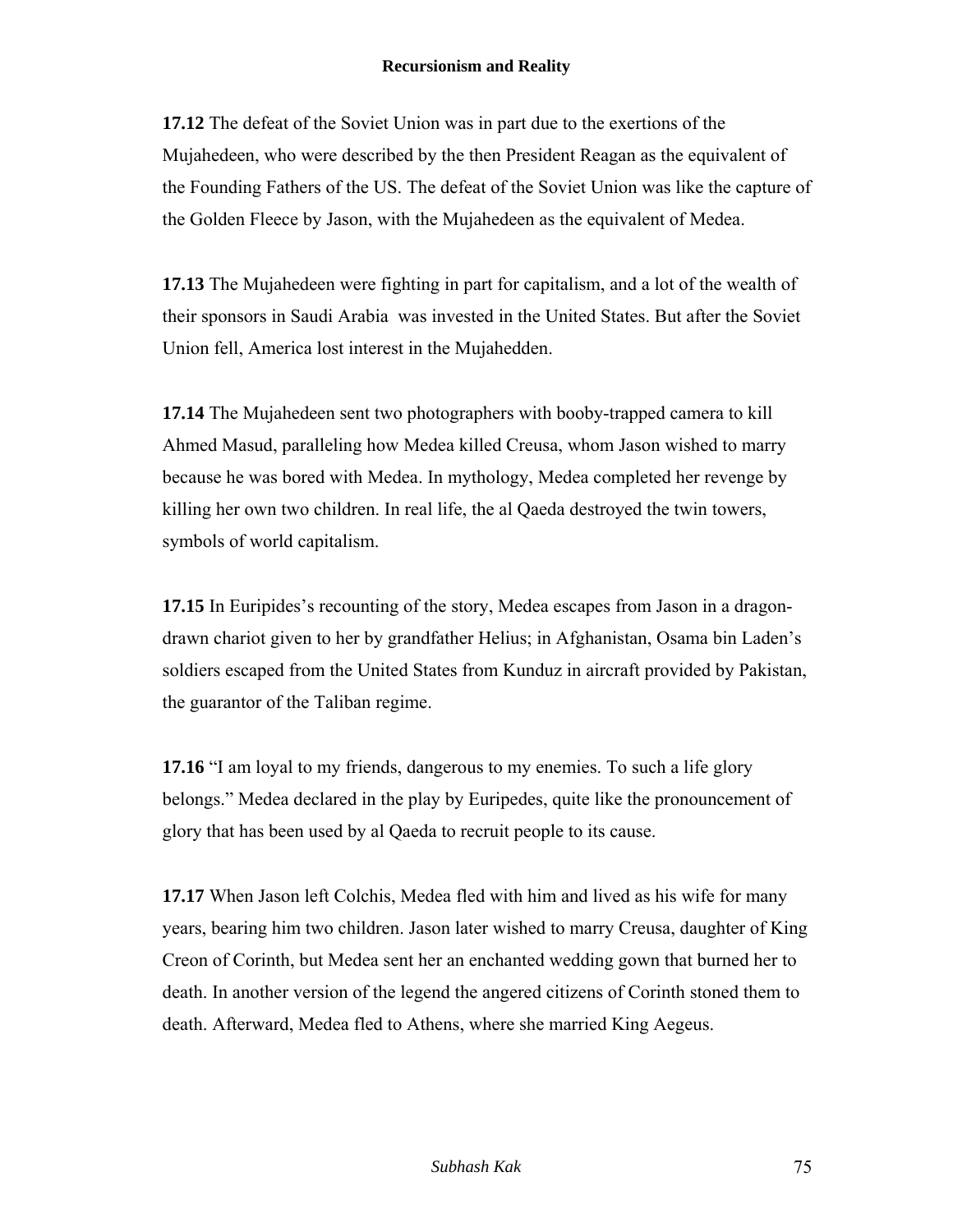**17.18** Medea feels remorse and shame for killing her brother. We feel sympathy towards her, because this foreshadows what she will eventually do to her own children.

**17.19** Jason sees his children as Greeks, and therefore not Medea's children, but his alone. Medea's murder of her own children is half-suicide.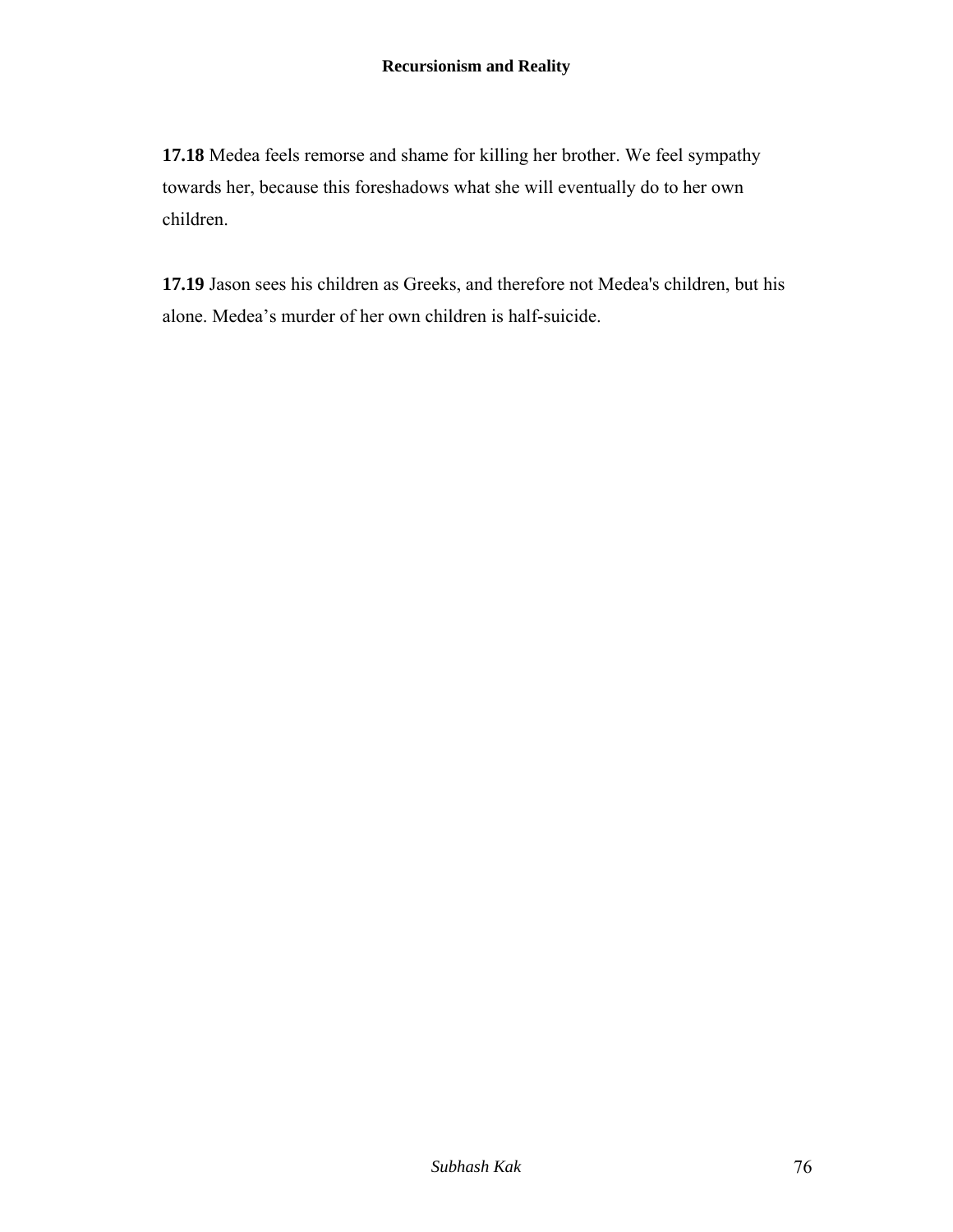## 18 Biology and the Past

**18.0** Advances in genetics have made it possible to trace ancient migrations. It is now generally accepted that modern man arose in Africa about 200,000 years ago and from there spread first into India and Southeast Asia by coastal migration that probably included some boat crossings. There are several estimates of the time when this spread into India took place. According to the geneticist Stephen Oppenheimer, settlements in India appear about 90,000 years ago. From India there were later northeastern and northwestern migrations into Eurasia and the Far East.

**18.1** The "Out of Africa theory" has superseded the earlier multiregional model according to which the Europeans, the Asians, and Indonesians arose independently in different parts of the world. There is overwhelming evidence that archaic lines -- such as Neanderthals in Europe --- simply died out, and the specific characteristics of the different races is not a consequence of a mixing of the regional and modern populations but rather of adaptation to unique climatic conditions.

**18.2** Microevolution, as in the mutations of the mitochondrial DNA (inherited from the mother) and the Y chromosome (inherited from the father), helps us trace and connect populations across time and region. When the random mutations are calibrated one has a genetic clock. The clock can be validated in a variety of ways; for example, by using the knowledge of when the potato plant spread around the world from its Andean origin.

**18.3** Even without historical evidence related to the spread of the potato plant, a scientist can deduce the Andean origin of the plant from the fact that there exist many varieties of it in Peru and just a few lines in Asia, Europe, and Africa. Given the genetic clock and the distance between the DNA of the European and the current Peruvian varieties, one can estimate the period the plant was taken to Europe.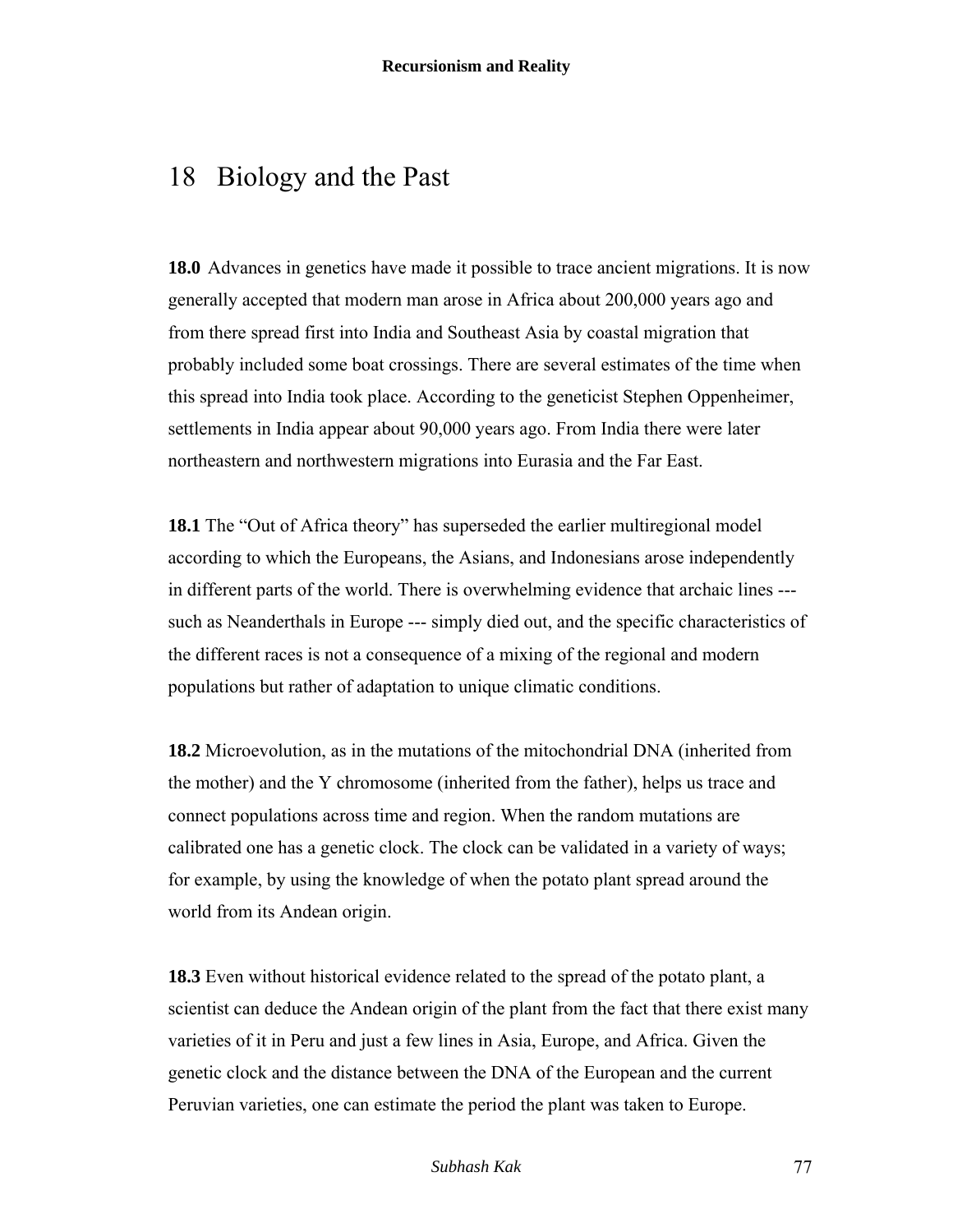**18.4** The new findings turn on its head the previous view of the origin of Indians. The earlier view, popular in Indian history books, was that the Indian population came in two waves from the northwest around four or five thousand years ago, displacing the earlier aboriginals, descendents of regional archaic groups.

**18.5** The new view is that subsequent to the rise of modern mankind in Africa, it found a second home in India, which is the point of migration for the populations of Europe, North Africa, China and Japan. The migrants in India slowly adapted to the wide climatic conditions in the sub-continent (from the tropical to the extreme cold of the Himalayan region) leading to the rise of the Caucasoid and the Mongoloid races.

**18.6** A recent paper in the journal *Science* reporting on the analysis of the DNA of the Orang Asli, the original inhabitants of Malaysia, confirms this view. According to it a single migration out of Africa took the southern route to India, Southeast Asia and Australasia. At this time Europe was too cold for human habitation. About 50,000 years ago, when deserts turned into grasslands, an out of India migration populated the Near East and Europe, another migration went northeast through China and over the now submerged Bering Strait into the Americas. This agrees with the earliest known modern human sites of the Near East (45,000 years ago) and Europe (40,000 years ago).

**18.7** It is likely that the earliest sites on the coastline that were occupied by the first migrants are now under water, since sea level has risen more than 60 metres since the last Ice Age. This widespread inundation is likely to be the basis of the flood myths that are common to all ancient cultures.

**18.8** This view not only changes our understanding of the peopling of India, but also of Southeast Asia. For some time the academic view was that the Polynesians and the Indonesians were latecomers into their lands from China. The new view is that the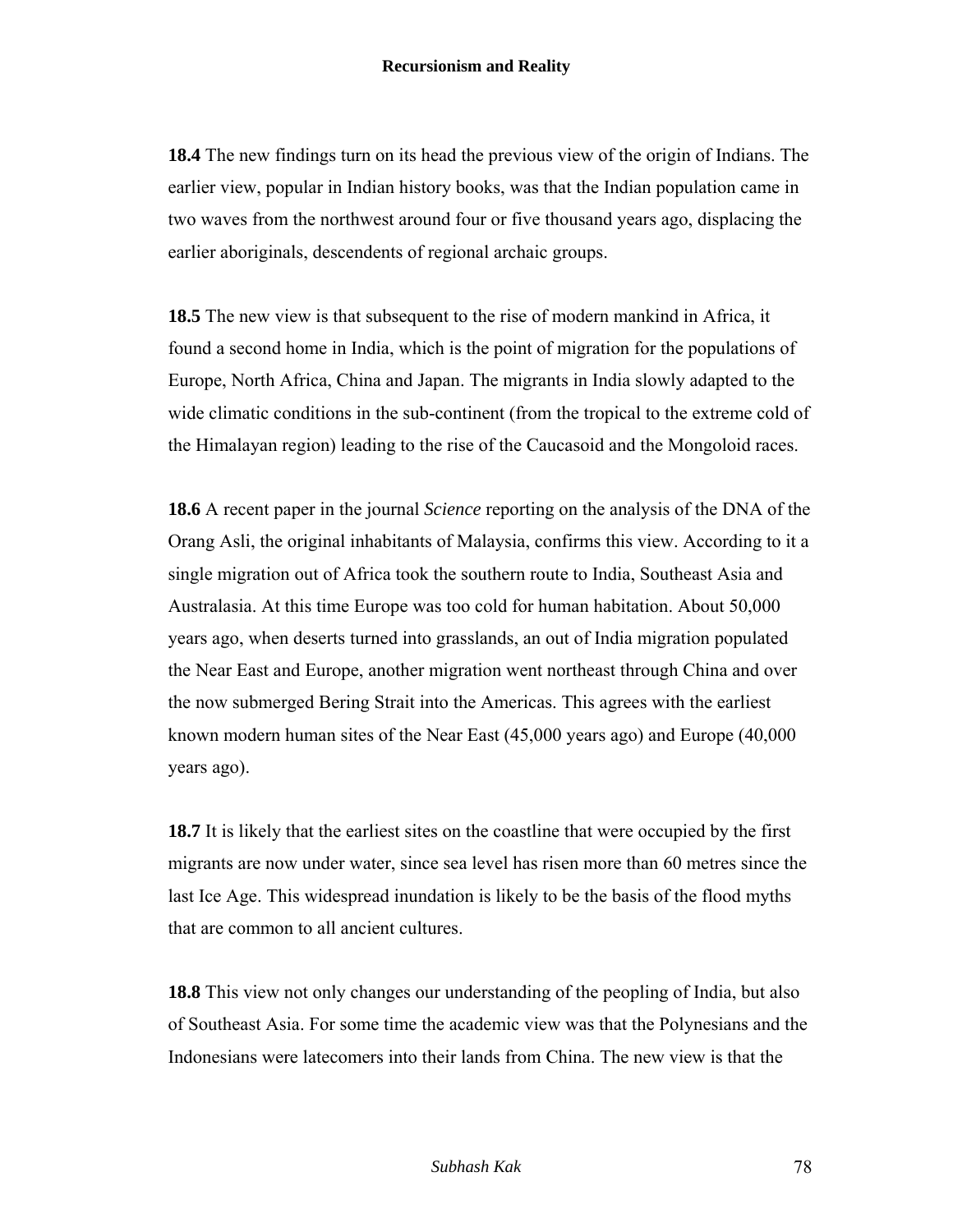habitation of the Southeast Asia is almost as old as that of India and Australia, and the Chinese, as also the Japanese, are relative latecomers into northeast Asia.

**18.9** Dental anthropology provides important clues in the retracing of ancient migrations. The Indian type of teeth is called *Sundadont*, and it is also found amongst Southeast Asians, Micronesians, and Polynesians. Contrasted from Sundadonty is *Sinodonty* (dental features that include shovel-shaped incisors, single-rooted upper first premolars, triple rooted lower first molars and other attributes), the degree of which is seen to increase as one travels north through the Mongoloid populations of mainland East Asia, and it is seen in extreme in the Americas. The South Asian origin of the pure-blood Ainu inhabitants of Japan is confirmed from their Sundadonty.

### **18.10** *The Kennewick man*

The Kennewich Man, a 9,300 year old skeleton was discovered in 1996 on the banks of the Columbia River near the Washington town of Kennewick. The skeleton was caught in a controversy because the Native American groups did not wish the body of an ancestor to be dishonored. On the other hand, there was much interest to study the skeleton further because its features were very different from that of the typical north Asian type from which the Native Americans are descended.

Scientific study has shown that the Kennewick Man represents the *Indian (South Asian) type*. The skull is long and narrow and the teeth are of the Sundadont type. This should not be extrapolated to mean that the Kennewick man actually came from the Indian subcontinent. But it confirms the spread of the Indian type all over the ancient world, from which it was displaced by later adaptations to different climates.

## **18.11** *Language families*

When the theory of the Aryan invasions into India is replaced by an "Out of India" viewpoint, one can readily explain regularities in languages that are spread widely. Linguists see connections between India and languages that extend to distant lands.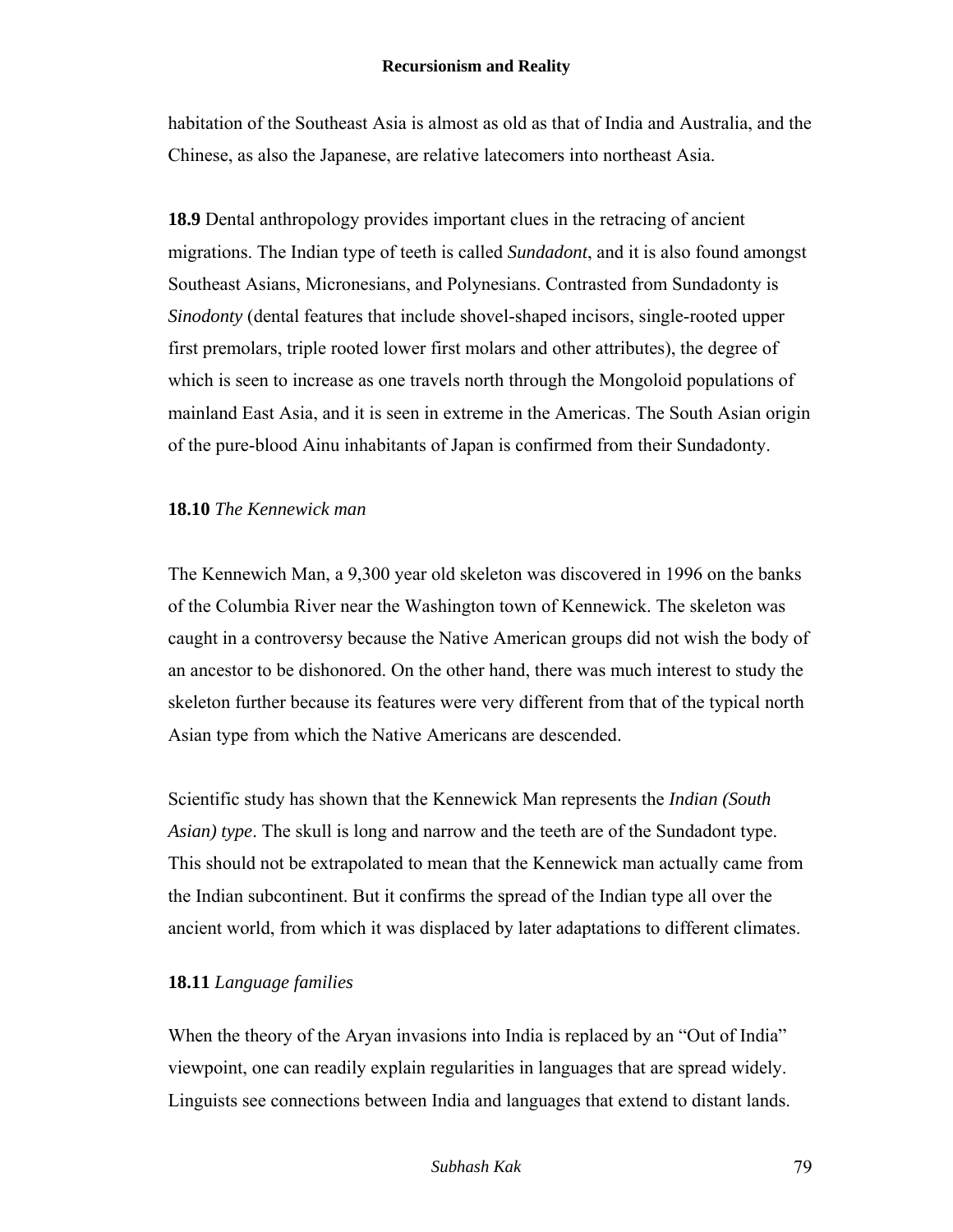Thus the Indo-Pacific family covers the languages of the Australian aborigines and the Papuans, the Austro-Asiatic cuts across from India to the Pacific (the Munda in India, the Thai, and the Vietnamese), and the Dravidian has connections with the Altaic (Japanese, Korean, and the Turkic).

**18.12** Within India, the connections between the structure and vocabulary of the north and the south Indian languages indicate much internal migration of people. The genetic evidence indicates that the Dravidian languages are the more ancient, and the Aryan languages *evolved in India* over thousands of years before migrants carried them westward to Europe. The proto-Dravidian languages reached northeast Asia through the sea route. If Aryan evolved out of proto-Dravidian, the attempt of the linguists to construct a *pure* proto-Dravidian vocabulary is in all probability wrong.

The idea that the development of the Aryan languages took place in India explains how a variety of such languages are to be found in the sub-continent. Both the socalled *kentum* and *satem* language families are represented: Bangani is *kentum*, it is found in the Himalayan region; and languages such as Sanskrit, Hindi, and Assamese are *satem*.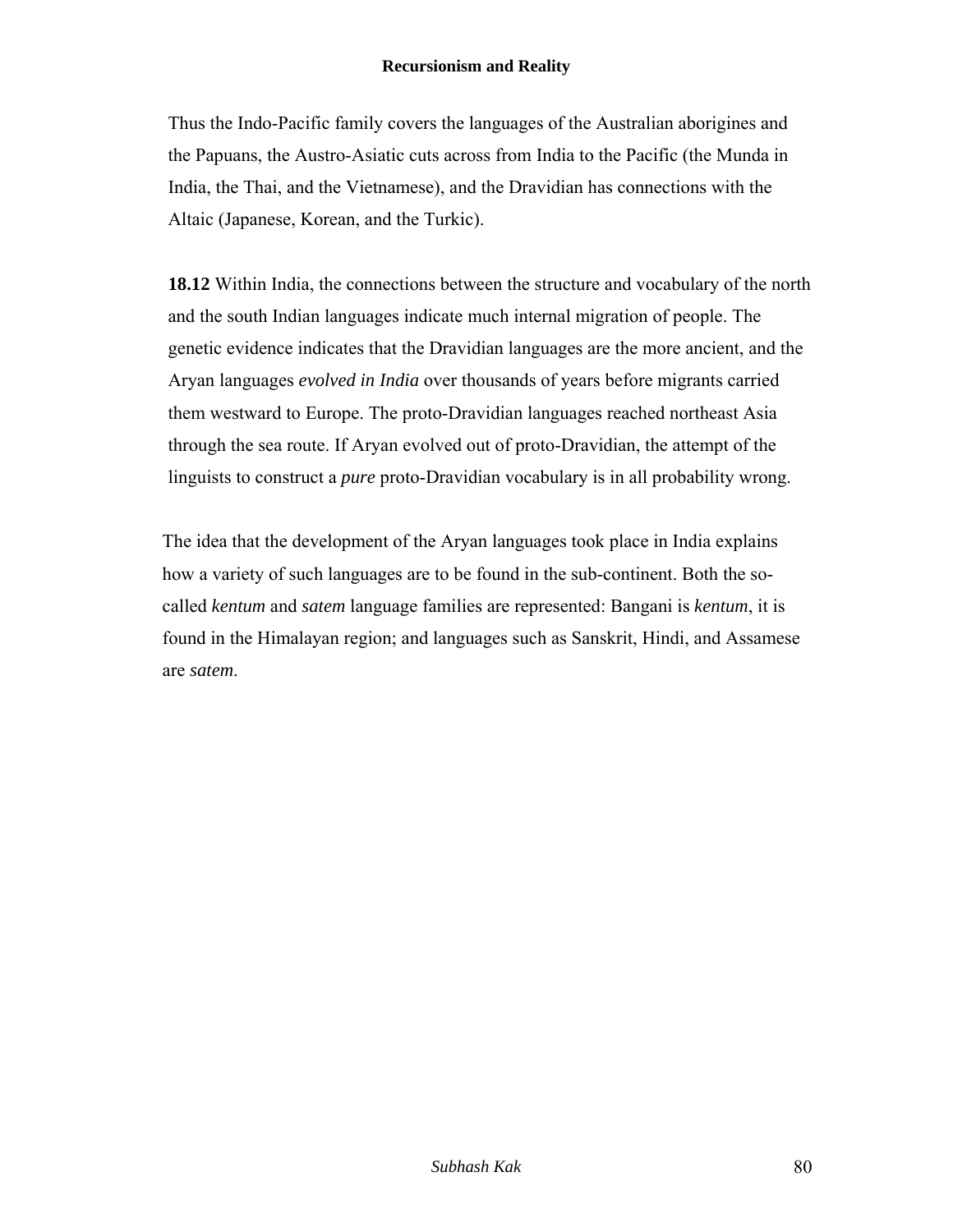## 19 El and Yehweh

**19.0** History can be a great friend in times of crisis. Consider the ongoing sexual molestation and homosexuality crisis of the Catholic Church. Looking back into the Church history one finds that celibacy was adopted only a few centuries ago. The medieval popes were princes. Anyone fond of Italian history would recall the Medicis and the Borgias, in particular, Pope Alexander VI and his beautiful daughter Lucrezia. Many bishops in early Christianity were married, as were 39 Popes. Celibacy was introduced to ensure that the organization of the Church did not lose power to any one family. It was sold wrapped in the theological formula that each priest was to be married to the Church and each nun to Christ. The Church can easily abrogate this theology, claiming connection to an older tradition.

**19.1** History helps in understanding current religious questions by explaining the original meaning of words and lending perspective. It is essential for regeneration and renewal because it lets one see the context in which certain ideas and practices arose.

**19.2** Consider the general belief that East and West are forever apart because their religions originated in different circumstances. Is there no commonality between the two? I have argued elsewhere that perhaps the idea of monotheism for Akhenaten was derived from his Mitanni (Indic) queen, Tadukhipa. But can we go any further than speculation and speak of textual reference in support of the idea?

## **19.3** *El and Yahweh*

The Abrahamic religions trace their lineage to El and Yahweh. The Jewish and Christian God is called YHWH in Hebrew and spelt as Yehweh or Yahvah. According the Huston Smith's book *The World's Religions* (p. 222): "Allah is formed by joining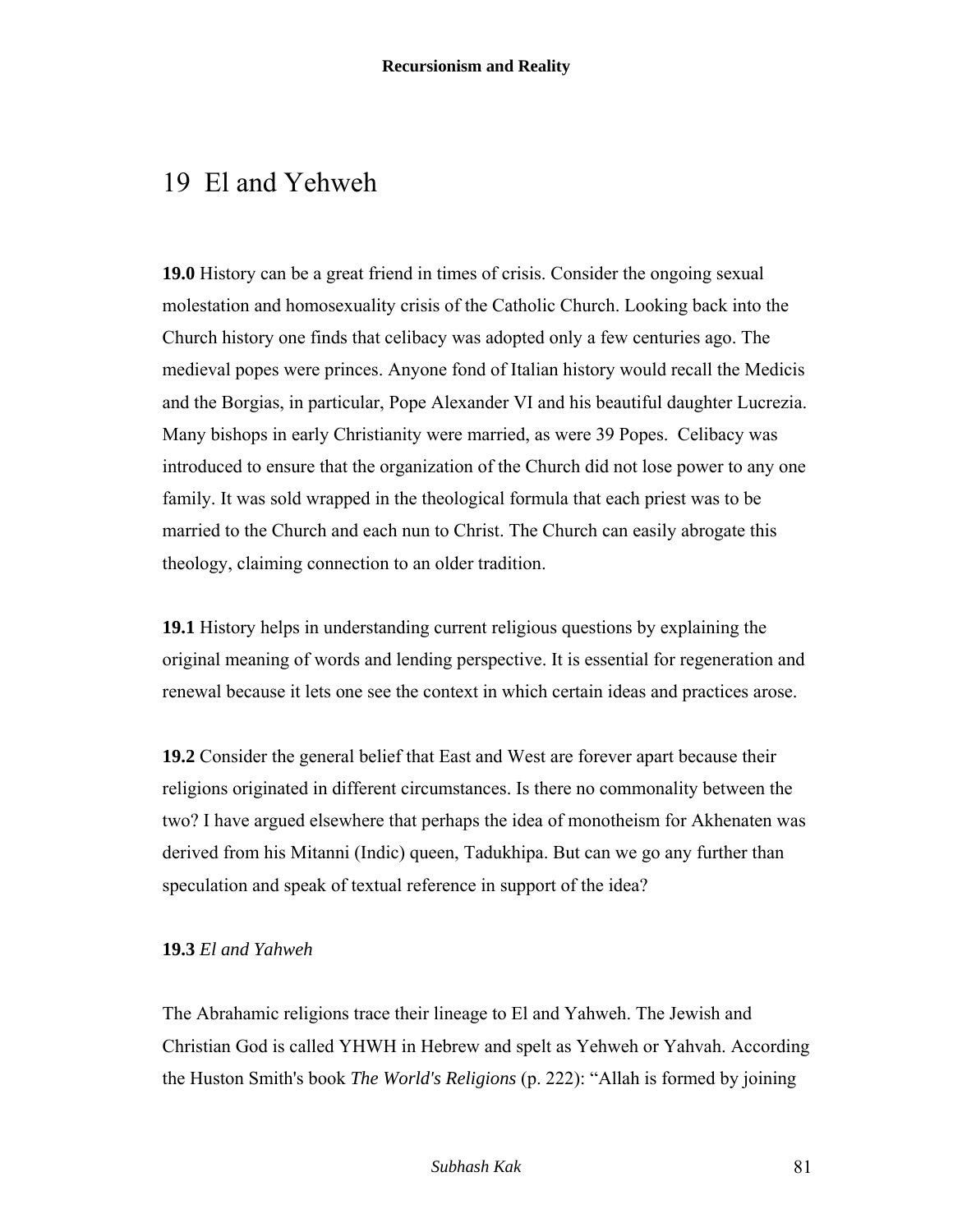the definite article "al" meaning "the" with "Ilah" (God). Literally, Allah means "The God." ... When the masculine plural ending im is dropped from the Hebrew word for God, Elohim, the two words sound much alike." Eloah (Hebrew feminine) is similar to Ilah (God).

**19.4** What is the origin of the Ila and Yahweh? El was the chief god of the Phoenicians and the Ugarits. Yet El is also the name used in many Psalms for Yahweh. In 2 Kings 22:19-22 we read of Yahweh meeting with his heavenly council. The Ugaritic texts have a similar account, with the difference that the "sons of god" are the sons of El. Other deities worshipped at Ugarit were El Shaddai, El Elyon, and El Berith. Since all these names are applied to Yahweh by the writers of the Old Testament, we can be sure that the Hebrew theologians assimilated the earlier mythology into their system.

**19.5** Besides the chief god at Ugarit there were also lesser gods and goddesses. The most important of the lesser gods were Baal, the goddess Asherah, Yam (the god of the sea) and Mot (the god of death); Yam and Mot are the Hebrew words for sea and death, respectively. Asherah, a very important character in the Old Testament, is called the wife of Baal, although she is also known as the consort of Yahweh. Inscriptions dated between 850 and 750 BC say: "I bless you through Yahweh of Samaria, and through his Asherah!" And at `El Qom (from the same period) this inscription: "Uriyahu, the king, has written this. Blessed be Uriyahu through Yahweh, and his enemies have been conquered through Yahweh's Asherah." The Elephantine Papyri tells us that the Hebrews worshiped Asherah until the 3rd century BC.

**19.6** Baal's name occurs frequently in the Old Testament. Some Israelites viewed Yahweh as a God of the desert and so when they arrived in Phoenicia they thought it only proper to adopt Baal, the god of fertility. One of the central Ugaritic myths is the story of Baal's enthronement as king. In the story, Baal is killed by Mot and he remains dead until the new year. His victory over death was celebrated as his enthronement over the other gods. The idea of an annual ritual death was widespread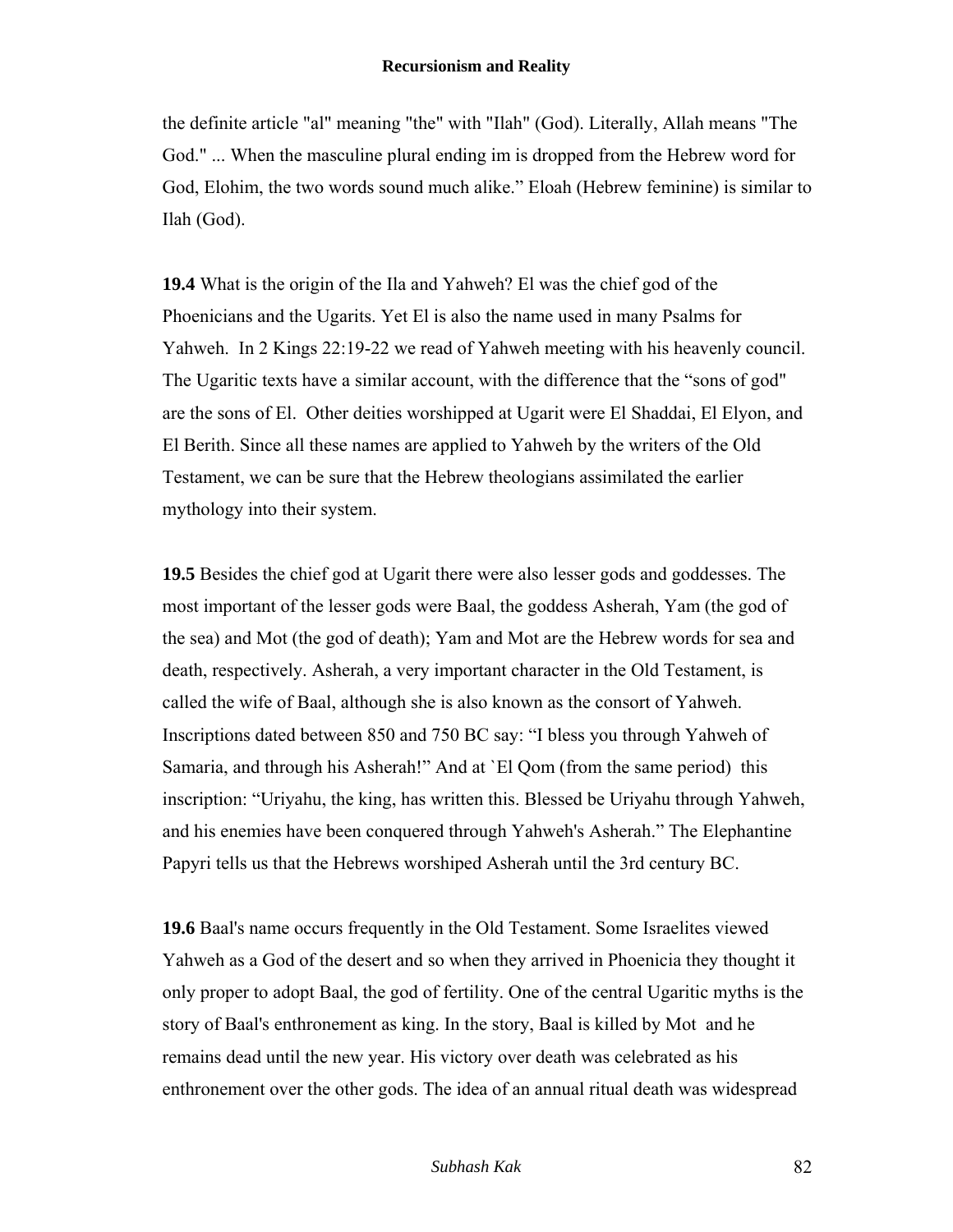in the ancient world and it had a solar basis. The death and regeneration was taken to occur on the winter solstice, to celebrate the beginning of the New Year. The Old Testament also celebrates the enthronement of Yahweh. As in the Ugaritic myth, the purpose of Yahweh's enthronement is to re-enact creation. Yahweh overcomes death by his recurring creative acts.

**19.7** The major difference between the Ugaritic myth and the Biblical hymns is that Yahweh's kingship is eternal and uninterrupted while Baal's is interrupted every year by his death. Since Baal is the god of fertility the meaning of this myth is quite easy to understand. As he dies, so the vegetation dies; and when he is reborn so is the world. Not so with Yahweh; since he is always alive he is always powerful.

**19.8** When one reads the Psalms of the Old Testament and the Ugaritic texts one finds that Yahweh is acclaimed for things previously associated with El. These Psalms appear to have been originally Ugaritic or Phoenician hymns to El which were adopted by the Jews. El is called the "father of men" "creator," and "creator of the creation," attributes also granted Yahweh by the Old Testament.

### **19.9** *Ila and Yahvah*

The different Semitic gods have cognates in the Vedic pantheon. Yam may be connected to the Vedic Yama who in RV 10.10.4 is seen as being born from the waters, and Mot to the Vedic Mrityu, death. But more to the point, Ila represents Agni as in Yajurveda (VS) 2.3, whereas Ilaa represents Earth, speech, and flow. There is also the Vedic Yahvah. As an epithet it is associated with movement, activity, heaven and earth; it means the sacrificer and Agni, the chief terrestrial god. It is associated with energy like the Yahwah of the Semites. The name Yahvah occurs 21 times in the Rigveda. It may be compared to Shivah, an epithet for auspiciousness in the Rigveda, that later is applied regularly to Rudra.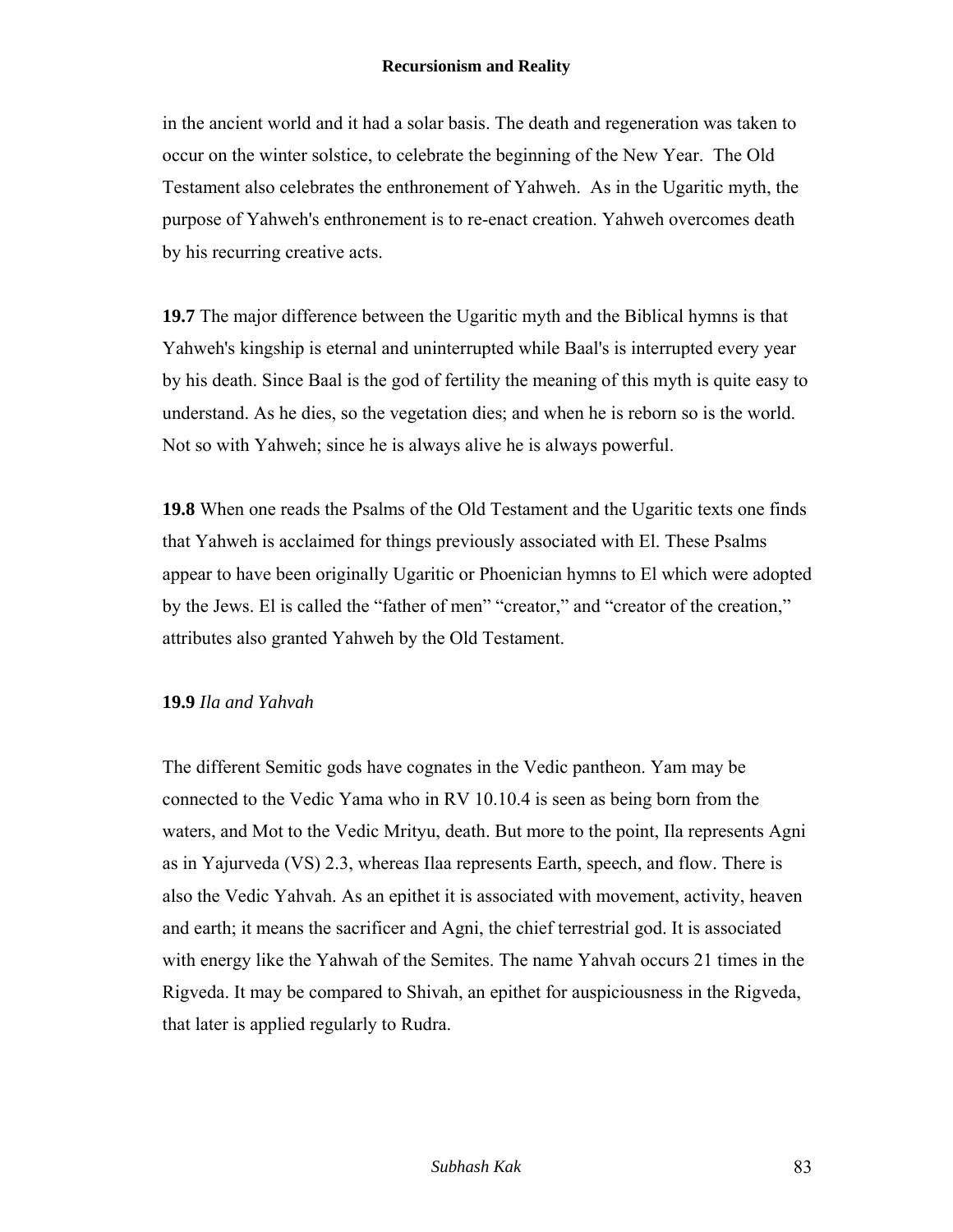**19.10** Are Ila and Yahvah like El and Yahweh just by coincidence? We don't know, but we certainly do know of the Vedic-god worshiping Mitanni of North Syria who could have served as the intermediaries in connecting the Indians and the Semites.

Ila and Yahvah are not better known in India because names in themselves are not central to the Indic system. The essence of the Vedas is that God is a category beyond words and one may describes its aspects by a variety of names. This is the reason there are 3 names (the triplicity arising from the three-fold division of the inner and the outer universes), or 33 names, or 330 million names of God. It is remarkable that the god lists of the Ugarits also contain 33 names.

**19.11** It would be foolish to deduce that if Yahvah and Yahweh are identical names then the Vedas become the source of the Abrahamic traditions or Christianity the fulfillment of the Vedas. The Indic gloss on the matter is that names in themselves are mere sequence of syllables and they mean nothing; it is not names but the way of seeing reality that matters. The Western and Indian spiritual traditions as they exist now are quite different and they represent the unique genius of each region. But perhaps the commonality of origin could help people see the universality of the spiritual quest and help build bridges across cultures in these difficult times.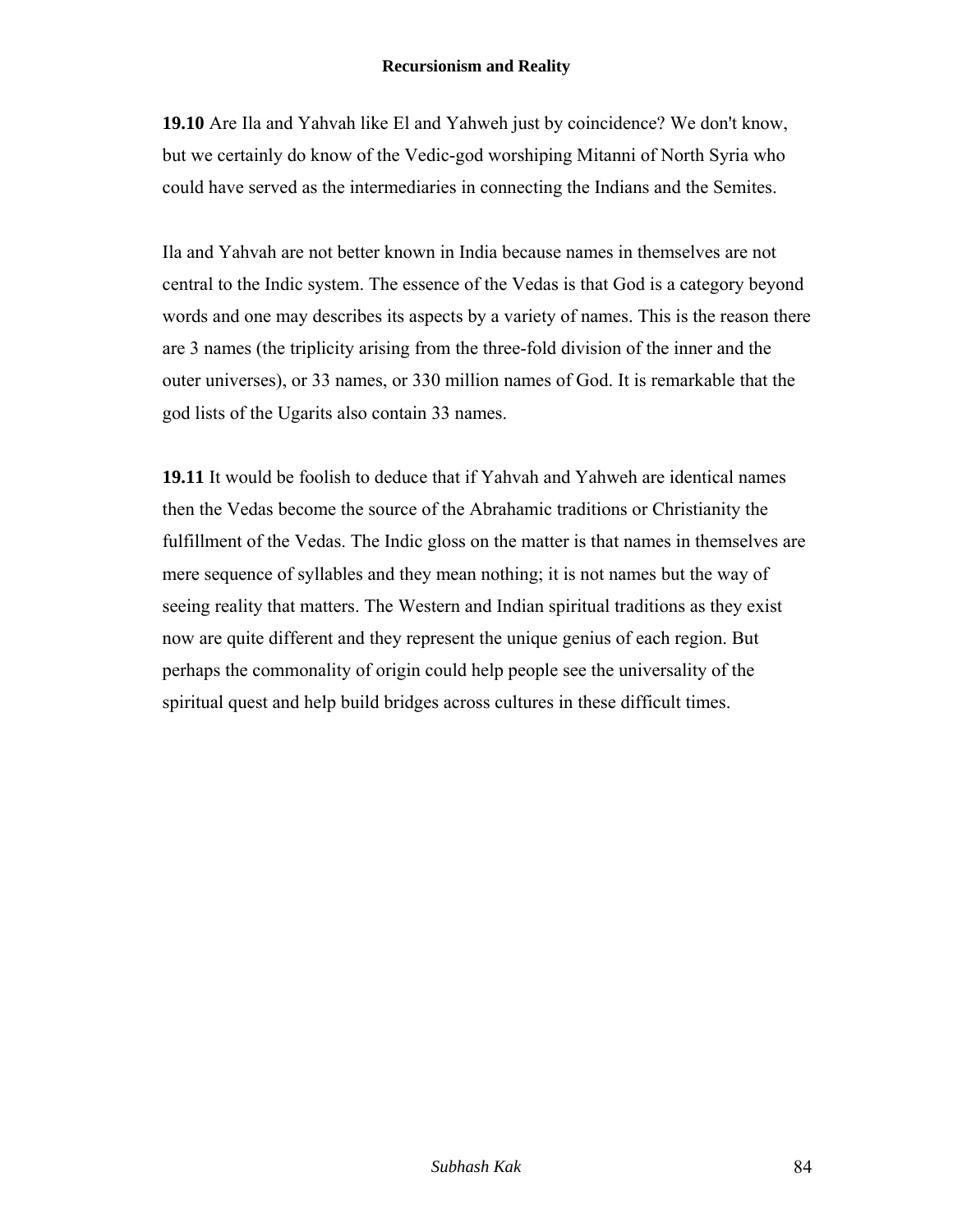## 20 America's Angst

**20.0** America's preemptive wars, although explained as necessary response to the events of September 11, 2001, have a much more complex economic and social basis. The first is the recognition that American industry is bound to lose its dominance as countless disciplined and educated workers in China, India and other Asian countries prepare to work at a fraction of the wages in the West. The second is the cult of consumerism as the dynamic within the American society that is leading to a hollowing of traditional values.

**20.1** Rising medical costs are making it hard for American companies to compete even with its rivals in the developed world. But there are such entrenched interest groups in the country that neither the Republicans nor the Democrats know how to deal with these fundamental issues related to the economy and society.

**20.2** The Republicans response to the challenge is rather simplistic: an appeal to religion (even Armageddon and the end of the world) as if virtue alone (if the lack of which is assumed to be reason for the danger) would change the force of history, the need to make "other civilizations" play by Western rules, or a barely concealed push to control the world's resources through war, if necessary. On the other hand, the Democrats under Clinton wished to do perpetuate the dominance of the West using the ITO and other globalization strategies. The thinkers amongst the Democrats rightfully acknowledged that it is for the good of the world that the differences between the rich and the poor nations should be bridged.

**20.3** The philosophical foundations to the Republican approach are provided by people like Samuel Huntington, a student of William Yandell Elliot at Harvard University, who was a defender of the British Empire and the Southern Confederacy. In Huntington's view, "The balance of power among civilizations is shifting: the West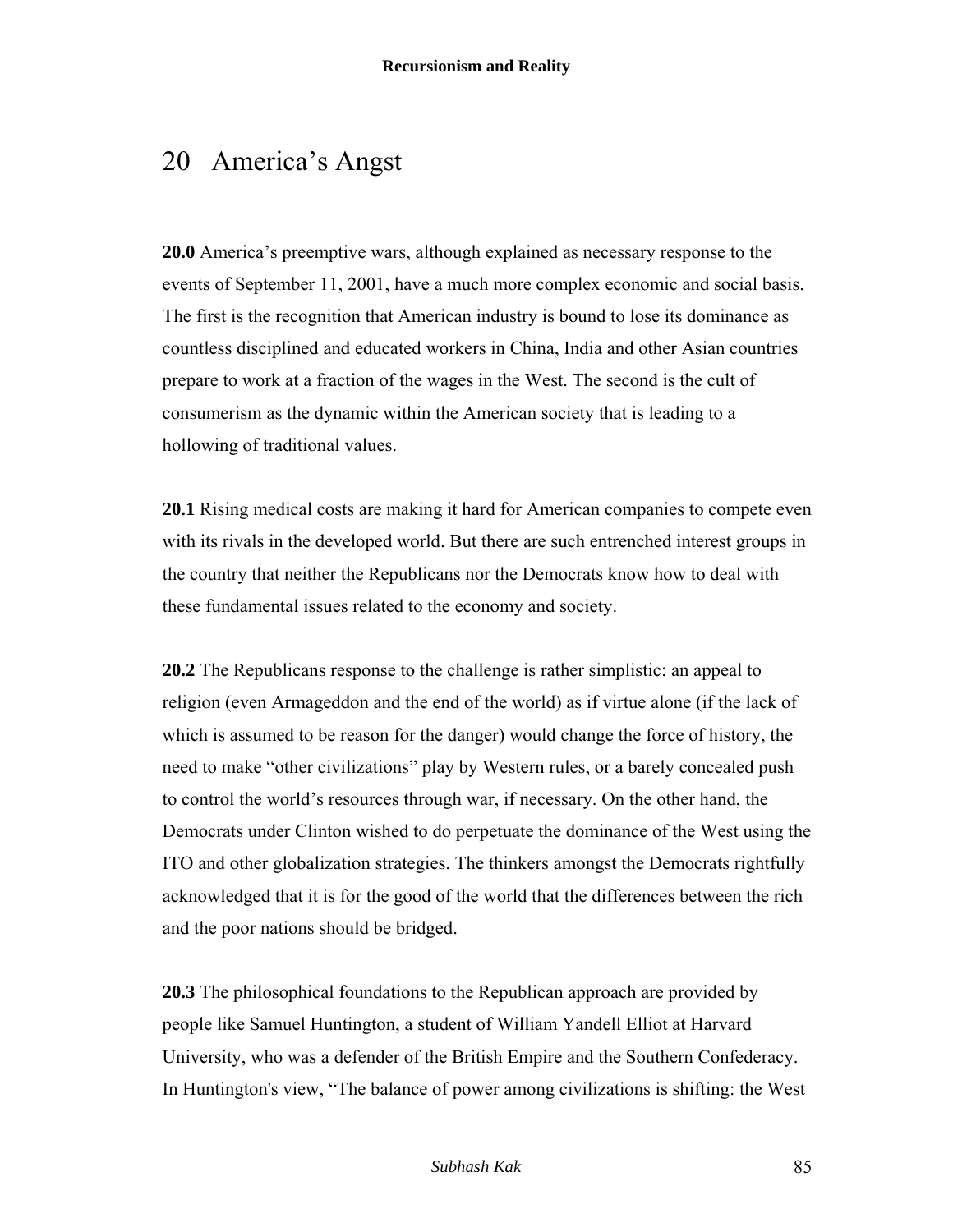is declining in relative influence; Asian civilizations are expanding their economic, military, and political strength; Islam is exploding demographically with destabilizing consequences for Muslim countries and their neighbors, and non-Western civilizations generally are reaffirming the value of their own cultures."

**20.4** Quoting Michael Dibdin approvingly, Huntington adds: " 'There can be no true friends without true enemies. Unless we hate what we are not, we cannot love what we are. These are the old truths we are painfully rediscovering after a century and more of sentimental cant. Those who deny them deny their family, their heritage, their culture, their birthright, their very selves! They will not lightly be forgiven.' The unfortunate truth in these old truths cannot be ignored by statesmen and scholars. For peoples seeking identity and reinventing ethnicity, enemies are essential, and the potentially most dangerous enmities occur across the fault lines between the world's major civilizations."

**20.5** Huntington is only following the ideology of the English political philosopher Thomas Hobbes. According to Hobbes, competing desires lead men in a state without civil government in an endless war. For Hobbes, the way out of this is was an authoritarian version of the social contract. This permanent state of war among men could only be contained by a dominant power "to keep them all in awe."

**20.6** Huntington's more recent *Who We Are?* is a critique of internationalists and multiculturalists because in his view America is basically a Christian and Anglocentric country and it shouldn't be allowed to change. He warns that the imperiled primacy of English, the dangers of immigration and multiculturalism, and a growing divide between the working class and "denationalized elites" will lead to internal conflict. On the global stage it pits the Americans and the English against the non-Anglocentric peoples in a clash of cultures.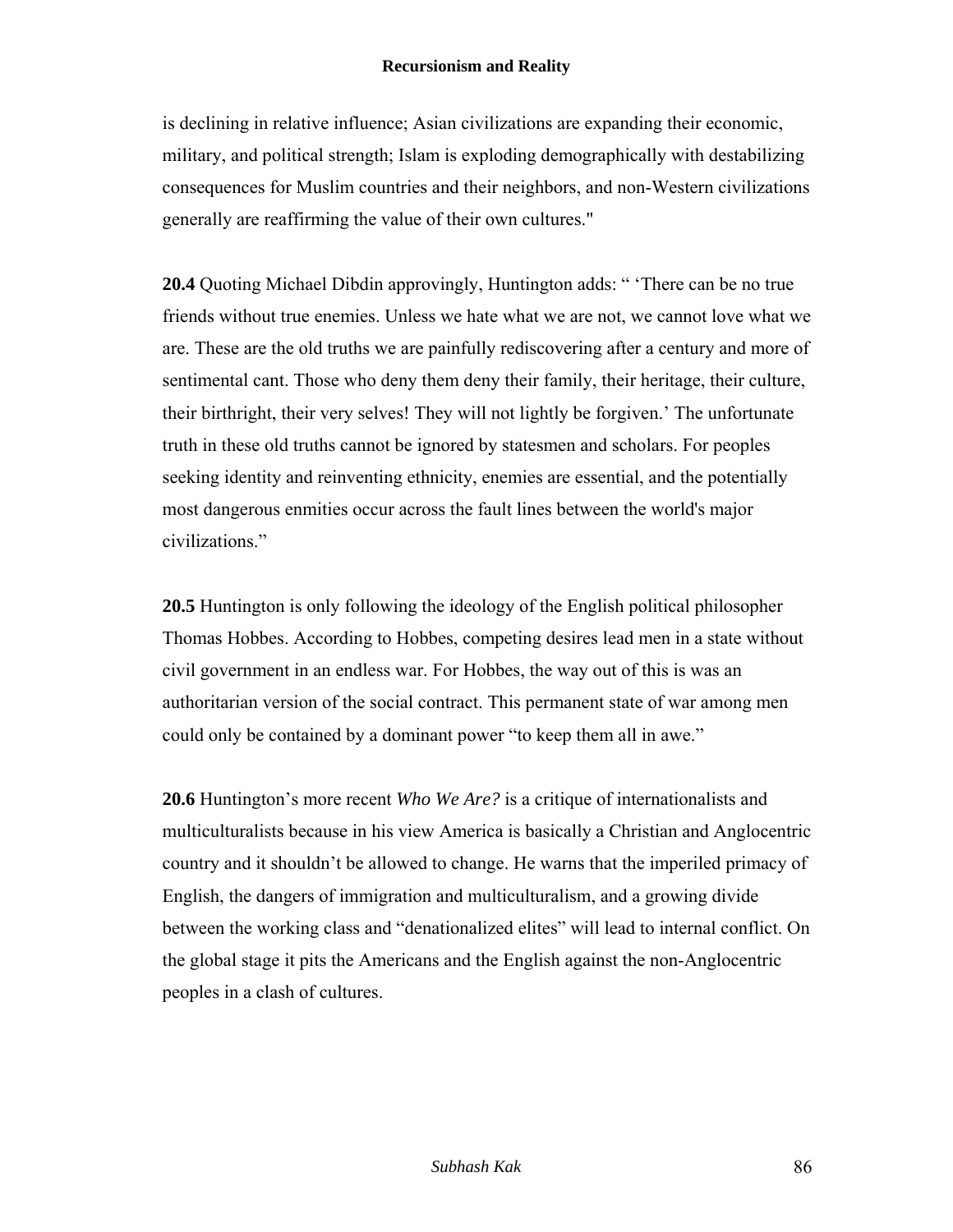**20.7** Indirectly, he urges the export of the Anglocentric values to the rest of the world by a dominant America, providing the philosophical basis to the New Imperialism to keep peace in the world, as the British Empire did in the  $19<sup>th</sup>$  century.

**20.8** But Huntington's lessons are based on a selective use of history. The current religious struggle between the West and Islam cannot have any resolution since neither side is prepared to concede. The only resolution can be a transformation of both sides by acceptance of perennial and universal values.

## **20.9** *The Economic Imperative*

America's current angst and pessimism is not a consequence of the continuing turmoil in Iraq alone. Americans are a pragmatic people and as soon as it is clear that the cost of the War is too burdensome, the administration will change direction or the voters will elect a new government.

**20.10** Americans are shocked by the double dealing by elements of the ruling class in Saudi Arabia and Pakistan, but they are certain that they will prevail in the larger campaign against terrorism and transform these states. They may be underestimating the cunning of their enemy, but it doesn't cause them anxiety.

**20.11** They also feel that the American system of capitalism is strong enough to weather the corruption in the boardrooms of American companies as exemplified by the fall of Enron and WorldCom or the \$180 million payout to the now-resigned chief of the New York Stock Exchange.

It is not the War or the Wall Street scandals but the relentless loss of the manufacturing and service jobs due to the high cost of health care, and the very transformation where unalloyed capitalism has brought American society, that is the cause of the current pessimism. Many American businesses have become uncompetitive.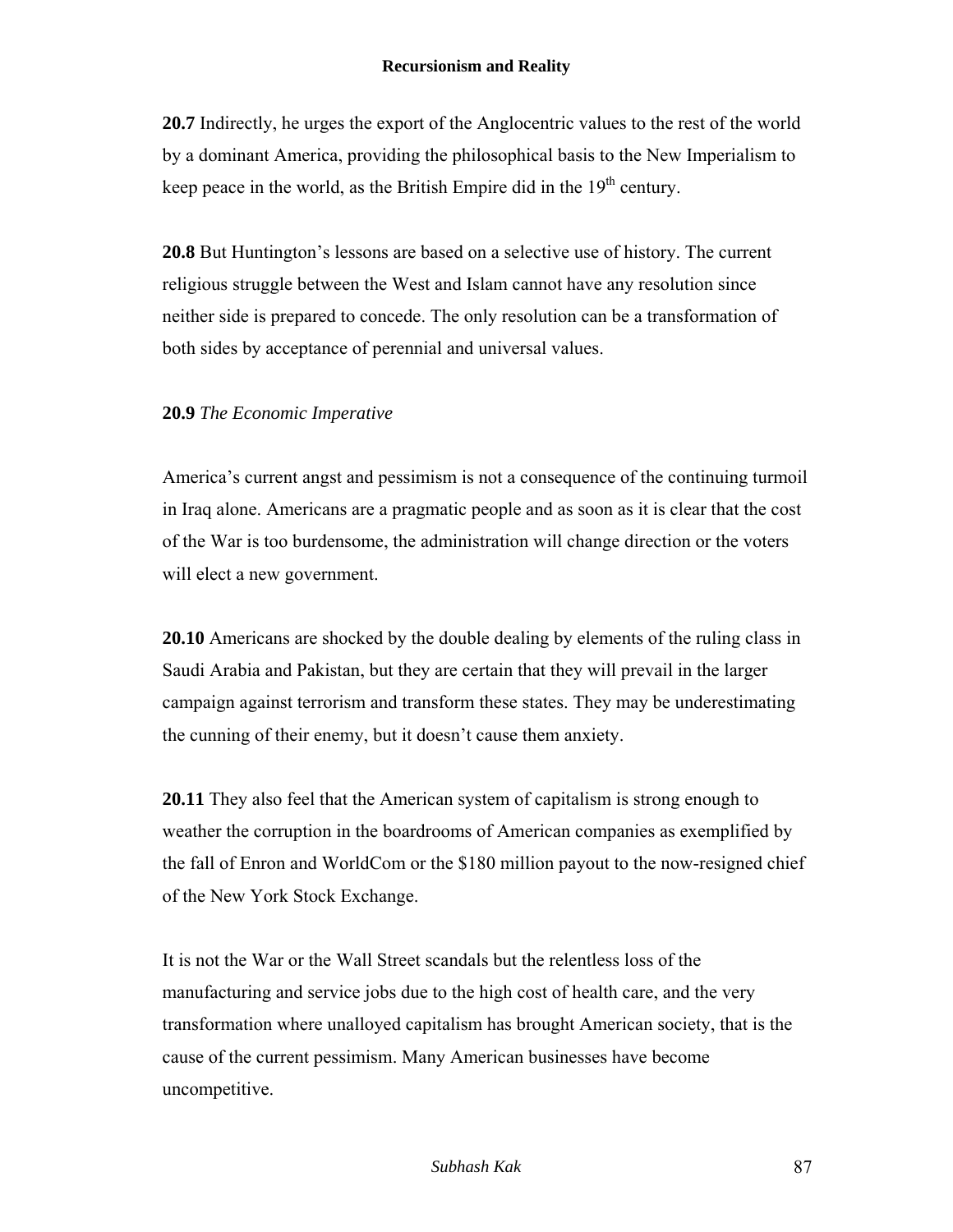Just in the past year the cost of employer-sponsored health care increased about 14 percent. According to one report, the costs for prescription drugs and doctor visits jumped by at least 50 percent in the last three years. These numbers are being driven up by the rise in prescription drug prices, hospital and doctor fees.

The situation is so bad that my friend's aged in-laws must pay \$6,000 in prescription costs every month. Three years ago the same friend lost his wife to terminal cancer. She was in and out of hospital for six months. The total medical bills for this period totaled \$1.2 million. Although the friend had to pay only about \$30,000 from his pocket, the expense was ultimately borne by other members of the medical plan.

The cost of health care was not this great twenty-five years ago. A visit to the dentist for routine cleaning of teeth then was \$15; now it is \$100. The average physician's salary was one-and-a-half times that of an engineer; now it is four times.

The disproportionate rise in the salary of physicians reflects the general trend in America of the widening gap between low- and high-end incomes in all institutions, and a widening of the gulf between the rich and the poor.

This may not have mattered too much in the pre-globalization era when national economies were isolated. But in the age of the Internet, design work or service cannot be prevented from being done at a location where the costs are lower. Manufacturing that has already fled to Asia cannot be brought back unless tariffs are imposed on imports, that will cause a breakdown in international trade. It would lead to sharp rise in prices and a corresponding drop in standard of living with other unintended consequences.

More than limits to military power, Americans are discovering limits to economic power. Service and manufacturing jobs will continue to leave the country.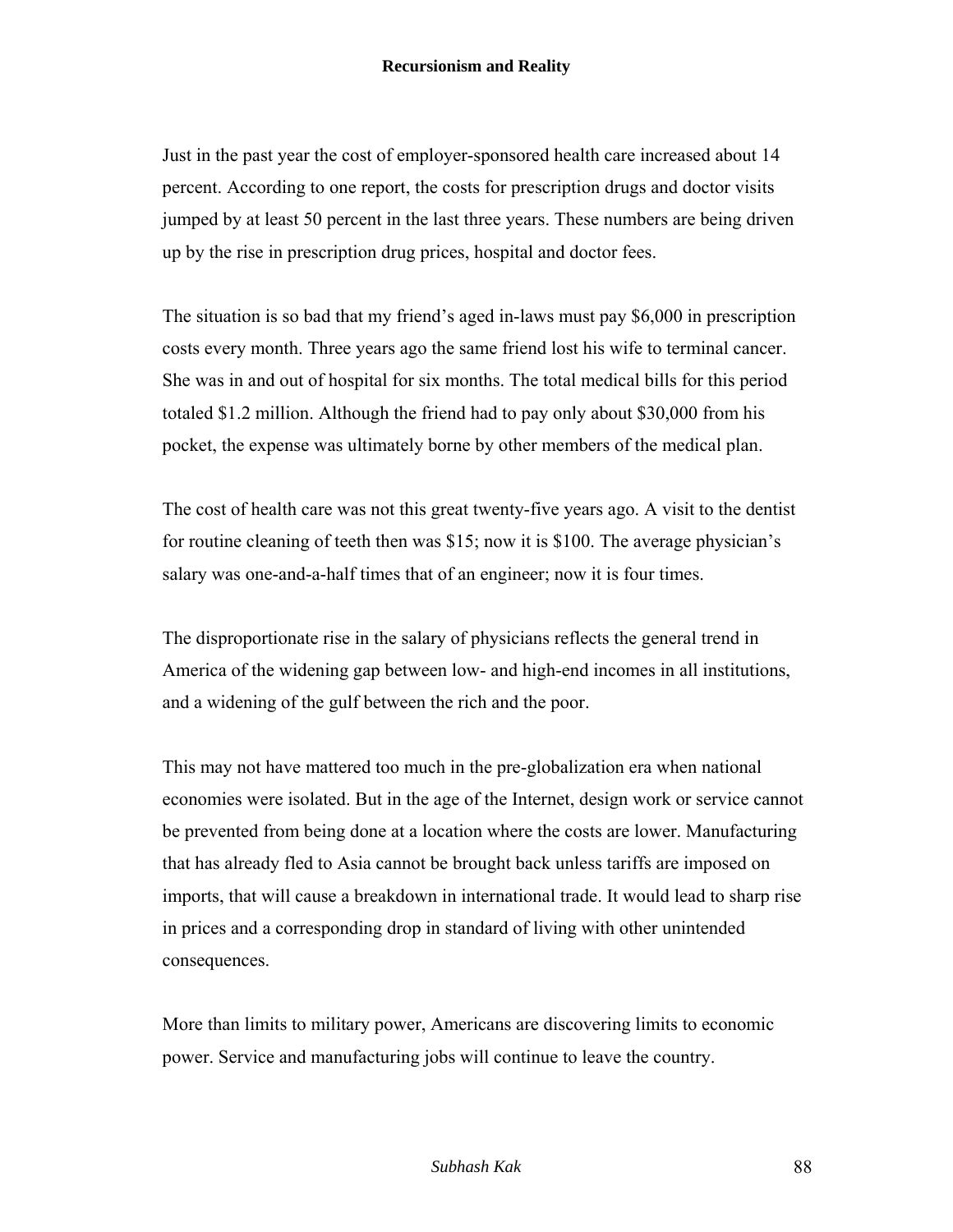Globalization was seen as essential for the West for access to large markets to maintain growth for its industries. The Internet was not fully developed then and the possibility that it would become the medium for the migration of service jobs to the poorer nations was not foreseen.

American politicians are aware that the current situation cannot be allowed to go on for too long. Already, there is a trade deficit per year of more than 500 billion dollars and the federal budget deficit is of the same magnitude. But the politicians feel powerless to challenge the American Medical Association, that has kept the supply of doctors low for high medical salaries, and the drug companies, that insist that their profit margins should be large as incentive to develop new drugs.

The current health care situation is in part a consequence of the direction that modern medicine has taken. Vast numbers of people are on medication for attention deficit disorder, high cholesterol and blood pressure. It is not even clear that newly designed medicines are always superior to the older ones. But the drug manufacturers and the consumers are caught in a cycle of promise and expectation that is driven by aggressive advertising and the payments by medical insurance.

Modern diseases that are a consequence of life styles required of contemporary professions appear to be impervious to inexpensive treatment in the current system.

Politicians, unable to deal with the basic problems of modern medicine or challenge the lobbying arms of the drug companies, are working to reduce the government bureaucracy so that fewer employees would be entitled to government health benefits. Many functions of the army are being contracted out for the same reason.

In a confused response related to the low stock of all things run by the state, many groups on the right wish to strengthen the parochial Church-run schools at the expense of public education system. But the main reason the public schools do a poor job of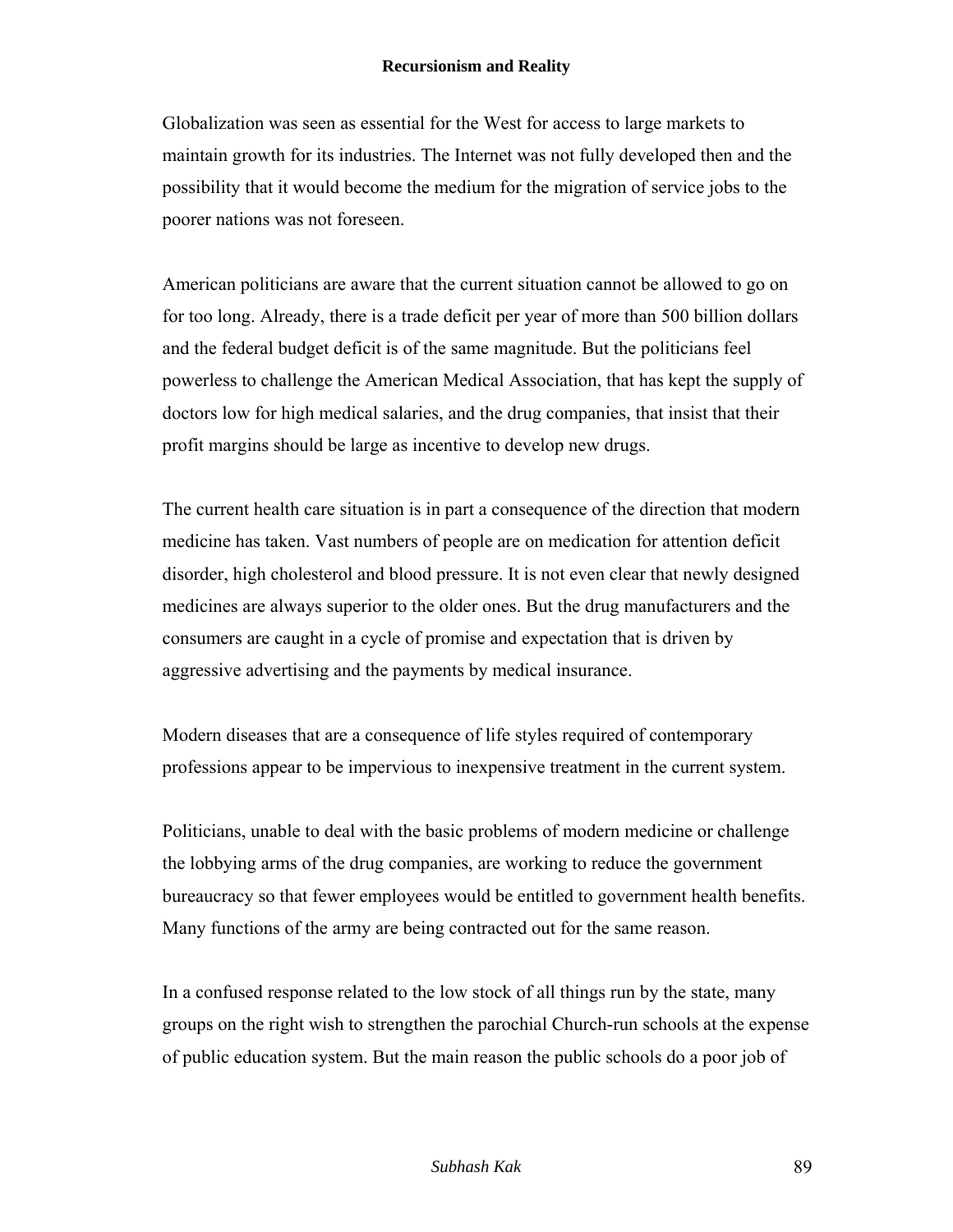teaching mathematics and the sciences is the low salary of the teachers, a consequence of the declining tax base of most communities.

The American system will eventually find a way to deal with its current challenges. Its agricultural, aerospace, chemical and electronics sectors remain strong. But the difference between it and the newly industrializing nations is bound to close.

Americans believe that capitalism with its rewards to the daring provides it the energy and drive for breakthroughs in science and engineering. If its research centers can create new technologies, the loss of the old manufacturing and service sectors will not matter. But whether that will happen any time soon remains to be seen.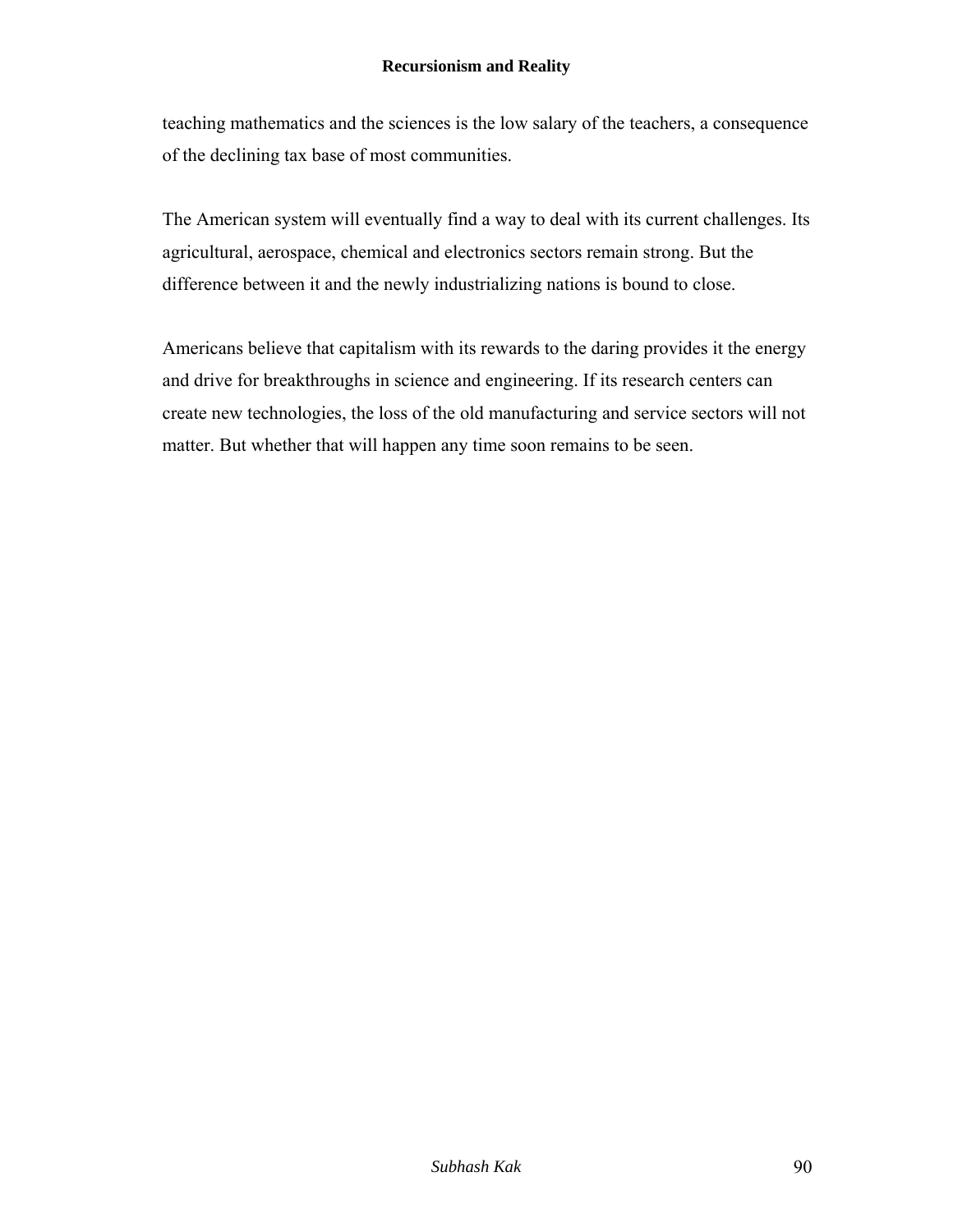## 21 Globalization East and West

**21.0** Globalization of the world economy is causing manufacturing and office jobs to leave the industrialized world. The expectation is that the higher end service and manufacturing jobs will remain in America, because of its domination of knowledge production in sciences and humanistic narratives, such as history, art, and the social sciences.

**21.1** America sees itself as the city, with countries such as China and India that do labour intensive jobs as provinces. The city has special skills and services that are a magnet for the wealth being generated in the provinces. These magnets are knowledge, financial and entertainment industries, and a superb infrastructure. Since America already has an enormous trade deficit, its higher standard of living is already maintained by the capital and goods inflows from the rest of the world.

**21.2** This current phase of globalization has some parallels with the earlier globalization unleashed by the industrial revolution of the early  $19<sup>th</sup>$  century, and the spread of colonialism. But ultimately, more than the knowledge of science and technology, the British Raj was based on its superiority of organization and control of the public discourse and education. The East India Company used several stratagems to annex Indian territories, such as the *doctrine of lapse* for rulers who died without male heirs. The idea of British superiority, drummed into the students at school, was used to keep out Indians from the superior positions in law, medicine, science, and administration until 1910.

**21.3** British ideas formed the core of the *divide and rule* policies that frustrated Indian freedom fighters. Many of these constructs persist even after more than fifty years of independence, suggesting that Western hegemony in the social sciences will last a long time.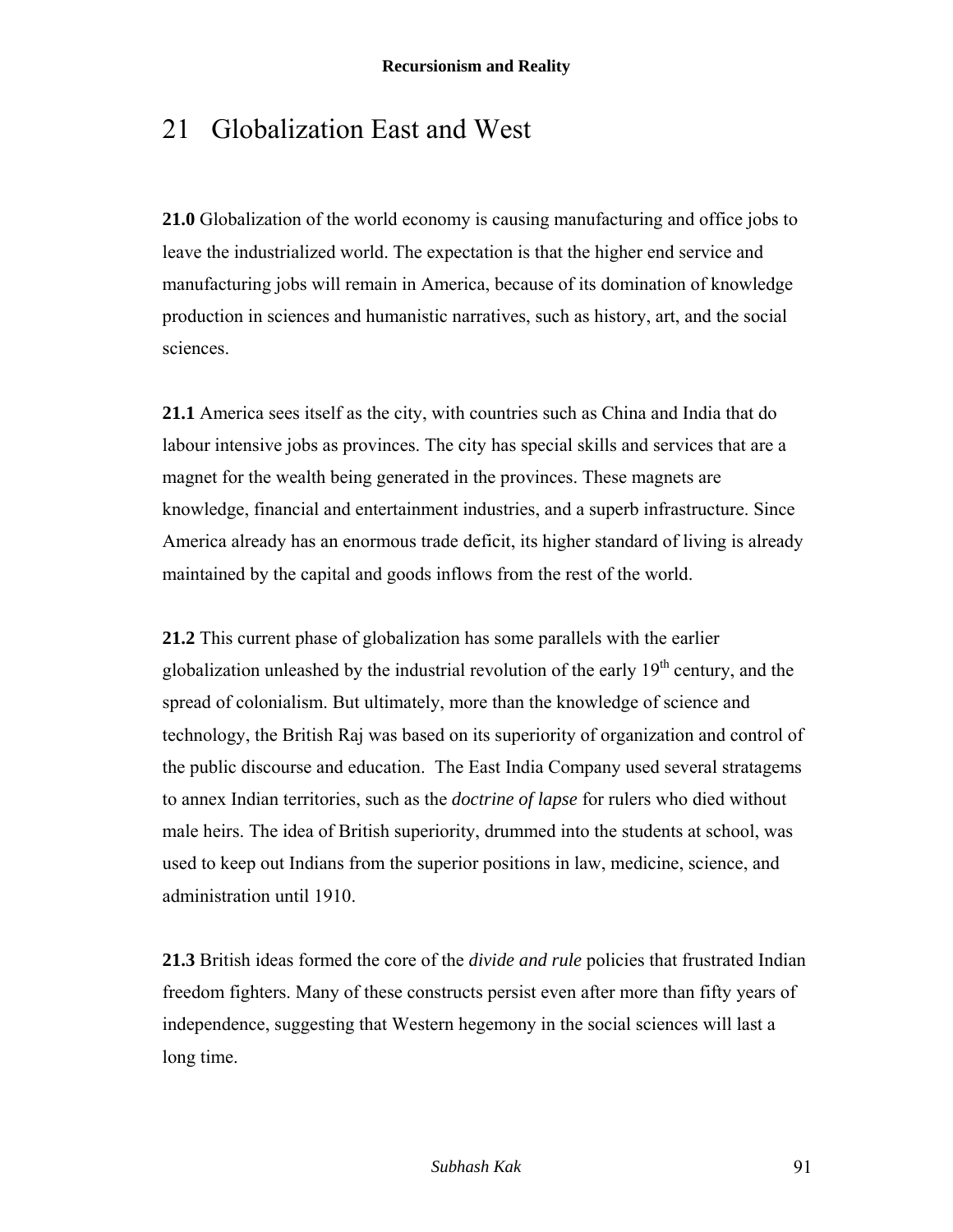**21.4** The fundamental shortcoming of India's centralized system of education compared to the non-centralized Western one explains the persistence of old attitudes. If we consider the representations of Indian culture as a struggle between the hegemonic West with its imperialist moorings and India, with its lived experience that is at odds with the Western narratives, the upper hand remains with the West.

**21.5** A tightly controlled centralized system is like a blind elephant, since the persons at the top cannot have the resources to process all the information being generated. (As an aside, such information overload is the reason that the Soviet Union collapsed because no economist, howsoever competent and patriotic, could have the capacity to deal with the massive information of the marketplace to set rational prices for the goods produced in the government factories.) If there is a lesson here, it is that fully autonomous and even private universities must emerge to provide the necessary churning that leads to reform.

**21.6** Academic institutional power is now used by the Western academy to foster its constructs of India. Just a few US-based journals control intellectual output in Indian studies, directly or indirectly, promoting ideas that support Western interests. Indian academic scholars, wishing to partake of Western material comforts, are part of the bandwagon of this critique.

**21.7** It is amusing, but not surprising, that the fiercest opposition to reform in education comes from the academy in India. Indian curriculum remains Westcentric. Take, for example, Ayurveda, for which last fall the US National Center for Complementary and Alternative Medicine decided to establish an Ayurvedic Center of Collaborative Research to study medicine as it is practiced in India. It is hard to imagine that the Indian medical establishment would approve of such a Centre in a mainstream medical college. Or consider the long battle that had to be fought for years to establish a Sanskrit department at the JNU, or how there is no required teaching of the history of Indian science and technology at the IITs, or the history of Indian business at the IIMs.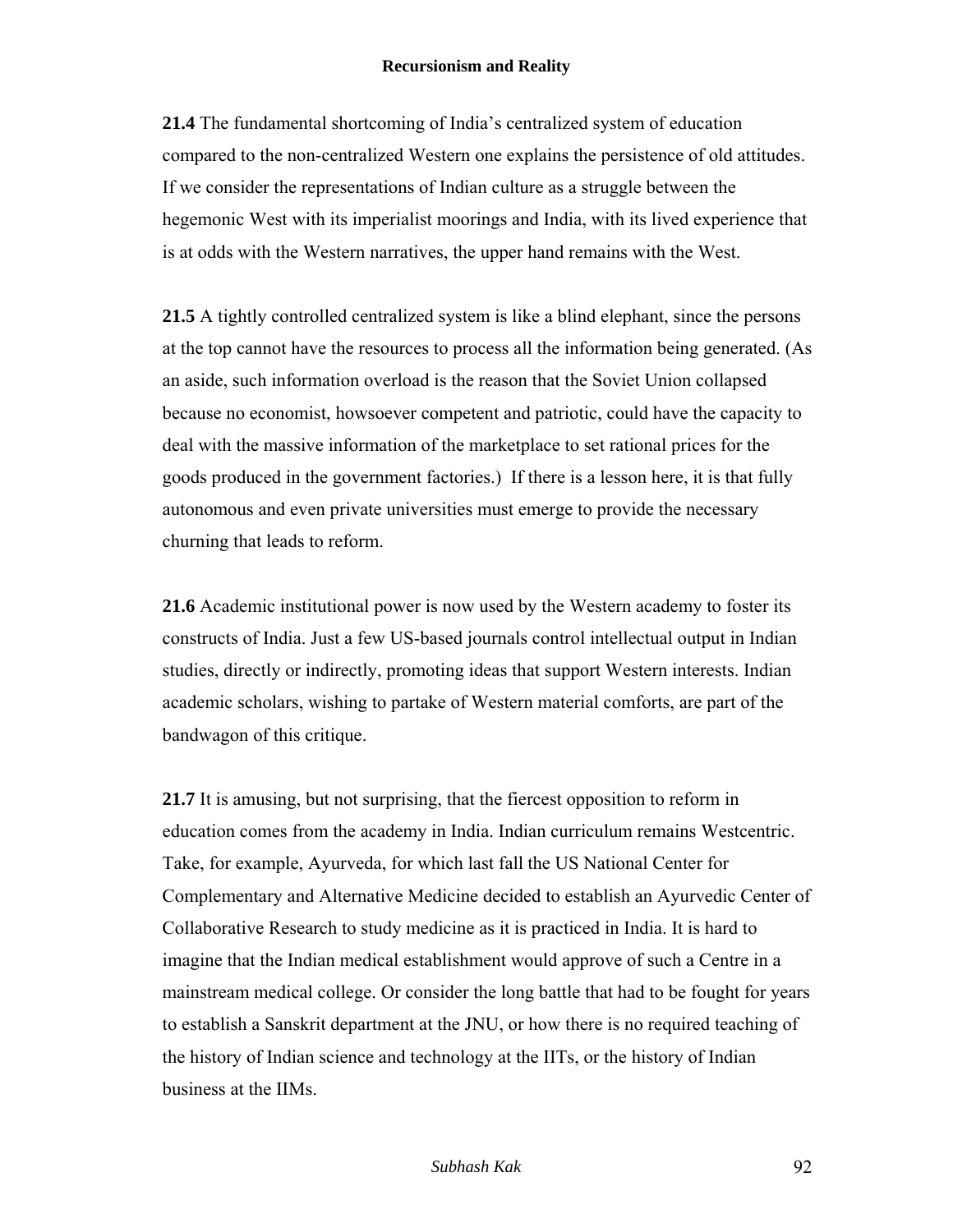In a new stage in the economy of the knowledge industry, there is now a direct recruitment by Western universities of scholars of Indian origin who have internalized Western constructs. In this sense, it may not be a loss. On the other hand, the graduate of the India university who stayed back to teach in India may not have known Indian texts in original (since he does not know Indian languages), and he may have simply adopted Western theories, but by living in India there was always the possibility of absorbing Indian culture by osmosis, perhaps from the office clerk or the barber. The Indian professor in the West will not have the opportunity for this learning of India by living it.

It is natural for cultures to be hegemonic, the process of domination being a side-effect of the economy of knowledge production and dissemination. If large cultural areas maintain their identity, there is bound to be a region of overlap and accommodation. With India's rise, its ideas are becoming increasing popular the world over. Unbridled consumerism has led to a moral crisis and, with the hollowness of the material life exposed, there is a great desire to be connected to spirituality.

For example, in the US, almost every YMCA teaches yoga, although it is a different story that some Churches are speaking of Christian yoga, without mentioning the origins of this tradition. This yearning for wisdom was expressed by Zimmer over fifty years ago when he said, "We of the Occident are about to arrive at a crossroads that was reached by the thinkers of India some seven hundred years before Christ. This is the real reason, why we become both vexed and stimulated, uneasy and yet interested, when confronted with the concepts and images of Indian wisdom."

Meanwhile, we need urgent reform in the system of school and college administration, and curriculum reform, so that classics of Indian literature, science, and the arts are integrated into the experience at school and college without loss of material on other cultures and history. This should be done with a commitment to the highest standards of scholarship, requiring the establishment of independent, autonomous institutions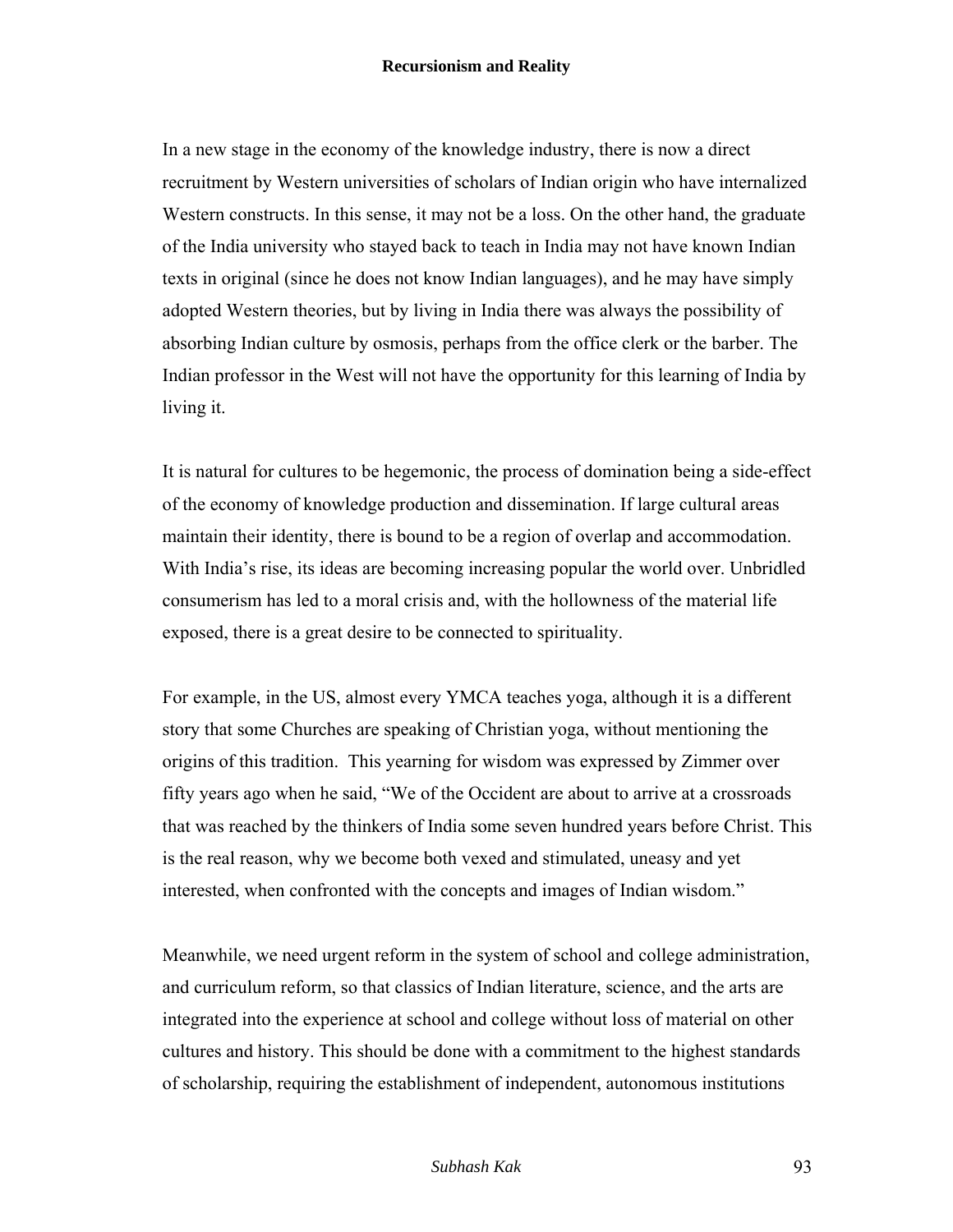that do not merely look back at the past, but see it for what it is, a living system of traditions.

It is sad that Indian traditions tend to be supported in India only after becoming popular in the West. To deal with the challenges of the future in these uncertain times, we need to be fortified by the story of our past and our culture. That strength is necessary to discover creativity and art that will be liberating.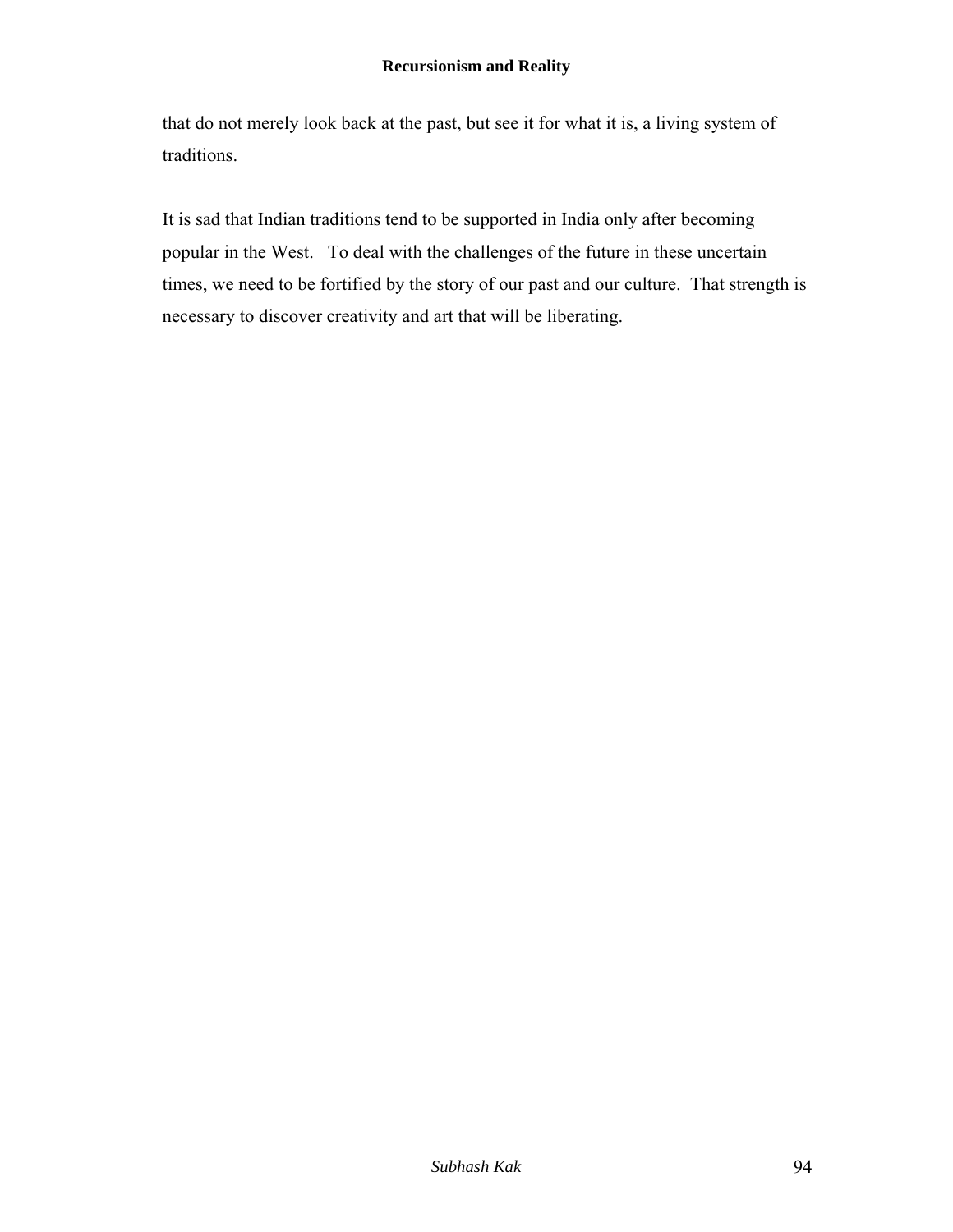# 22 Paris Burning

 **22.0** The fall of 2005 saw Paris burning for several weeks. Last time the city came this close to anarchy was in the summer of 1968. Then noisy demonstrations by anarchists and Communists almost brought the government to its knees.

What began in a ghetto suburb of Paris spread, by the eleventh night, to 300 towns across France and to Belgium and Germany. After nearly two weeks of uncontrolled mayhem, and burning of about 6,000 cars, buses, as well as schools and houses, President Chirac revived a 1955 curfew law -- originally meant to fight war in colonial Algeria -- that allowed local authorities to impose curfews and a state of emergency. But peace has not yet returned and there are new incidents of rioting and arson every night.

The rioters have no specific demands excepting to be free of French police and a rage at French society and culture. It is as if they are impelled by this famous slogan from 1968:

*On ne revendiquera rien, on ne demandera rien. On prendra, on occupera.*

We will claim nothing, we will ask for nothing. We will take, we will occupy.

**22.1** The Left has declared this as a simple consequence of high unemployment among the ghettoised youths -- the children and grandchildren of Islamic immigrants from North Africa -- in the doughnut suburbs of Paris, who face racial discrimination at the hands of employers and police. They blame the despair of the youth on economic deprivation and urban decay and the reduction of about 20 per cent in spending on social programmes. They blame the French State for failing to recognise the special needs of immigrant groups.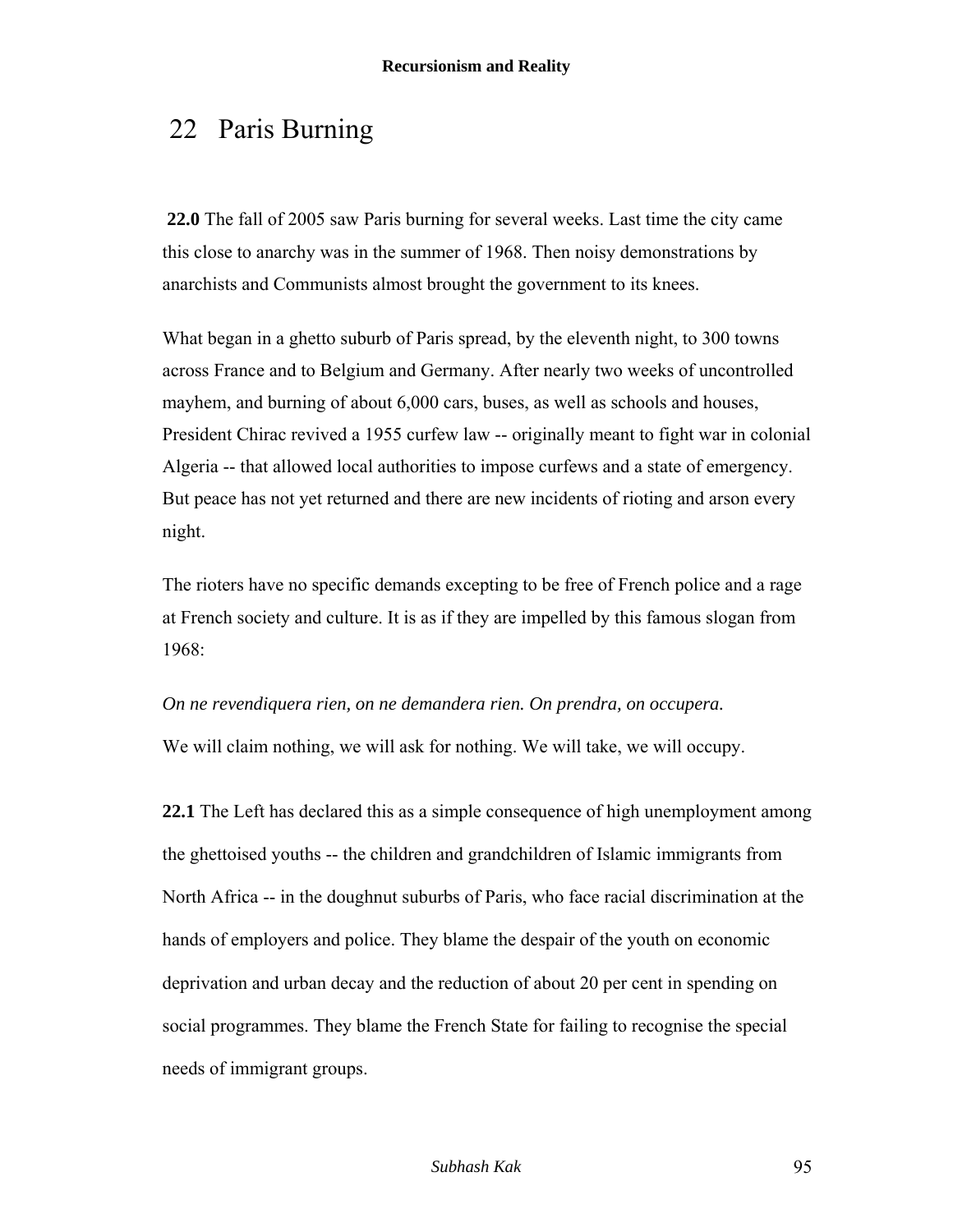It is true that there is a widening gap between rich and poor. Whereas globalisation can be an engine that lifts countries out of poverty, as is happening currently in Asia, it also disrupts life and society. The globalised market place is leading to the formation of a ruling international aristocracy that is out of touch with the poor. It becomes easy to overlook the need to invest in education and cultural resources, especially in an atmosphere of war.

The Right sees this in terms of the battle between the civilisations of the secular West and Islam, pointing out that France's situation is not unique. European nations that have a more assimilative approach to its Islamic immigrants have had similar problems. Last year, the filmmaker Theo van Gogh was ritually murdered in multicultural Netherlands. This year, there were the 7/7 London bombings, and more recently there was a riot in Birmingham, England and another one in Denmark.

If it is a clash between rival civilisations, one can almost foresee the future. The postindustrial economies of the West require increasing number of immigrant workers - mostly for menial jobs which native Europeans shun. At the same time, Europe's native populations are shrinking due to a declining birthrate which has fallen below the replenishment rate. The immigrant population will not only become a larger proportion over the next few decades, both through higher relative birth rates and further immigration, it may even become the majority in certain countries.

The European is mystified that in spite of its tradition of freedom of religious belief and expression, the immigrant groups have not assimilated into the secular fabric of its life. The reasons related to economic deprivation is not the entire story, when it is

#### *Subhash Kak* 96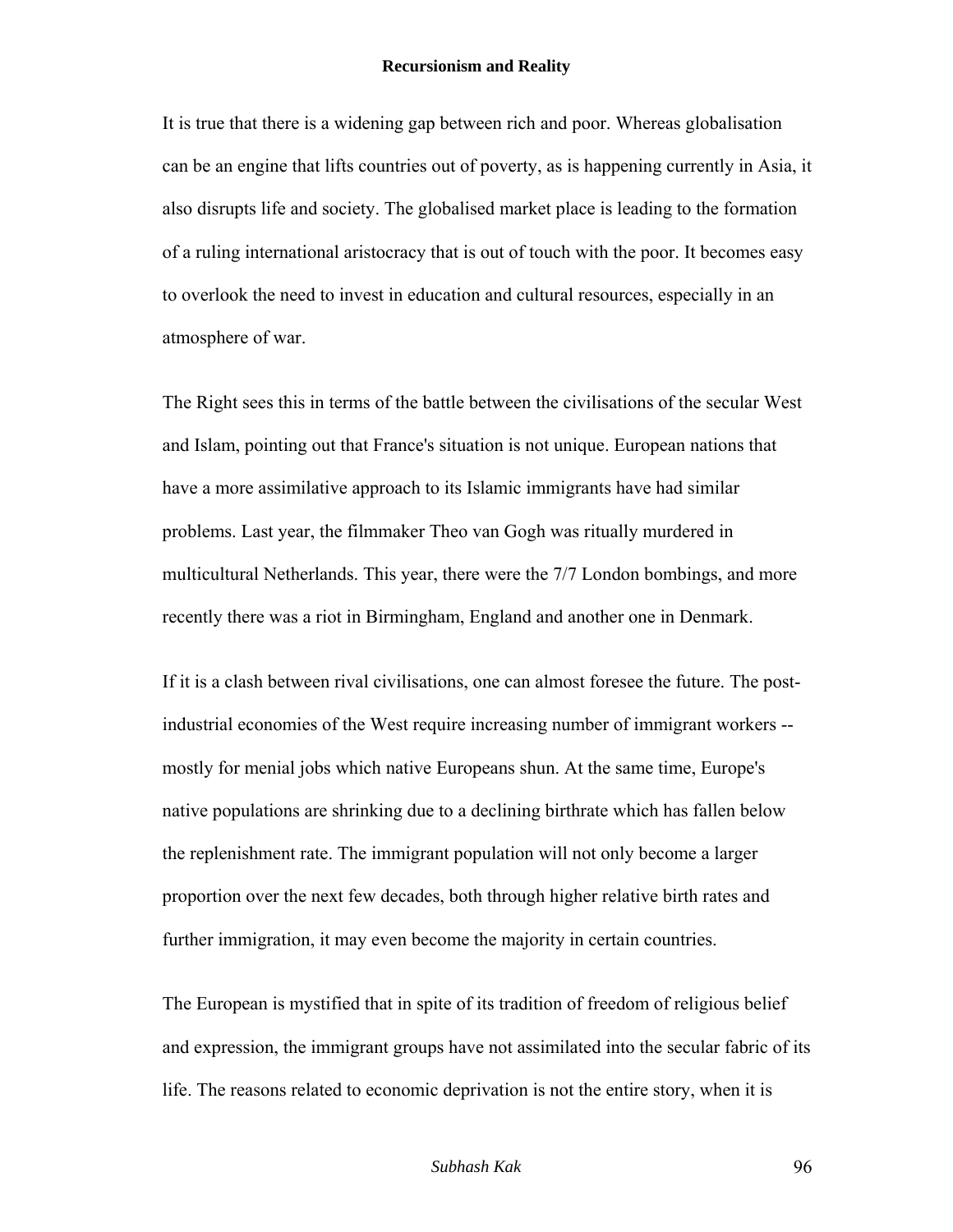noticed that many figures in the jihadist organisations come from privileged families. Also, the immigrant has agency and the native population cannot always be blamed for unemployment and poverty, as is seen from the very different experiences of the Indian and the Pakistani communities in Britain, who started from the same situation fifty years ago.

The rioters, the bombers, and the terrorists see themselves as revolutionaries. They have a critique of the West; they speak of its decadence, the breakdown of the family, and its drug and sex culture. They are able to tap to the despair that has entered into the modern life as a consequence of the mechanisation of life, and alienation from society. They claim that a solution exists in the clarity and zeal of early (Salafi) Islam.

**22.2** Irfan Husain, who is one of the most astute observers of the scene, writing in the Pakistani newspaper *Dawn* has this to say of what is driving the Islamic revolution: "Apart from wishing to restore the Caliphate, they also want to reverse the expulsion of the Muslims from Spain, as well as overthrow the rule of non-Muslims from countries where the faithful once held sway. These include India, Bosnia and Chechnya. And of course, Jews must be thrown out of Israel. They also want to see the removal of all kings, generals and sundry rulers currently running Muslim countries. It goes without saying that all other Muslim sects with the exception of a Salafi interpretation of the faith have to be destroyed. In the long term, the whole world must be converted to Islam, and Sharia must be the law governing everybody."

But they are not the only people who are speaking of a religious utopia as a cure for the ills of modern society. Mechanisation and family breakdown is also causing native

#### *Subhash Kak* 97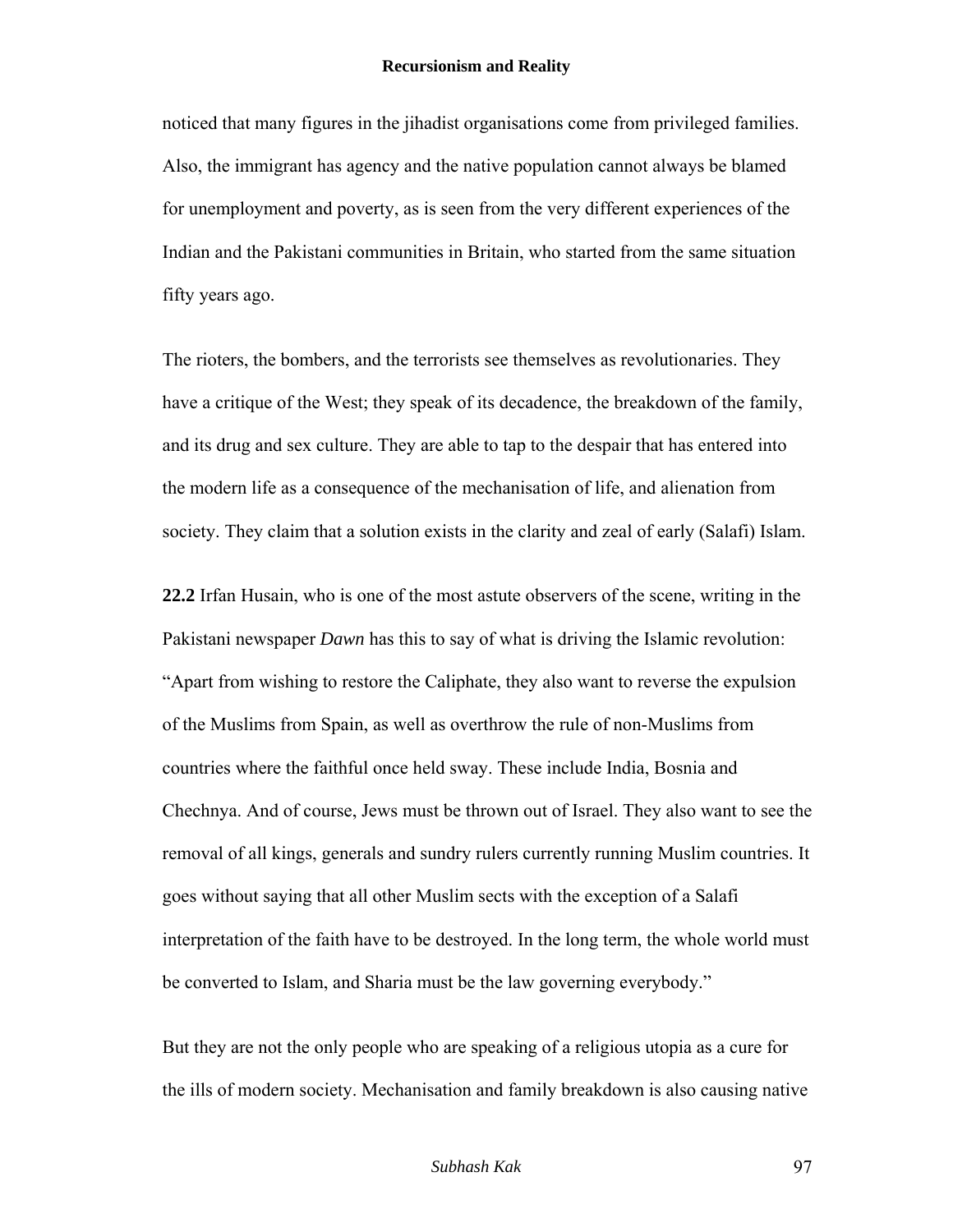Europeans and Americans to join other utopian religious communities some of which speak of an impending end of the world.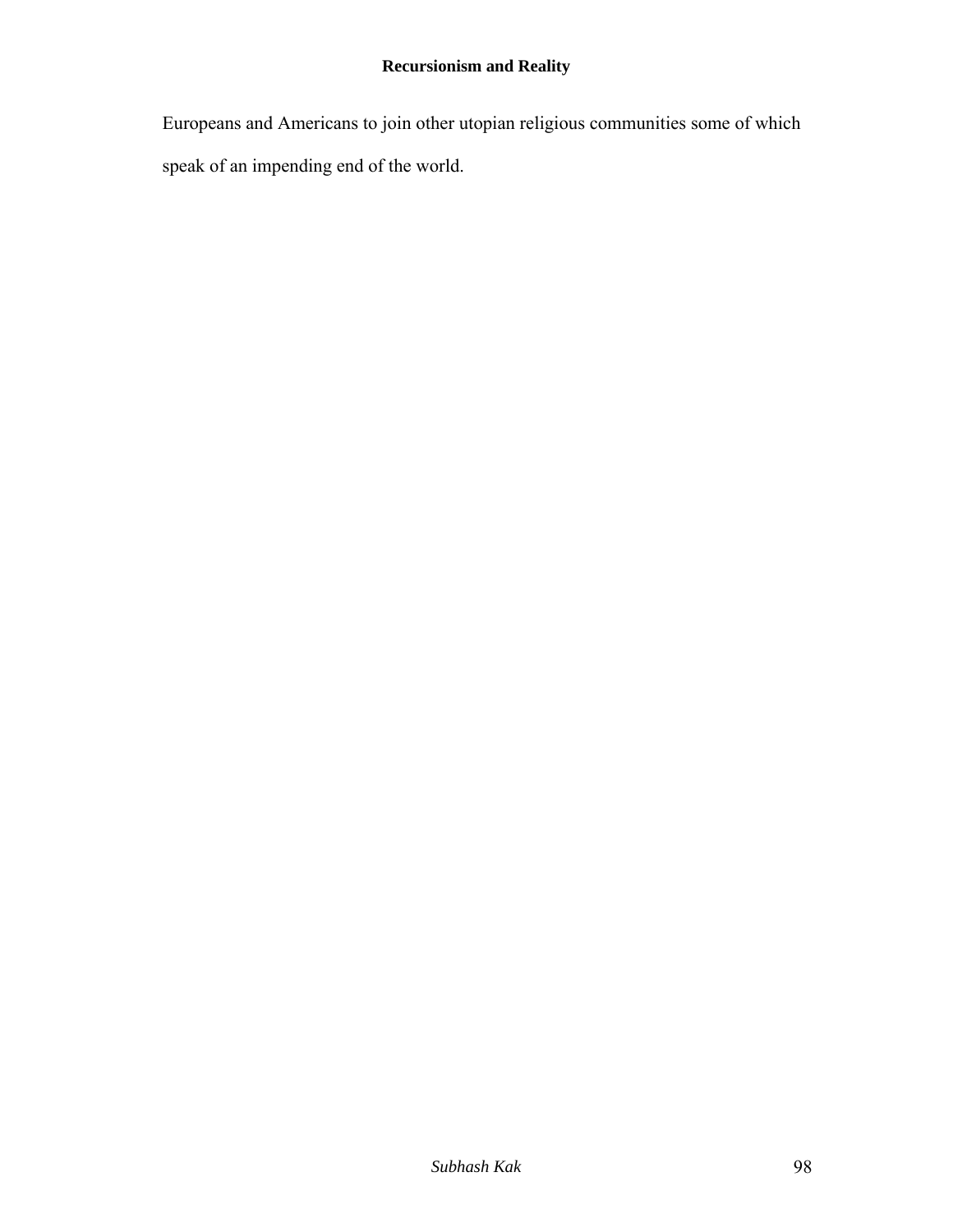# 23 Pie in the Sky

**23.0** In personal life and in society, some things that looked very important and meaningful once appear ridiculous in hindsight, providing amusement in novels and history. But if in personal life one has the excuse of the passions of youth for one's follies, in social practices high-sounding ideology makes monkeys of men.

**23.1** Foot binding in China lasted over a thousand years, even though it left women hobbled and crippled for life. The "reconstruction" of the proto-Indo-European (PIE) language was to find the nearest descendents of the master race destined to rule the world; this idea provided rationale for the brutality and inequity of colonial rule in Asia and Africa.

**23.2** In the  $19<sup>th</sup>$  century, Arthur de Gobineau, along with other philologists, argued that the languages of Europe were closest to the PIE, giving the Europeans special strength of character and spirituality. From there the special role ordained for the Anglo-Saxons in maintaining their colonies was not a big jump. British historians saw the British Empire as a historic fulfillment. The "white man's burden" was to civilize the world.

**23.3** Gobineau's influential "Essay on the Inequality of Human Races" suggested that the decline of the contemporary period was a consequence of racial corruption. He classified the races into black, yellow, and white. Only the white race, in his opinion, was capable of freedom, and conduct based on honor. He complained that the white race was failing to stay pure, and this was behind the decline in artistic and material conditions.

Trying to outdo the English and the French who had shut them out of the closed markets of their colonies, the Nazis in Germany declared that they were the master race, inhabiting a region not far from the homeland of the PIE. The intellectual underpinnings of the program to find PIE generated poisons that led to the major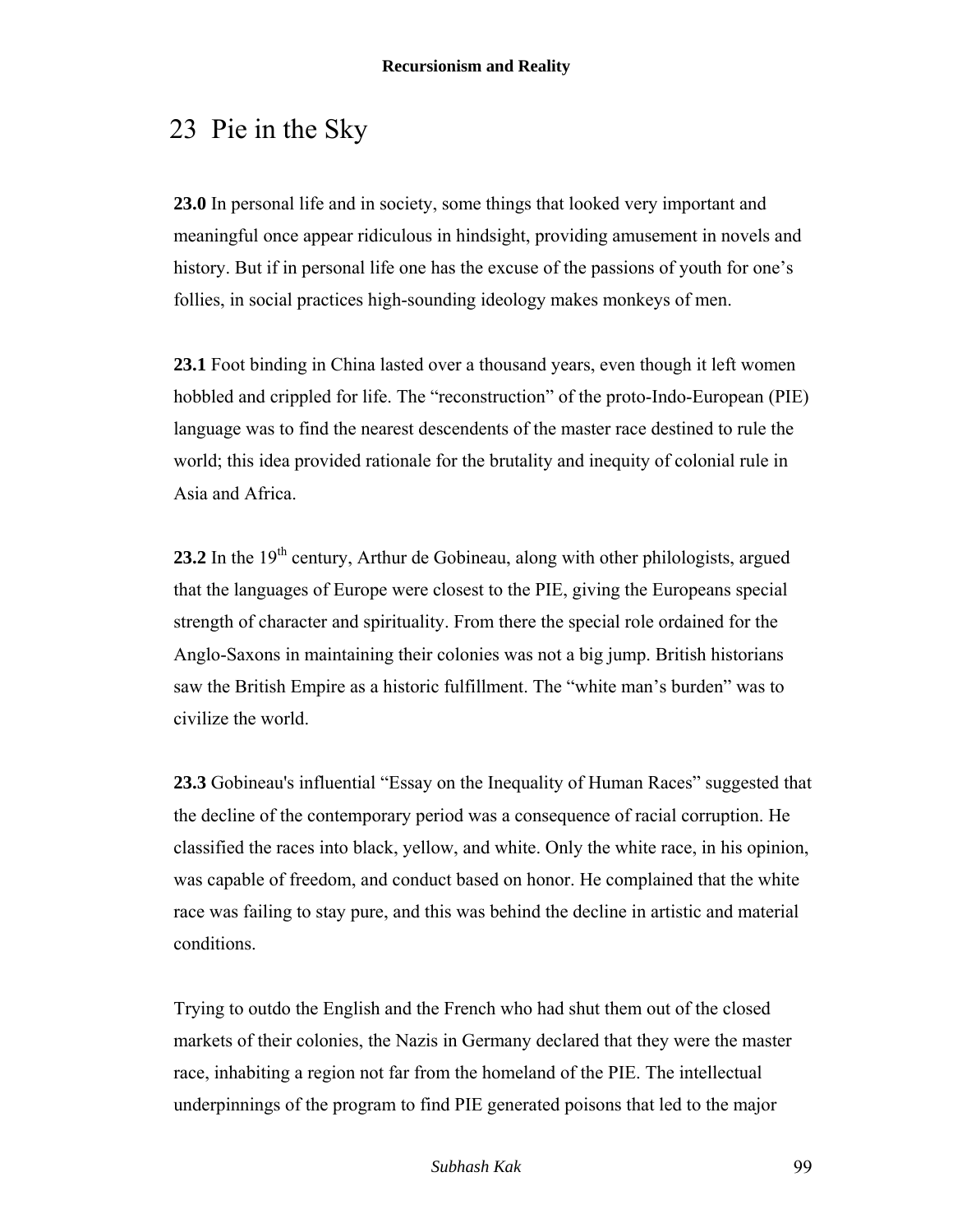conflagrations of the past two centuries. If the Chinese bound the feet of women with silk bands, the Europeans bound their mind with the gobbledygook of PIE.

## **23.4 Foot binding**

Feet were bound in China to make them into "golden lotuses" about three inches long. We hear of it first in texts over a thousand years ago in accounts of the emperor Li Yu, who ordered his favorite concubine, Fragrant Girl, to bind her feet and dance on a bejeweled, golden lotus platform. Once it became the standard for feminine beauty in the imperial court, it was copied by the lower classes.

In this process, the feet of a three or four year old were wrapped so as to bend the toes under, break the bones and force the back of the foot together. There were many different styles to foot binding. In its extreme form, the feet were bound so tightly that the woman hobbled about with difficulty, leaning on a wall or another person for support.

Although women were more or less confined to their homes (these were generally upper class women, since farmer women still had to work in the fields); it was believed that bound feet promoted health and fertility. Chinese men came to consider women with bound feet to be more desirable -- modest and wanton at the same time.

But it wasn't just housewives or ignorant men who were responsible for the continuation of this custom. The famed  $12<sup>th</sup>$  century scholar Zhu Xi, whose works constitute the texts of Neo-Confucianism that was to dominate Chinese thought for six centuries, was a strong advocate of foot binding.

Mothers made sure that the custom continued, because without it a girl had only limited prospects of marriage. Foot binding conferred status on the girl's natal family and the family into which she was chosen by her prospective mother-in-law for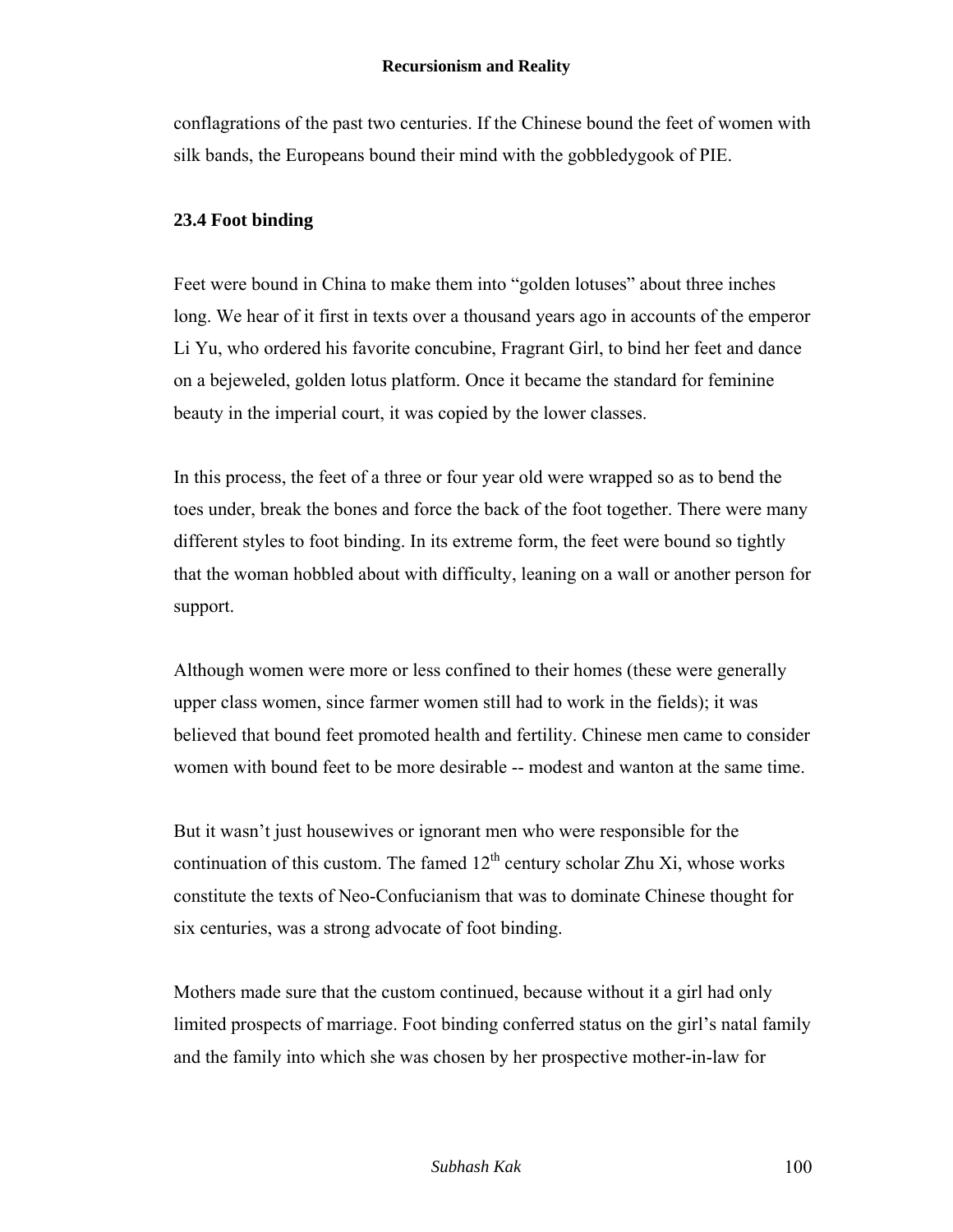marriage. Foot binding joined the memories of mothers and daughters in shared pain that was their fate for the greater good of society.

The custom was outlawed in 1911. My Chinese colleague who grew up in the 50s remembers that his grandmother had had her feet bound. Foot binding must not be seen as a unique aberration. Even now high heels and cosmetic surgery (such as breast enhancement) cause equally serious injury. Other customs that have been followed for centuries without questioning include male and female circumcision. In the West, piercing of body parts and self-mutilation has lately become popular in certain groups.

**23.5** In the Paduang hill-tribe in Thailand, women wear brass rings (in a continuous coil that can weigh up to twenty kilograms) to elongate the neck, earning the name of "giraffe women". Paduang girls start wearing rings from the age of six, adding one or two more coil-turns yearly, until the age of sixteen.

Once fastened, the rings are to be worn for life, since their removal could cause the collapse or fracture of the neck. In the past, the ring removal was a punishment for adultery. Such a woman was condemned to spend the rest of her life holding her head with both hands or lying down.

### **23.6 Proto-Indo-European (PIE)**

Foot binding was the consequence of a certain aesthetic sense, but it mutilated the feet. In a similar manner, the idea of the Proto-Indo-European language was born of another standard of beauty, and it has caused injury to the minds of those who embraced it. But whereas foot binding lasted just over a millennium, PIE's heyday has been a mere 150 years, from 1800 to about 1950.

**23.7** I am not suggesting that the idea of language families is not sound. But the idea that one can construct an *original* language out of which historically attested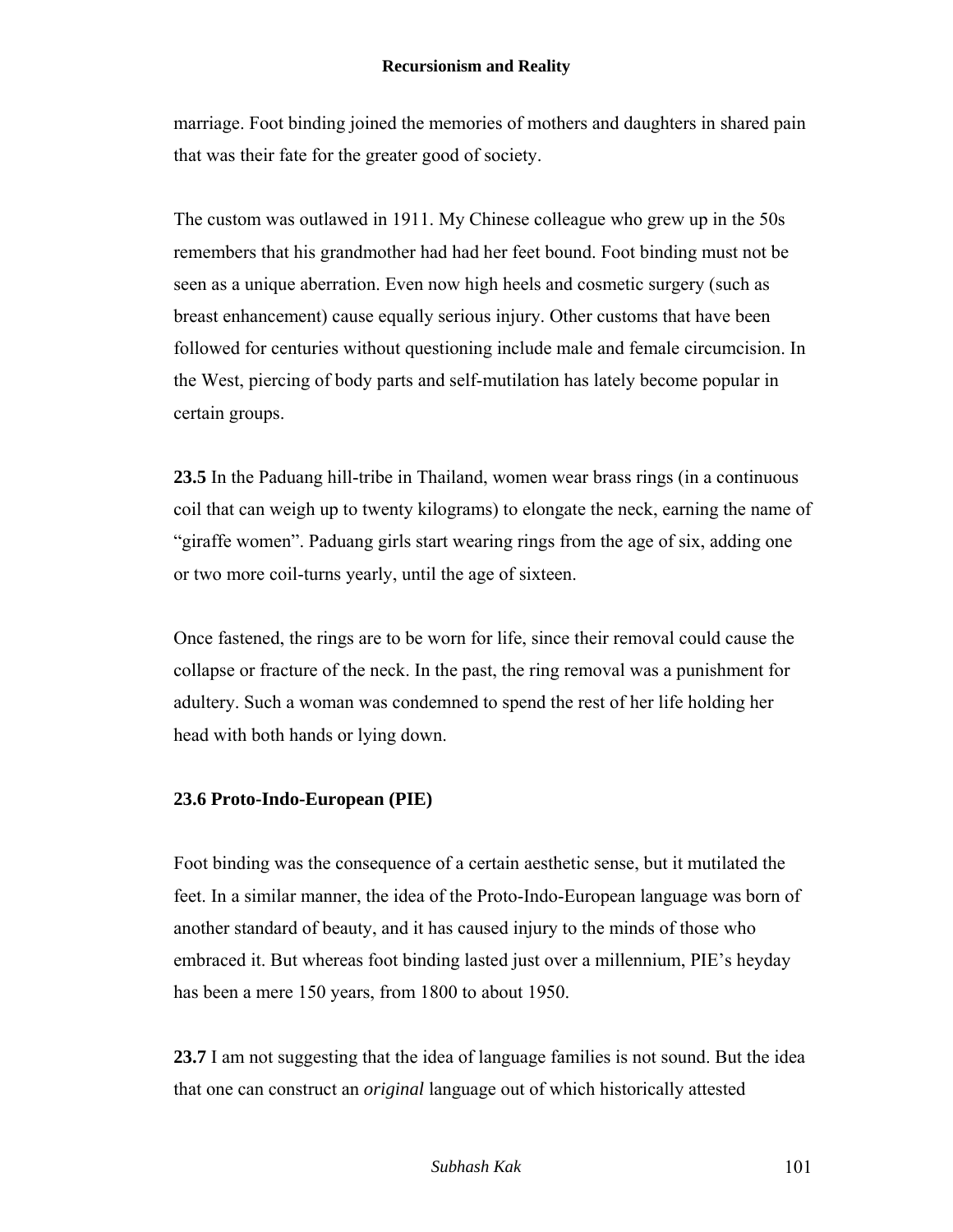languages sprang, although attractive, is not practical, given the paucity of evidence. Even more importantly, the certitude with which the reconstruction was presented had the most unfortunate consequences for racist and colonial impulses.

**23.8** Science at the first level consists of classification of things as they exist; but at a deeper level it deals with their evolution with time. At this latter level, philology provides no reliable clues. PIE is based on analogies and models from the hard sciences that do not apply to language. Its appeal to genetics in that languages evolved from single parents is plain wrong. Scientific study of genetics (a field that arose after the naïve genetic notions of philology had become frozen) tells us that diversity arises out of the complex relationship between the genes of a large host population and not from a family of uniform characteristics.

**23.9** The Biblical notion of an original language of the Garden of Eden was behind the search for the parent language. The assumption was that just a few thousand years ago there were very few languages spoken and out of these few emerged the multiplicity of the languages of the historical period.

**23.10** In reality, the diversity of the languages around 4000 or 5000 BC, the period when the PIE speakers are supposed to have lived in their homeland, is likely to have been much greater than the subsequent period, just as was seen in America when the Europeans arrived there. The extinction of languages occurred due to the advent of technology in the Neolithic age and thereafter, and to increasing political integration.

**23.11** Selective use of words of the supposed common vocabulary of the Indo-European languages is another problem with the method used to find the homeland of PIE. It has been suggested that since there are common words for many bloodrelatives, and not the same number for in-laws, therefore in the original society the relationship with the in-laws was not close. Going by this method, the people in the homeland knew butter but not milk, snow and feet but not rain and hands.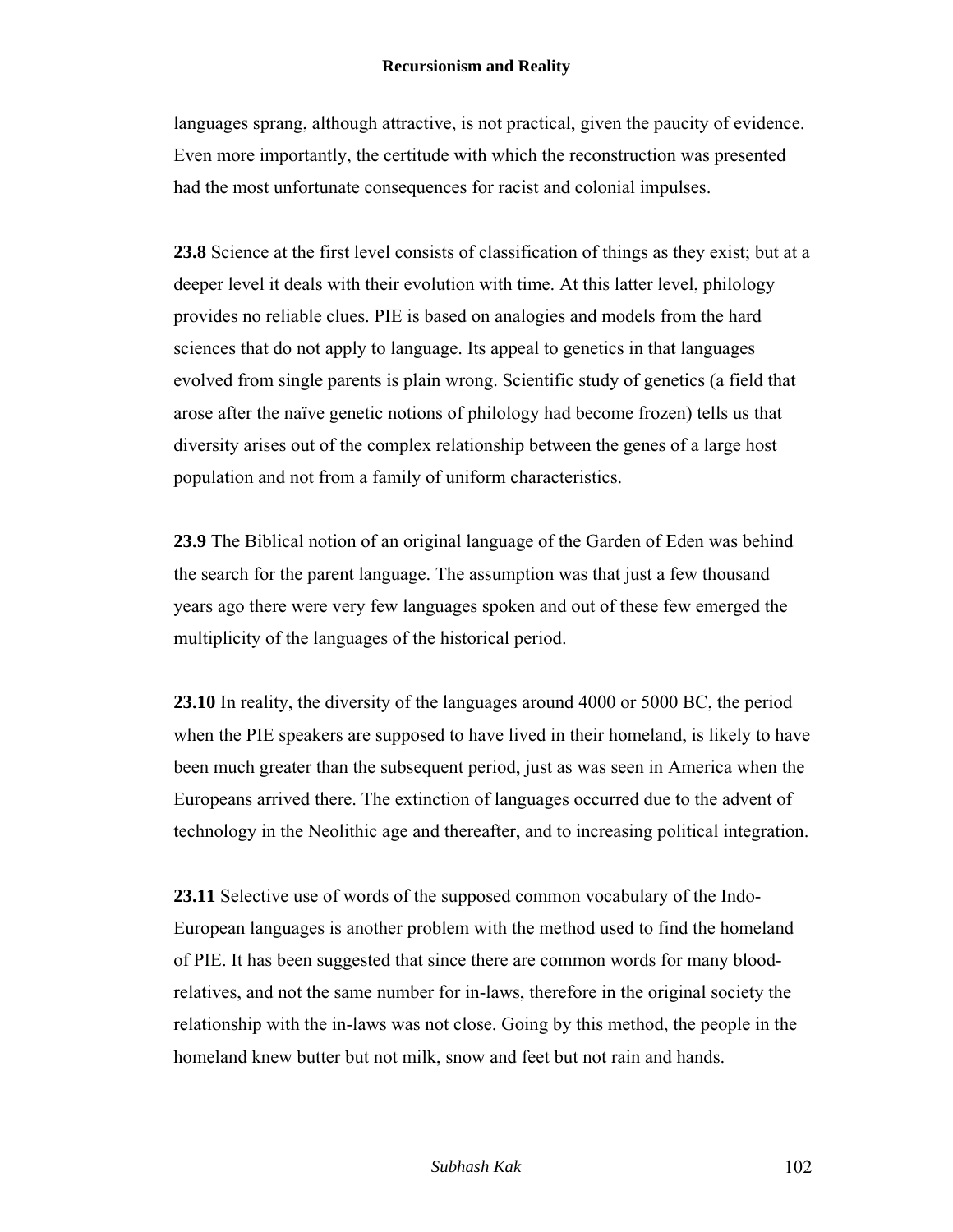**23.12** The distinguished linguist Karl Uitti had this to say of the scientific pretensions of philology: "The biological and medical metaphors employed by historical grammarians are legion and have come to sound ludicrous. Gilliéron, for one, spoke of *verbal pathology* and *therapeutics*; others, we noted, saw relationships between languages in terms of *family trees*, and so on. More or less regular phonetic change over time (e.g., stressed Vulgar Latin *-A-*> French *-e-,* as in *PATREM*>*père*) was labeled *sound law* by the neogrammarians, who claimed that *phonetic laws* are *exceptionless laws of nature*. Race also entered the picture. An English-language grammar of Swahili published during the 1880s speaks of the correlation between *negroid* mouth configurations and the sounds of that language."

**23.13** This is not all. A certain chronology was assigned to the oral texts (as in the case of Sanskrit), and then certain changes were postulated that agreed with the assumed model. These changes were now taken as the proof that the model was correct. This reasoning is circular, somewhat like a fisherman using a net of a certain cross-wire size and then arriving at the inference that the lake has no fish below that size.

**23.14** In the PIE system meanings are assigned to old words to fit in with the theory. For example it is claimed that "birch" and "beech" were known and therefore the original homeland had a certain climate. But we do not know the original meaning of these terms. In fact, in Greek cognate of "birch" means the oak! Likewise, we do not know whether *ashva* meant horse in the earliest Sanskrit hymns.

In a recent paper, Nicholas Kazanas has opened many questions regarding the assumptions underlying PIE. For example, he argues that the three-grade ablaut (=vowel gradation) in Sanskrit is more convincing than the five-grade one proposed for PIE. He also argues that the retroflex/cerebral consonants in Sanskrit may have been a part of other languages in the family as well.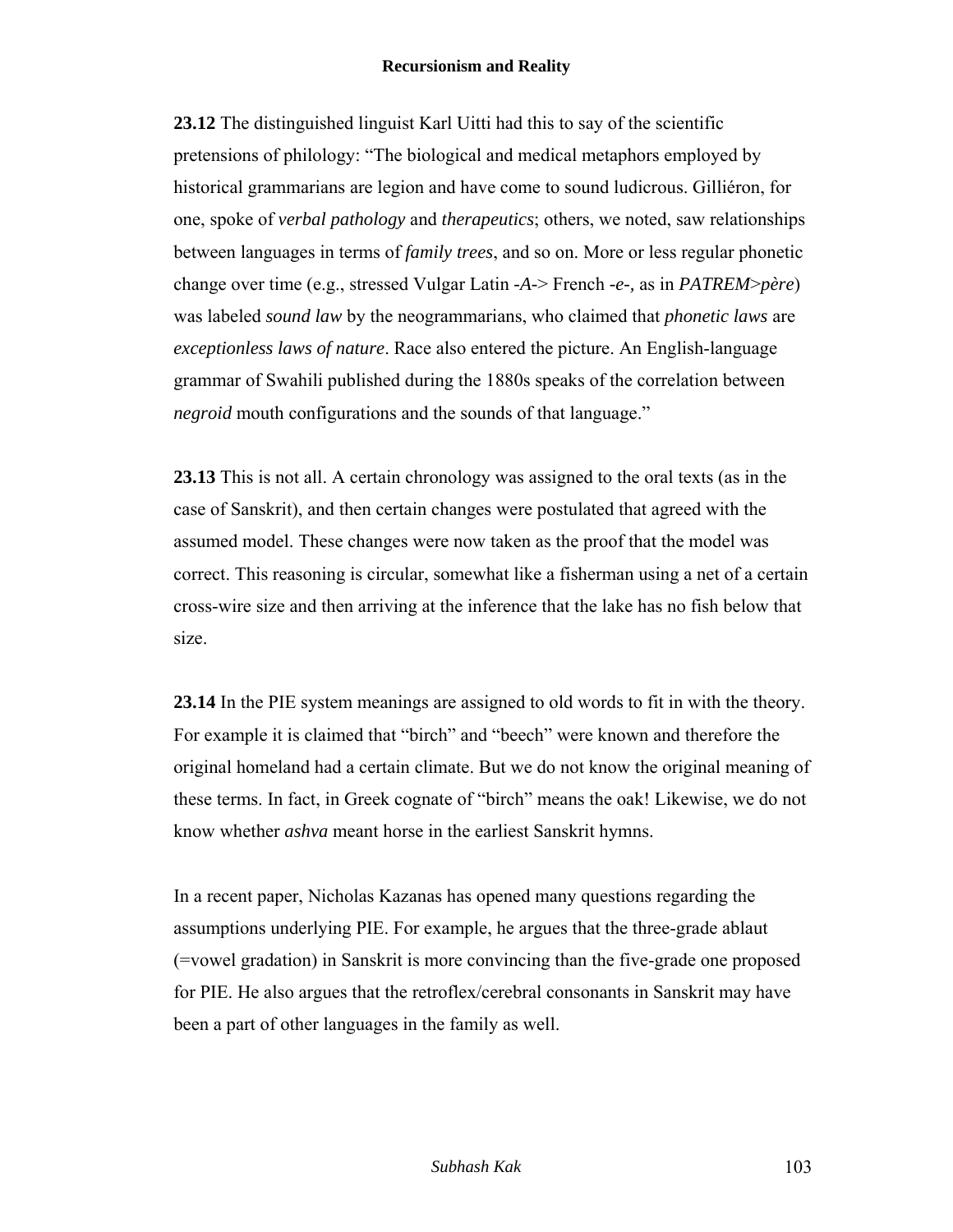The leaders of the academy voted against PIE years ago by withdrawing support for research in it, and informed students are aware of the sordid history of the discipline. Comparative study of language is useful, but it is time to move on past the raceinspired notions of PIE founded on circular reasoning.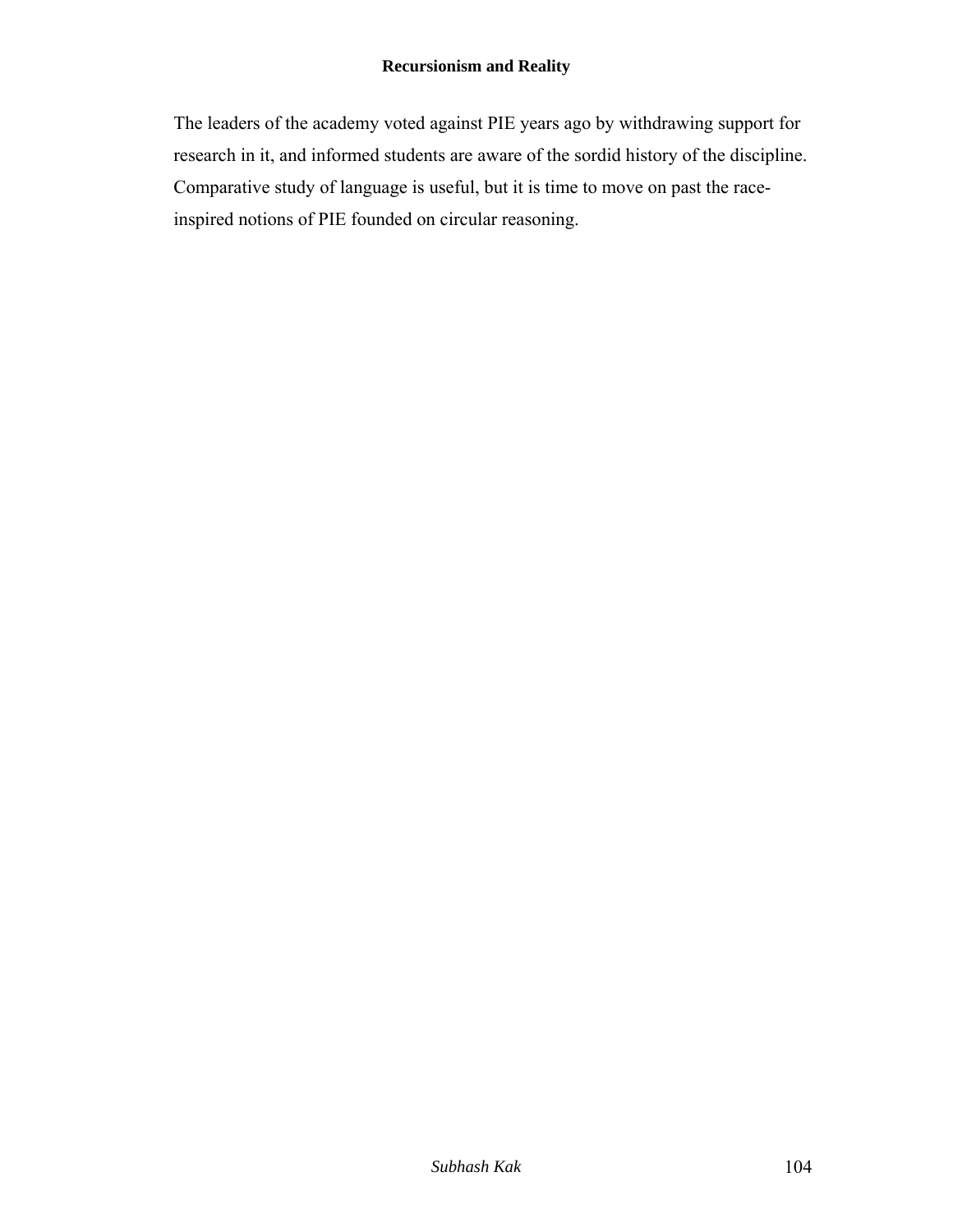# 24 Non-Western Cosmology

## **24.0**

Cosmology, as the examination of the universe in its totality, variously uses the lenses of physics, religious mythology, and esoteric science. In general, it deals with homologous correspondences, expressed either numerically or structurally, among various realms of the cosmos, such as the physical universe, the human body, and the political order. Religious cosmology directly deals with questions of creation (cosmogony) and destruction (eschatology); esoteric cosmology, on the other hand, uses logical argument to model the experiential and psychological reality of the individual.

Pre-modern cosmology is scientific to the extent that it is correlative, since it concerns itself with the correspondences between the inner and the outer worlds. Correlative thinking may take diverse forms, such as totemism, allegory, and analogical inference. It includes simple homologies, such as that between the organs of the human body, the seasons of the year, and the number of elements in nature, to systems of much numerical and structural complexity. Biological creation is one of the primary models in the development of the correlations and, therefore, most cosmologies include binary opposites, birth and decay, transgression and punishment.

In the last few decades it has become generally accepted that the geography of the myth is not only terrestrial, it is also celestial. Many myths have a basis related to planetary movements or the precession of the seasons. Some cosmological myths may even have a common origin since the old world had trade links, and the Vedic Mitannis ruled in West Asia for centuries in the second millennium BC. The Polynesians must have been aware of the cosmological ideas in Southeast Asia from where they set forth, and it has been suggested that they may even have carried ideas to the New World centuries before Columbus.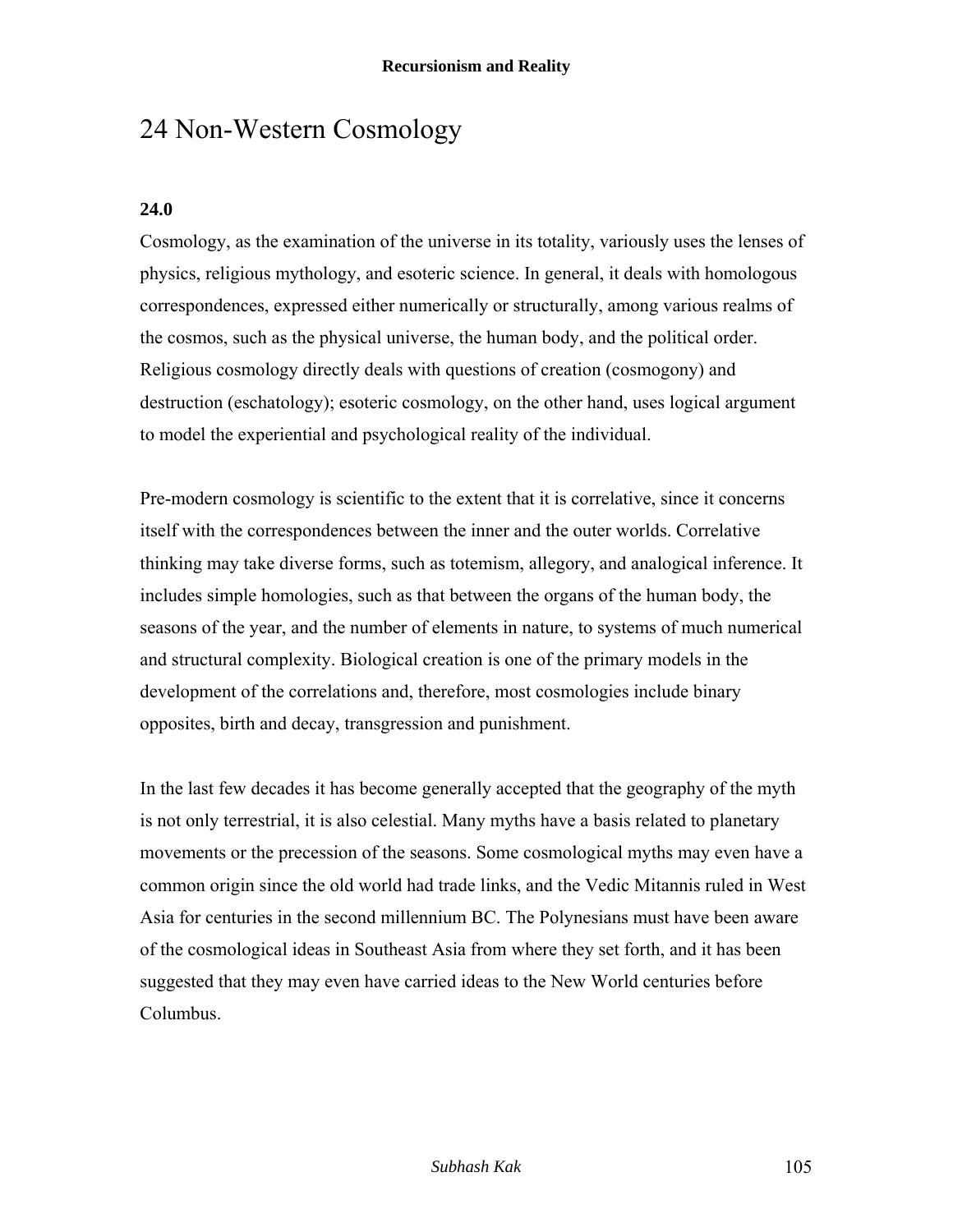Change and decay in the outer is correlated with parallel processes within by postulating linkages between the outer and the inner worlds. The frame of time changing owing to precession is seen as a consequence of an ongoing struggle between the gods and the titans.

Although the Sun and the Moon are the two great luminaries in the sky, the ancient mythologies gave much more prominence the planets, apparently because of their slower motions which could be discovered only by a careful study of the night sky. Jupiter, bright in the sky, was the great god of the cosmos, because of its sufficiently slow period of 12 years, whereas Saturn with its cycle of 30 years could only be the previous great god, who had now been deposed. Mars and Venus were taken in opposition to be the gods of war and love, and Mercury, whose circuit is often hidden behind the Sun, was the god of wisdom.

### **24.1 Precession of the seasons**

The earth precesses with respect to the zodiacal constellations. The vernal equinox was in Taurus (Bull) 6,000 years ago, Aries (Ram) 4,000 years ago, and Pisces 2,000 years ago; it has now entered Aquarius. It is significant that the Vedic god Indra is called Bull in some hymns of the Rig Veda and Ram in others, indicating that the antiquity of the hymns may be correlated with these early epochs. The change of the frame of time is also connected to different world ages.



Vernal equinox in 2000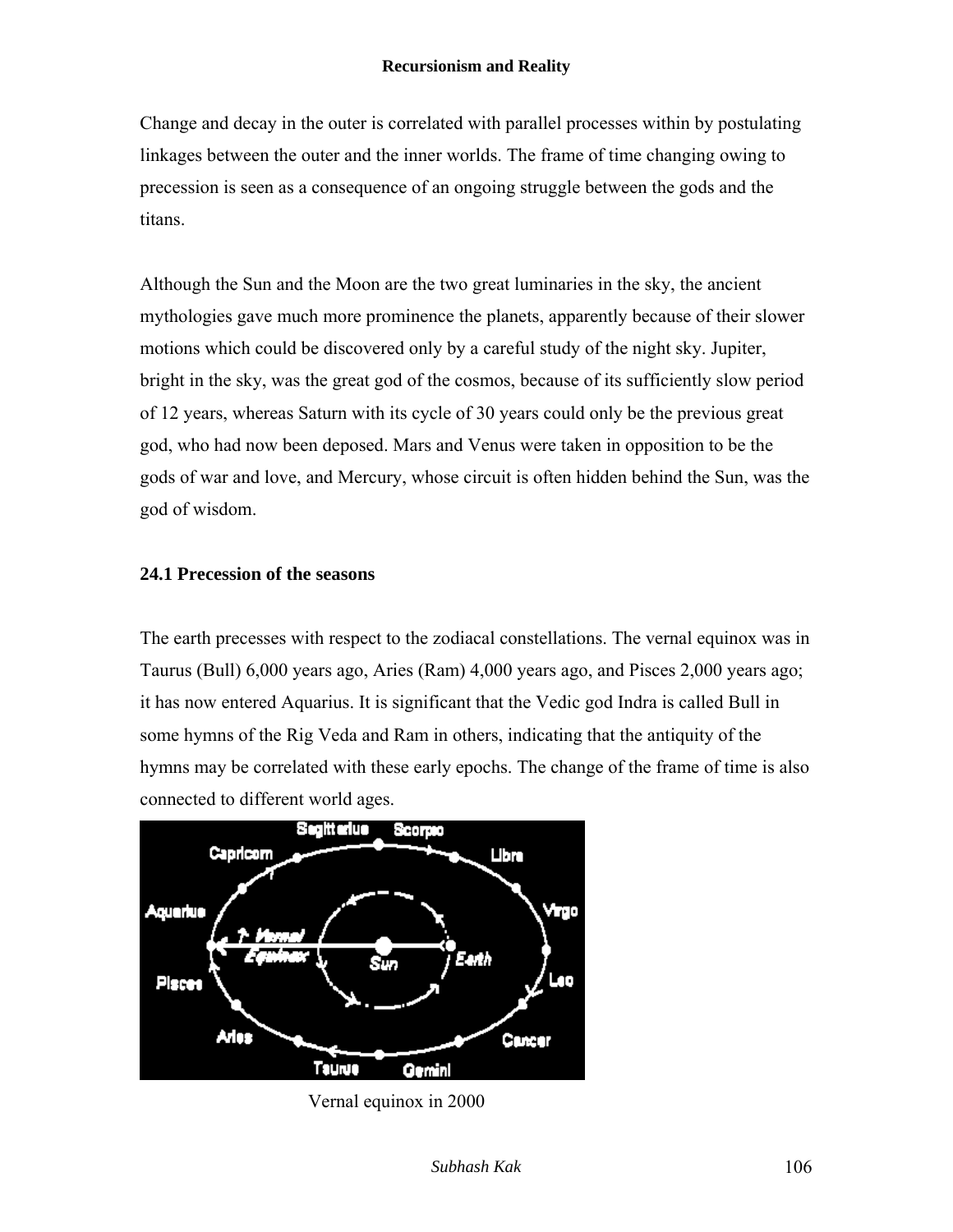### **24.2 Structure in ancient cosmology**

Although the general structure of the cosmologies may be similar, there are important differences of detail that make it interesting and rewarding to look at specific non-Western cosmologies. In part, this is due to the difference in the source material that is available to us. We have ancient texts only from the Mesopotamian, Egyptian, India, Chinese, and Mayan civilizations; for others, such as Polynesian or Australian, we have to reconstruct the cosmology from other kinds of data, such as remembered epics, sacred architecture, folk stories, and ethnographic evidence.

To understand pre-modern narratives, it is essential to go beyond surface stories; since native informants may be projecting their own esoteric knowledge into the categories of what they assume is the cosmological system of the ethnographer. But even in the case of texts, such as the Indian *Vedas*, the Egyptian *Book of the Dead* or the Mesopotamian epic *Gilgamesh*, there are two ways to read them: as surface story related to terrestrial events or as narrative that codes cosmological knowledge. Beyond the idea of correspondences between terrestrial and cosmic processes is the more subtle and esoteric linkages of these two with the individual's inner world.

The general structure is tripartite, represented by divinities belonging to the realms of sky, air, and earth, together with the goddess that symbolizes the power of regeneration in nature. In addition, there is a pair of gods, seen variously as one representing the moral law (a sky god) and another representing earthly power, or one ruling over life and another over the underworld.

The cosmology is represented by stories populated with a profusion of gods and goddesses with complicated relationship amongst them. The complexity is enhanced by the fact that the god assigned a particular function may have different names in different localities. But the ancients themselves were generally aware that the difference in names did not imply true difference. For example, Herodotus in his *Histories* (c. 450 BC) argues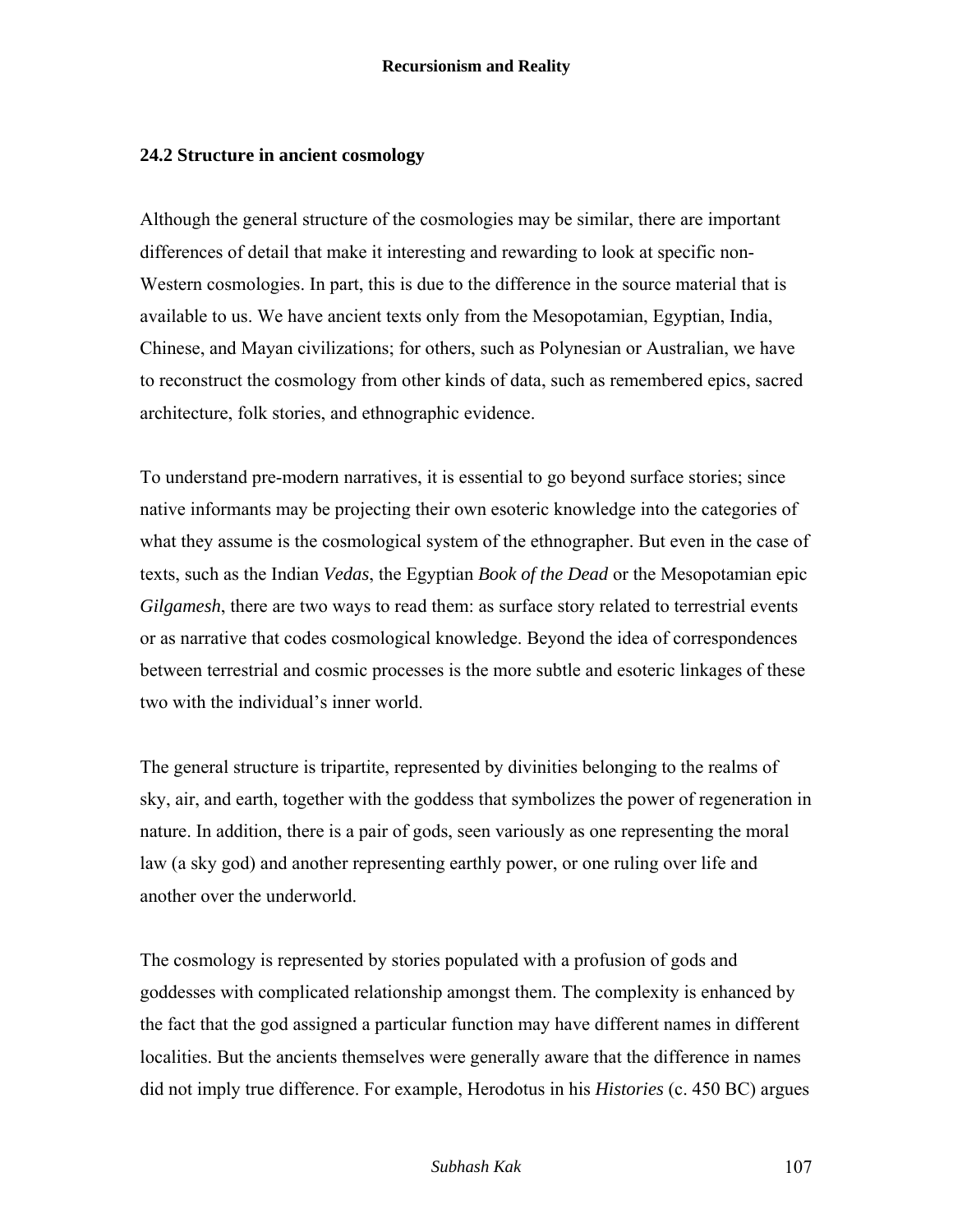for a correspondence between most Greek and Egyptian deities; he also sees the principal Arabian divinities Orotalt and Alilalt correspond to the Greek Dionysus and Aphrodite. Likewise, historians accompanying Alexander in his campaign to India concluded that the Indian Shiva and Krishna (an avatar of Vishnu) were identical respectively to their own Dionysus and Apollo.

To the extent that esoteric cosmology, mirroring mutually the sacred and the secular realms, was a part of many ancient cultures, wars between cities or pestilence and disease were seen to parallel conflict between divinities in the heaven and within one's heart. This prompted observation of the motions of the stars and the planets; it also lead to the development of astrology. Sacred buildings that included altars and temples represented general elements of the cosmology, with further details expressed in iconography and the ritual.

Each culture has its own cosmology and, therefore, the sweep of non-Western cosmology is enormous. The cosmos is viewed in some as finite and in others as infinite. Within a culture itself, the understanding is not uniform. But when we speak of the cosmology of a culture, we mean the understanding of those who have inside knowledge of the tradition. Sometimes this inside knowledge is found to be different from the reconstructions done by literary scholars, historians of science, and anthropologists. We will describe non-Western cosmologies from Asia (Mesopotamia, India, and China), Africa (Egypt), Americas (Maya), and Oceania (Polynesia).

## **24.3 Mesopotamian Cosmology**

In Mesopotamia, the cosmos was viewed as a hollow space. Each city had its own deity, together with a temple, built on a high platform, which was the centre of the commercial and cultural life of the surrounding area. The main temples to different gods and goddesses were located in different cities, thus describing the whole region in a sacred geography. There were different gods for the earth, atmosphere, and the heavens, and for the Sumerians, the gods were called the Anunaki  $(Anu = \text{skygod}, na = \text{and}, ki = \text{earth})$ .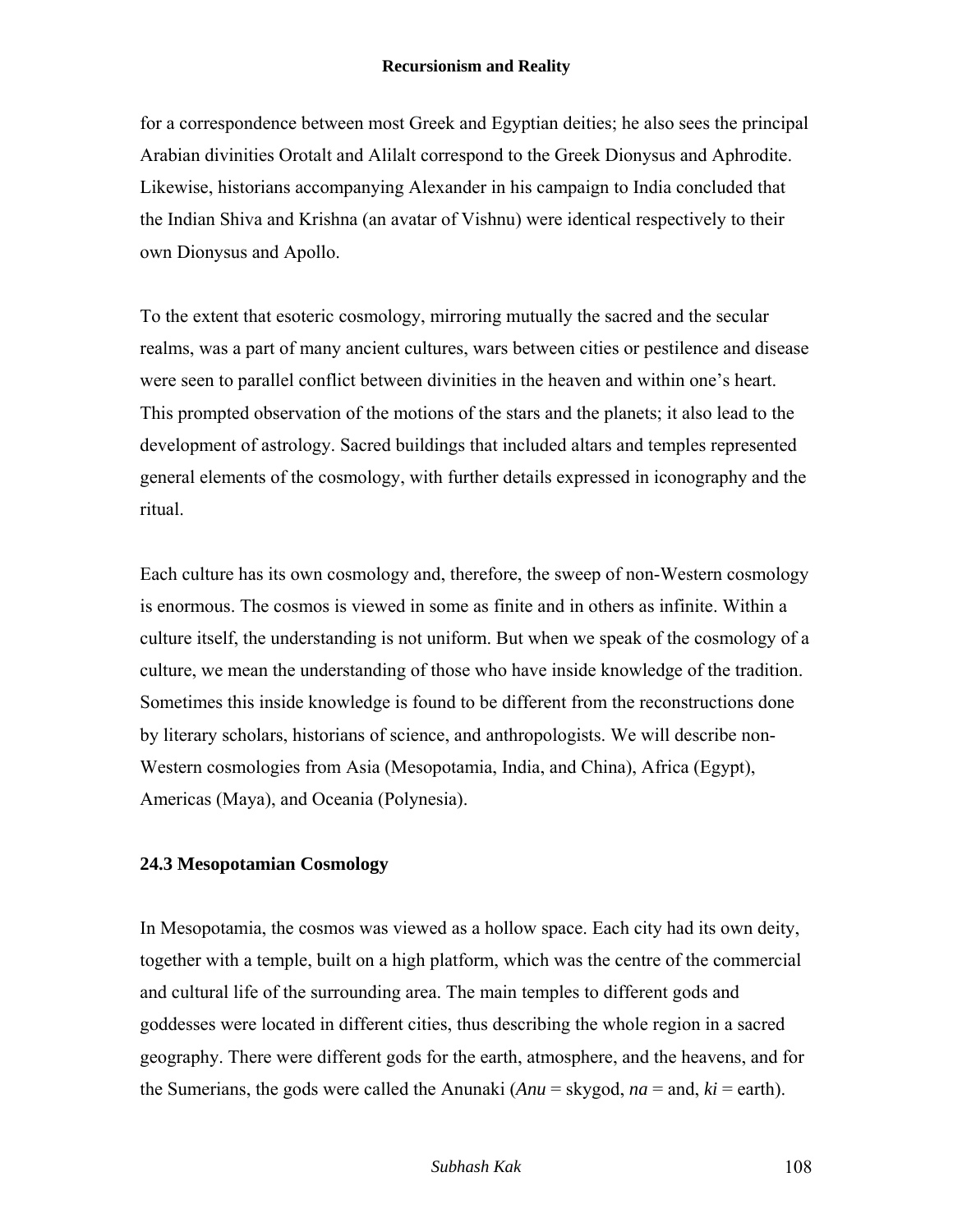The Earth was seen as a flat disk surrounded by a hollow space, which was enclosed by a covering made of tin. The atmosphere, between earth and heaven, was made of air, which was called *lil*. The moon, sun, stars, and planets were also made of *lil*, but they were also luminescent. Surrounding the universe was the primeval sea.

The four most important deities were Anu (skygod, heavens), Enlil (wind), Enki (water), and Ninhursag (earth). Anu, the god of the heaven, gave rise to Enlil who became "king of the gods." His plans were further carried out by Enki, and Ninhursag was the mother of all living beings. Another list of major gods counted seven, which added Nanna (Moon), Utu (Sun), and Inanna (Venus) to the previous four. There was a longer list of 50 gods. The Akkadian equivalents for Utu and Inanna were Shamash and Ishtar.

The netherworld was the abode of the dead, and it was ruled by Nergal, the god of war and pestilence, and his wife Ereshkigal (*eresh* = under, *ki* = earth, *gal* = great), the goddess of the land of the dead. Originally, Nergal was called Gugalanna, the great Bull of Heaven, (from *gu* = bull, *gal* = great, *anu* = heaven). In late Babylonian literature, he is equated to the planet Mars.

Mesopotamian cosmology was a system of binary opposites of male and female. The universe first appeared out of Nammu, the primeval sea, which separated Tiamat, the mother goddess, and Apsu, the underground freshwater ocean. In turn arose Lahamu, the "the hairy ones," who gave birth to Anshar (sky pivot or axle) and Kishar (earth pivot or axle), the celestial poles, who became the parents to Anu and Ki.

Babylonians believed in a six-level universe with three heavens and three earths: two heavens above the sky, the heaven of the stars, the earth, the underground of the Apsu, and the underworld of the dead. The Earth was created by the god Marduk (Jupiter) as a raft floating on the Apsu. The gods were divided into two pantheons, one occupying the heavens and the other in the underworld.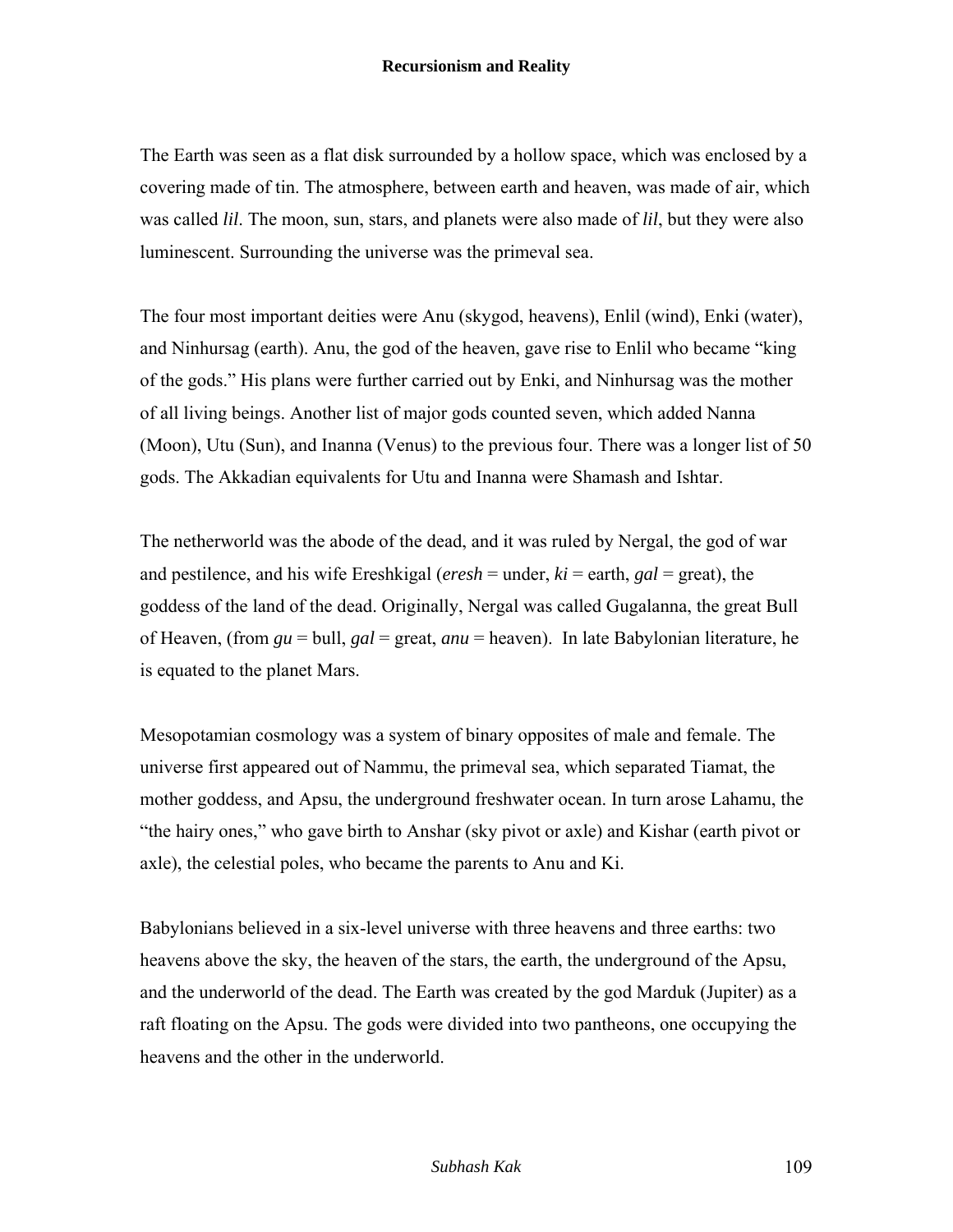*The Epic of Gilgamesh*, whose story dates to about 2000 BC although the clay tablets in which the fullest story is given date to the  $7<sup>th</sup>$  century BC, presents many essential elements of the Mesopotamian cosmology. The story is about the adventures of Gilgamesh, the king of Uruk who is two-thirds god and one-third human, and his friend, Enkidu.

Enkidu, a wild man roaming with the beasts, is a menace to the herders. When Gilgamesh first hears of the troubles caused by him, he recommends that he be seduced by the harlot, Shamhat, of the temple of Ishtar. The animals now avoid Enkidu and he is forced to become a watchman, and the herders can lie in piece.

Soon Enkidu tires of his life and he challenges Gilgamesh. The fight for a long time, but eventually Gilgamesh gains the upper hand. Enkidu now praises Gilgamesh, and both swear to eternal friendship. As friends they set out to fight Humbaba, the guardian of the Cedar Forest, and kill him with help from Shamash, the sun.

Gilgamesh rejects the sexual advances of Anu's daugher, the goddess Ishtar, who asks her father to send the Bull of Heaven in revenge. But Gilgamesh and Enkidu kill the bull. The gods, wanting to punish one of the two for this act, pick Enkidu who becomes ill and dies. Gilgamesh laments for his dead friend and builds monuments in his name.

Gilgamesh, in grief, loses interest in his kingdom and, seeking eternal life, he sets out to find Utnapishtim and his wife, who had survived the Flood and been granted eternal life. After a long and dangerous journey, he meets Utnapishtim, who gives him two tasks, which when completed would make him immortal. Gilgamesh just misses completing the tasks, and returns to Uruk, sorrowing, knowing that he will have to die.

The slaying of the bull by the hero Gilgamesh was the mark of the shifting of the vernal equinox away from Taurus that had occurred before Gilgamesh's time but assigned to him for his glory; his own death was prefigured in the soon to occur passage of the equinox to Aries.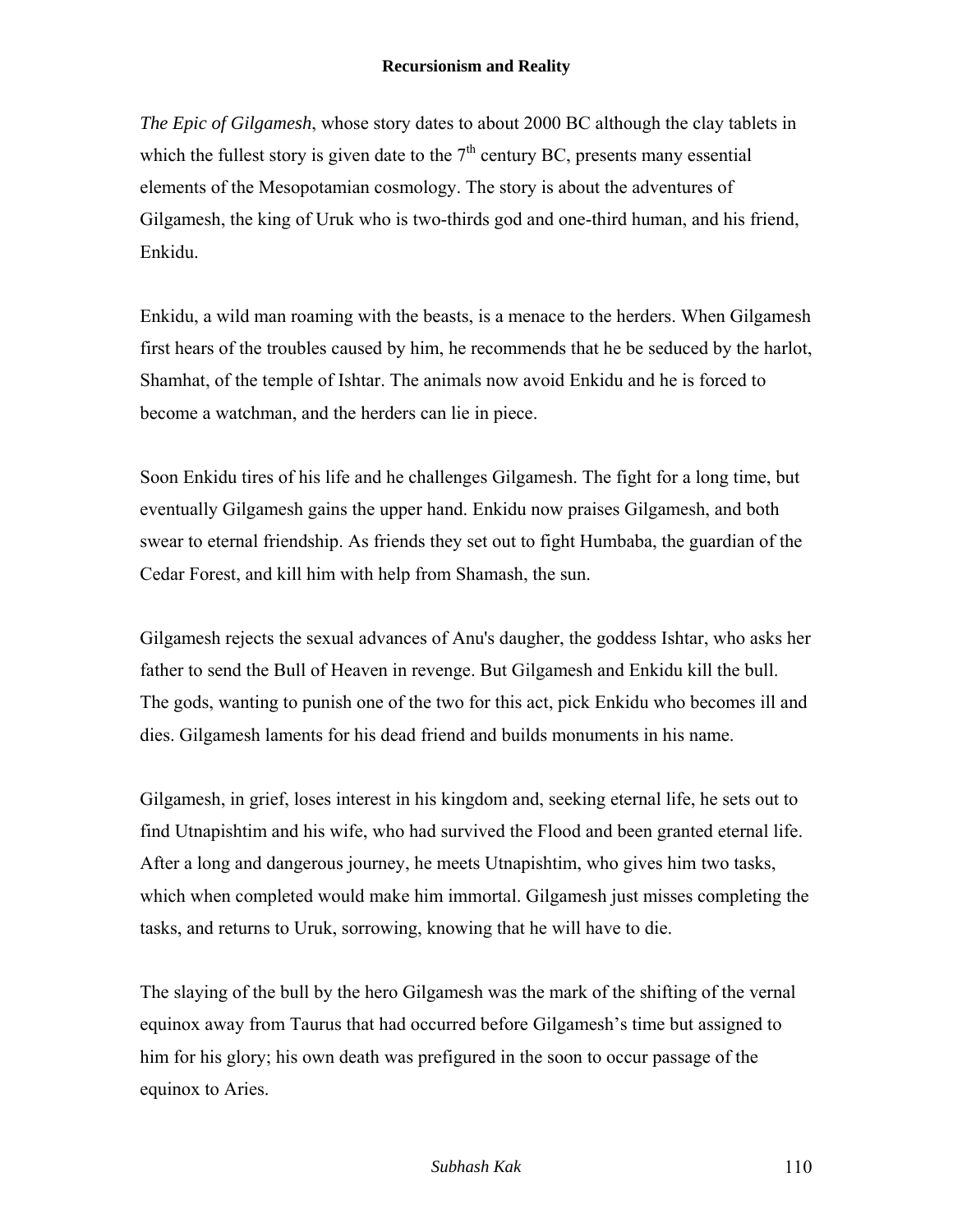# **24.4 Egyptian Cosmology**

Egyptian cosmology is often seen as reflecting a variety of forces, each represented by a different god. But there is another view that underlying this variety is a single reality of which the gods are a projection. In the creation myth, the first god, Ra-Atum, appeared from the water of primeval chaos and he created the Shu (air) and Tefnut (moisture) who, in turn, gave birth to sky (Nut) and the earth (Geb).

The gods were conceived when Geb and Nut copulated. Shu was angry at this and decreed that the pregnant Nut should not give birth any day of the year. Upon Nut's pleadings, five more days were added to the 360-day year, and on each of these days Nut had a child, Osiris, Isis, Set, Nephthys, and Horus-the-Elder, which highlights the astronomical basis of the story. The timing and position of the solstices was central to the mythological basis of Egyptian cosmology.

Osiris became king of Egypt. But he was killed by his brother Set, who tore his body into pieces, but Isis rescued most of the pieces for burial beneath the temple. Set declared himself king but was challenged by Horus, the son of the union of Osiris and Isis. Set lost and was sent to the desert, whereupon he became the god of terrible storms. Anubis, the ruler of the underworld, made Osiris the king of the dead. Horus became the king and from him descended the pharaohs. Scholars believe that Osiris is the prototype for Jesus.

Ra-Atum is symbolized by the Phoenix, the Benu bird, who was said to travel from the east every five hundred years, defining a world age. The bird became identified with the soul of Osiris and with the planet Venus, the morning star, which was said to be the sun's guide.

Temples to Horus were associated with the falcon, which became a symbol of majesty and power, and the model for the pharaohs. The primeval temple was seen as a shelter for the falcon's perch and this portion remained the most sacred place in the temple. Another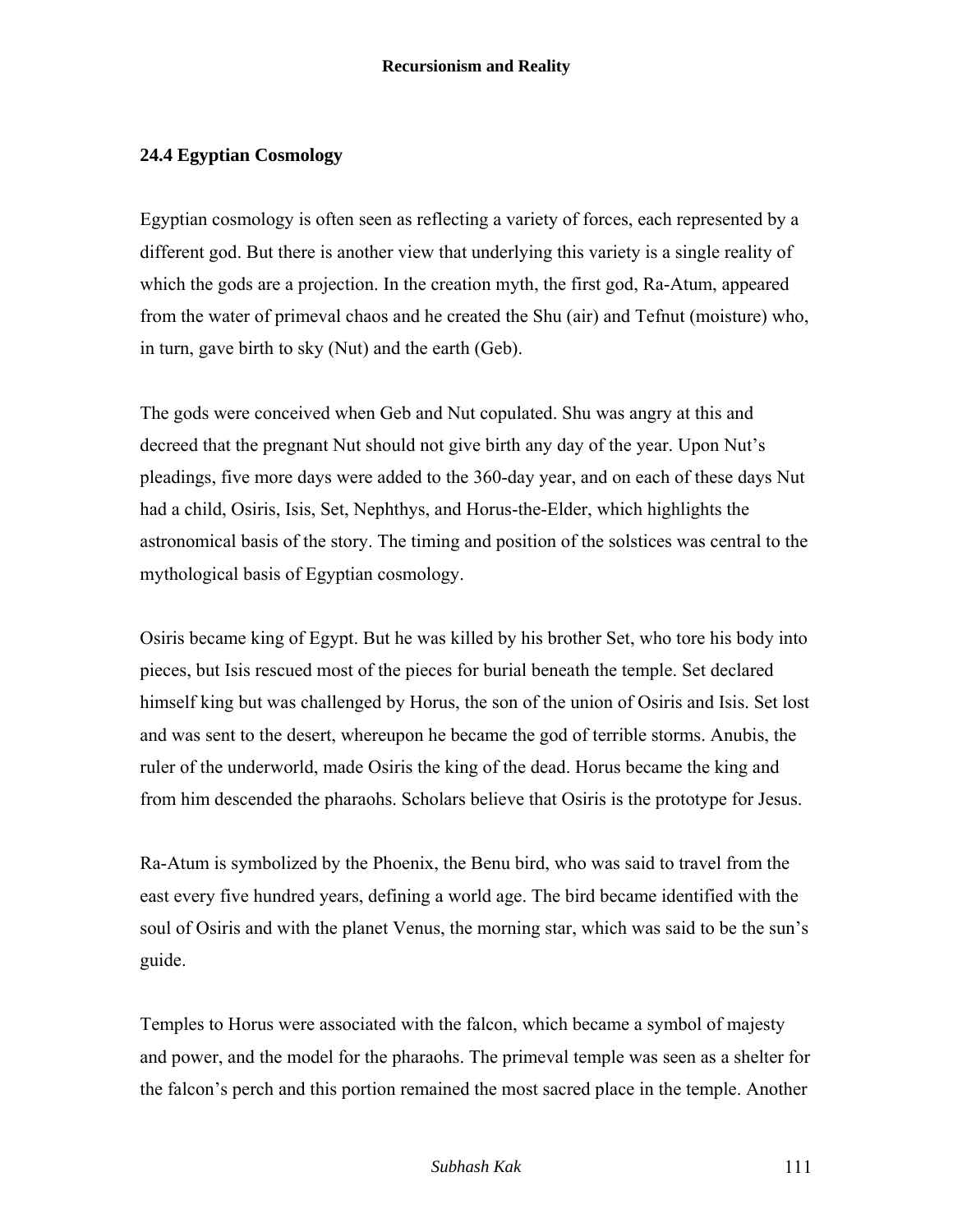type of the temple was the sanctuary to the sun god, which began as a rectangular structure.

Although bulls were sacrificed in temples, cows were not, because they were sacred to Isis. Herodotus says: "The statue of this goddess has the form of a woman but with horns like a cow, resembling thus the Greek representations of Io; and the Egyptians, one and all, venerate cows much more highly than any other animal." An important source of cosmological ideas is the *Egyptian Book of the Dead,* chapters from which began to appear in Egyptian tombs around 1600 BC. It can be thought of as the deceased's guidebook to the Underworld, where he would be judged against Ma'at, or *Truth,* by Anubis.



The sky-goddess Nut is shown as a naked female, adorned by nothing but stars, stretched across the sky. The sun (Ra) enters her mouth, passes through her body and emerges from her birth canal nine months later (from the spring equinox to the winter solstice).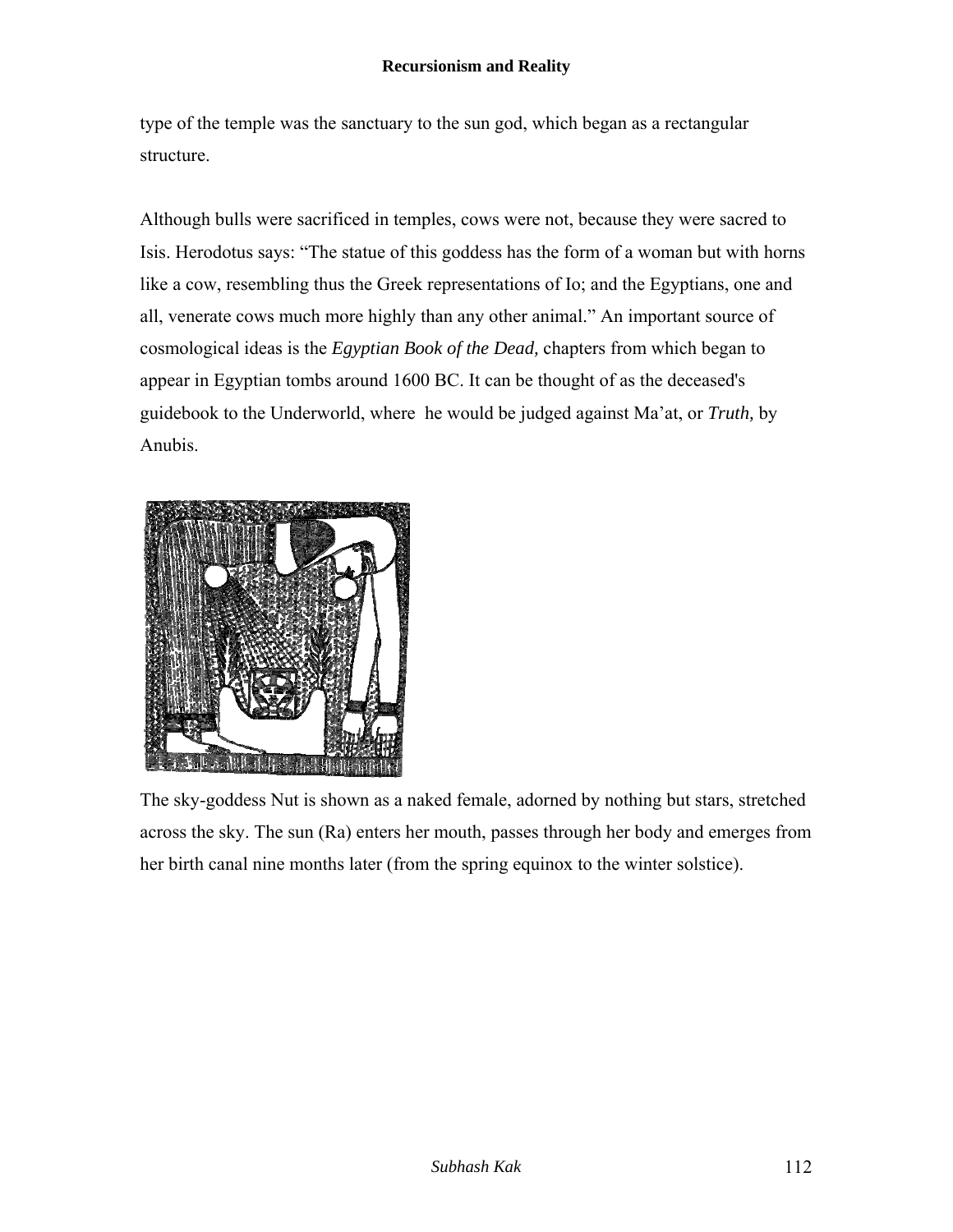

The massive pyramids at Giza, near Cairo, are stone pathways to the gods and they are oriented to reach the immortal ones residing in the northern circumpolar stars.

## **24.5 Indian Cosmology**

Indian literature provides us with considerable information on her science and cosmology. The chronological time frame for this history is provided by the archaeological record which has been traced in an unbroken tradition to about 8000 BC. Prior to this we have records of rock paintings that are believed to be considerably older. The earliest textual source is the Rig Veda which is a compilation of very early material.

There are astronomical references in this and the other Vedic books which recall events of the third or the fourth millennium BC. The discovery that Sarasvati, the preeminent river of the Rig Vedic times, went dry around 1900 BC due to tectonic upheavals is important evidence in the dating of the Rig Veda. According to traditional history, Rig Veda is prior to 3100 BC. The astronomical evidence related to winter solstices shows a layered chronology of early Indian texts from the third to the first millennia BC.

Briefly, the Vedic texts present a tripartite and recursive world view. The universe is viewed as three regions of earth, space, and sky which in the human being are mirrored in the physical body, the breath, and mind. The processes in the sky, on earth, and within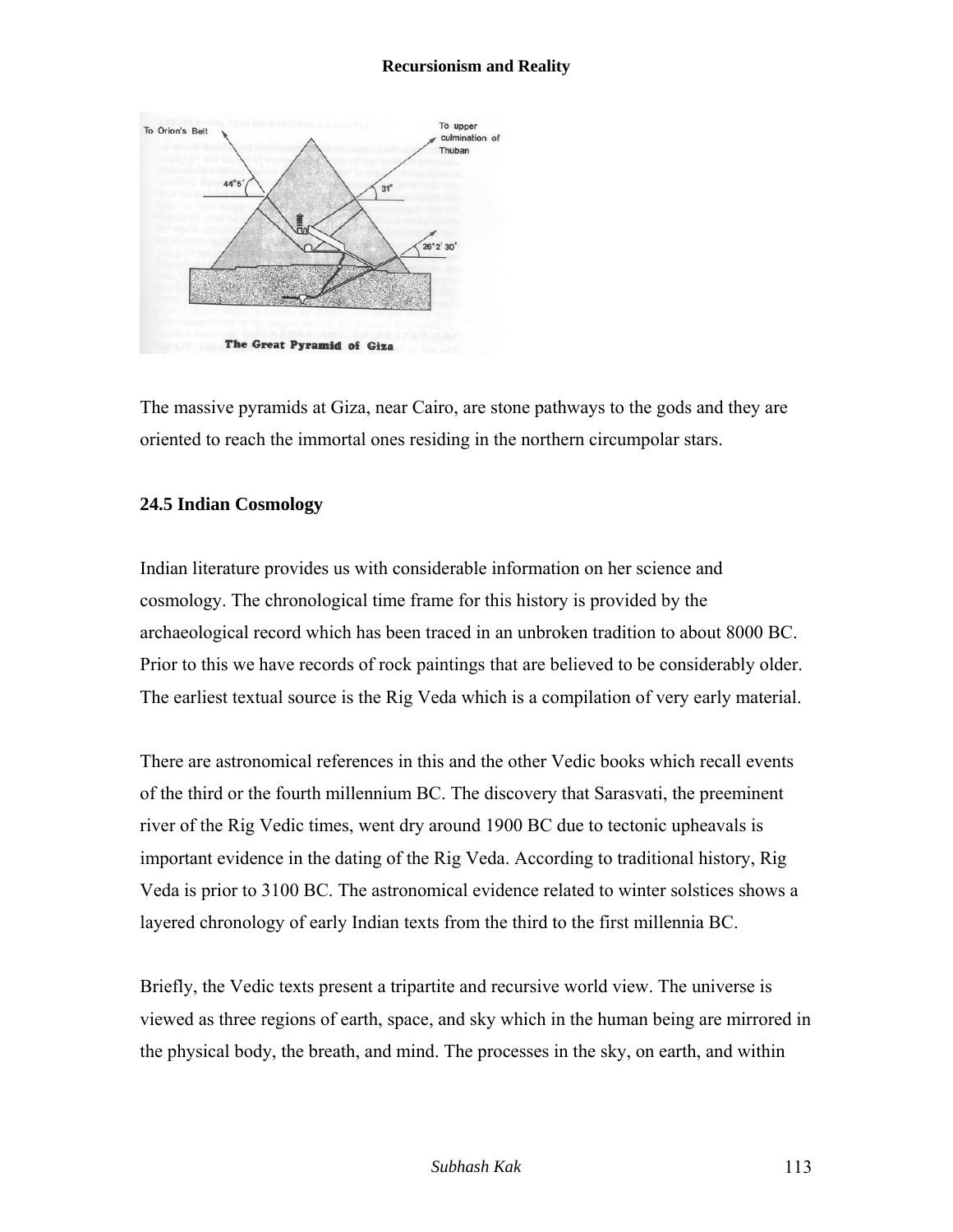the mind are taken to be connected, leading to the idea that introspection can yield knowledge. The universe goes through cycles of life and death.

The three notions that underlie Indian cosmology are that of binding, paradox, and transformation. Binding is the connection between the outer and the inner that makes it possible to know, and this is the basis of the pervasive spirituality in India; paradox is the recognition that the binding must lie outside of rational system, leading to the distinction between the "higher" science of consciousness and the "lower," rational objective science; transformation is transformation that the individual undergoes by participating in Vedic "ritual" or any other creative process. The cosmology related to this framework is that of infinity and recursion across scale and time.

# **24.6 Recursive cosmology in design**



Sri Yantra

The iconic representation of the universe as the Sri Yantra, a design used in Vedic practice, shows recursion most clearly. First, the tripartite division into earth, atmosphere, and the sun, which is mirrored in the individual by the body, the breath, and the inner lamp of consciousness, is represented by three triangles. Second, within each triangle are lower hierarchical levels of two other triangles, of alternating opposing polarity that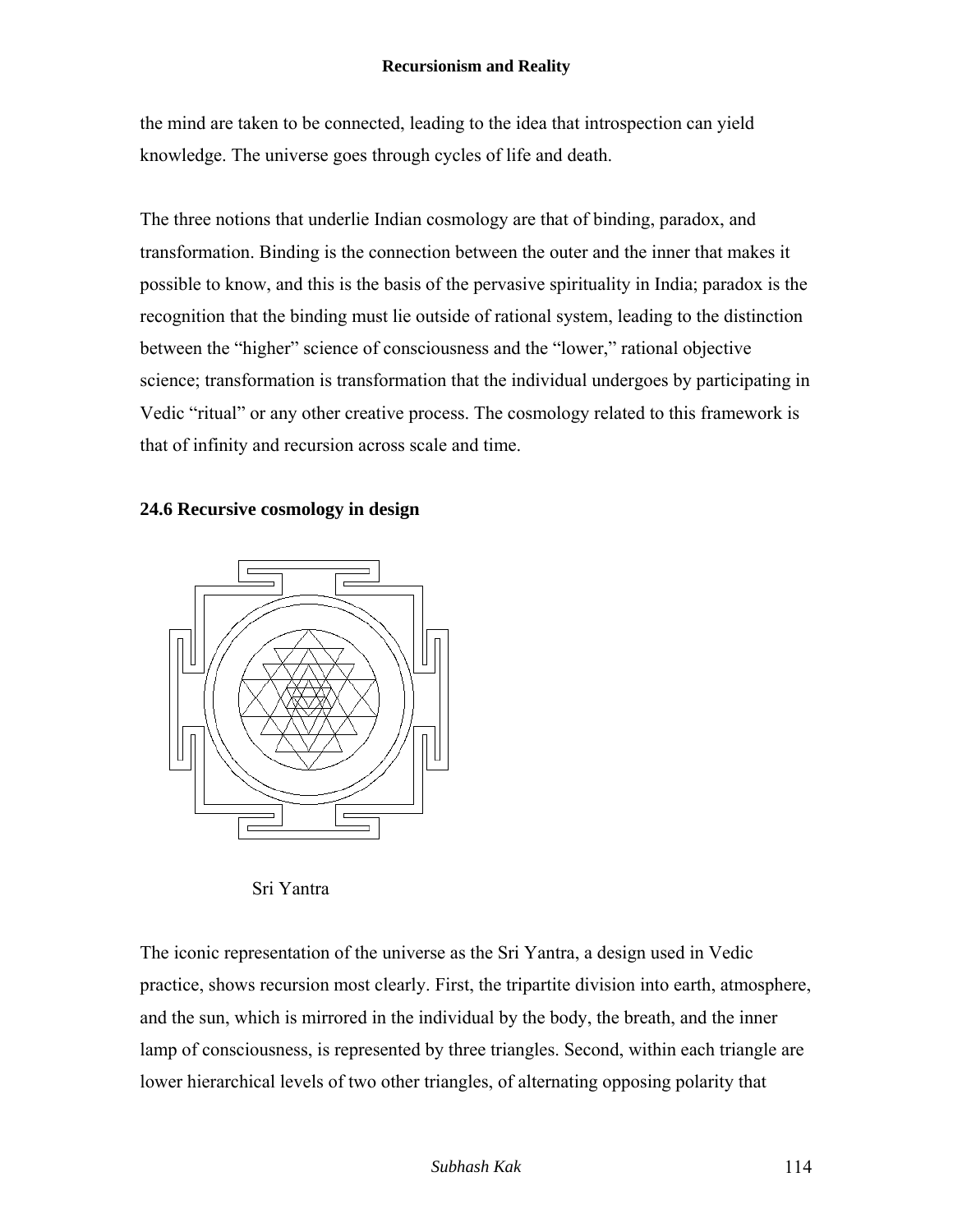represents male and female principles. All together, this adds up to 9 triangles, which through their overlaps constitute a total of 43 small triangles. Right through the middle of this is the dot that is Shiva, the Witness, or Consciousness. Nature evolves according to law (*rita* in Sanskrit), but it has a paradoxical relationship with the consciousness principle.

The façade of Indian temples shows recursion, in the repetition of the tower form to different scales. Within the temple, the manifestations of the Supreme Being are as the One and its many forms. There exists in them, for example, a hierarchical order of cardinal and peripheral images in relation to the centre, a balancing or pairing of polarities, and representation of the temple as World Axis, and the body of the deity. The polarities represented iconographically relate to female and male, demon and deity, left and right, body and mind, and so on.

## **24.7 Inner-Outer Correspondence and the number 108**

The number 108 is central to Indian cosmology. It represents the approximate distance from the earth to the sun and the moon in sun and moon diameters, respectively. (The diameter of the sun is also approximately 108 times the diameter of the earth, but that fact is not likely to have been known to the Vedic astronomers.) It is likely to have emerged from the discovery that a pole removed 108 times its height has the same angular size as the Sun and the Moon.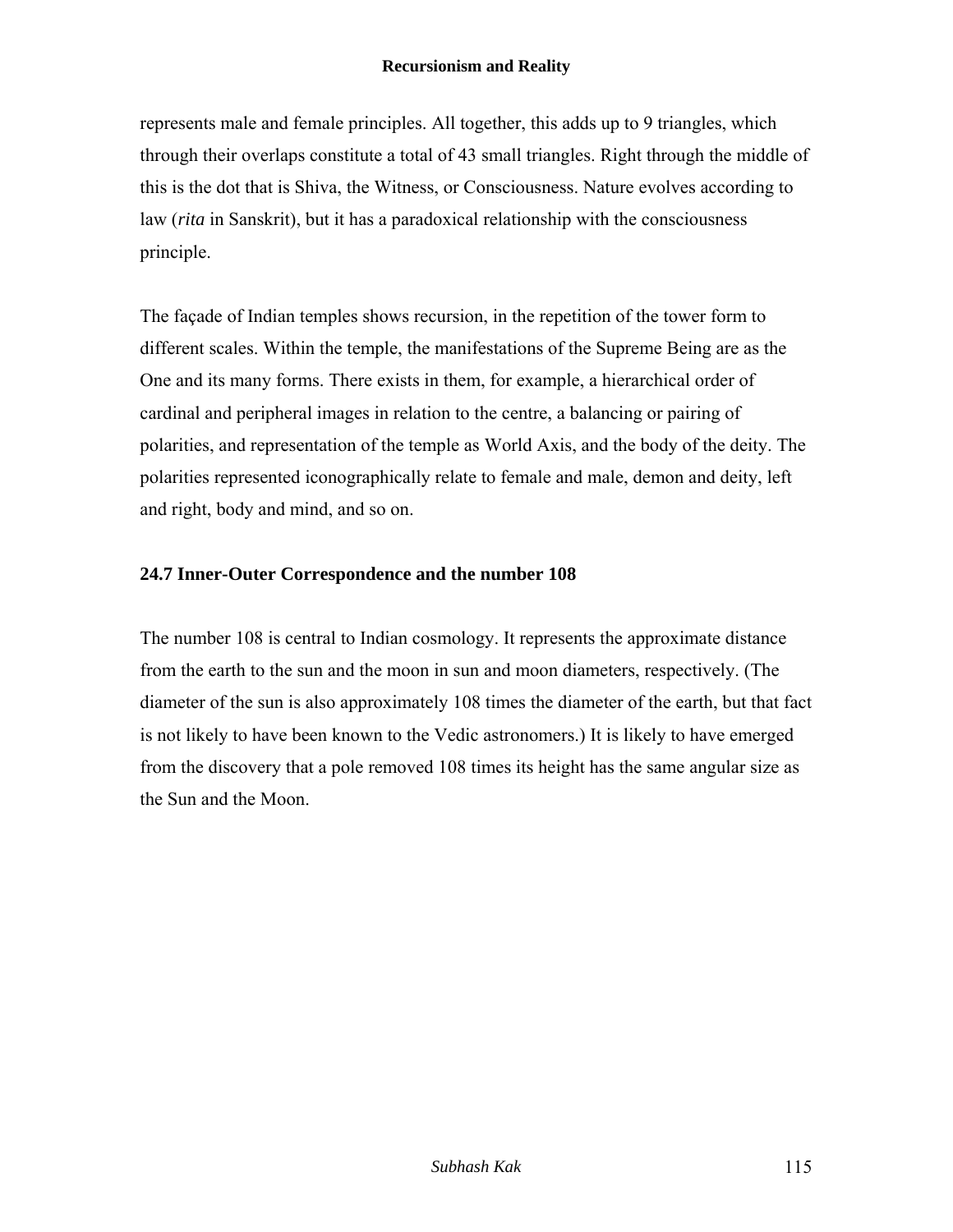

The Earth-Sun-Moon system with the characteristic number 108

This number of dance poses given in the *Natya Shastra*, the 3<sup>rd</sup> century BC Indian classic on drama, dance, and music, is 108. The number of beads in a rosary is also 108, suggesting that the round of beads make a symbolic journey from the body to the inner sun, for the "distance" between the two is also taken to be 108. The number of joinings in the body should be 107, and not surprisingly, this is the number of vulnerable points in the body according to Ayurveda, the Indian system of medicine. The total number of syllables in the Rigveda is taken to be 432,000, a number related to 108. The number 360 is taken in the Ayurvedic texts to be the number of bones in the developing fetus, a number that fuses later into the 206 bones of the adult.

### **24.8 Ritual and cosmos**

The Vedic altars had an astronomical basis related to the reconciliation of the lunar and solar years, which mirrors the reconciliation of the female and male currents within the body and mind of the individual. The fire altars symbolized the universe and there were three types of altars, representing the earth, the space and the sky. The altar for the earth was drawn as circular, whereas the sky (or heaven) altar was drawn as square.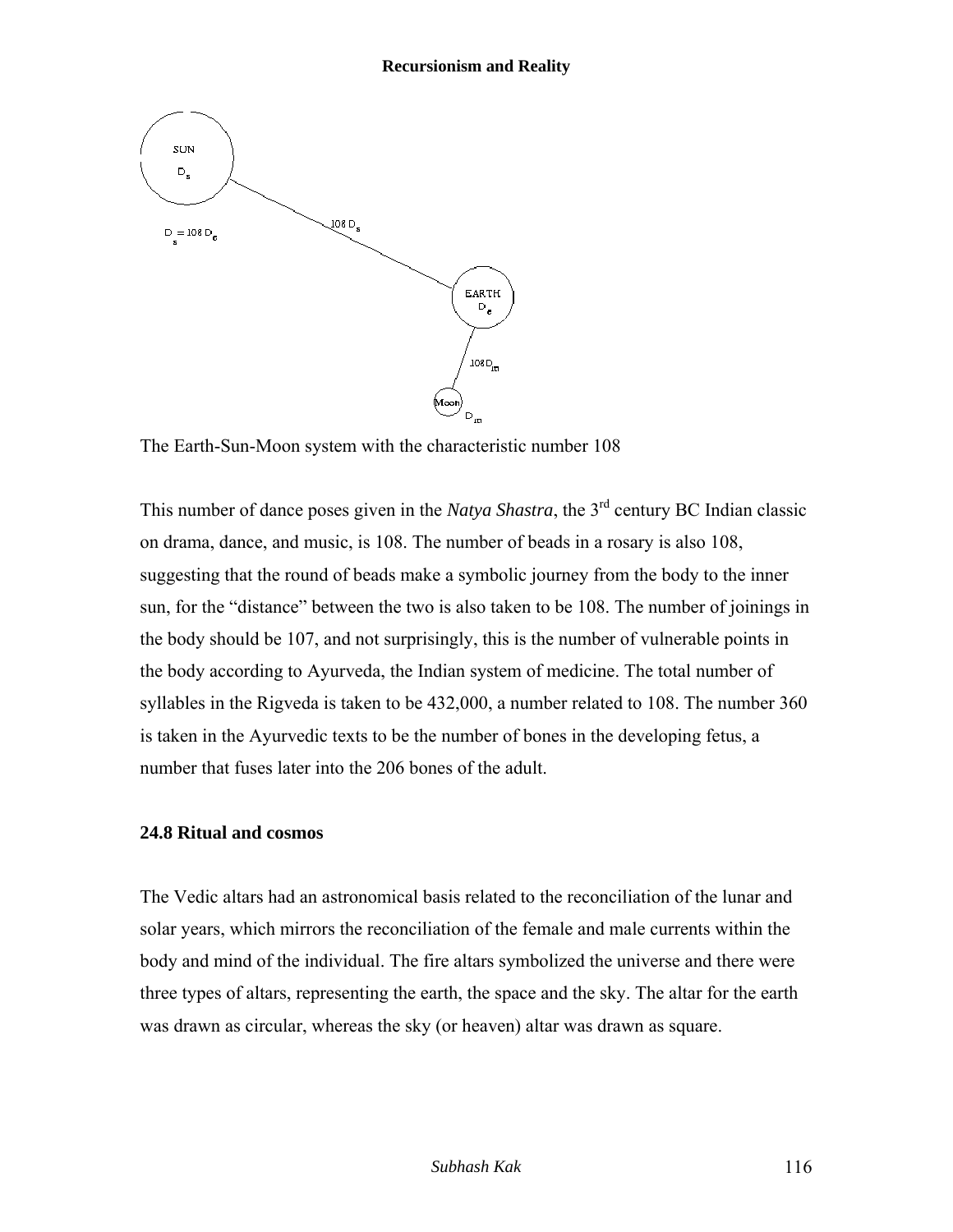The temple is considered in the image of the Cosmic Man, on whose body is displayed all creation in its materiality and movement. The outer cosmos is expressed in terms of various connections between the temple structure and the motions of the Sun, the Moon, and the planets; the inner cosmos is represented in terms of the divinity (universal consciousness) in the womb of the temple and various levels of the superstructure that correspond to the states of consciousness.

The Vedic sages were aware that all descriptions of the universe lead to logical paradox. Vedic ritual was a symbolic retelling of this conception. The transcendent basis of reality implied that it could be described in several complementary sciences, each of which suffered from its own paradoxes. Knowledge was classified in two ways: the lower or dual; and the higher or unified. The seemingly irreconciliable worlds of the material and the conscious were taken as projections of the same transcendental reality. The four most notable features of Indian cosmology are:

- 1. An Extremely Old and Large Cyclic Universe: The Vedas speak of an infinite universe, and the later texts mention very large world-ages. The recursive worldview requires that the universe itself go through cycles of creation and destruction. This view became a part of the astronomical framework and ultimately very long cycles of billions of years were assumed. The Puranic encyclopaedias speak of the universe going through cycles of creation and destruction of 8.64 billion years, although there are longer cycles as well.
- 2. An Atomic World and the Subject/Object Dichotomy: According to the Indian atomic doctrine, there are nine classes of substances: ether, space, and time that are continuous; four elementary substances (or particles) called earth, air, water, and fire that are atomic; and two kinds of mind, one omnipresent and another which is the individual. A subject/object dichotomy is postulated. The conscious subject is separate from the material reality but he is, nevertheless, able to direct its evolution. The material world goes through evolution.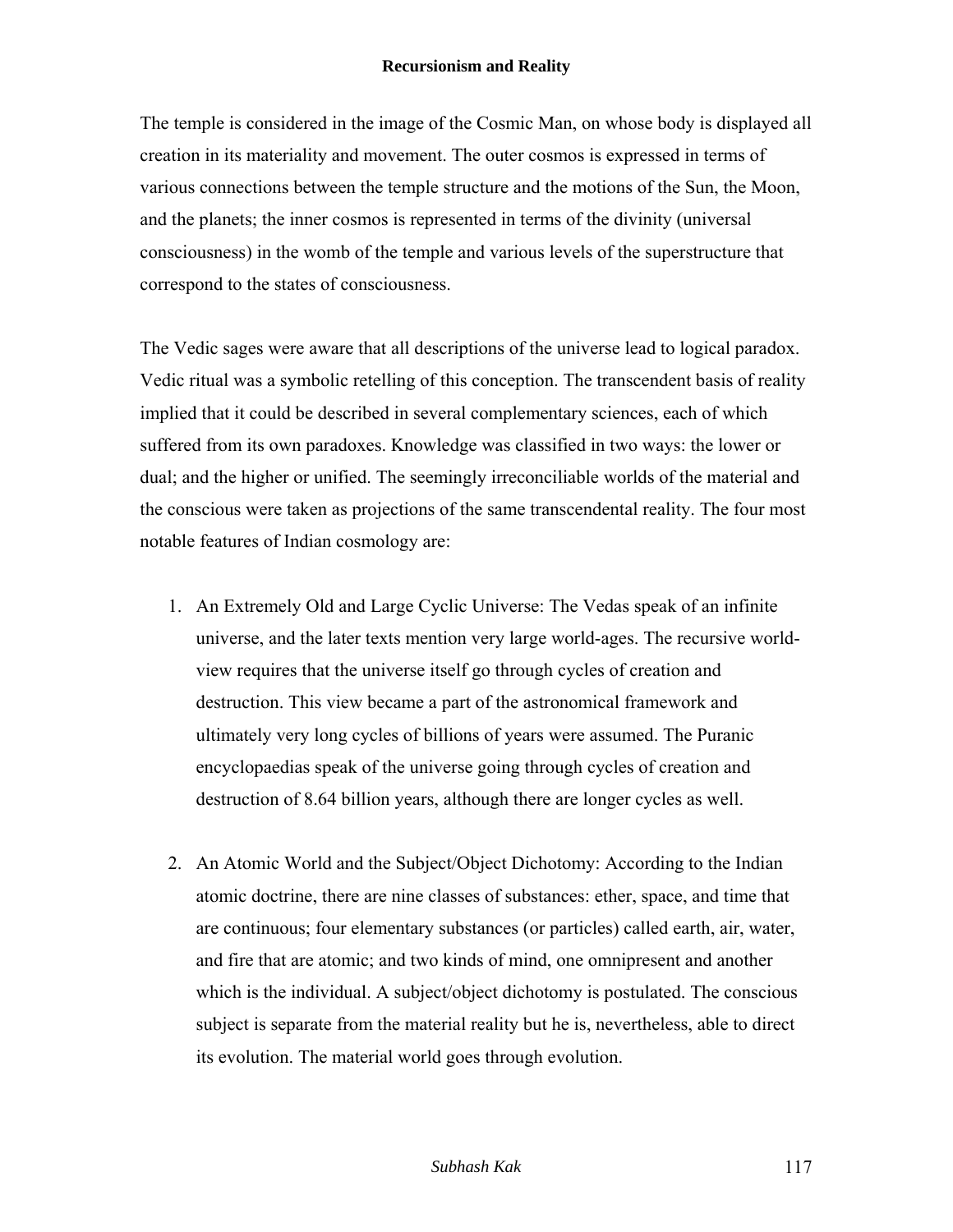- 3. A Science of Mind, Yoga: Inner science, described in the Vedic books and systematized by Patanjali in his *Yoga-sutras* (150 BC) is a very sophisticated description of the nature of the human mind and its capacity. It makes a distinction between memory, states of awareness, and the fundamental entity of consciousness.
- 4. A Complete Grammar, Limitation of Language: The grammar of the Sanskrit language by Panini (450 BC), describes the entire language in 4,000 algebraic rules. The structure of this grammar contains a meta-language, meta-rules, and other technical devices that make this system effectively equivalent to the most powerful computing machine. The other side to the discovery of this grammar is the idea that language (as a formal system) cannot describe reality completely. This limitation of language is why reality can only be experienced and never described fully.

The cosmology is represented in terms of a list of divinities belonging to the realms of the earth, the atmosphere and the sky in the outer reality, which also correspond to the body, the breaths, and consciousness of the inner reality. In the Rig Veda, these divinities are:

*Terrestrial:* Agni, Prithivi, Brihaspati, Soma, Sarasvati (Goddess of Learning)

*Atmospheric:* Indra, Rudra-Shiva, Vayu, Maruts, Devi (Goddesses Uma, Durga, Kali)

*Celestial:* Vishnu, Varuna, Mitra, Aditya, Ashvins, Surya, Goddess Lakshmi

Each male god had a female consort. Lakshmi, Parvati, and Sarasvati are the consorts of Vishnu, Shiva, and Brahma (personification of the generative aspect of creator); Vishnu represents the moral order and Shiva represents the axis that holds the experiences of the individual together in the inner space. The deities are the projections of the transcendent Brahman and they may also be shown fused together: Shiva and the Goddess as Ardhanarishvara, and Vishnu and Shiva as Harihara.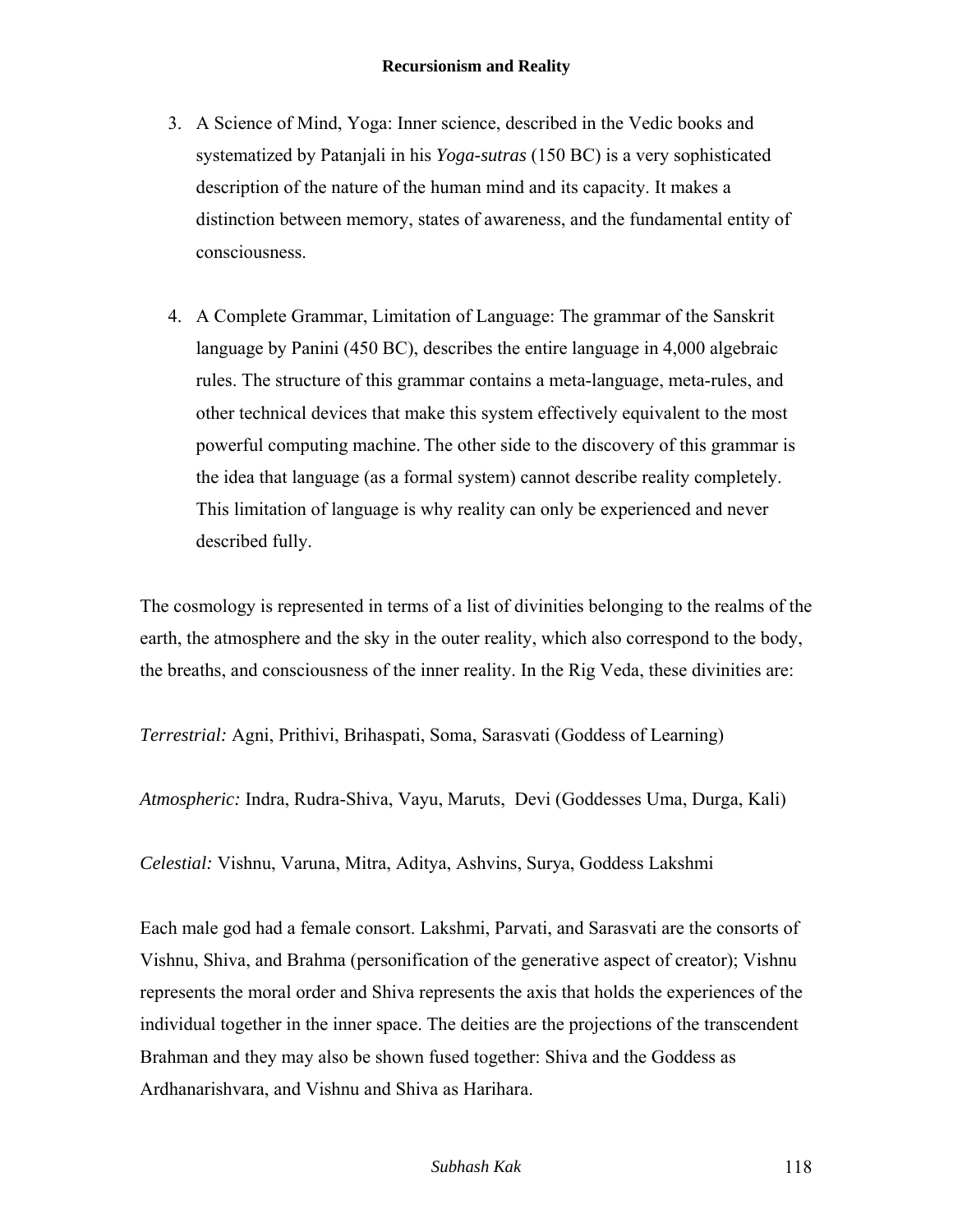Like the Mesopotamian epic of Gilgamesh, the Indian epic *Mahabharata* and the Puranas present the Indian cosmological ideas in detail. The stories not only use correlative correspondences, they also build upon etymological roots and word play. For example, the Sanskrit word *gauh* means both the Earth and the animal cow. *Gopala* (the protector of the Earth), one of the names of Krishna, can thus be employed for the image of the cowherd.

## **24.9 Chinese cosmology**

The ancient Chinese cosmology may be seen in script, art, and architecture. A round heaven atop a square earth is symbolized in the form of the turtle and situates China, the Middle Kingdom, as the center of the world. Where the turtle's legs appear are the sources of winds from the northeast, northwest, southwest, and southeast. These five landmasses constituted the Chinese world and echoed the five elements of Chinese philosophy which are wood, fire, water, earth and metal..

Chinese texts speak of two ancient dynasties, the Xia and the Shang, in a binary opposition representing the underworld and the earth. The Xia was populated with dragons and aquatic beasts and spirits; the Shang, with humans and animals. The sun rose in the east from a Mulberry Tree near the sacred mountain Taishan and set in the Ruo Tree in the west near Huashan, circling nightly via the Yellow Stream back to the east. Some scholars feel that these two dynasties, the Xia and the Shang, with their antagonistic opposites gave rise to the yin/yang philosophy central to Taoism.

The Chinese viewed creation to arise out of the union of the cosmic pair of opposites, heaven and earth. The creative energy in its dynamic form is called *qi*. It is dual-natured with the opposites of *yang* (light) and *yin* (darkness). The elements *yin* and *yang* are interrelated and interdependent, and they explain the complementarity underlying worldly phenomena.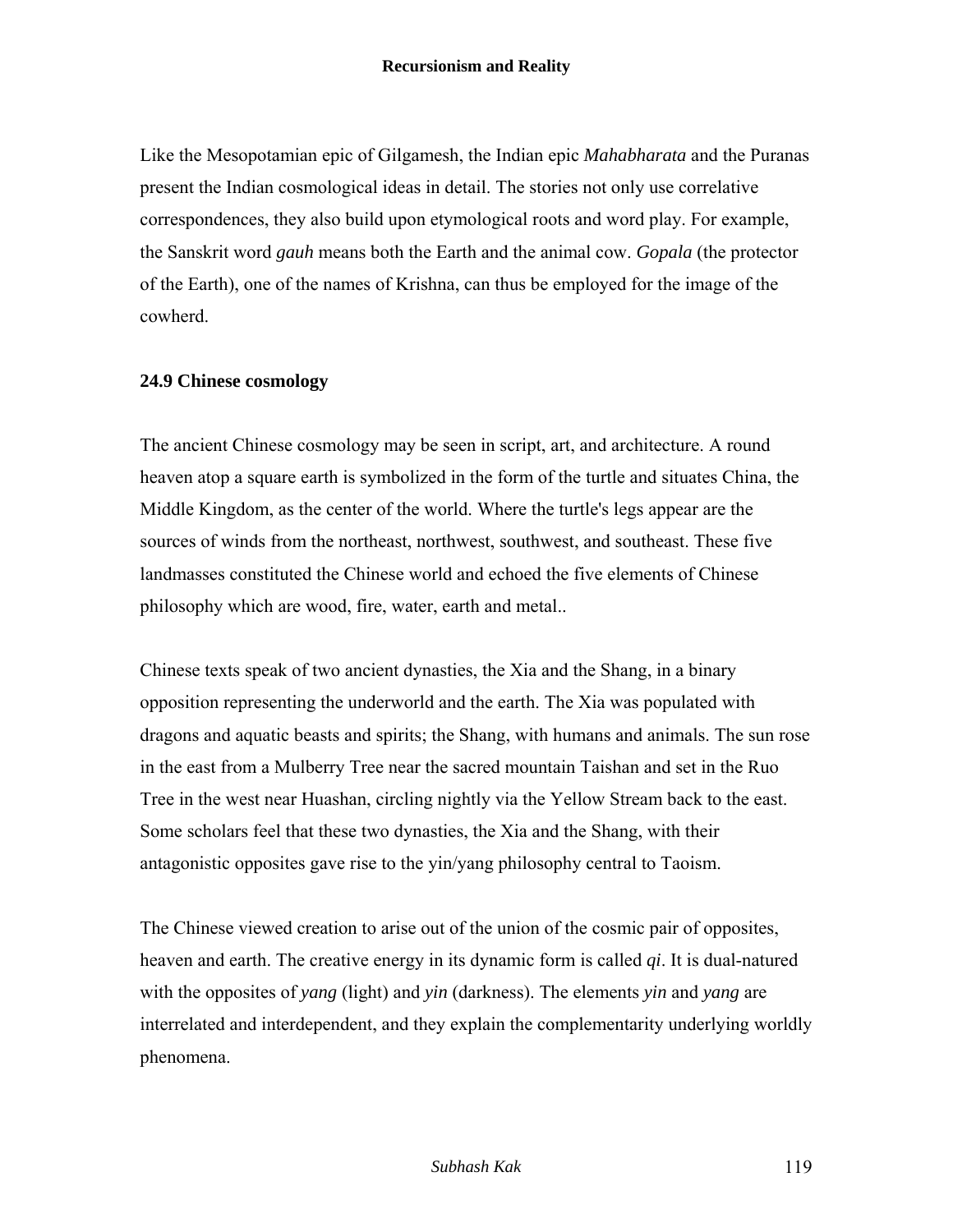Attention to *qi* is fundamental to the Dao tradition which has deeply influenced the classical arts and sciences of China. The creative artist projects *qi* in poetry, painting, calligraphy, architecture and design, martial arts, medicine, and so on, facilitating spontaneous experience of oneself within Nature, and the harmony of human energies between Heaven and Earth.

Chinese emperors claimed to rule at the pleasure of a supreme deity called *Tian* or Heaven, who signaled displeasure with omens and catastrophic events. Correspondences were seen between the macrocosm, particularly the astronomical heavens, and the political (and moral) microcosm of the imperial state. Scholars believe that correlative cosmology was perhaps not even systematized before the third century BC, with the *Lüshi chunqiu* (Master Lü's *Spring and Autumn Annals*) being the first text that describes the system in any detail. Correlative cosmology reached its high point of development during the Han era.

It appears that this formalized system of correspondences emerged in the last three centuries BC under the influence of Indian missionaries. The *Bohu tongyi* of the Han era combined two originally unrelated series, the yin-yang and five agents (*wuxing*), by pairing fire with the greater yang, water with the greater yin, wood with the lesser yang, metal with the lesser yin, and earth with the state in which the yin and yang are balanced. The more complex *najia* system, also devised in the Han era, correlated the lines of the hexagrams of the *Yijing* (= I Ching) with the five agents from the "Great Plan" chapter of the Shujing (Documents Classic), the ten heavenly stems and the twelve earthly branches, the phases of the moon, and so on.

Correlative cosmology was employed in the emperor's ritual. Han records mention that the emperor was to move in a circular movement around the center to parallel the course of one year. This was done variously on a circular passage around a square plan, and marking the four cardinal directions by means of smaller structures extending out of the circular path.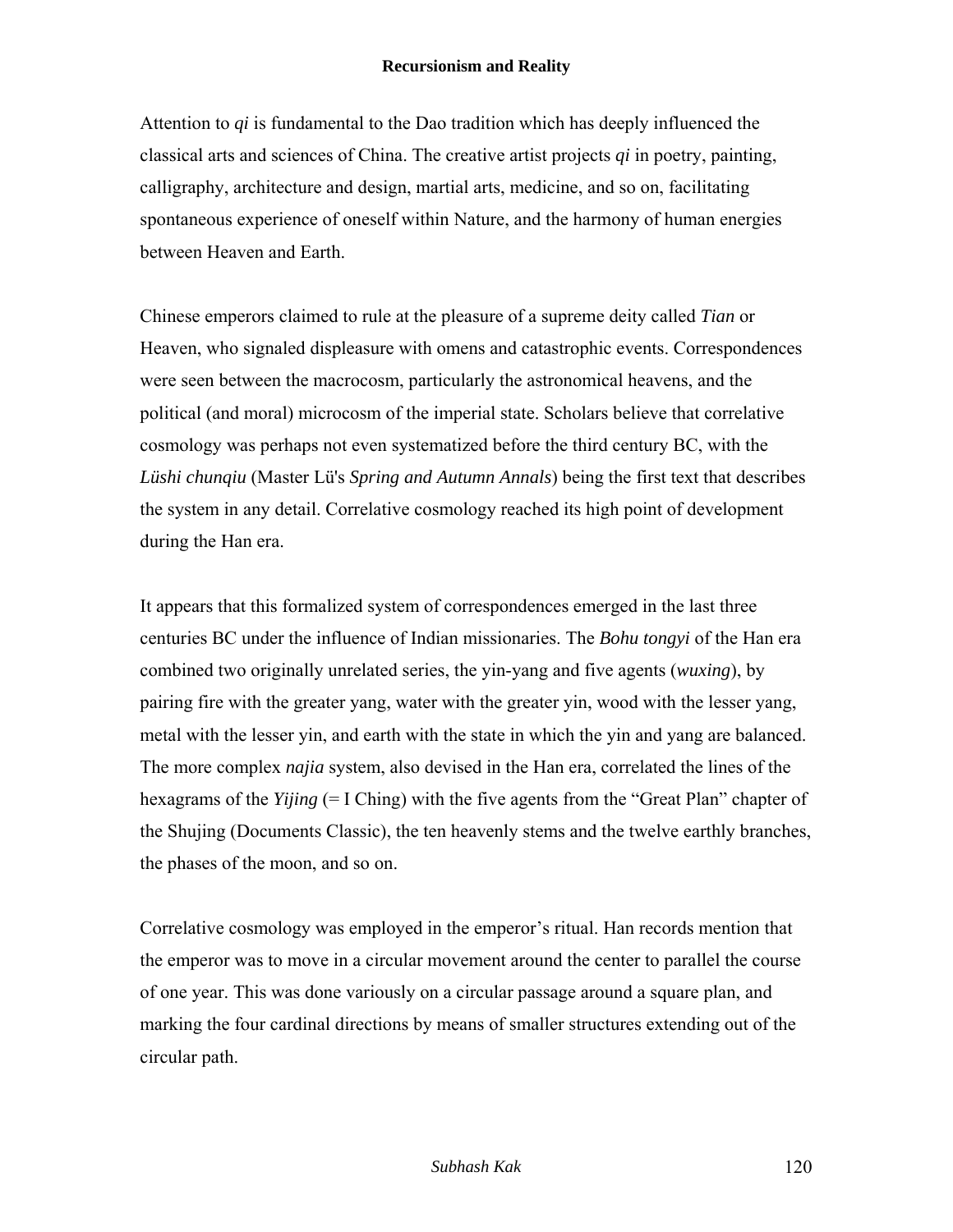The Chinese believe that time shows variability in its character, which can be read as texture or pattern, what they call *li*. Chinese Destiny at the individual or cosmic level is called *ming*. The *ming* of the individual and the *li* of time are beyond the scope of human influence.

*Feng-shui* is the study of *qi* in spatial form, flow, and orientation to select a favorable site for dwelling since ancient time, both for the living and the dead. Literally, *feng-shui* is *feng*, wind, and *shui*, water, with the suggestive meaning "wind is what cannot be seen, and water is what cannot be grasped," or the controlling of wind and water. The *qi* of a site or house is considered together with the *ming* of its occupants, and its intended uses. The purpose of *feng-shui* is to establish a harmony between the cosmos, the physical environment, and the house. In general, it is taken that a balanced, symmetrical and south-facing space is best for the purpose of maintaining the harmonious relationship with the environment.

# **24.10 Maya cosmology**

The Maya viewed the earth as flat and the universe as a multi-tiered square surrounded by the body of a crocodile. Within this cosmic square are three levels: the sky, the earth, and the underworld. From the center of the earth emerges the *yaxche*, the sacred tree of Heaven, whose branches support the sky, the trunk rests on the earth, and the roots reach down to the underworld.

The four corners and center of the square are considered five cardinal points, each with its own color. The center point of the cosmic square is green and from it grows the *yaxche*; north is white, south is yellow, west is black and east is red. The cardinal points are supported with upraised arms by the Bacab, four brother gods, who also see to it that the stars and the celestial planets remain in their places.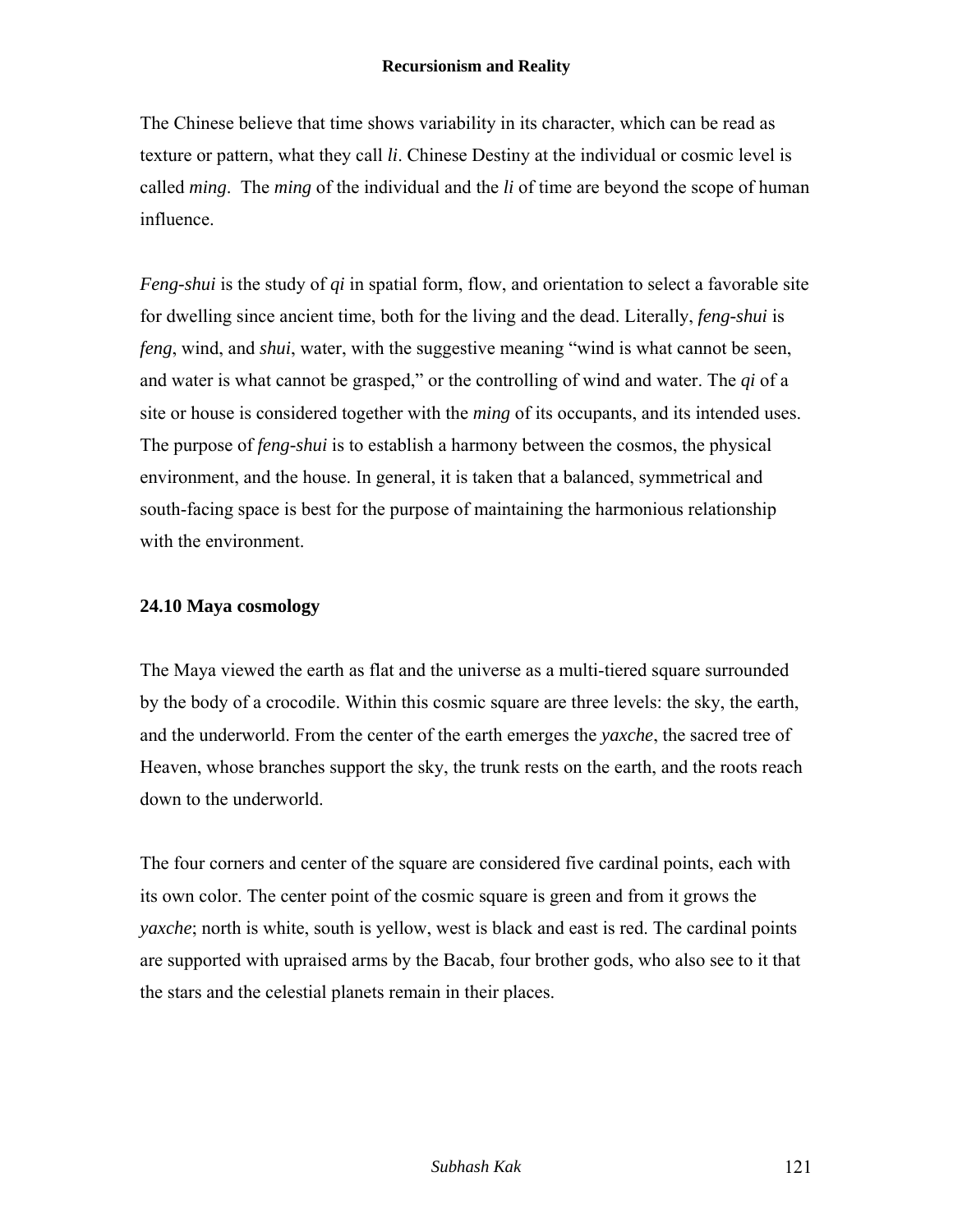The sky represents light and goodness, and its masculine force joining with the feminine earth brings forth life into the world. Upon death, it is towards the sky that humans ascend, climbing the great *yaxche* tree.

The sky is divided into thirteen levels, represented graphically by a pyramid with six steps located in the east, six in the west and a seventh step acting as a pinnacle in the center of the cosmos. Inhabiting the seventh level is Hunab Ku, the creator of the Maya, who is called "god of the gods." Hunab Ku rebuilt the world after three deluges, which poured from the mouth of a sky serpent. Itzam Na, Hunab Ku's son, presides over the gods; he is the god of medicine, earth, rains and fire, as well as the inventor of writing and books. He has four manifestations, each with its own color and orientation, closely resembling the cardinal points.

Sharing the skies with Itzam Na are the lesser gods who rule over other aspects of nature. Kinich Ahau, the sun god is the father or perhaps merely another form of Itzam Na, and he shows many similarities with the Aztec god Quetzalcoatl. He is represented simultaneously as a good-looking youth and as a bent old man with a prominent nose. The youthful form represents his daily trip through the thirteen levels of the sky, whereas his decrepit form is his travel through the various regions of the underworld. He watches over health, music, poetry and writing.

Ixchel, Moon goddess, rules over fertility, songs and childbirth. She watches over bodies of water, such as lakes, lagoons, wells, rivers and the ocean. She wears a snake on her forehead to signify that she is the goddess of medicine and to symbolize intuitive knowledge. She is supposed to have invented weaving. She watches over the baby in the mother's womb and decides if a child will be male or female. In one story, she is married to Kinich Ahau, and when they quarrel, eclipses occur. She is the mother of the Bacabs by Itzam Na. Chaac, the god of rain and thunder, is associated with the creation of life and agriculture.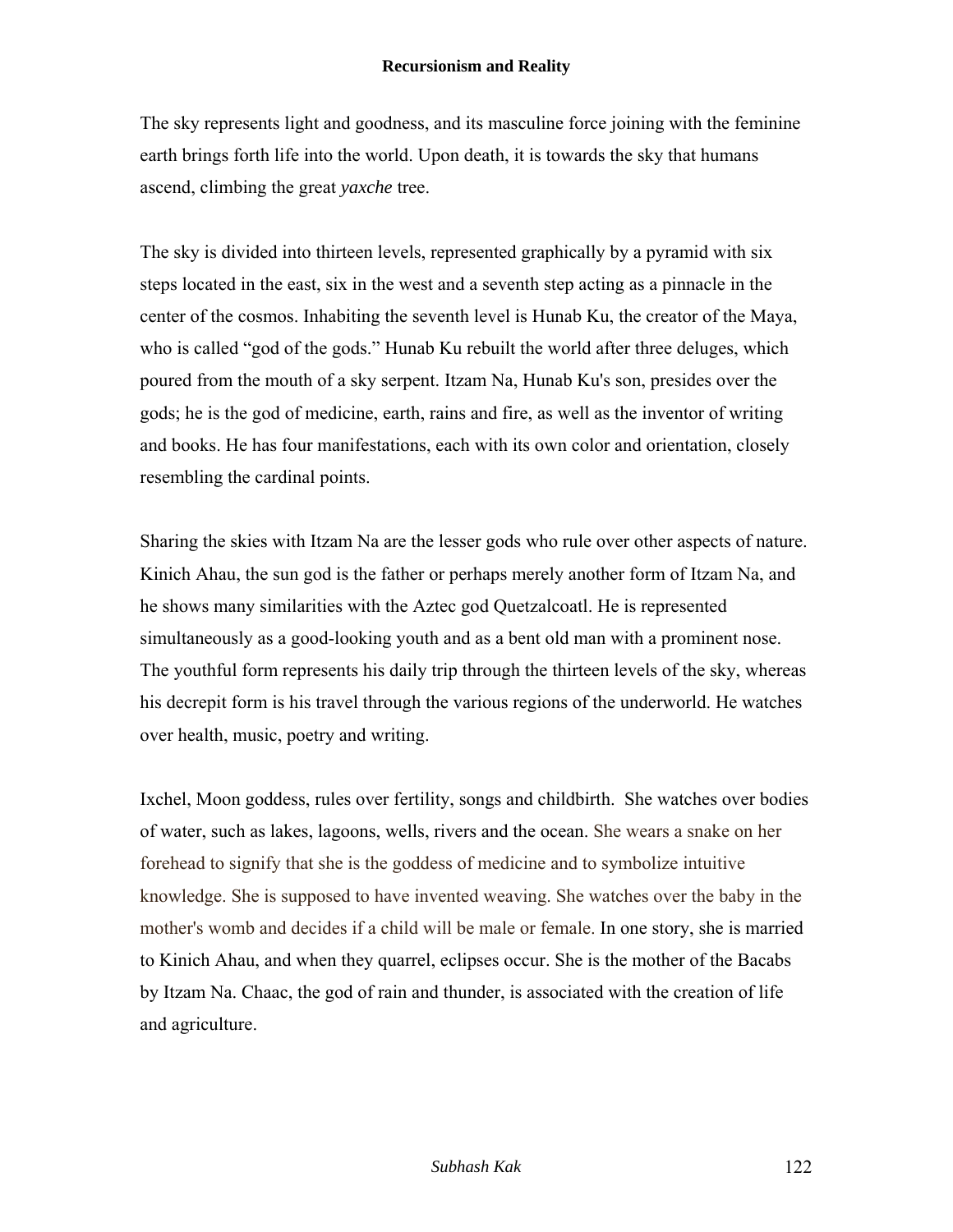Noh Ek, the god of planet Venus, is responsible for good hunting while Xaman Ek, god of the Polestar, is another deity on whom ancient navigators relied on when sailing at night. The orbital movements of Venus across the sky were carefully mapped by the Maya. They seem to have had another name for Venus: Xux Ek, for the wasp star. In the Dresden Codex, one of the very few books that escaped destruction at the hands of the Spanish, the beginning of the Great Cycle on the 11th of August 3114 BC is referred to as the birth of Venus. They had determined the duration of the so called synodic revolution of Venus, which is the time between two conjunctions between Venus and the sun, with an accuracy of two decimals. The Maya calculated the synodic revolution of Venus to be 584 days whereas the modern figure is 583.92 days.

Gukumatz, also known as Kukulcan, is the Maya name of the Aztec Quetzalcoatl "quetzal-feathered serpent." He was the hero who taught agriculture, fishing, and medicine to the Maya, and gave them their laws. He came from the ocean, and eventually returned to it. He will return to the earth at the end of time. He is represented variously as a plumed serpent, an eagle, a jaguar, a pool of blood, a conch shell or snail, and as a bone-flute. Gukumatz is the god of the four elements of water, earth, air, and fire, which were associated with fish, maize, vulture, and lizard, respectively. He is a dual god representing both the earth's striving to ascend to the sky, and the sky's descent to the earth.

According to the Popol Vuh, a sacred book written in the 12th century, the gods used maize to create man, after attempts with clay and wood had failed. The Tzultacah group of deities combines the features of earth and rain gods. They are protective gods; they watch over harvests and cattle, and they provide game animals to assure men of good hunting. In return, humans worship and offer gifts to the mountains where the gods dwell, including the blood of small sacrificial animals.

The Maya believed that human action was meant to please the gods and maintain the natural balance of the world. The reward for goodness, loyalty, care of children and the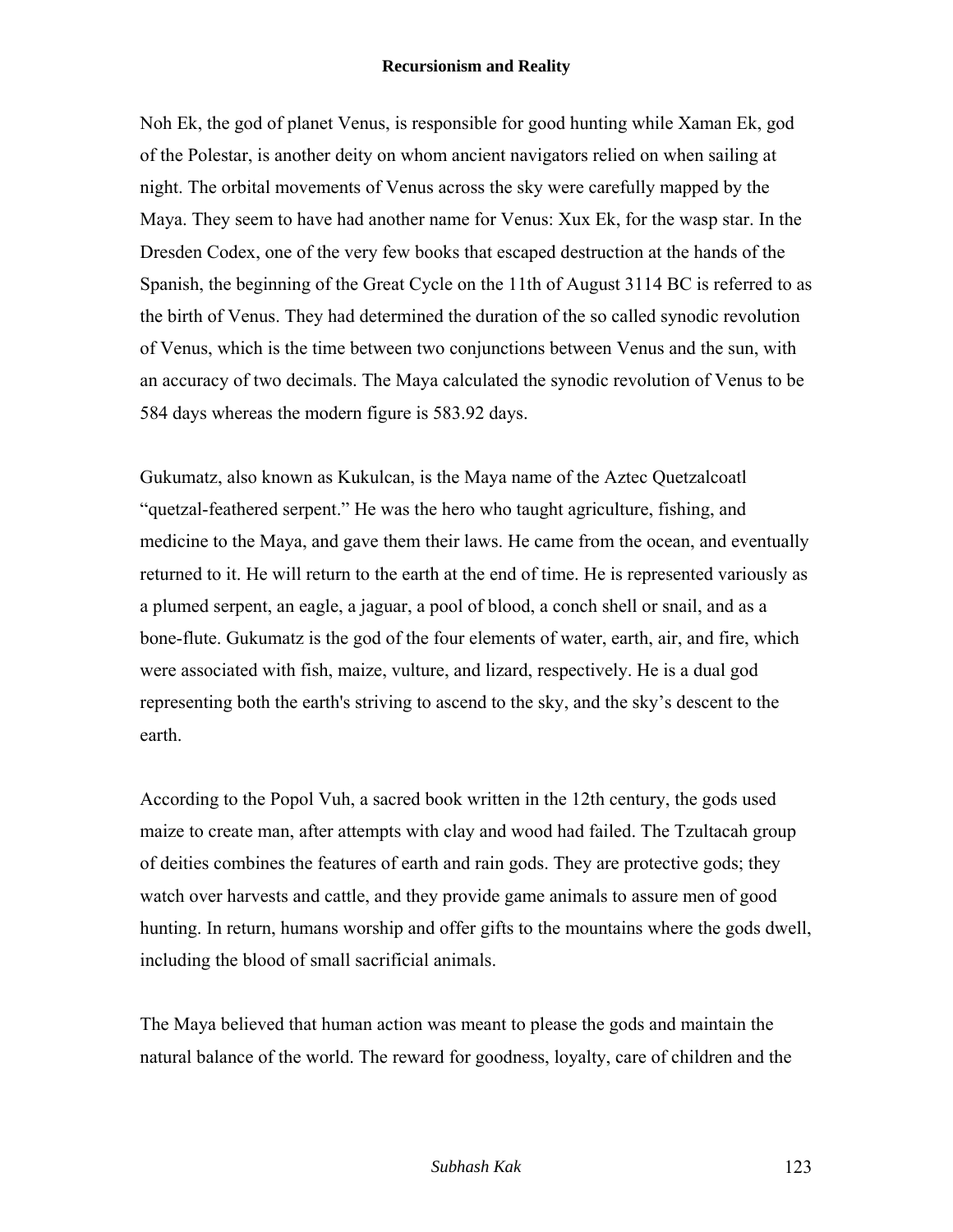cornfields was the thirteen levels of the sky, where one enjoyed peace and rest. Those who broke the law were destined for a prolonged stay in the underworld, and punishment.

Xibalba, the underworld, is made up of nine levels of darkness and shaped like an inverted pyramid. Each level has a step: four descending from the West, four ascending to the East and a fifth step sitting over the center. It is populated by creatures that bear malice to humans. All humans must make a dangerous passage through Xibalba on their way up to the sky. To prepare them for this journey, the dead are buried with a new pair of shoes, wood to fend off wild animals and food, usually corn. The god of death, residing at the deepest level of Xibalba, is Yum Cimil, also called Ah Buch, who is represented skeletally with bells. Helping him is the Jaguar God, the animal most revered and feared by the Maya.

The Popol Vuh speaks of the struggles of the legendary hero twins Hunahpu and Ixbalanque, the sun and the moon, against the lords of Xibalba, in which they perish and then are miraculously reborn. This myth provides a metaphor for the setting and rising of the Sun and the Moon, the agricultural cycle and the annual rebirth of the crops.

The Jaguar helps the sun complete its nightly journey through the darkness; its spotted fur symbolizes the starry skies. The worldly phenomena are a consequence of the eternal confrontation between the forces of good and evil. Offerings and sacrifices were made to appease the malignant gods and to ensure that the benevolent deities maintained the cosmic order.

Quetzalcoatl (Gukumatz in the Aztec Nahuatl language) is paired with Xolotl, the evening star, who guarded the sun when it went through the underworld at night. He also brought forth humankind and fire from the underworld. This fusing of the morning and evening symbols of Venus reveals not only knowledge of the orbit of Venus, which is to be expected in the astronomically advanced culture, but also a systematic spanning of the realms of the living and dead in a comprehensive cosmology.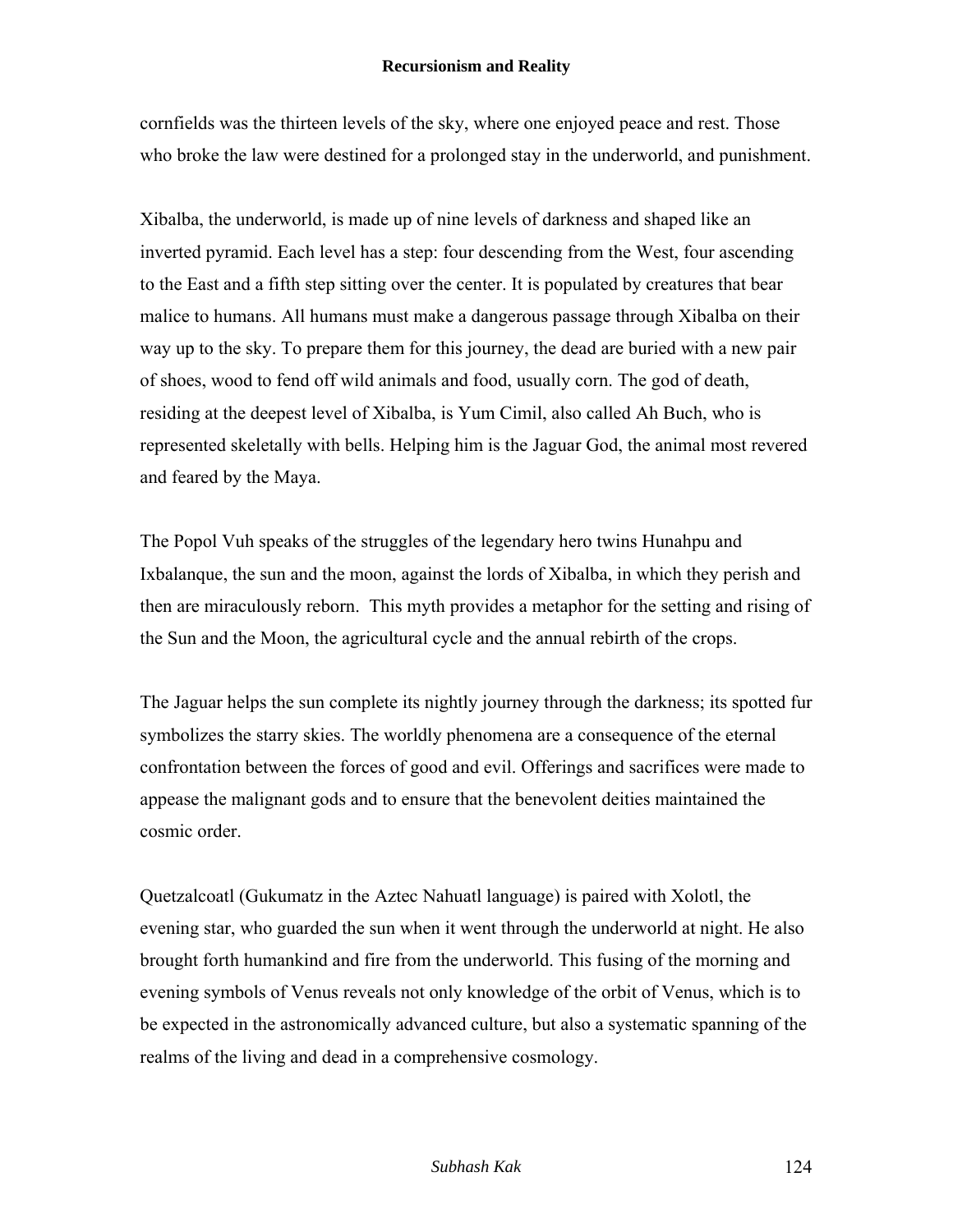The intervals and conjunctions in the orbit of Venus represented specific events in the life of Quetzalcoatl. The eight day disappearance period was his death. He would first lie in the underworld for four days, and then be bones for four days, and then reappear as the morning star on the heliacal rising, when he would ascend the throne again as living god.

# **24.11 Polynesian cosmology**

Polynesian legends speak of the love the god Rangi (sky) felt for the goddess Papa (Earth) that gave birth to the world. Rangi embraced Papa and they had many children, but he wouldn't release her from the embrace, which stopped the growth of plants and trees and plunged the world into darkness. Their children, like Tangaroa the god of the sea and Tane the god of the forests, could not escape from their grasp.

The trapped gods tried in vain to separate their parents until it was the turn of the god of forest, Tane. Pushing at his father with his head and his mother with his feet, he finally succeeded, and light filled the sky. He then set the sun and the moon in motion, and decorated the sky with stars. He also created the first woman, Hina, whom he married. Their children were the first people. One of Tane's brothers, the god of winds Tawhiri, did not want his parents to be separated and he expresses his wrath by hurling storms against Tane's forests.

Māui is the son born premature to Makeatutara, the lord of the underworld, and his wife on earth, Taranga. She throws the newborn baby into the sea, wrapped in a tress of hair from her top-knot (tikitiki), which explains his full name, Māui-tikitiki-a-Taranga.

The spirits in the ocean protect and nourish Māui until he grows up. He now returns to his mother's house, where he finds he has four brothers and a sister, Hina. At first Taranga does not recognize him but when he recounts the circumstances of his birth she is convinced that he is her son. He impresses his siblings with his supernatural feats.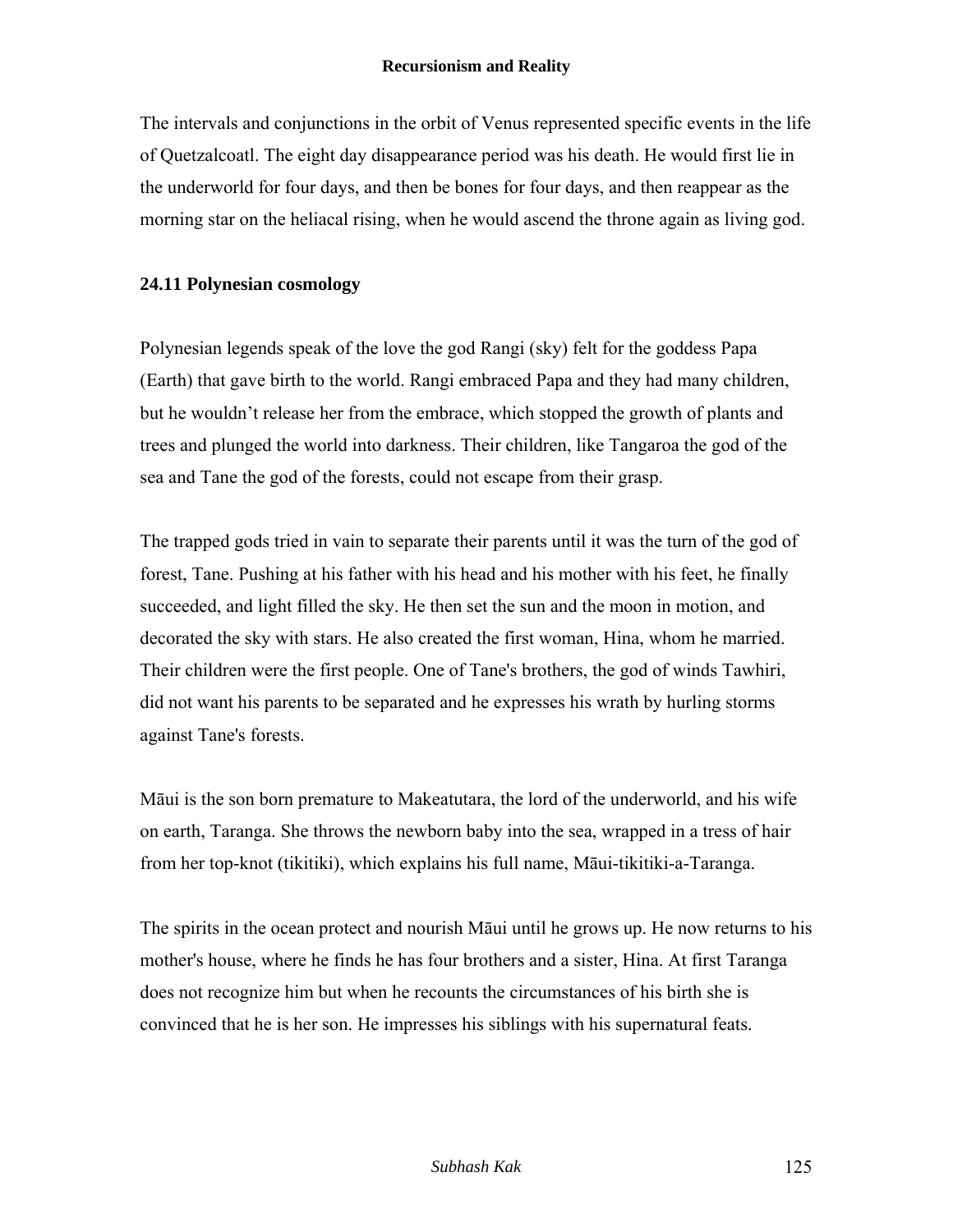At home, he finds that his mother disappears every morning. He follows her in the shape of a pigeon and finds her descend to the underground to be with her husband. He announces himself to his father, who celebrates his return with a ceremony. But Makeatutara makes a mistake in the chant and this means that unlike his father, he will die someday.

Returning to the earth, Māui goes on several epic expeditions. He takes the jaw-bone of an ancestress to snare the sun, who now promises to go slower to make the days longer so that people can get their work done. Next, he hauls up a great fish from the depth of the ocean, using the jaw-bone as a fish-hook. Asking his brothers to watch over the fish, he goes looking for a priest to perform ceremonies before he can cut it up. The brothers are impatient, however, and they begin to carve the fish, which begins to writhe in pain, causing it to break up into cliffs, mountains, and valleys of the North Island, known now as Te Ika-a-Māui (The Fish of Māui).

Next he goes in search of Mahuika, the fire goddess, to learn the secret of making fire. He learns the secret, but his behavior makes the goddess furious. She chases him, and when he transforms himself into a hawk, she sets both land and sea on fire. Māui now prays to his great ancestors, who extinguish the fire with pouring rain.

Māui soon after goes out fishing with Irawaru, the husband of Hina, his sister. They quarrel and Māui turns Irawaru into a dog. Hina is distraught, and throws herself into the sea, but she does not die.

Māui now wishes to win immortality for mankind. The Polynesian goddess of night, darkness, and death, the queen of the underworld is Hine-nui-te-Po, "Great Lady of the Night," who the daughter of Tane and Hina. When she learns that Tane, who took her as his wife, was also her father, she flees to the underworld where she rules ever since. Māui tries to gain immortality for mankind by crawling through Hina's sleeping body, and he but warns the birds, his companions, that they must keep quiet, or the lady will wake up and kill him. The little birds stay quiet but just as Māui is about to emerge, the fantail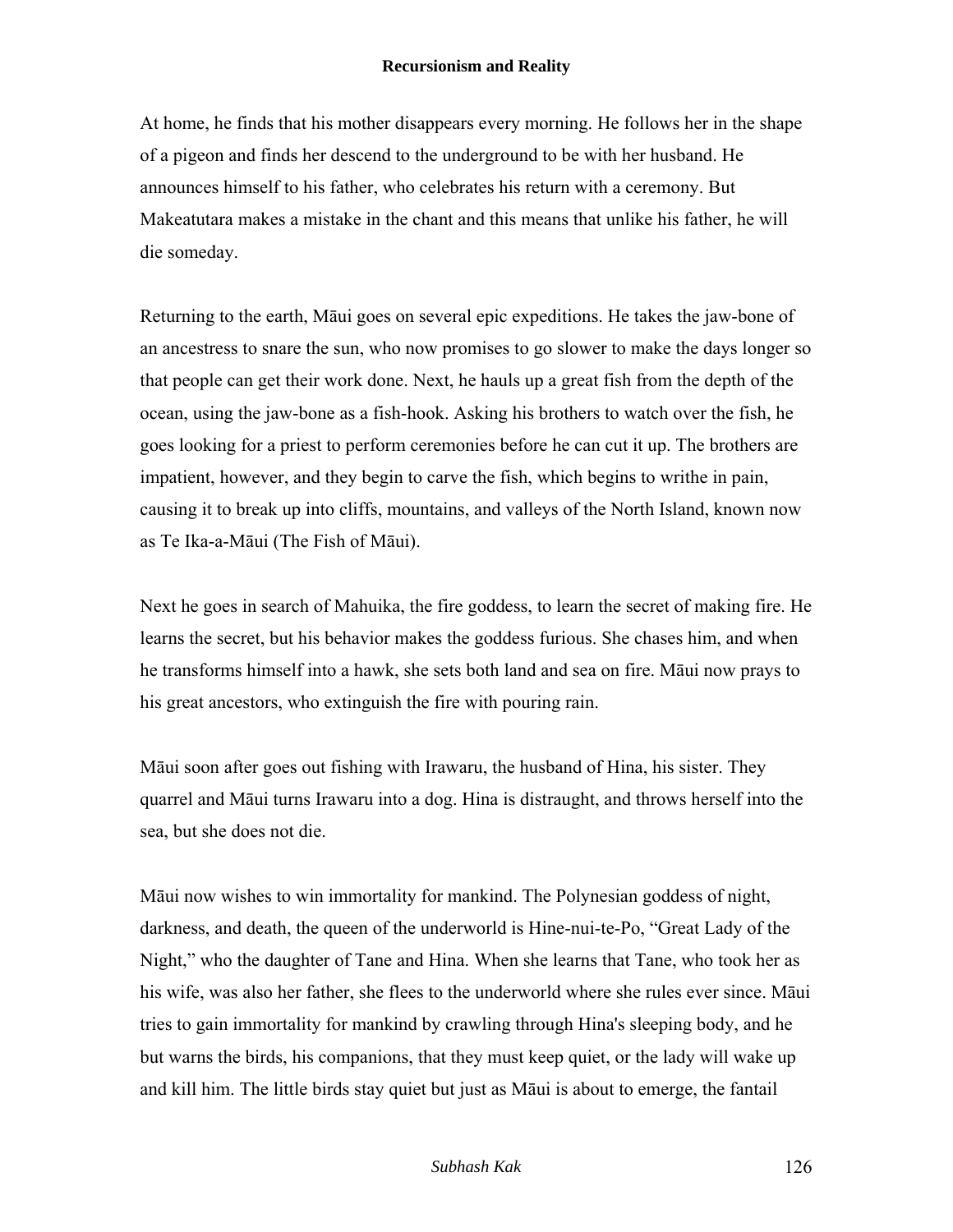(tiwakawaka) cannot contain itself and bursts into laughter. The old lady wakes, and crushes Māui to death, who becomes the first man to die, and humans have remained mortal.

Rohe, sister to the sun, was beautiful and her face shone. She married Māui, but they quarreled when she remarked that Māui's face was ugly, which made Māui angry. He now wished to exchange faces, and when she was sleeping he used magic to kill her. After her death Rohe became the ruler of the spirit world.

In Hawaii, Kumulipo is an epic creation chant that describes the coming of gods in the context of astronomical events.

## **24.12 Connections between cosmologies**

We spoke of many connections that Herodotus showed between the deities in Greece and Egypt, and we also know of the correspondences between the Indian, the Greek, and the Arab deities. Since the names in use in different areas were different, it means that the people knew the structure of the cosmological model and had concluded that there was structural identity.

A fundamental element in many of the cosmologies is the duality between moral and natural law, represented astronomically in terms of the sun and the moon. In Greece, this is seen in terms of the gods Apollo and Dionysus: Apollo is the sun-god, Dionysus is associated with the moon. Apollo is the patron defender of herds and flocks, and he represents harmony and order, which contrasts from Dionysus, who represents ecstasy and creativity. The Greeks thought of the two qualities as complementary.

Dionysus has an ambiguous relationship with the gods and he was seated on Olympus grudgingly. He marries the moon goddess Ariadne, and together they have several children. He is one of the few Greek gods who are faithful to their wives.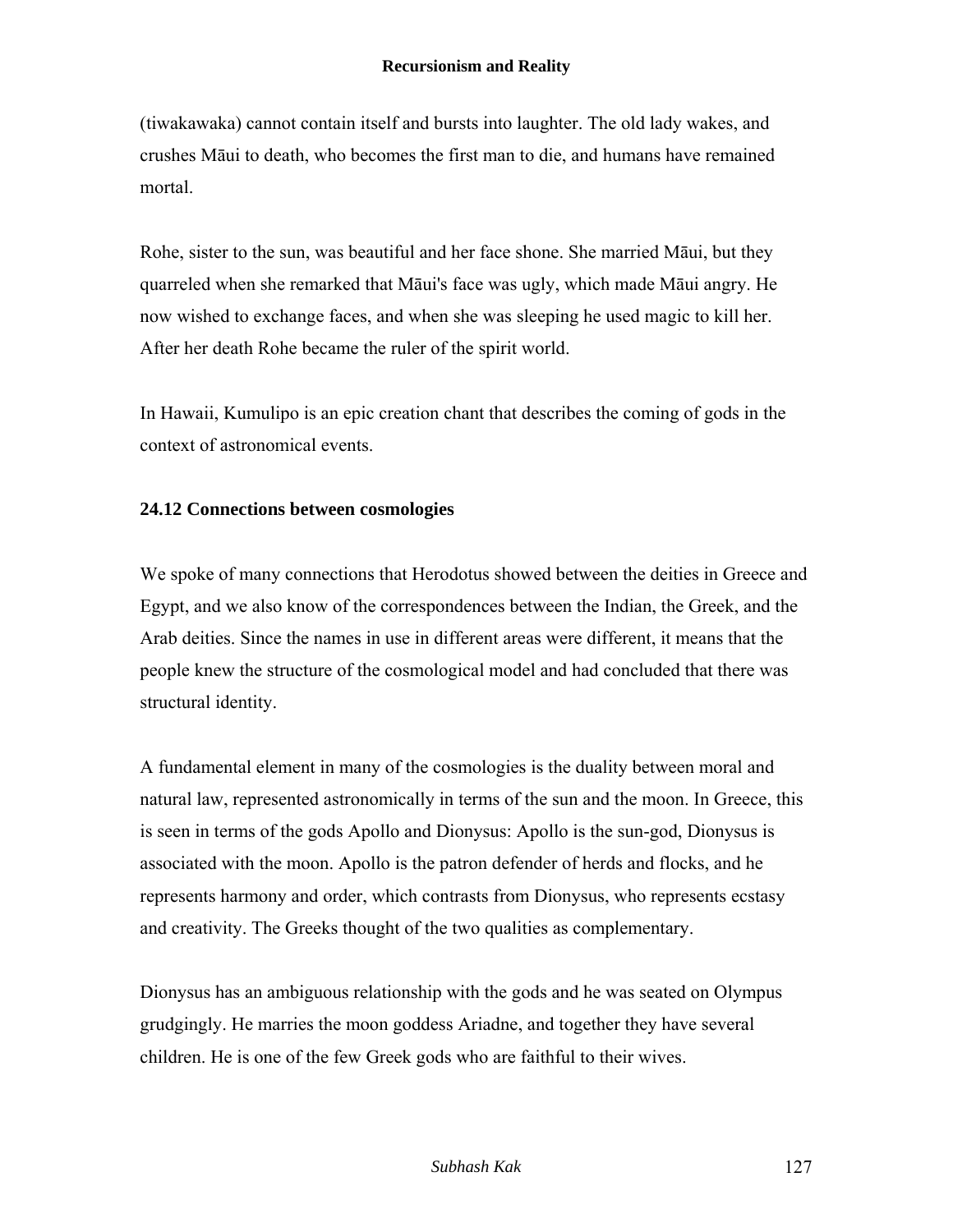We noted earlier that Greek historians accepted the identity of Arab Orotalt, Greek Dionysus, and Indian Shiva. Like Dionysus, Shiva is the god of the margins, his domain is inner to the individual, and he is faithful to his wife. Scholars believe that Orotalt was identical to, or became, Allah. The abolition of the solar calendar by Muhammad as represented by his destruction of the 360 idols in Mecca, and his adoption of the lunar calendar, confirms the intimate connection that the deity had with the moon. Cultures have used the dialectic of myth uniquely when correlating the celestial to the terrestrial. This explains the fact that the non-Western cosmologies have much variety amongst them -- such as the universe is finite or infinite, cyclic or eternal. The way a culture used duality, which expresses itself across many levels from the realms of matter and spirit to different psychical entities, affects the way we experience reality.

Osiris became the model for Jesus. The past lives on amongst us.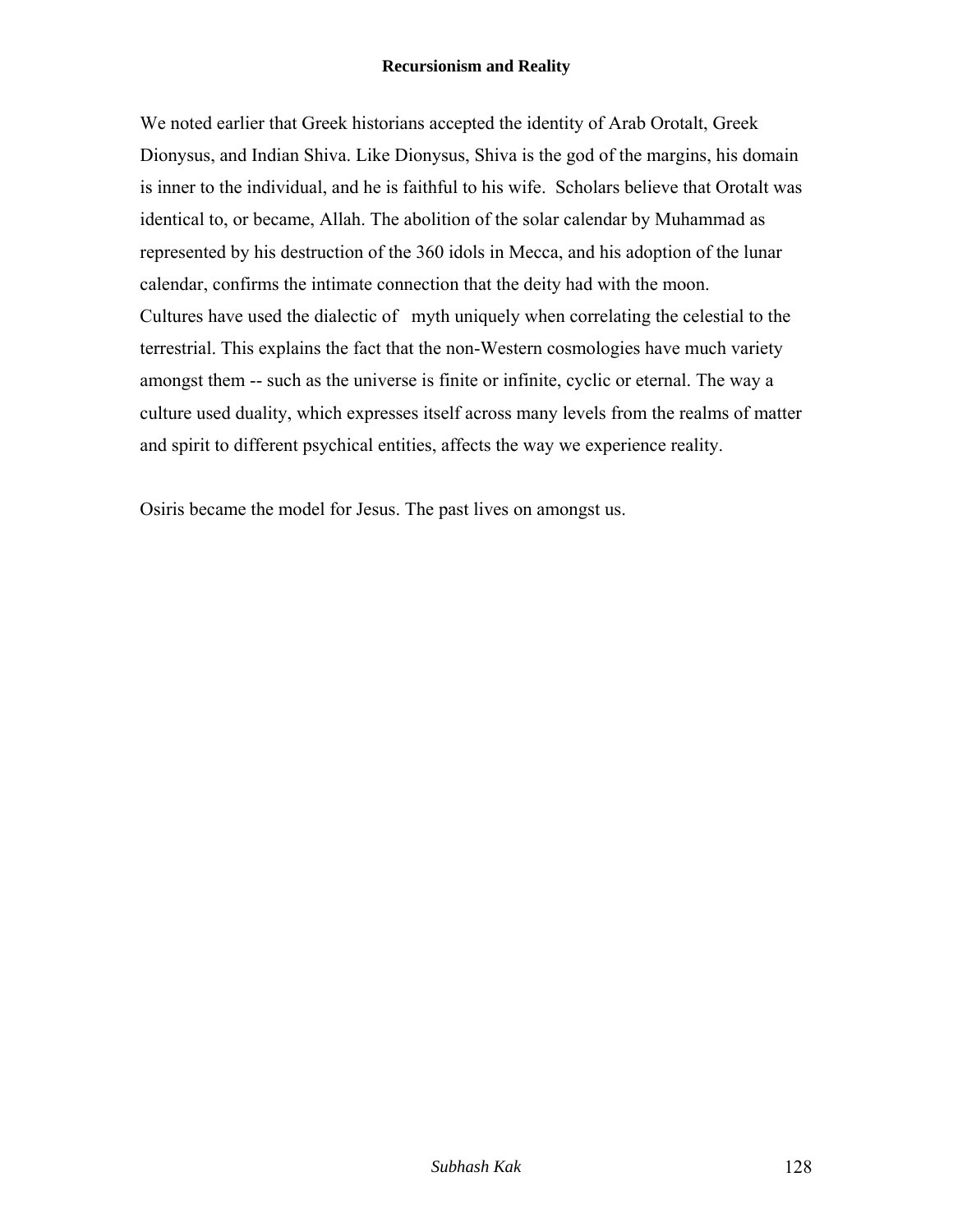# 25 Three Kinds of Reality

# **25.0**

Reflecting on moments past, one is often surprised at one's thoughts and actions, even if the circumstances in which they occurred were different. In justifications of one's own history to oneself, it is common to ascribe those thoughts and actions to the severity of the situation, in acceptance of the view that we are not free agents and merely respond to forces around us.

On the other hand, we know that often our suffering is generated by the play within our inner world, and mental pain can be as severe as physical pain. If one has thought of ending one's life in response to inner suffering, then it is clear that there is at least one self within who, at the time of that dark thought, did not consider life worth living. But this is inherently paradoxical, because why should the self, if it is emergent on the body, wish for the body to cease to be; and if it independent of the body, feel despair at the condition of the person and his history?

It feels that one is not a single self, although there is some common thread holding these disparate incarnations. This commonality is more than our personal history; it is the "self" with its unique attitude, "the inner being" at its core, who is distinct from others. At other times it appears that there are several selves within, which interpose almost simultaneously in such a disjointed manner that one feels that there may be processes in our brain that are quite outside of one's control.

I was motivated to gather together my thoughts on these questions over ten years ago, when the neuroscientist Karl Pribram asked me to write up my general philosophical ideas about brain function for a book he was editing. This became *The Three Languages of the Brain: Quantum, Reorganizational, and Associative*. I wrote about a hierarchy of brain functions, arguing that first of all the brain has a holistic character, reflected in processes that are related to the conscious and the unconscious selves; second, it changes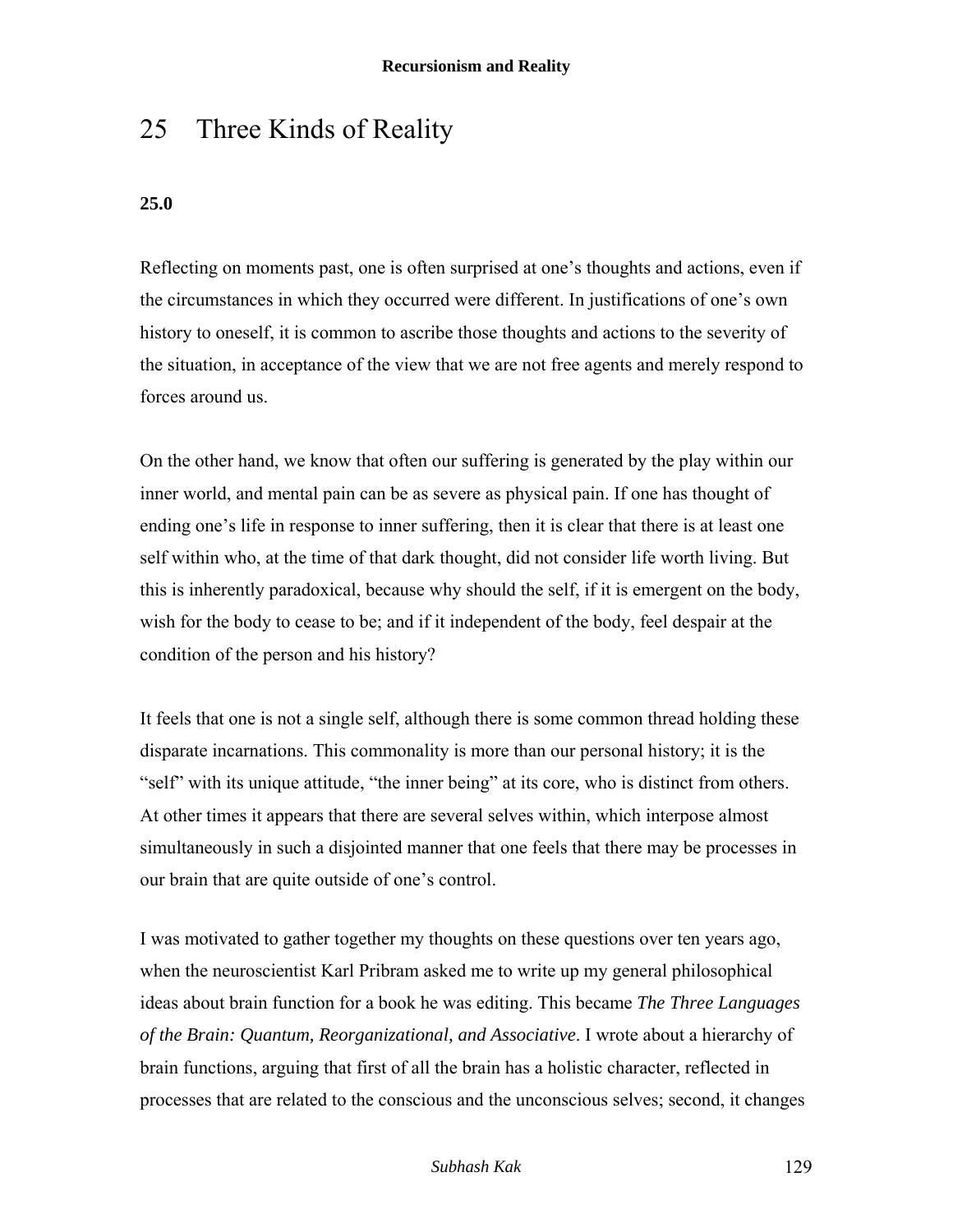its very organization by adjusting to its sensory environment as if it has the capacity to *understand* what is happening outside; and, finally, it has other processes that are associative, which are amenable to straight-forward mathematical and logical analysis.

The philosophy behind my essay on the brain was that form and process carry across recursive levels. I showed that there were other processes in nature that have similar modes of expression, and this was enough reason to suspect that they existed in the brain. I summarized the physiological evidence in favor of these three languages. In particular, I spoke about how the very models we construct of reality are mediated by the mind.

The reason why I classified brain behavior into three modes and not more was because these three are qualitatively different categories. The quantum considers the system as one whole and inherent in that is the potential for the variety of its evolutionary paths; the reorganizational implies a blind agency within the components of the system that lies beyond the reductionist paradigm; and the associative is in accord with reductionism.

The logics that are involved in each are different: superpositional in the case of quantum, active and goal-seeking in the case of reorganizational, and classical, machine-like in the case of associative. It is obvious that to assume that they unfold serially is only a simplifying assumption. In reality, the three logics are at play simultaneously, and if ordinary science considers mainly the classical, it captures only one aspect of reality. The three are untangled by the agency of the subject, and to this extent *understanding* is an artifact of the consciousness of the subject.

The three logics are the bases of our three lives. It is of course quite possible to see further divisions in each of these modes. In particular, the term "quantum" in the context of personal experience could mean different things to different people – the holistic experience could relate to the spirit or the body.

### **25.1 The brain and the individual**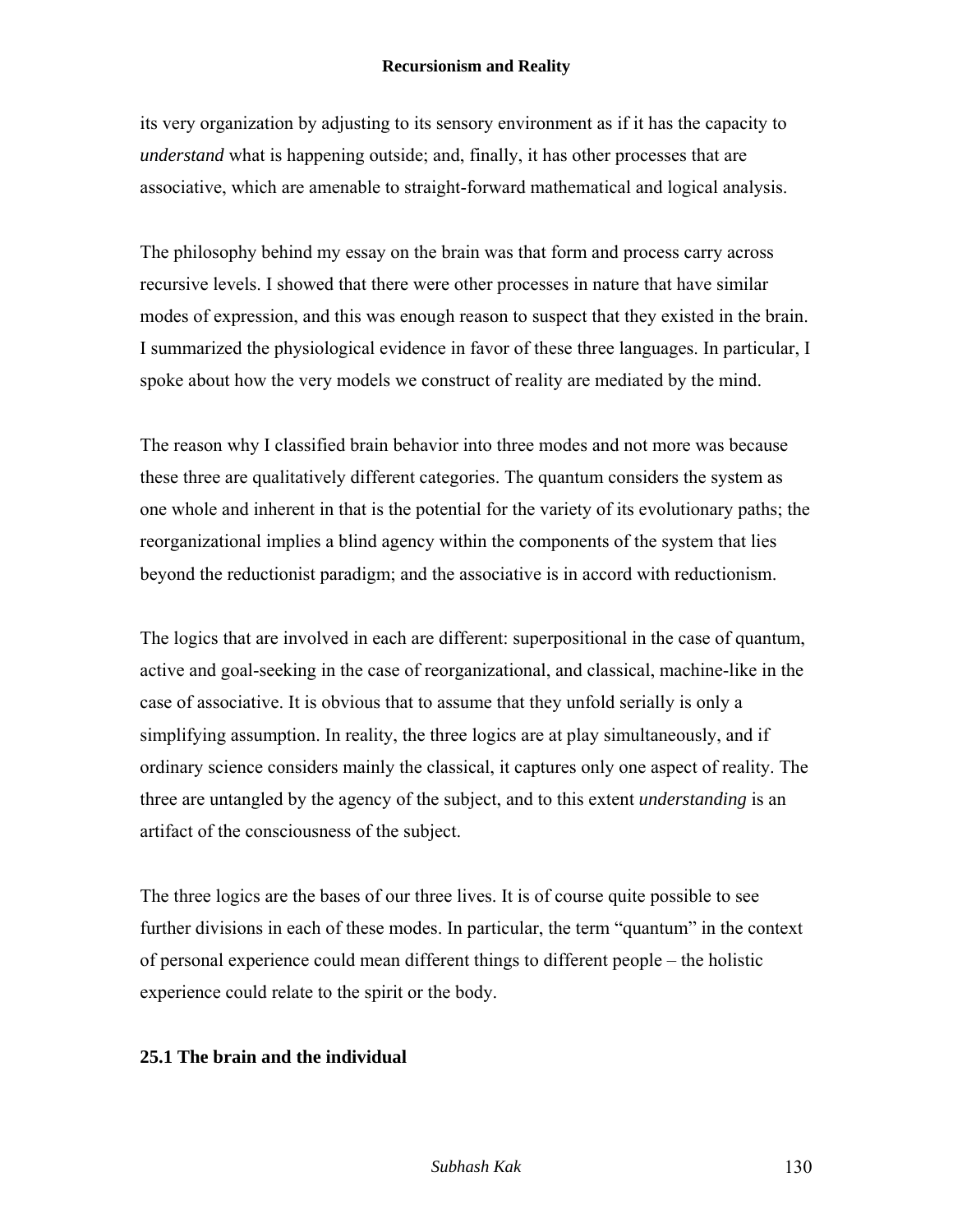I didn't get a chance in my brain essay to speak of how modes of human and social expression parallel the languages of the brain. These parallels are of greater interest to the layperson than the technical problem of brain behavior. These other languages manifest themselves in different kinds of speech, and also in social and economic organization. Let's talk here only of speech in as much as it constitutes the currency in which our inner dialogue takes place. I will describe them in an order reverse to the one that I had used in my essay on the brain. I shall speak of three social languages thus:

- 1. The language related to tradition, rules, and ritual. It provides satisfaction and security and connection to past and one's community. This represents the most basic animal part of our being. Most of these rules relate to social expression, although some others may relate to abstract entities. Principally, this language relates to the world of things, sensations, experience, ownership and power. It is also a part of religious ritual and secular ceremony. Its experience is communicated by ritual and patterns. Its more intricate forms are seen in dance and music and that experience is heightened by recognition of these patterns.
- 2. The language related to change and adjustment, which includes innovation to the ritual with time. In contrast to the previous language, it includes within its ambit more than one's personal self, and it may in its more evolved form include other animals, and indeed all life. This language is ecological in that it seeks rationalization of one's place in the world by bringing in larger purpose, which is greater than that of one's own personal gain. This language provides the capacity to go beyond possession and consider the family, the community, and race, humanity, and all life.
- 3. The language related to transcendent experience, which emerges out of the desire to go beyond ritual and descriptions in terms of finite space and time. But this transcendence could be either related to the body or the spirit or a combination of both. Some see it in love or sexuality, while others see it a mystical, spiritual experience. It is the experience of the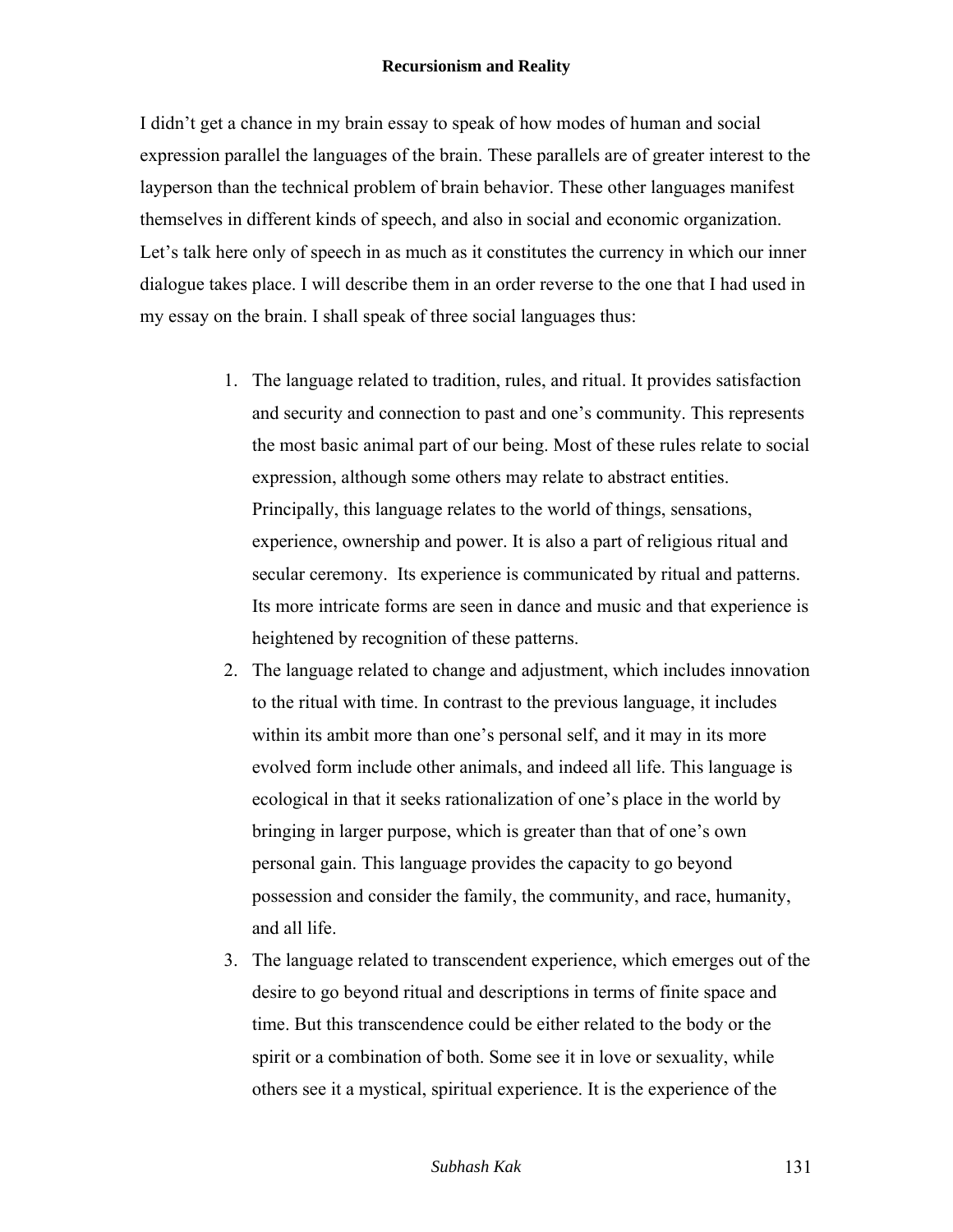artist, the scientist, and the philosopher, and the epiphany at the sight of a sunrise or sunset. It is also the happiness found in friendship, love, or sacrifice. By its very nature it cannot be part of the normal linguistic discourse, therefore, this communication is by means of hints, allusion and suggestion, by poetry and art.

These three modes of expression – let's call them Language A, B, and C, respectively - are connected together by entities that straddle the boundaries between them. Language A is associated with power and pleasure, and in its limits it reveals paradox; Language B is associated with connections and concern, and it gives rise to compassion; and Language C is associated with insight and awareness, and it leads to wisdom.

We see the three languages at work in stage during the different phases of a child's education. Whereas words are sufficient to describe Languages A and B, the nature of Language C is ambiguous and it is not easy to communicate its experience directly.

From another perspective, Language A concerns ritual, Language B is about evolution, and Language C is about self-awareness. For those who have been taught that the world is about tradition, it is inconceivable that evolution could be true. For those who have learnt to see evolution as a function emergent on material ground, it is inconceivable that their awareness could be anything more than an epiphenomenon.

# **25.2 Ritual and meaning**

Rules and ritual, whether related to social behavior, bureaucratic structures, law, or organized religion, provide comfort. But often they become the end rather than the means to the exploration of the spirit, thus creating profound alienation and emptiness. Having learnt these rules, one wishes to change them, and to go beyond them to change oneself - become a "better person" -- do something for community, for country, for mankind, for all of nature by being its steward. But this change comes with the fear of impending loss,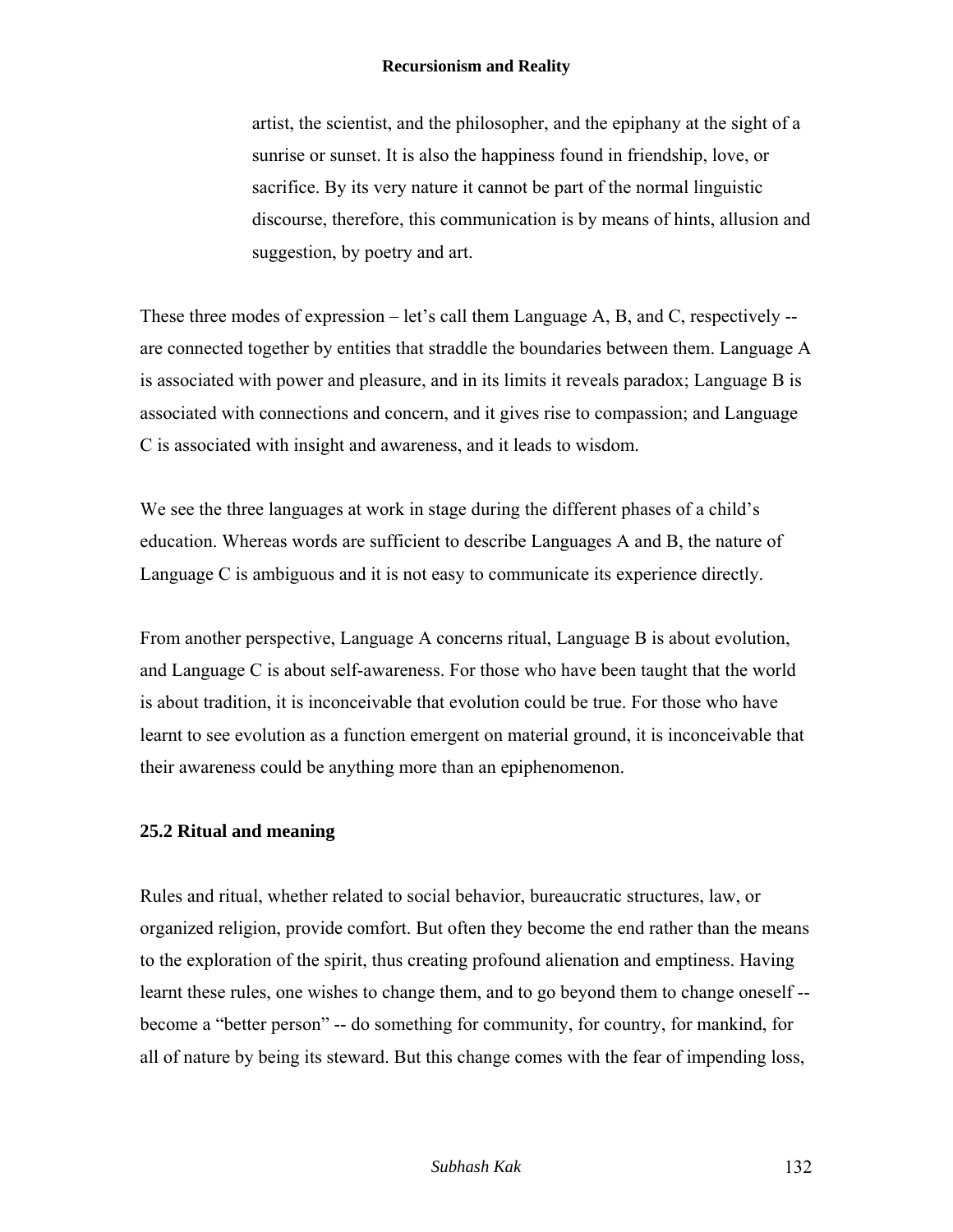of recognition that it all is a mere twinkling of an eye of something that will all end before long.

It brings the insight that anything finite and bound by rules could not be the explanation of the mystery of one's own being, and it awakens a yearning for a sense that is beyond pain and suffering. But in order to reach this experience one is prepared to abandon all, go beyond the worlds of the first two languages, and put up with any suffering and pain. So powerful is the promise of the infinite, the breath of the eternal.

**25.3** These languages have several layers within them. Language A, for example, can address rules at different levels. Even when one is operating within the domain of Language A, one can go from the state of submission to that of power. Each has rules, but the nature of the rules and the degree of control may be different. This explains how a system that is fundamentally oppressive would be embraced by someone who thinks that it opens doors to a mode of behavior which is like that of a tiger, when earlier the person had lived like a sheep. Since the systems of rules have much variety, one can find immense aesthetic pleasure in living life through the prism of Language A. This constitutes life in most societies, where there are very few individuals openly challenging the rules, seeking a revolution, or speaking of the misery of life that is completely ordered.

Language B communicates combinatorial insight and it provides new ways of looking at tradition and the creation of new tradition and style. It is, therefore, associated with normal creativity and leadership in business, religion, and politics.

Language C, perhaps the anti-language, is about the experiencing self, the subject. It is most elusive. It is mostly remembered in terms of the changes that it brings about in the self, in one's character. This may be viewed as the discourse of the spirit, and the language behind true creativity. But others take it to imply sensuality alone, and this identification can have significant implications for a society.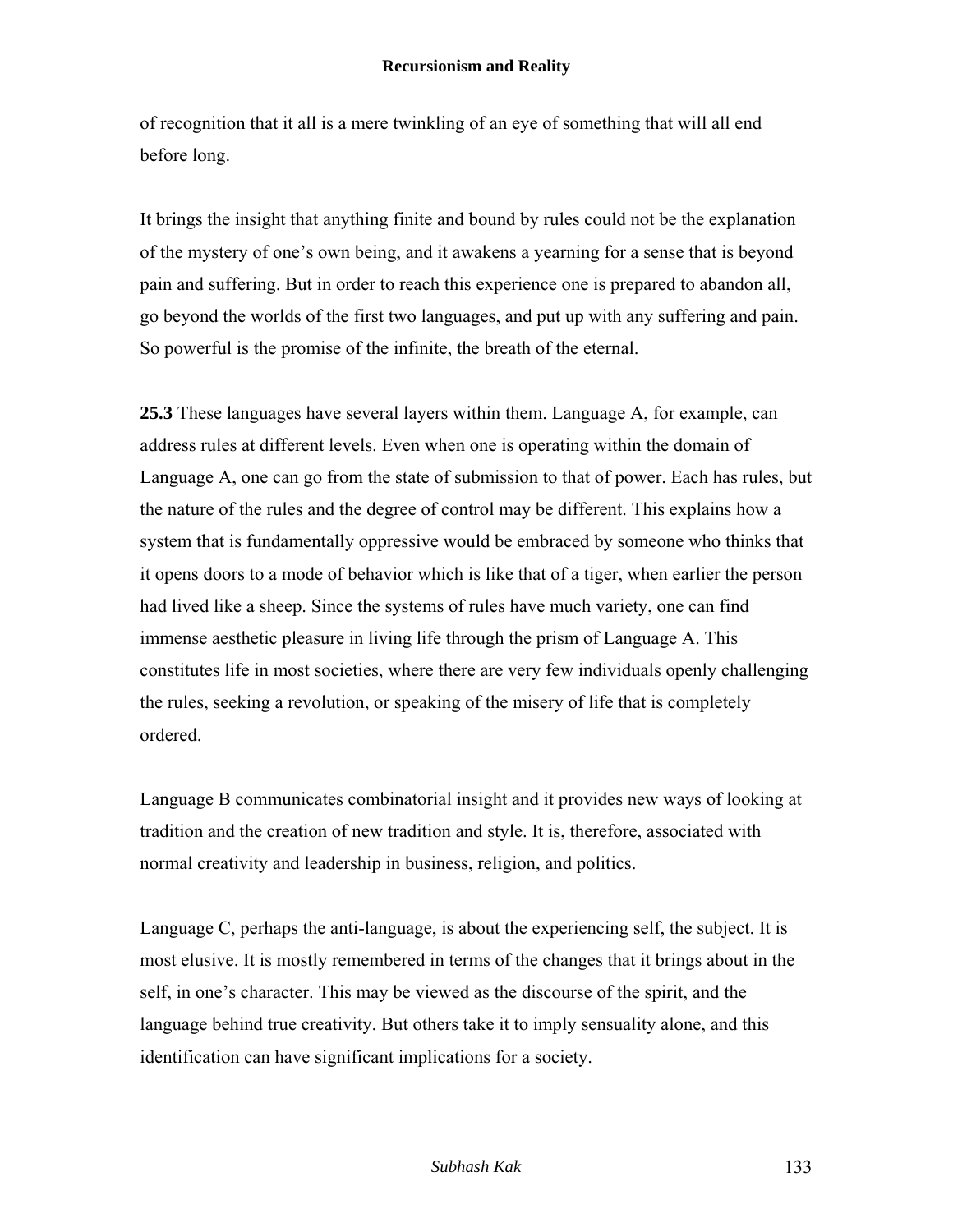All vital cultures have elements of the three languages in them, making it possible to live creative lives for those who seek it. Most organized religions are primarily about rules and the perpetuation of the power of its bureaucracy and priesthood. Some religious traditions have evolved so that limited reinterpretation is permitted, so as to remain consistent with self-evident truths. Only very few religious traditions emphasize spiritual quest. Most religions, therefore, remain retrogressive and project racial or ethnic pride.

## **25.4 Growth and change**

Just as Languages B and C emerge out of Language A, there is a similar emergence within the individual's development and a society's history. Therefore, a culture or political system that forces absolute obedience to its rules does not have room in it for people to grow beyond the oppressive Language A. Such a culture would not support creativity, and one measure of the vitality of the culture is a continuing stream of creative work.

It is imperative that education be devised to facilitate the natural development of the three languages within the individual's life. Education cannot just be about teaching of rules and systems, but also of the freedom and creativity that makes it possible to go beyond the existing rules and systems.

In the age of globalization, and of powerful world-ranging machines and organizations, the potential for oppression by bureaucracies, whether of society or State, is greater than ever before. This ought to have been the age of science and liberty, but the rejection of freedom is turning this for many people into an age of fanatic certitude in rules and literalism.

Faith becomes the prison that institutions of organized religion employ to keep people bound to them. But even in such a circumstance, people preserve their autonomy by devising their personal interpretations of the official religious myth, which is more in accord with natural law.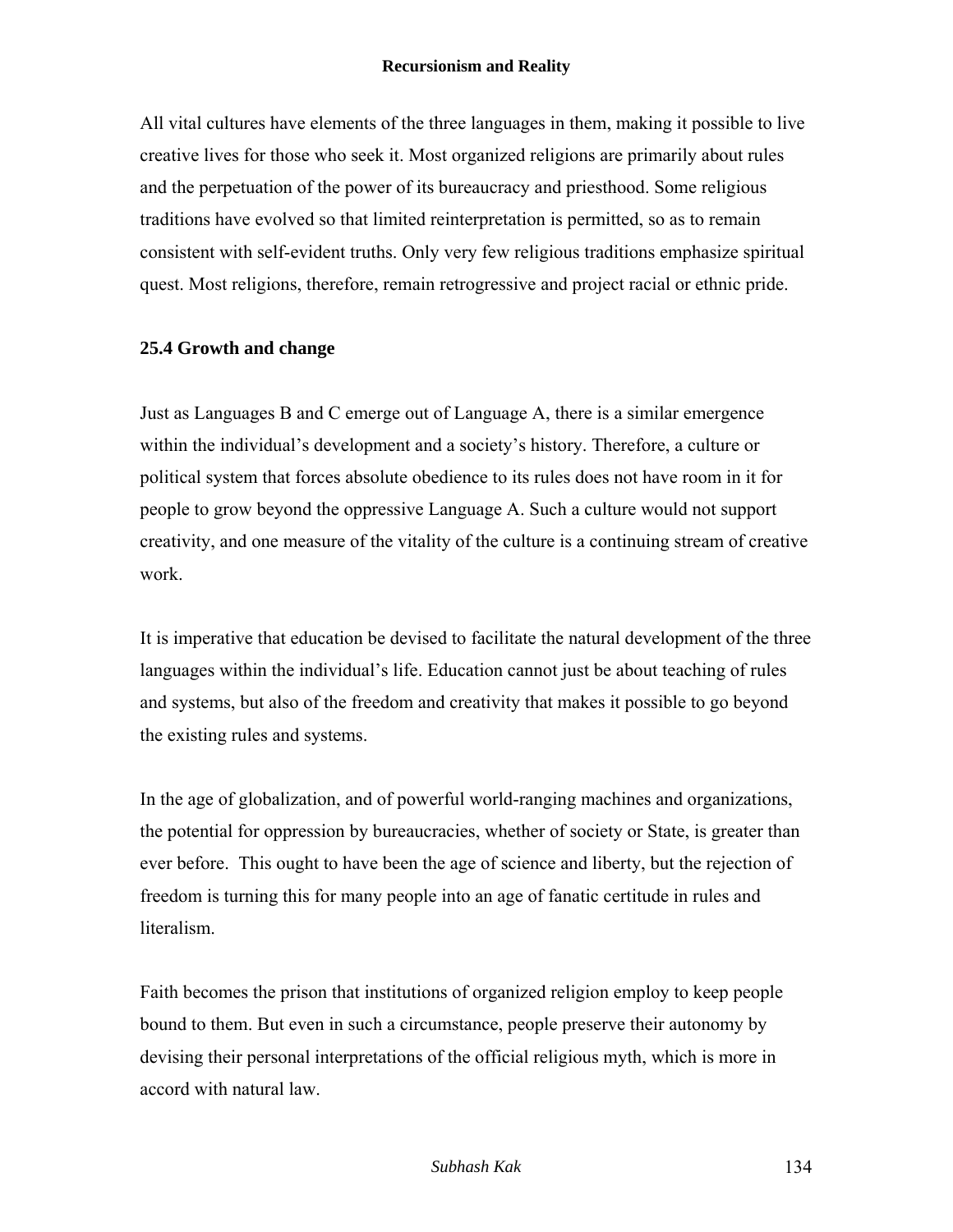## **25.5 Selfhood and Pain**

The potential for suffering is inherent in the scheme of the languages. Perhaps the real source of this suffering is the awareness that there is a fundamental lie at the basis of the rules, which suggest a permanence that simply does not exist. Language A concerns things, real or abstract, and since things can only be acquired and possessed, acquisition is a primary consequence of this perspective on reality. Since things decay, man has created higher entities that are taken to be permanent. These entities are associated with measure which mitigates the relentless count of days. A count of victories and money and statistics seem, in the rules of Language A, to negate the power of time.

Language B shows that the definition of entities itself is a result of evolution and past histories of the component systems, denying uniqueness to identity, which is a cause of pain. Language C peels away individual history, and although this should bring in even more pain and despair, subjects claim that it leads to calm and a strange understanding. By so doing, it preserves its counterintuitive, non-rational nature.

For those who don't have access to the intuitions of Language C, the rationality of Languages A and B is all that can be used to find meaning. Stories about athletes, actors, politicians, businesspeople, writers, wealth, power and investments provide the context in which the individual can measure his or her own match with time. What makes life bearable is an inner count that mitigates the fearfulness of the outer count. But there are also deliberate transgressions of law in the secret sphere of each individual's life. It is as if surviving such transgressions implies transcendence and a victory over fate.

Such transgressions are the modern analog of the ritual sacrifice of the ancient religion. But whereas the ancient performance was out in the open, with participation by everyone, the modern performance is furtive and haphazard. Religious ritual has been replaced by coming-of-age drug parties and promiscuous sex.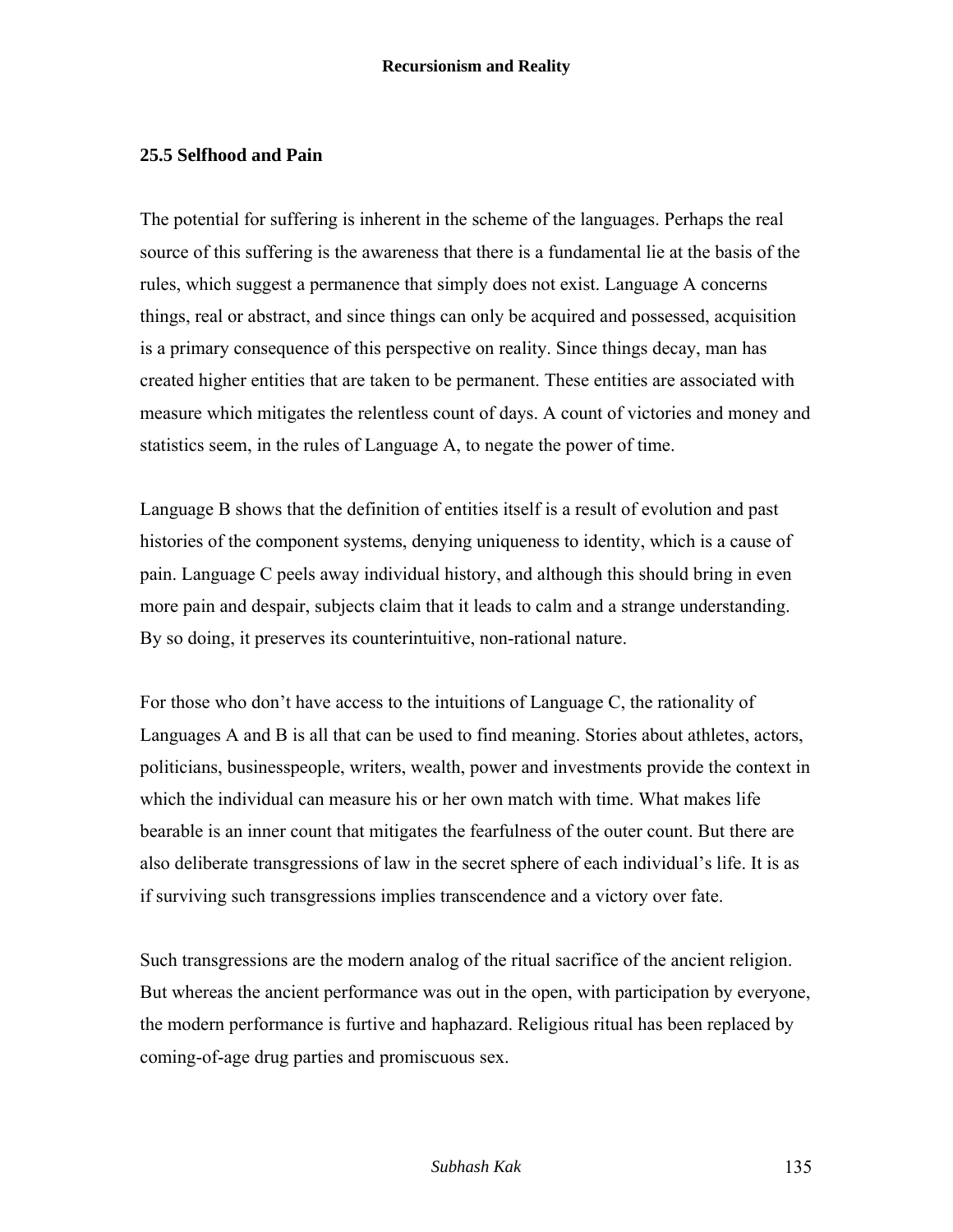# 26 The Fourth Way

**26.1** Materialism, prophetic religion, and rational spirituality are three common approaches to perplexing questions about life. They provide their own answers to who we are and what our life means. Since ideas are the means to power, the followers of these approaches are often in violent conflict with each other. People may see events through a blurry theological lens, yet in states of heightened passion differences can turn to anger and war.

Each of these approaches is fundamentally antithetical to self rule by the people. Materialism is most consonant with the rule of the wealthy elite; prophetic religion to the rule of the clergy or their surrogates; and rational spirituality to the rule of the intellectual elite.

There can be no basis for true democracy until one trusts not only oneself to have access to knowledge but also all others. This requires faith that each person has infinite potential and he does not need an intermediary to apprehend it, something that neither of the above three approaches acknowledges.

Fortunately, there is a fourth way to representing and negotiating reality. But first, let us go over the three one more time.

## **26.2 Body, sensations, and power**

Materialism considers mind as an emergent phenomenon that is subsidiary to the body. Ownership of things and sense gratification are two central drives within this paradigm. This view provides great energy to people to work hard to obtain wealth, yet it also leads to alienation and emptiness, and we see this in destructive behavior, and a culture of drugs, greed, cruelty, and selfishness.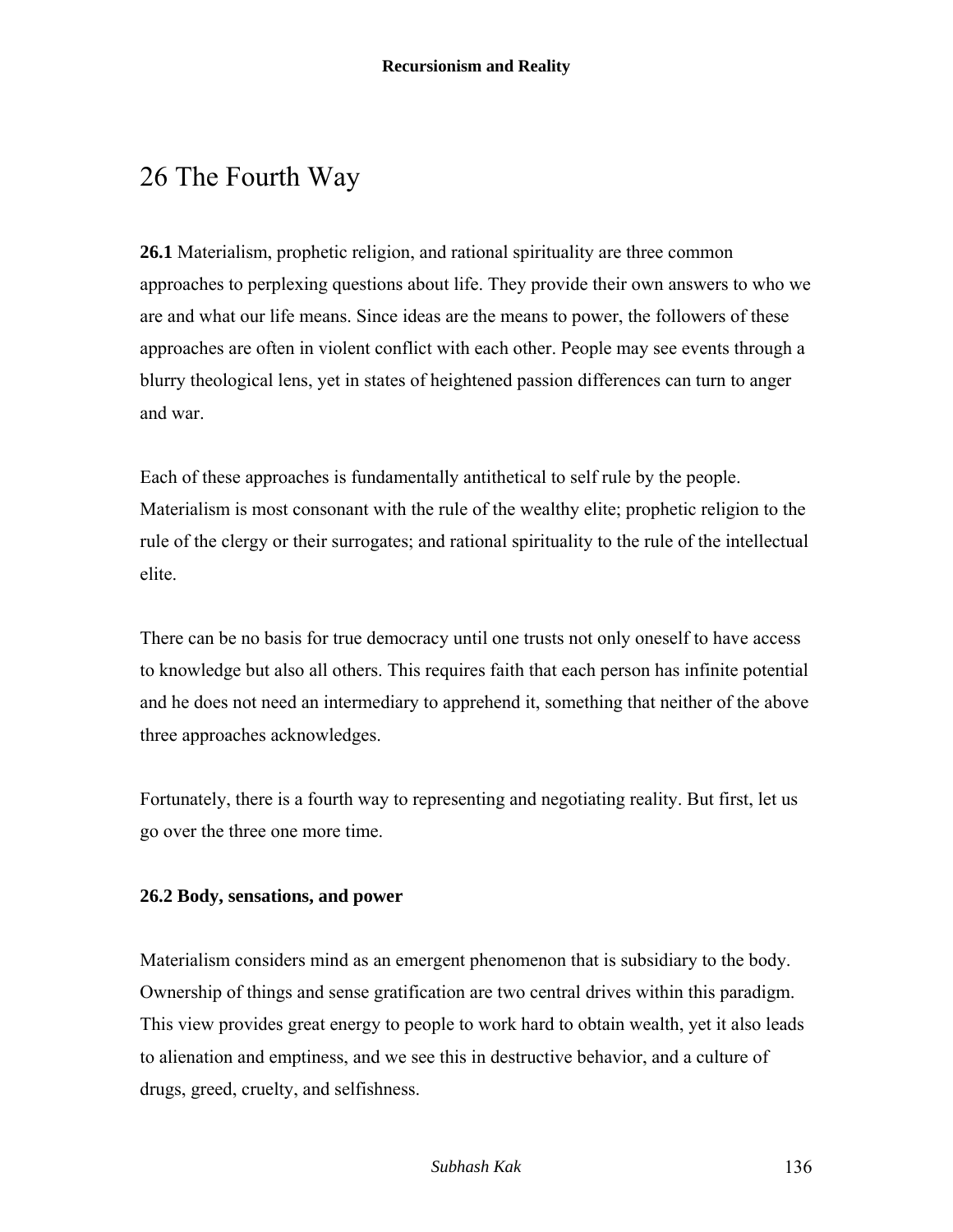Materialism is the mainstream view of science, although it does not explain many scientific problems. In particular, it cannot reconcile the freedom of the individual to its own program of causal order. Neither can it explain how awareness arises in the brain machine when it is absent in the computer machine. It cannot explain the reality of the self in the individual.

The classical materialistic position, as contained in pre-modern physics, was superseded by the advent of relativity theory and quantum mechanics. In particular, quantum theory makes a distinction between the process and the observer, and the privileged position of the observer appears to be irreconcilable to the idea of the primacy of matter.

Mind is relegated to a secondary position, but this makes it seek attention in different ways. Modern medicine responds to these cries of the mind by drugs that harm the person. There is an estimate that 40 to 50 percent of people in the rich countries are on psychiatric drugs that sedate them and prevent them from being in touch with their own selves.

Life in the materialistic, machine paradigm values combinatorial intelligence. Science and scholarship are the search for associations to reveal patterns in the physical world, including that of the body. But such associations can never capture the self.

It is not that the materialist does not acknowledge the spirit; only that it is made secondary. The spirit is taken for granted, and fuzzy words like values, tradition, professional or national cause are employed to ensure that the individual works hard and faithfully for the success of the larger societal machine in which he is a cog.

Without self-knowledge, individuals do not know how to emerge successfully out of the maze of emotions. The template of the jigsaw puzzle, taught to them at school and home, is not a deep enough lesson to experience true transformation and change in their lives.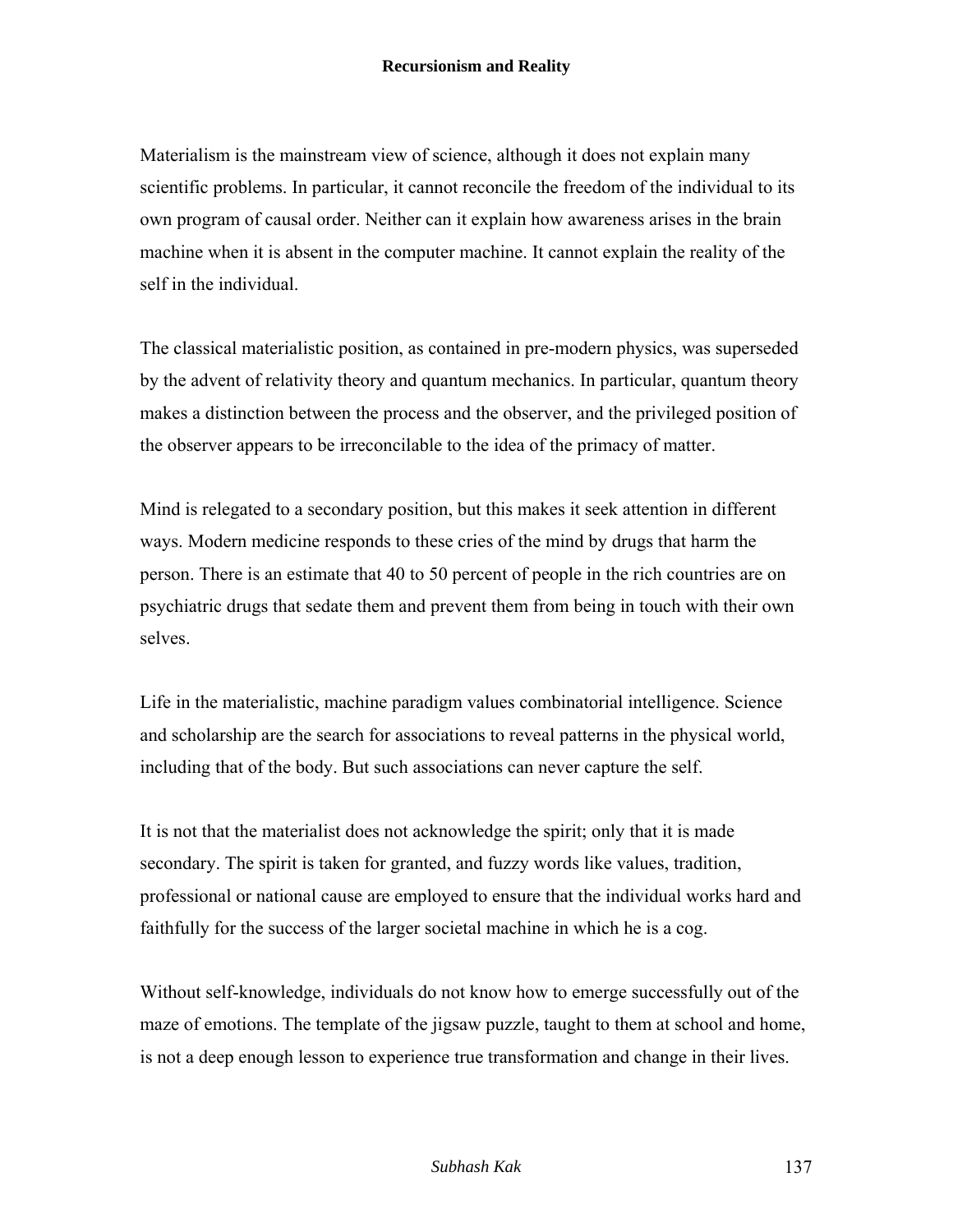Materialism has been the great impetus for colonization and conquest. For a long time, this was the colonization of unknown countries and subjugation of alien cultures. Now that such colonization is complete, man has entered the phase of colonization of body and mind, which is being done by the drug companies, colleges and universities, and the entertainment and information media.

The stars of the materialistic approach are celebrities and entertainers. At work in the machine system, a person must conform to their rhythms; at home, one witnesses disrobing of the performers. Since human contact at workplace has become minimized, one lives on ersatz emotion and in virtual reality.

## **26.3 Visions and prophecy**

It might sound logical to say that we are just our bodies, but, deep within, the individual is certain that this view does not capture all. This is why people pay heed when someone comes along and speaks of visions.

Although the individual is a part of a controlled world, there is the desire within to subvert this constructed reality: hence submission to far-fetched notions, and acceptance of impossible stories.

Tertullian expressed this attitude in the sublime confession: *Credo quia absurdum est* (I believe because it is absurd). In reality he said: "And the Son of God died, which is immediately credible because it is absurd. And buried he rose again, which is certain because it is impossible."

Prophetic religion demands a suspension of logic. Based on a myth and a promise, it appeals to the fundamental human urge to control and conquer. Since there are several prophetic religions, each claiming to be the true one, war between prophetic religions is inevitable.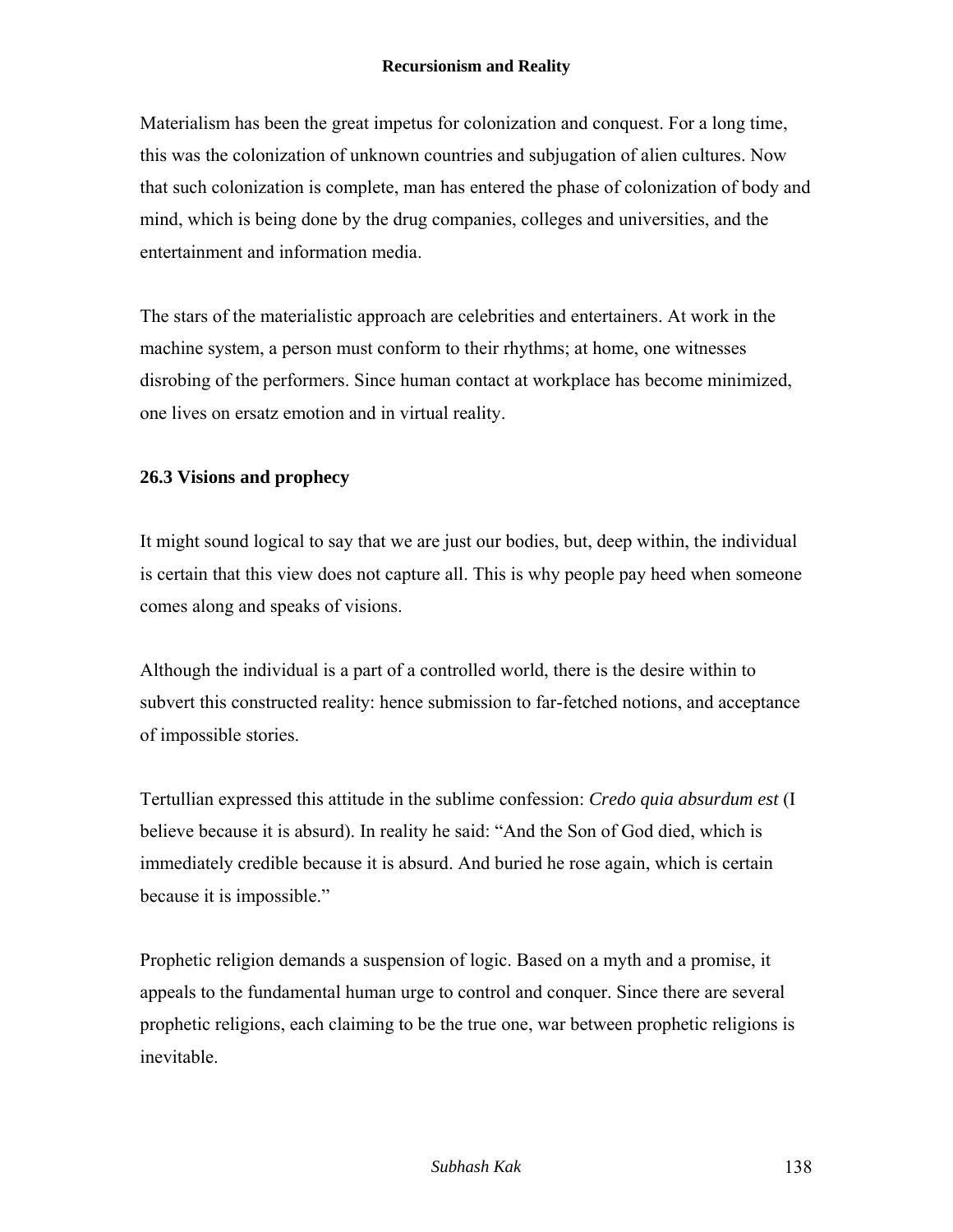The simple core of a prophetic religion can be very attractive to someone who finds the rationality of materialism to be soul-less. The promise of everlasting afterlife can sound much more attractive than a life, which may appear pointless in retrospect. An increasing number of people are choosing to abandon the cosmology of materialism for religious belief, although they haven't abandoned materialism in the marketplace.

The prophetic path is the path of emotion whereas materialism is the path of cold reason applied to things outside of oneself.

## **26.4 Mindful emptiness**

If rationality is applied also to the problems of mind, then one has the third way of rational spirituality. But it is open to the criticism that ultimately it sees the core as evanescence and emptiness, which is troubling experientially as well as logically. From experience we know that there is an inner core to our selves that doesn't change; and if everything is transitory, then so should this statement be, giving lie to itself in the process.

It must use institutions to perpetuate this profoundly intellectual answer amongst the new generations. This tilts the balance of power to the intellectual elite, which leads to the concentration of power and dictatorship.

It is open to the same critique as materialism because it cannot explain what holds the transitory impressions of the mind together.

By viewing the mind on the same footing as matter, it deepens the experience of individual and makes him see the web that connects all life.

Whereas the religious person speaks of love and justice, the votary of mindful emptiness speaks of compassion.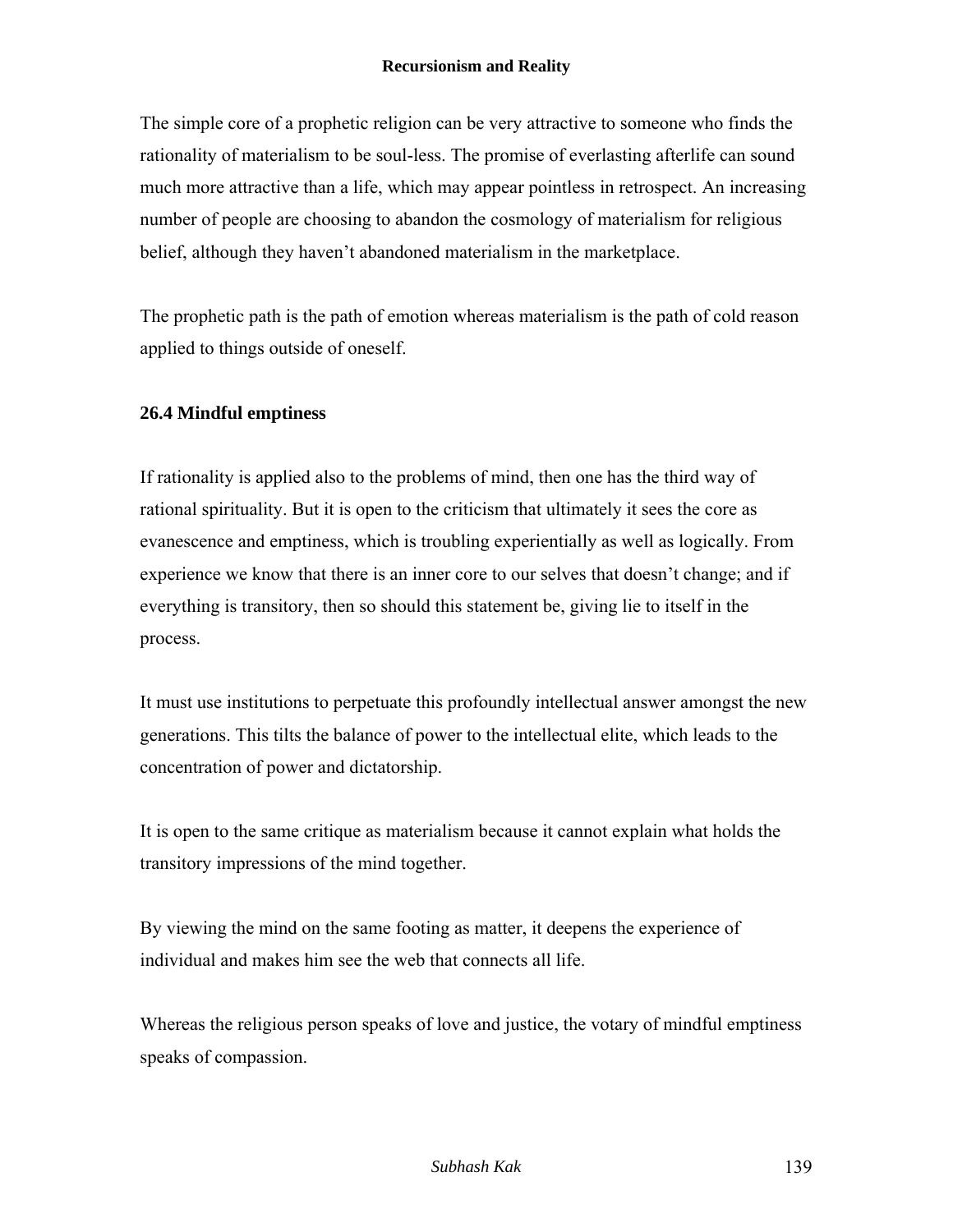## **26.5 The fourth way**

The fourth way is the direct apprehension of reality. It takes on the world most directly, grants rational explanations for objective phenomena, yet acknowledging that the mind, by its very nature, has the capacity to comprehend the world.

It applies reason to the mind, just as the approach of mindful emptiness does, yet it doesn't stop at the logical argument since it knows that there is an unchanging substratum to experience. It acknowledges the axis of the experience as the axis also of reality.

Beyond ordinary rationality, therefore, there is a mystery that cannot be measured by objective science. This mystery relates not only the individual's cognitive capacity to know but also his capacity to change and transform both himself and his environment.

The fourth way embraces reductionist logic for objects, it depends on faith in the possibility that deep experience can lead one to understanding, and it maintains that logic must be applied to the extent it can – including on the instruments of cognition – until one has reached a point beyond which lies paradox.

Materialism is about being, prophetic visions are about transportation of being to rapture upon death, mindful emptiness is enlargement of being to mind, whereas the fourth way is about becoming and creativity and joyful life.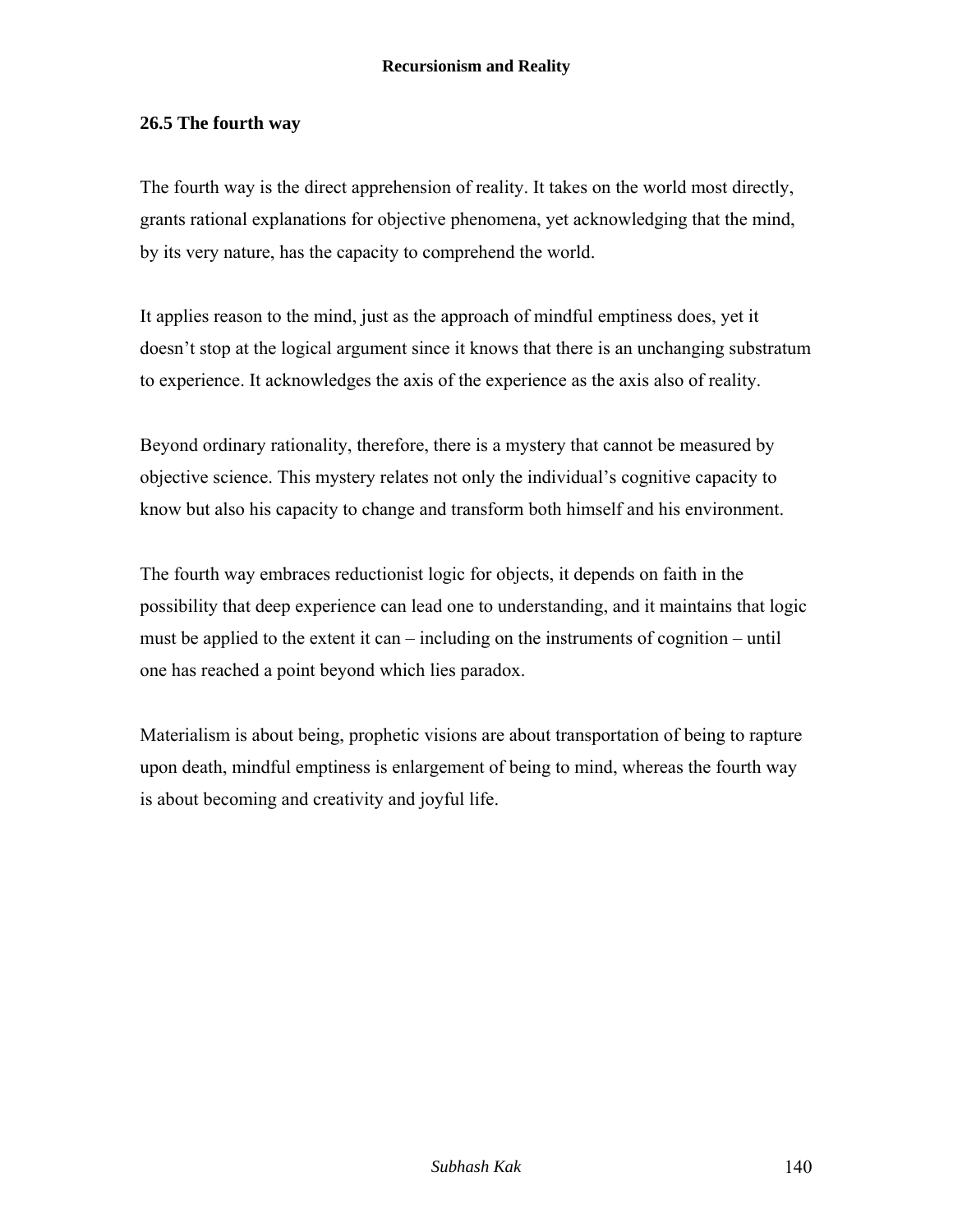# 27 Freedom and Harmony

**27.0** The individual parts of the living system are whole and intelligent since the chain of self-organization is recursive. Not surprisingly, each component has within it the wisdom of the whole, and they unfold together, reorganizing along the way.

**27.1** Living in an unyielding machine-system, the individual is forced to become like a machine, and he is alienated from nature. It is not merely objects that people crave, but also inner life and meaning. In the absence of this inner life, a fog settles over the mind. Any strong voice then becomes a magnet that pulls the individual to it. Who speaks loudest doesn't necessarily speak the truth.

**27.2** Modernity glorifies individualism, but it atomizes the self, creating emptiness and despondency. The zone of harmony that lies between freedom and responsibility is a very thin line.

**27.3** As the individual becomes isolated, he forges links with images and reflections. It becomes easier to live in an artificial world that is a simulation of reality. It is easy to indulge in make-believe and fantasy in the mimic world. It is difficult there to distinguish truth from falsehood, and to realize that there is no soul behind the mechanical motion.

**27.4** Alienation's obverse is narcissism with strong and alternating drives of self-love and self-hate.

**27.5** As the world system becomes more organized there would arise many oppositions to it: some based on visions of paradise, others on the cult of death, yet others on the urge to dominate.